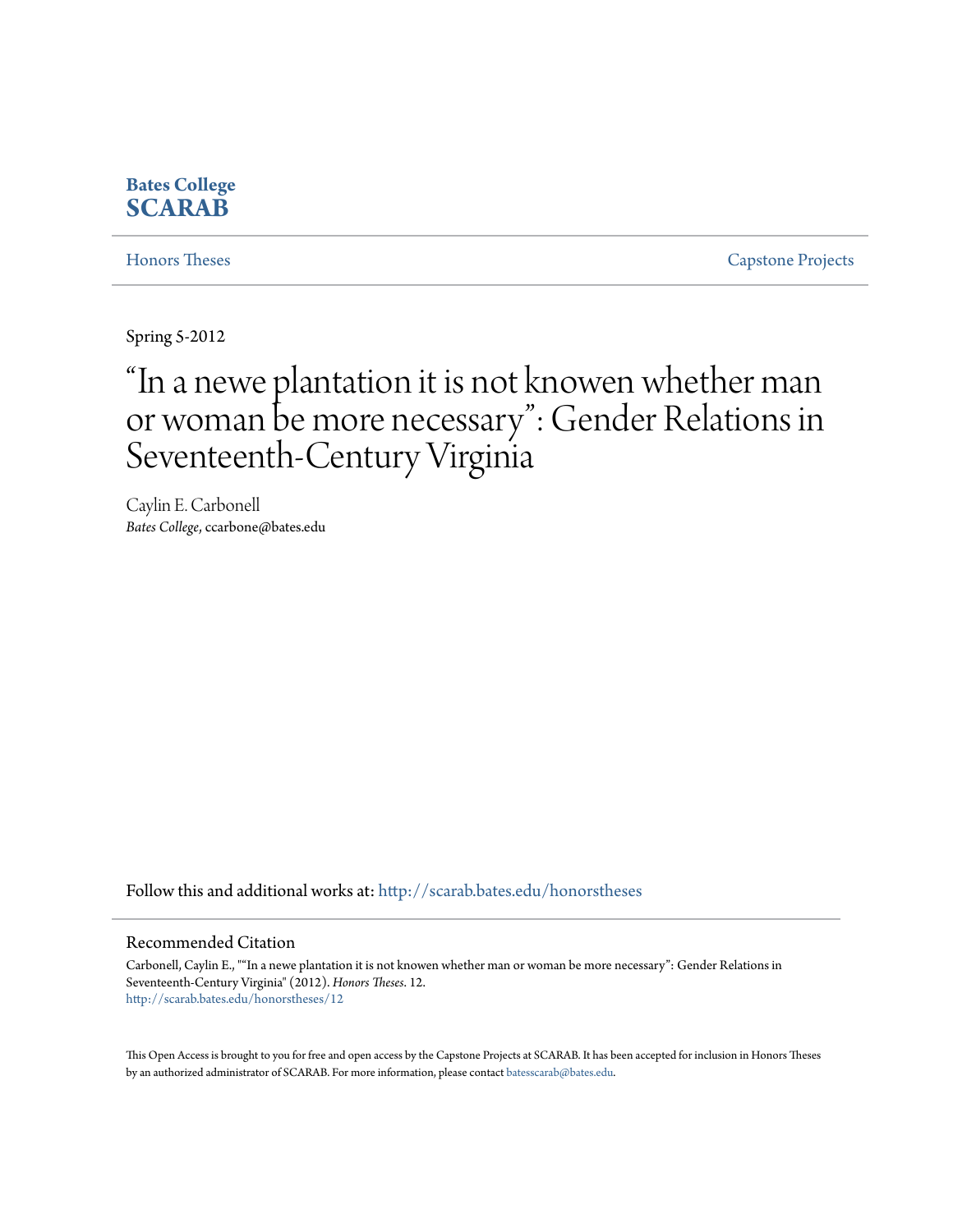"In a newe plantation it is not knowen whether man or woman be more necessary": Gender Relations in Seventeenth-Century Virginia An Honors Thesis Presented to The Faculty of the Department of History Bates College in partial fulfillment of the requirements for the Degree of Bachelor of Arts by Caylin Carbonell Lewiston, Maine March 23, 2012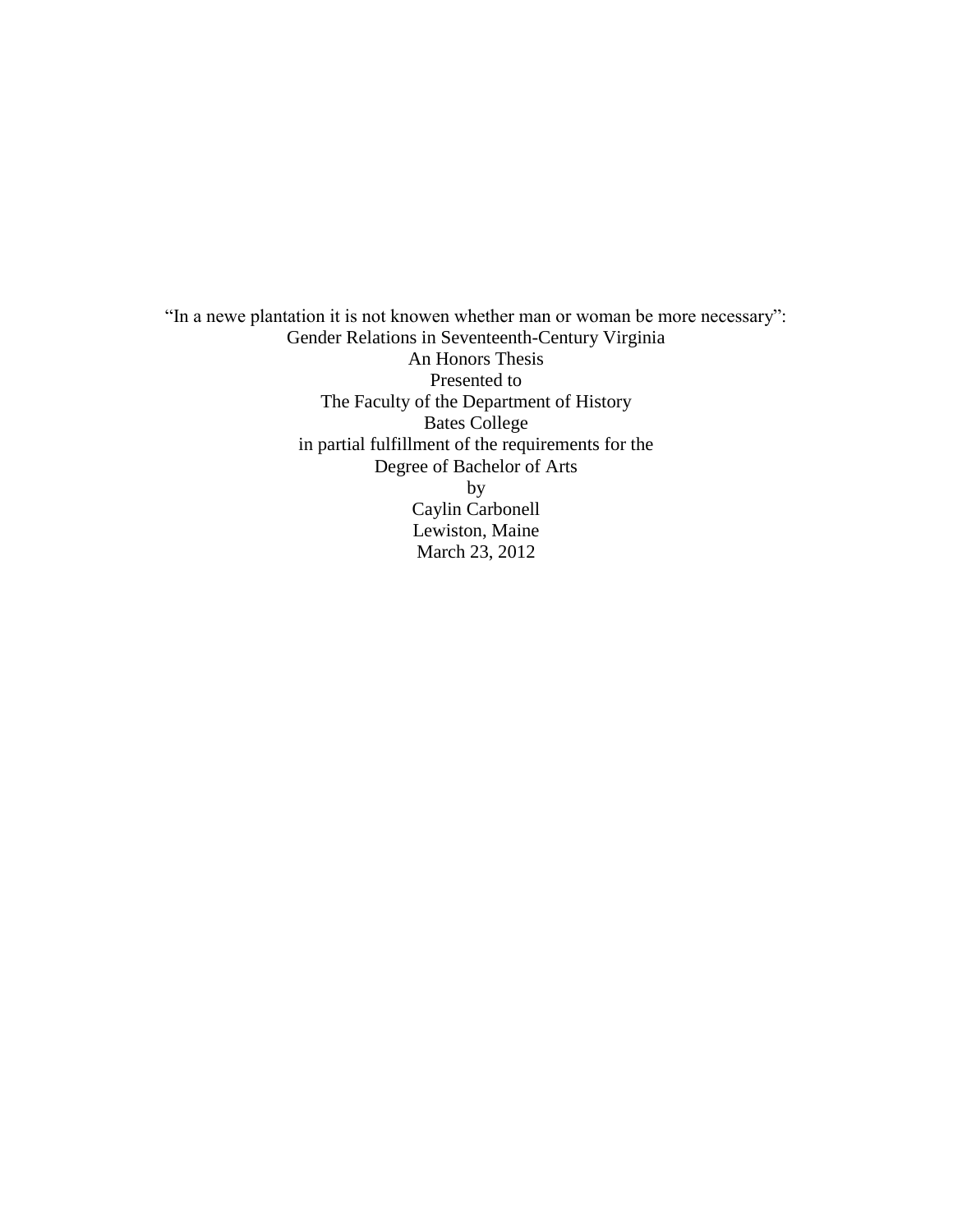# ACKNOWLEDGEMENTS

First and foremost, I would like to thank my thesis advisors, Joseph Hall and John Cole. To Professor Hall, thank you for your endless patience, guidance, and support this semester. This thesis would not be what it is today without your help. Thank you for reading my lengthy emails and offering advice even from overseas during the fall semester and then jumping right in upon your return. To Professor Cole, I am incredibly grateful that you were able to step in during the fall semester and guide the beginnings of my writing process. It was your Greek Civilization course, my first history class at Bates, which inspired me to become a history major. Ever since then, you have provided excellent guidance in all matters of research and writing and have truly pushed me to think about history in creative, and at times, nontraditional ways.

I would also like to thank my parents, for their loving support throughout this entire process. Even at times when I thought that it would not come together, you have stood behind me and continued to give me the confidence to succeed. To my dad, thank you for reading numerous drafts and always being available at odd hours of the day or night to look over my writing or talk through my ideas. To my mom, thank you for listening to all of my complaints and being there when I needed you most.

Lastly, I would like to thank all of my friends for their continued encouragement, friendship and support. You have always been there for me, helping me survive through late nights in Pgill, taking ever-needed Milts breaks, and providing endless reassurance.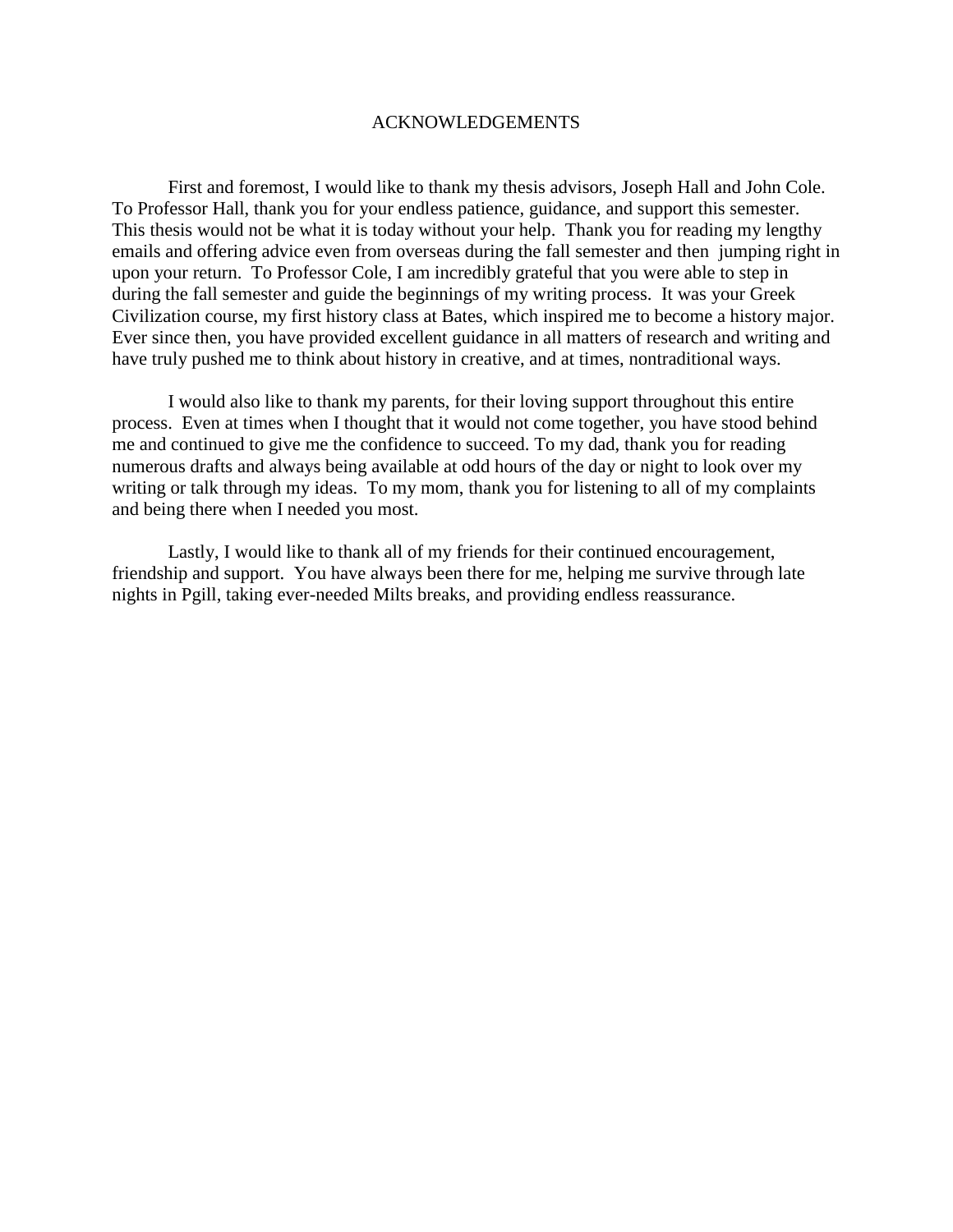# **Table of Contents**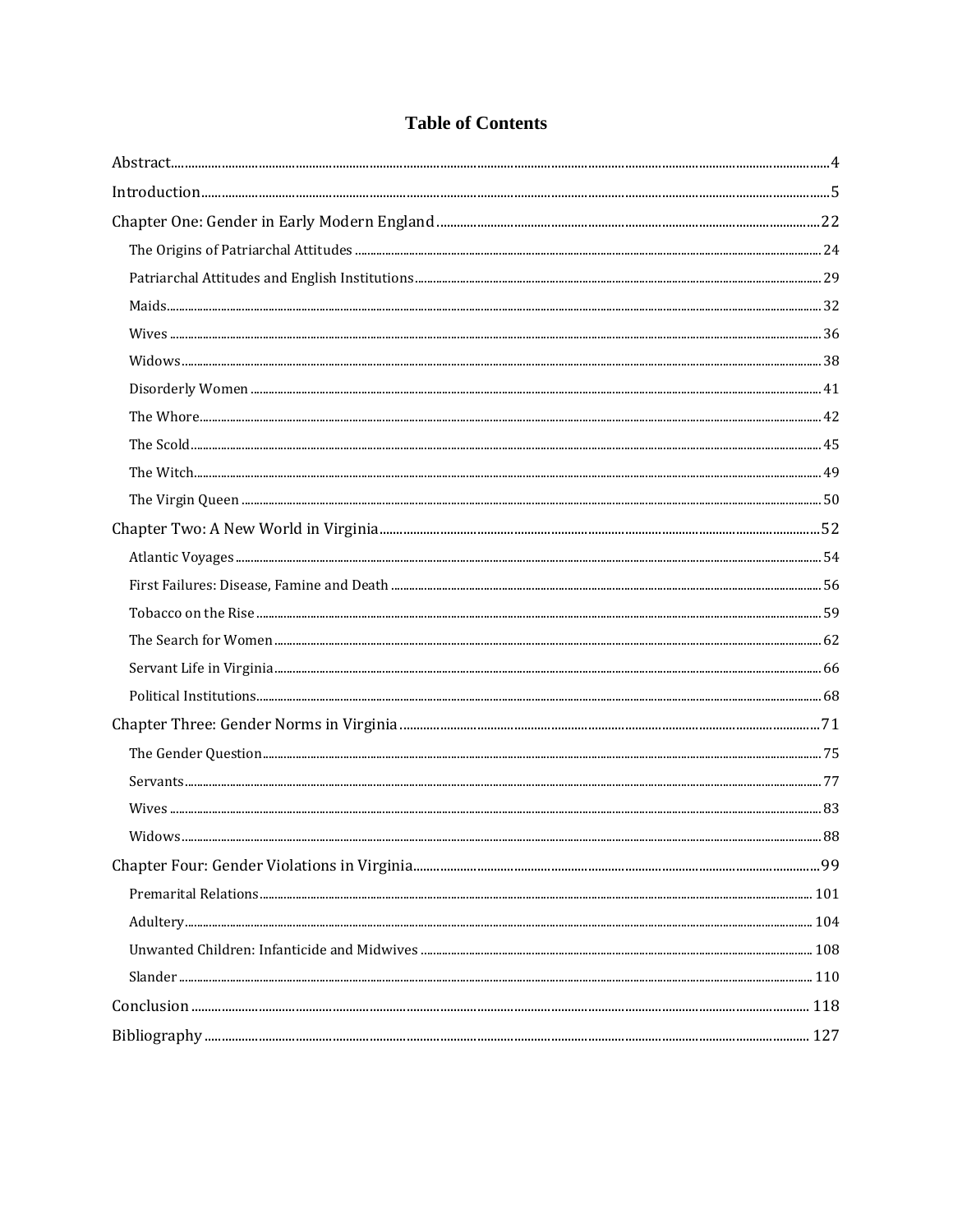## **Abstract**

<span id="page-4-0"></span>The historical narrative of colonial Virginia has traditionally been that of a testosteronefueled society of aggressive men competing to make a profit from tobacco. Accounts of seventeenth-century Virginia rarely include references to female settlers, and those that do merely mention the skewed gender ratio during the first century. However, a female presence was critical to Virginia's transition from economic outpost to settlement. Although their numbers were limited, women played essential roles in the social fabric of early Virginia society. Men on both sides of the Atlantic believed that there was a direct correlation between women's behavior and the future stability of the colony. In their efforts to establish patriarchal order within the colony, men strictly regulated women's actions. In an environment that lacked many of the traditional English social, religious and political structures, gender roles appeared surprisingly analogous to those in England. However, differences in Virginia's institutional development such as the system of indentured servitude and the high mortality rates influenced the emergence of new patterns of gendered interactions. This thesis explores the question of Virginian exceptionalism by looking at gender in an attempt to understand the extent to which a distinctive environment in Virginia led to similarly distinct gender norms. Using court records and early legislation, I examine women in their conventional positions as servants, wives, and widows and highlight the ways that women violated these norms.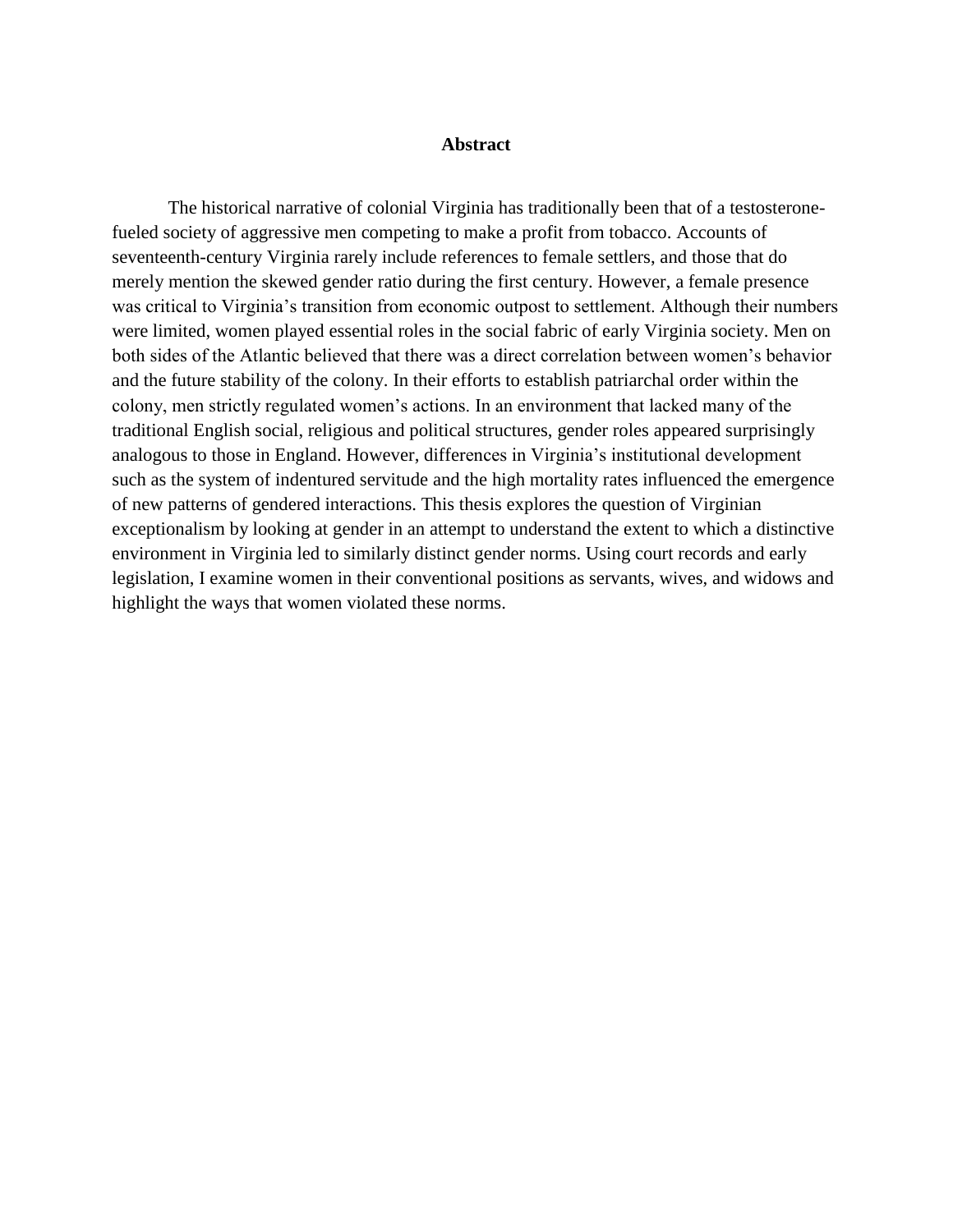# **Introduction**

<span id="page-5-0"></span>On August 31, 1643, the Northampton County courtroom witnessed a stir of excitement. The commander, Argoll Yardley, and the four other commissioners were regularly forced to sit through a dull caseload concerning tobacco debts and inheritance rights. In a young colony, property and tobacco were the name of the game, and Yardley and the others held the authority to settle these disputes. Community squabbles were far more interesting than economic disputes, however, and presented the greatest source of animation in the courtroom. On that late summer day, a number of Northampton residents came forward with a fascinating story of a fight that had recently taken place between Robert Woolterton and Rebecca Jackson.

The fight, which occurred at George Smith's house, began with bickering and eventually escalated into a full-on physical fight. Nicholas Hall, the first deponent to come forward with the story, related a detailed account of the affair. His tale of the drama began when Robert Woolterton attempted to put his hand on Rebecca Jackson's placket<sup>1</sup> and sneered, "here is a base thing." Rebecca retorted, "It is a better than thou didst carry over the bay." Robert responded, "tis better then thine" to which Rebecca accused, "That is a lie for that is a pockyfyed one."<sup>2</sup> With this, Rebecca struck Robert across the face and the two began fighting. James Jackson, Rebecca's husband, saw Robert strike his wife and quickly came to her rescue, joining in on the fight. The deponent, Nicholas Hall, tried along with others to stop the three, but they were incapable of stopping the fight in time, and all parties ended up fairly battered. During the fight, Rebecca had bit Robert Woolterton's butt and lip, and George Smith, the homeowner, described Woolterton's condition as "in a most pittyfull manner all Blood, And his lipp almost bitten off.

 $<sup>1</sup>$  A placket was a garment worn under a woman's gown.</sup>

<sup>&</sup>lt;sup>2</sup> Pockefyed, as used here, most likely refers to syphilis.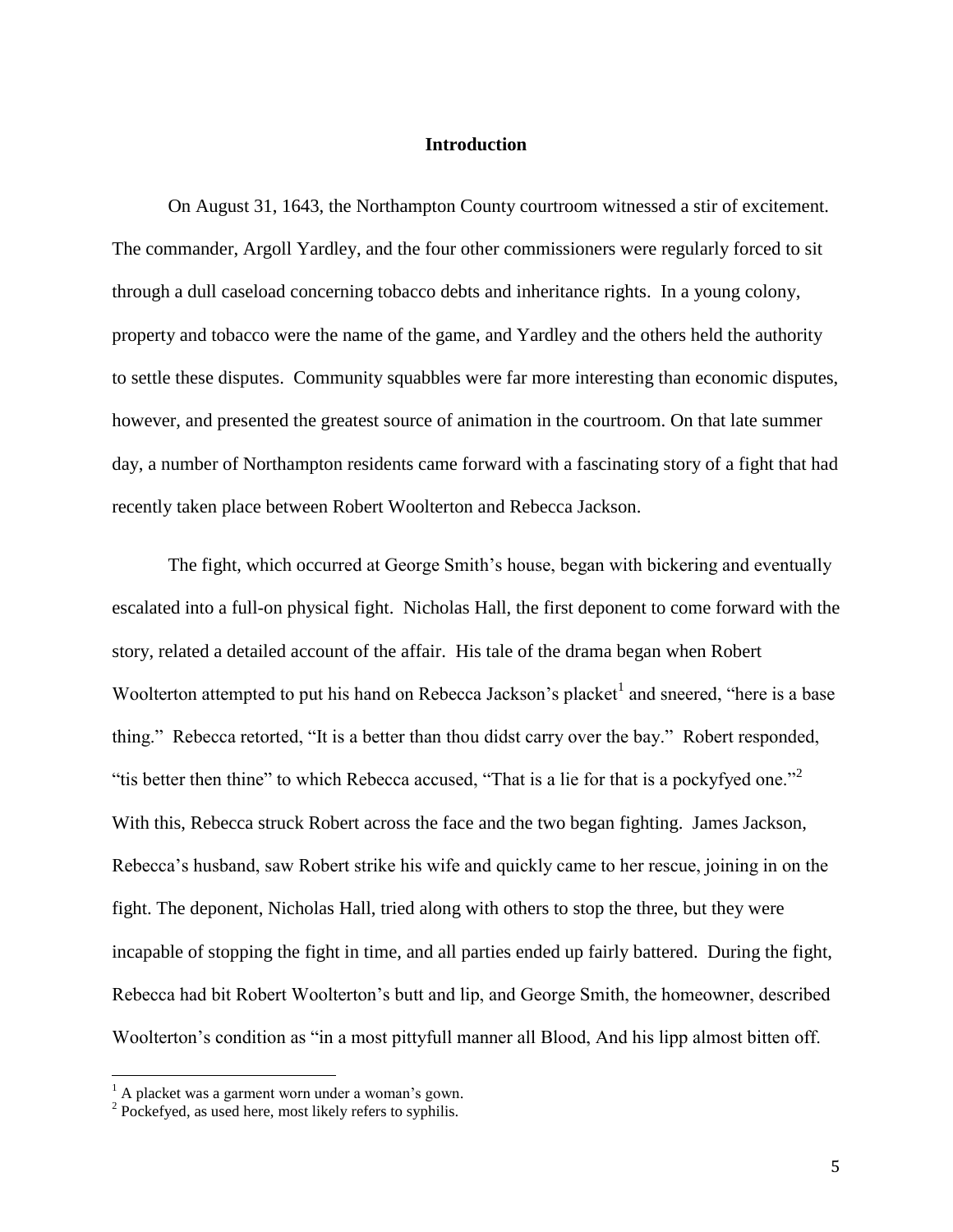And did hang by a little peece." George's wife, Anne, was also present, and she recounted a similar story, explaining that she had yelled for help, calling "for Gods sake, helpe the woman they are togeather by the ears." Another deponent, John Cooper, also claimed to have witnessed the commotion but he recounted a slightly different story with a few added details. In his version of events, Robert and Rebecca had quarreled over carrying rags to King's Creek before they had begun physically fighting. Cooper recounted Rebecca's incendiary tone, "by god if thou art a man goe out with mee if thou darest," to which Robert replied, "I will not I have nothing to say to you." Rebecca's husband, James, was in the next room where he apparently "swore Gods wounds hee Ravisheth my wife presently."<sup>3</sup>

\*\*\*

This story, like many others that appear in the court records for Accomack-Northampton County, resurrects the voices of the past and brings to life stories that would be otherwise forgotten. Throughout the historiography of colonial Virginia, women's stories are largely discarded and their voices are seldom heard. Traditionally, colonial Virginia has been portrayed as a testosterone-fueled society of power-hungry white men competing to make profits from tobacco. Early histories of Virginia paint pictures of lazy men who struggled and starved during early attempts at colonization in a highly chaotic and largely disordered environment. Women like Rebecca Jackson are never considered as agents in these histories. In fact, apart from references to Pocahontas or to the highly skewed gender ratio, women are frequently left out of the picture. Historians rarely depict domestic life, and the few English women who did come to Virginia are presumed to have been gracious gentlewomen, submissive to their male

<sup>&</sup>lt;sup>3</sup> Susie M. Ames, ed., *County Court Records of Accomack-Northampton Virginia 1640-1645* (Charlottesville, The University Press of Virginia, 1973), 298-300. (cited in text as CCR II)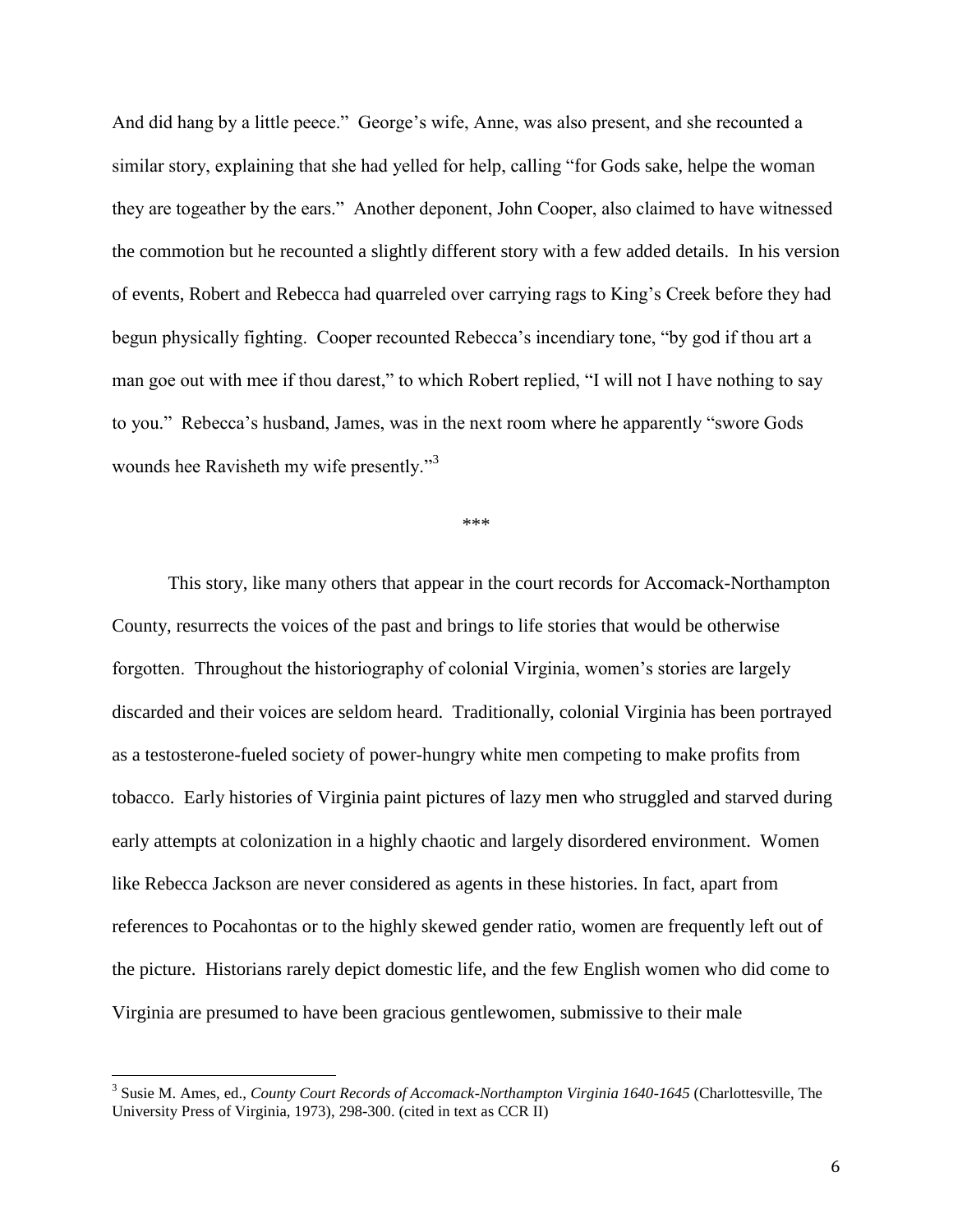counterparts.<sup>4</sup> In contrast to this traditional paradigm, Rebecca Jackson proves herself an aggressive and tenacious female, far from the model of docile gentility that women were presumed to follow. This incongruity invites the question: what were women's lives really like in early Virginia and what roles did they play during Virginia's early development?

The significance of Rebecca Jackson's story lies beyond its obvious value as a vestige of women's voices emerging from the past. Jackson's story presents a great starting point for an analysis of social interactions in seventeenth-century Virginia. The narrative presents two major themes for further analysis: the significance of gender in regulating early Virginian social relations, and the ways that sexuality, reputation and power were intimately linked in an unstable, developing society. With respect to gender, this story clearly testifies to the fact that women were historical agents in colonial Virginia. Women were more than simply pawns; they did not always adhere to patriarchal assumptions, and, as this story indicates, they could be downright feisty. Power divisions were not as simple as husband ruling over wife, especially in situations where women like Rebecca Jackson were beating up men like Robert Woolterton.

The Jackson-Woolterton affair demonstrates that even though these power dynamics were often complicated, they remained dependent on divisions based on gender. This incident points to a reliance on gender classification, evident in the way that John Cooper recounts the conversation between Rebecca and Robert. In Cooper's account, Rebecca questions Robert's masculinity as a means of provoking him when she demands, "if thou art a man." This choice of language reflects a reliance on gender divisions as well as an assignment of "proper" roles and

<sup>4</sup> For examples of this trend, see Edmund Morgan, *American Freedom, American Freedom* (New York & London: W.W. Norton & Company, 1975); Alan Kulikoff, *Tobacco and Slaves: The Development of Southern Cultures, 1680-1800*. (Chapel Hill and London: University of North Carolina Press, 1986).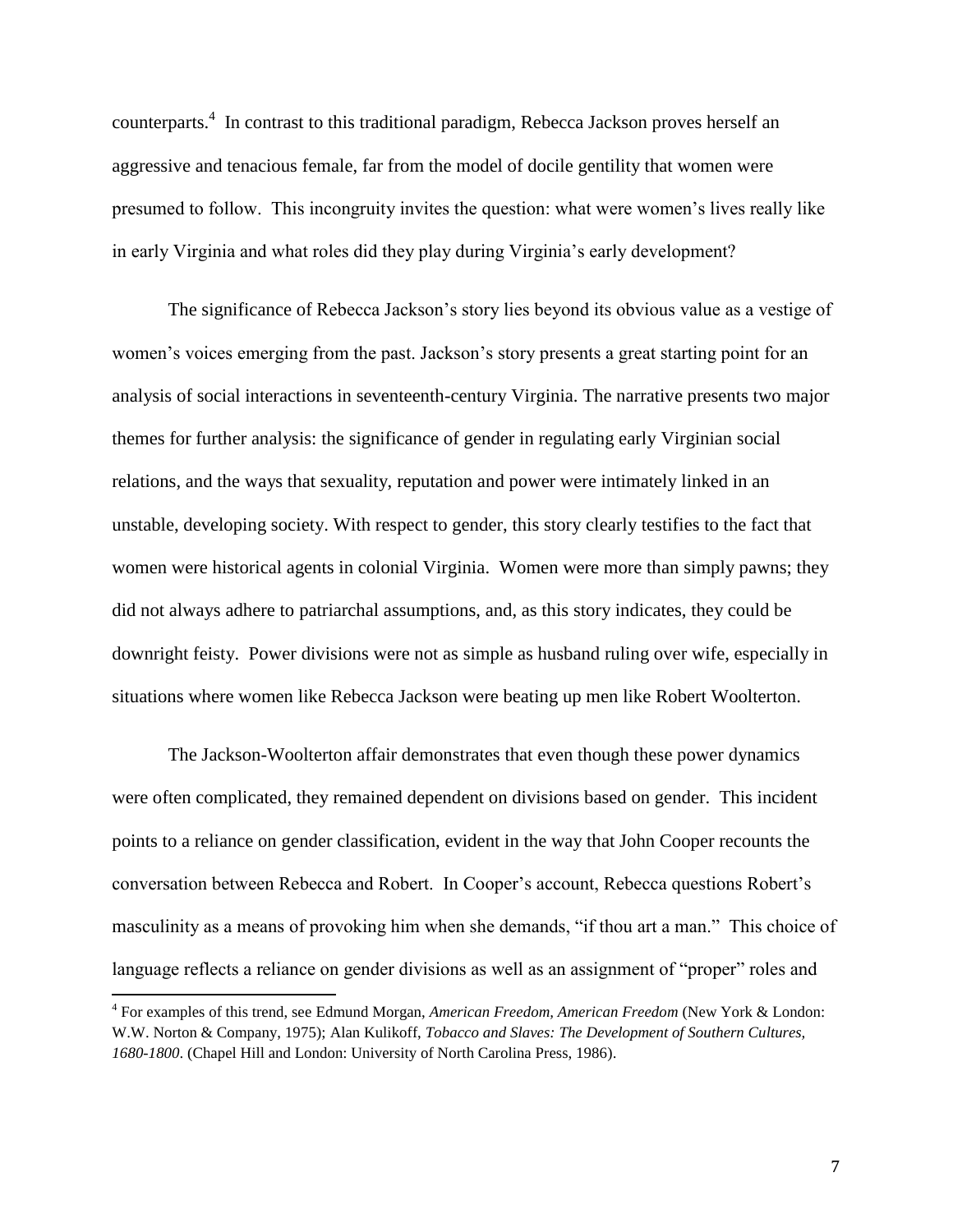characteristics befitting men and women. Virginia was a setting where social status and hierarchy were largely disordered and it was in this distinct setting that gender served as a mechanism for providing order and assigning roles to colonists.

In Nicholas Hall's account of the events, the conversation between Robert and Rebecca that preceded the fight points to the importance of sexual honor and the power of speech for the English colonists in Virginia. This conversation between Robert and Rebecca involved a number of accusations that hint at one or both of the parties having contracted syphilis. The two were quick to defame each other's reputations and they choose to do so by criticizing each other's sexual honor. In seventeenth-century Virginia, concepts of honor were crucial to reputation and social status in the community. Honor conferred credibility, and a person's reputation in society was based upon their behavior and integrity. In an environment where social mobility was great, words harnessed the ability to sway public opinion and to damage a colonist's status in the community. English colonists were highly aware of the injury that words might inflict, and they sometimes used words with the malicious intent of harming others. The truth was of the utmost importance because the legitimacy of such malicious accusations could affect social relations. Language was a powerful tool in navigating the social hierarchy in the colonial world. In this setting, the court played a major role in determining the truth of events.

Stories like Woolterton's and Jackson's initially attracted me to the study of colonial Virginian women. I was surprised at how rarely women were mentioned in secondary accounts of the early colony, and yet how women's stories appeared on almost every page of early Virginian court records. Drawing from these inconsistencies, I began my research with questions of who these women were and why they were not included in these histories. Throughout my research, I have discovered that gender relations in Virginia were particularly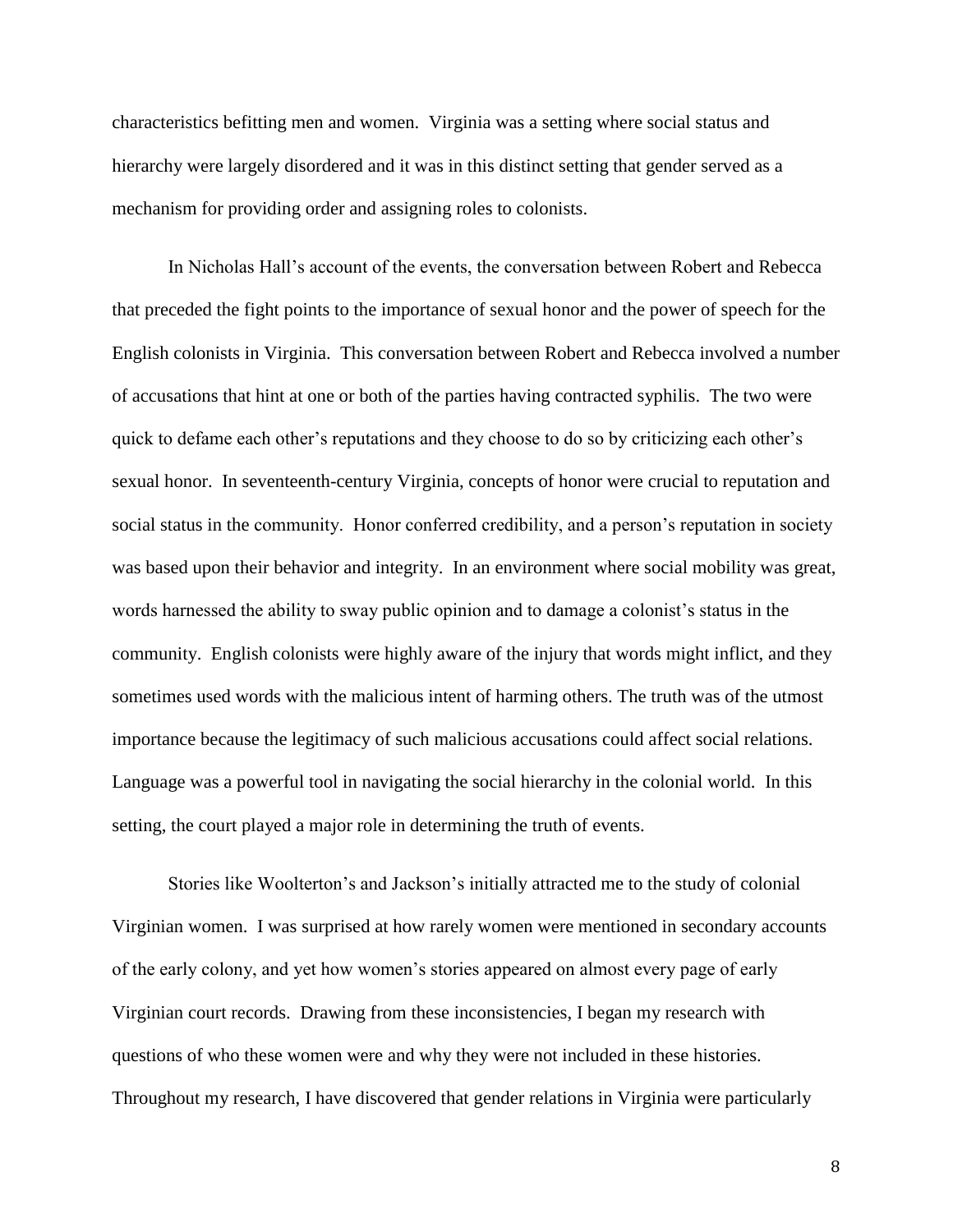fascinating during the early seventeenth-century in light of the skewed sex ratio and the chaotic development of societal institutions. In this unique environment, women sometimes found themselves with increased opportunities, and at other times they encountered less freedom. The object of this study is to show what English women's lives were like in Virginia and to highlight these instances when women experienced greater or lesser freedom as a result of their position in the New World.

In this thesis, I investigate the lives of early Virginian women and the gender-specific relationships that developed among colonists. I hope to describe the realities of female experiences and show how their lives differed after their Atlantic crossing. This study endeavors to answer the question: did English women encounter different gender norms in seventeenthcentury Virginia as a consequence of the unique social, economic, and political environment? In order to explore this question, I compare gender norms and behaviors in early modern England with those that developed in colonial Virginia.

Although I aim to discuss gender with regards to relationships between men and women, the unique female experience is central to my study. Women are frequently left out of the narrative, and it is not only necessary to write them back in, but also to reassess historical arguments by including women. While men's roles remained somewhat stable after crossing the Atlantic, women's experiences changed dramatically in Virginia. For these reasons, this study is limited to the experience of white English women in Virginia. While the colony was also home to Native American and African women, this thesis is confined to an examination of white womanhood because of a limited source base, as well as personal restrictions of space and time. While I do not hope to diminish the importance of Native American and African women, I believe that gender dynamics among English colonists were distinct in seventeenth-century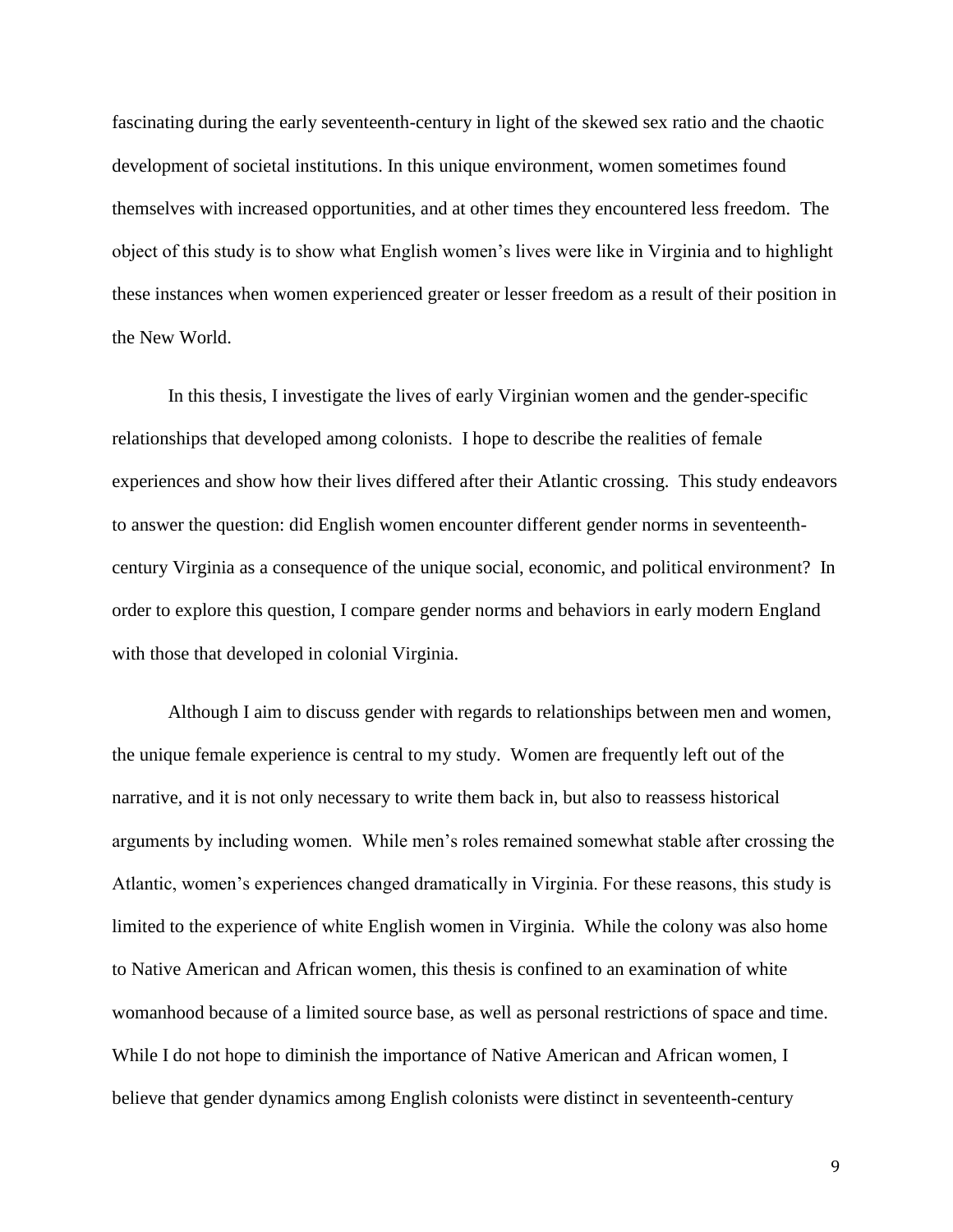Virginia and merit a thorough discussion. Additionally, I have chosen to limit this study to the seventeenth-century, specifically the first sixty or so years. Although Virginia certainly witnessed dramatic changes from the early century (1607-1620s) moving toward the mid-century (1630s-1660s), I think that this entire period can be characterized as a phase of disorder and development, whereas the later seventeenth century witnessed increasing stabilization and striking social transformations (Bacon's rebellion and social unrest, as well as the emergence of racial slavery on a greater scale).

It is necessary to think about definitions of gender and how gender can be used as a means of re-analyzing historical narratives. In this thesis, I aim to take a gendered perspective on the question of continuity between England and Virginia. In 1986, Joan Scott published a seminal article on women's history, "Gender: A Useful Category for Historical Analysis." In this work, Scott defines gender with a two-part definition: "gender is a constitutive element of social relationships based on perceived differences between the sexes, and gender is a primary way of signifying relationships of power."<sup>5</sup> I employ Scott's definition of gender, using the term to signify socially constructed definitions of "masculine" and "feminine" behaviors. Within this thesis, gender operates on both of the levels to which Scott refers, which, although different, are integrally related. I essentially argue that gender played an integral role in social relationships in early Virginia because gender was so important in determining relationships of power.

Patriarchy is a central concept in understanding gender in early modern England and in Virginia. Patriarchy, as I use it here, refers to the system of social organization by which fathers rule over households and derive authority through the subordination of women and children. A

 5 Joan W. Scott, "A Useful Category of Historical Analysis," *The American Historical Review* 91, no 5. (1986): 1067.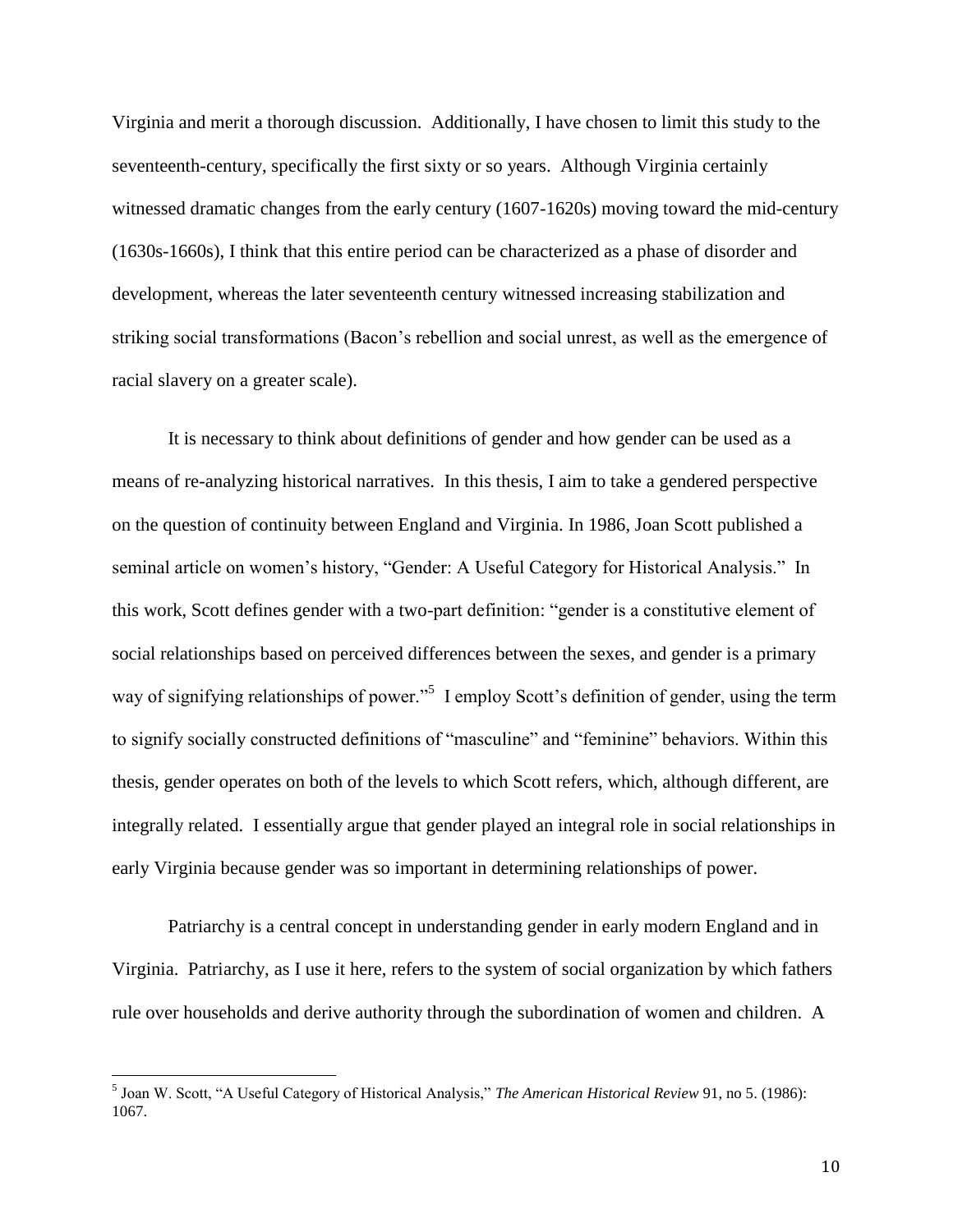patriarchal system relies on the passage of property through the male lineage. Patriarchy appears in a number of different contexts and does not reveal a unified system; the realities of patriarchy often expose much more complex circumstances, deviating from the ideal scheme and revealing societies in which men and women often challenge patriarchy in both direct and indirect ways.

\*\*\*

In order to place my argument among the existing scholarship on the subject of gender in colonial Virginia, it is important to first highlight some of the major trends in historiography. While several historians have explored topics of gender and others have looked at the question of continuity between old world and new societies, no study has comprehensively combined these two subjects. This thesis aims to expand upon some of this research and to fill gaps in the existing scholarship.

Over the past several decades, many historians have shifted the focus of colonial histories from North America to the greater Atlantic world. Bernard Bailyn, a prominent colonialist, was instrumental in fashioning this shift. Along with Philip D. Morgan and other contributing historians, Bailyn authored a 1995 book, *Strangers within the Realm*, which surveys imperial history and underscores the influence of the transatlantic world on imperial expansion. In his more recent 2005 book, *Atlantic History: Concept and Contours*, Bailyn explores the notion of Atlantic history as a subject for historical analysis. This trend has greatly influenced recent scholarship, as historians have begun to look at the influence of European or African cultures on the development of colonial societies.<sup>6</sup>

<sup>6</sup> Bernard Bailyn, ed., *Strangers Within the Realm*: *Cultural Margins of the First British Empire* (Chapel Hill and London: The University of North Carolina Press, 1991); Bernard Bailyn, *Atlantic History: Concepts and Contours* (Cambridge, Massachusetts: Harvard University Press, 2005).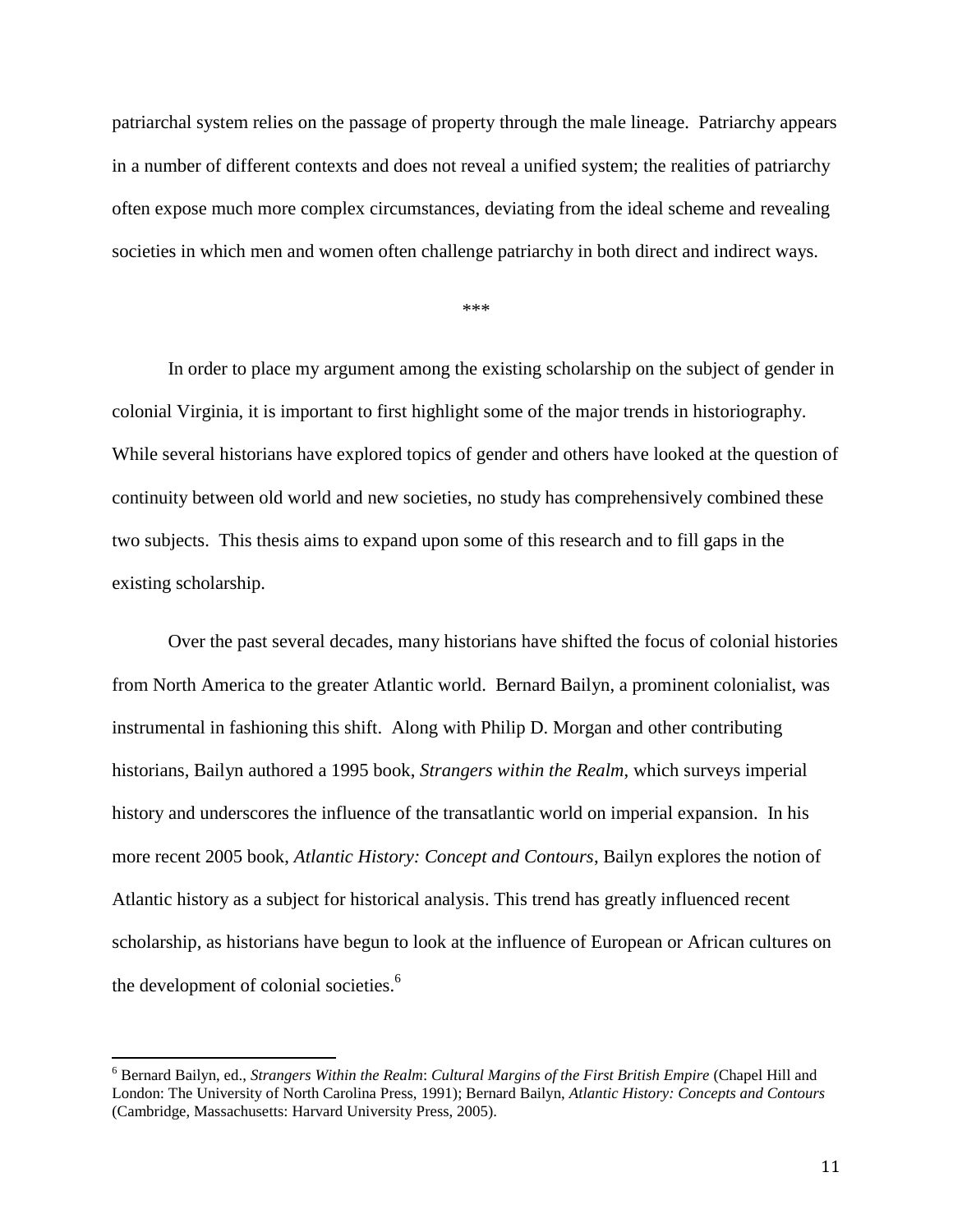To engage with this concept of Atlantic history, historians often consider the extent to which North American societies exhibit continuity with Old World customs or break from these to develop anew. In this analysis of continuity, historians of colonial North America frequently examine the colonial world from the perspective of regions, rather than treating the entire Atlantic seaboard as a homogenous unit. For example, New England, which developed as a society of families, has been traditionally viewed as a microcosm of English society, a renewed England. On the other hand, historians often cite the Chesapeake colonies for the disorder and chaos that characterize the early years of colonization. This view solicits the idea that the Chesapeake colonies developed apart from English tradition. This concept is sometimes referred to as exceptionalism, the belief that regions like the Chesapeake developed independently from English society. Several historians present this exceptionalist view that the Chesapeake developed independent of English tradition because of the unique circumstances that characterized the colonial Chesapeake environment.<sup>7</sup>

In 1994, James Horn took issue with this trend in his book, *Adapting to a New World*, where he argues that the Chesapeake region developed consistent with traditional English social norms and customs. In *Adapting to a New World*, Horn provides a comprehensive study of the social origins of the Chesapeake region, concluding that, "the Chesapeake colonies were extensions of Old World society in the New."<sup>8</sup> Horn believes that a greater emphasis should be placed on continuity than discontinuity, although he also concedes that adaptation was required in many circumstances in order to accommodate development in a new environment. He challenges the exceptionalist historiography and emphasizes the importance of understanding

 $<sup>7</sup>$  In his introduction, James Horn explores the historiography of this debate over continuity and change, citing</sup> several studies that polarize the North and the South. James Horn, *Adapting to a New World* (Chapel Hill: The University of North Carolina Press, 1994), 8-9 and note 14.

<sup>8</sup> Horn, *Adapting to a New World*, viii.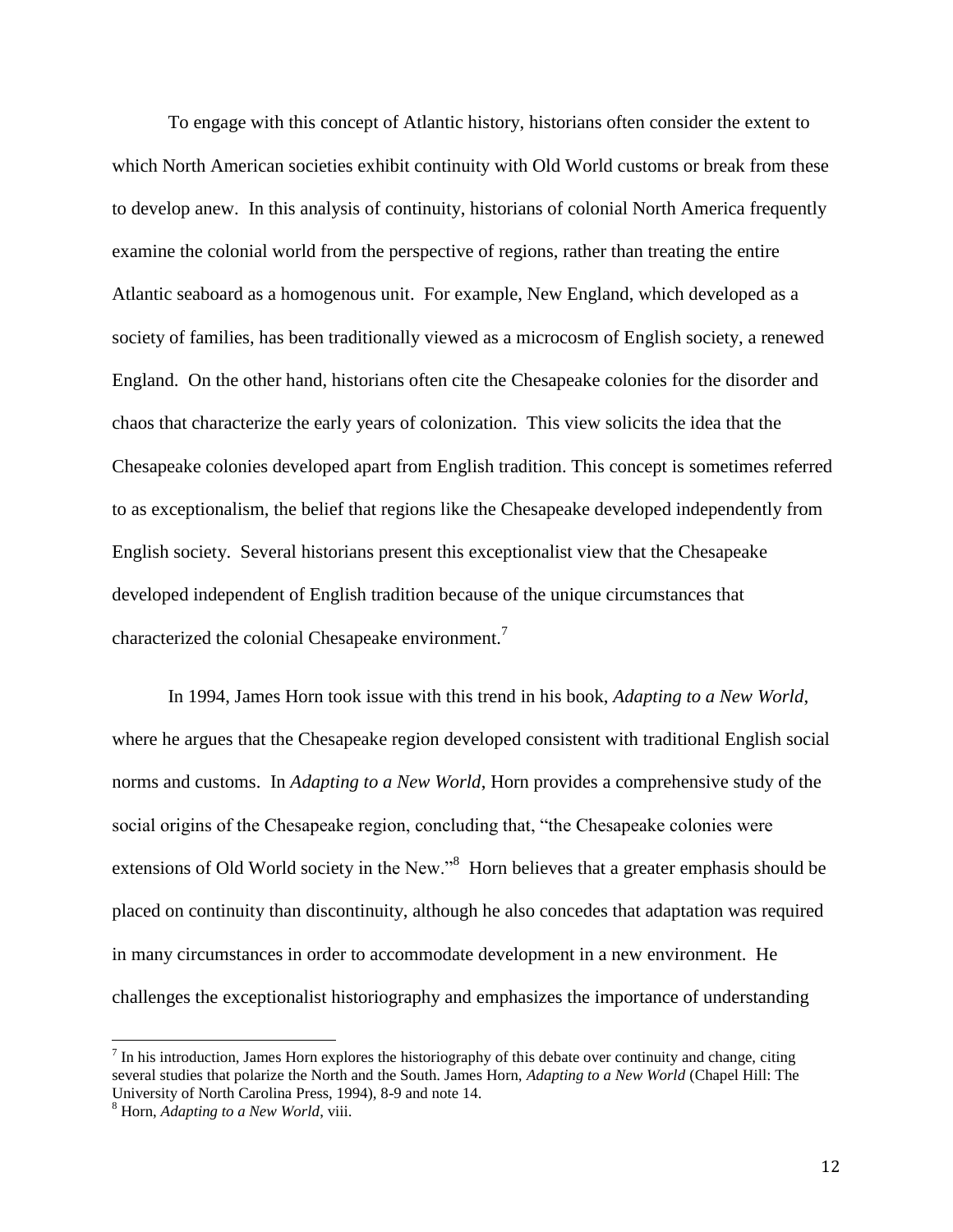early Modern England in order to better analyze the origins of colonial British America. Horn is not alone in this view, and other histories, such as David Hackett Fischer's *Albion's Seed: Four British Folkways in America,* support this belief in transatlantic continuity.<sup>9</sup>

Horn's study, albeit meticulously researched and comprehensive, does not go into depth regarding all facets of social life in the colonial Chesapeake. Gender is one area to which Horn gives little attention, regardless of the great import of gender on the social development of the Chesapeake. Horn dedicates a chapter to "The Social Web: Family, Kinship and Community," but this section offers only limited content specific to family organization and marriage, and it does not acknowledge gender as an important category for analysis. While other historians have recently begun to focus on the topic of gender in the colonial Chesapeake, no study seeks to explicitly address the concept of continuity with regards to gender.

Kathleen Brown perhaps gets closest to this analysis in her book *Good Wives, Nasty Wenches & Anxious Patriarchs*, in which she explores concepts of gender, race and power in colonial Virginia. Brown's book aims to demonstrate the ways that gender was an important factor in the creation of racial slavery. To explore this theory, Brown begins with an examination of gender frontiers, starting with gender in England, and then exploring gender in Native societies and in seventeenth century Virginia. She uses this discussion to set up her later argument for the interconnection of race and gender that led to racial slavery. In this first part of her book, Brown's research certainly contributes to the debate over the continuity of gender roles in early Virginia. Brown's analysis seems to suggest that she would side with the

<sup>9</sup> Horn, *Adapting to a New World*; David Hackett Fischer, *Albion's Seed: Four British Folkways in America* (New York and Oxford: Oxford University Press, 1989).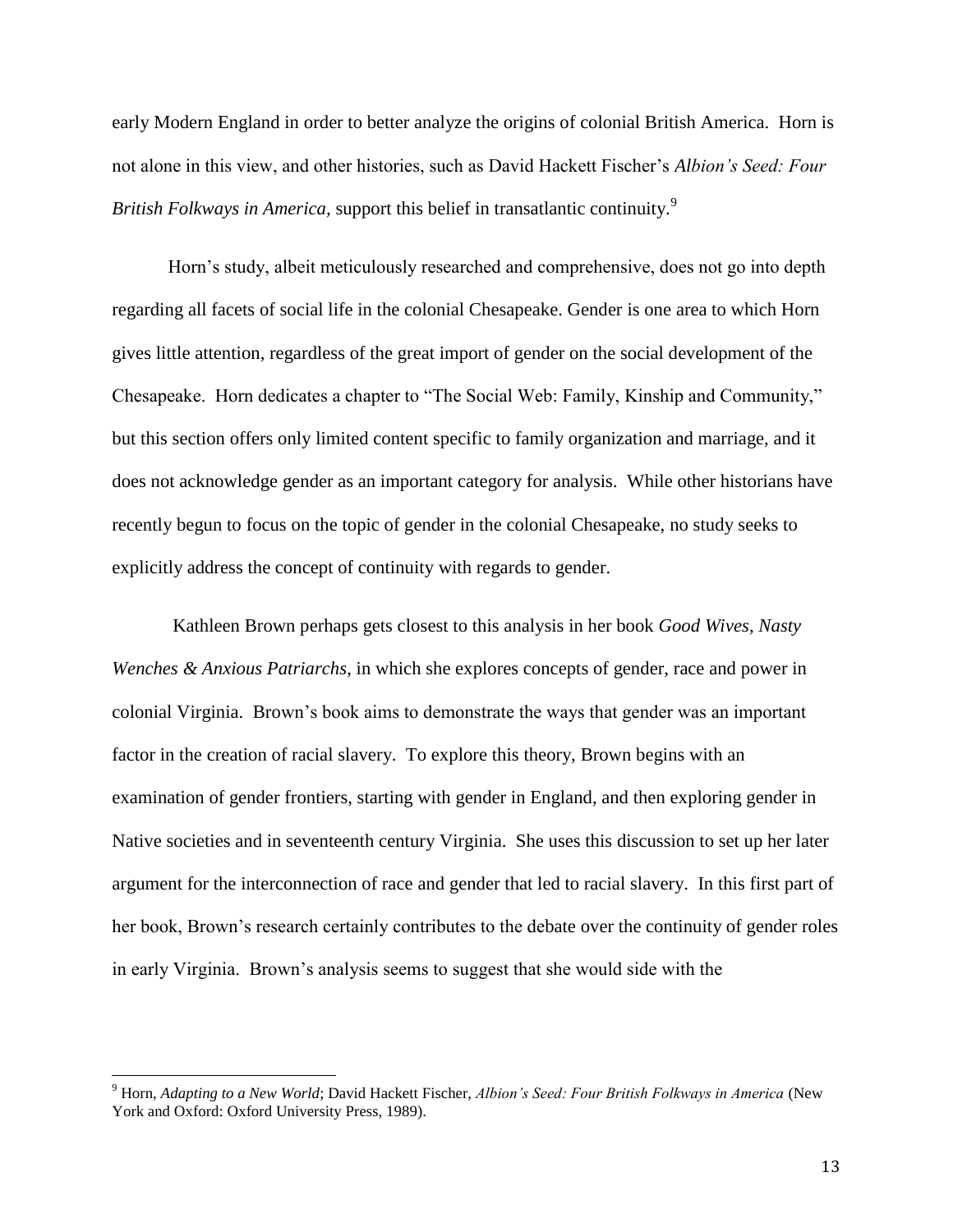"exceptionalist" camp of historians who believe that Virginia's distinct environment allowed for the divergent development of early society.

 Although Brown's book can certainly be seen as part of the debate over continuity, her primary intent is to respond to an earlier work by Edmund Morgan, *American Slavery, American Freedom* (1975). Morgan's book endeavored to explain the origins of racial slavery and the growth of racism in Virginia, emphasizing the importance of Bacon's Rebellion and class conflict in pushing men toward a system of racial slavery. Although Morgan does not address gender as a significant category for analysis, he does describe the lack of women in Virginian society and the impact that these unusual demographic conditions had on the development of patriarchy and social order. In *Good Wives,* Brown hopes to complicate Morgan's argument by incorporating the centrality of gender and its relationship with race as integral to the origins of racial slavery. Therefore, although Brown offers valuable insight concerning the question of continuity, her book never explicitly addresses this debate.

In this thesis, I aim to answer the question raised by Horn and many others concerning the extent to which the New World displayed continuity with Old World norms and traditions. I evaluate this question by utilizing gender as the vehicle for analysis. I look at the social history of seventeenth-century Virginia and the gender norms that developed there as a means of understanding whether or not these gender relations were exceptional or consistent with the Old World. I look at much of the same material that Brown introduces in her first section of *Good Wives*, yet I guide my research with the question that James Horn is asking. While James Horn argues for continuity and Kathleen Brown seems to argue for exceptionality, I stand somewhere in between. In this thesis, I argue that colonists carried previous conceptions of patriarchy and gender ideals from England with them across the Atlantic, yet circumstances in Virginia required

14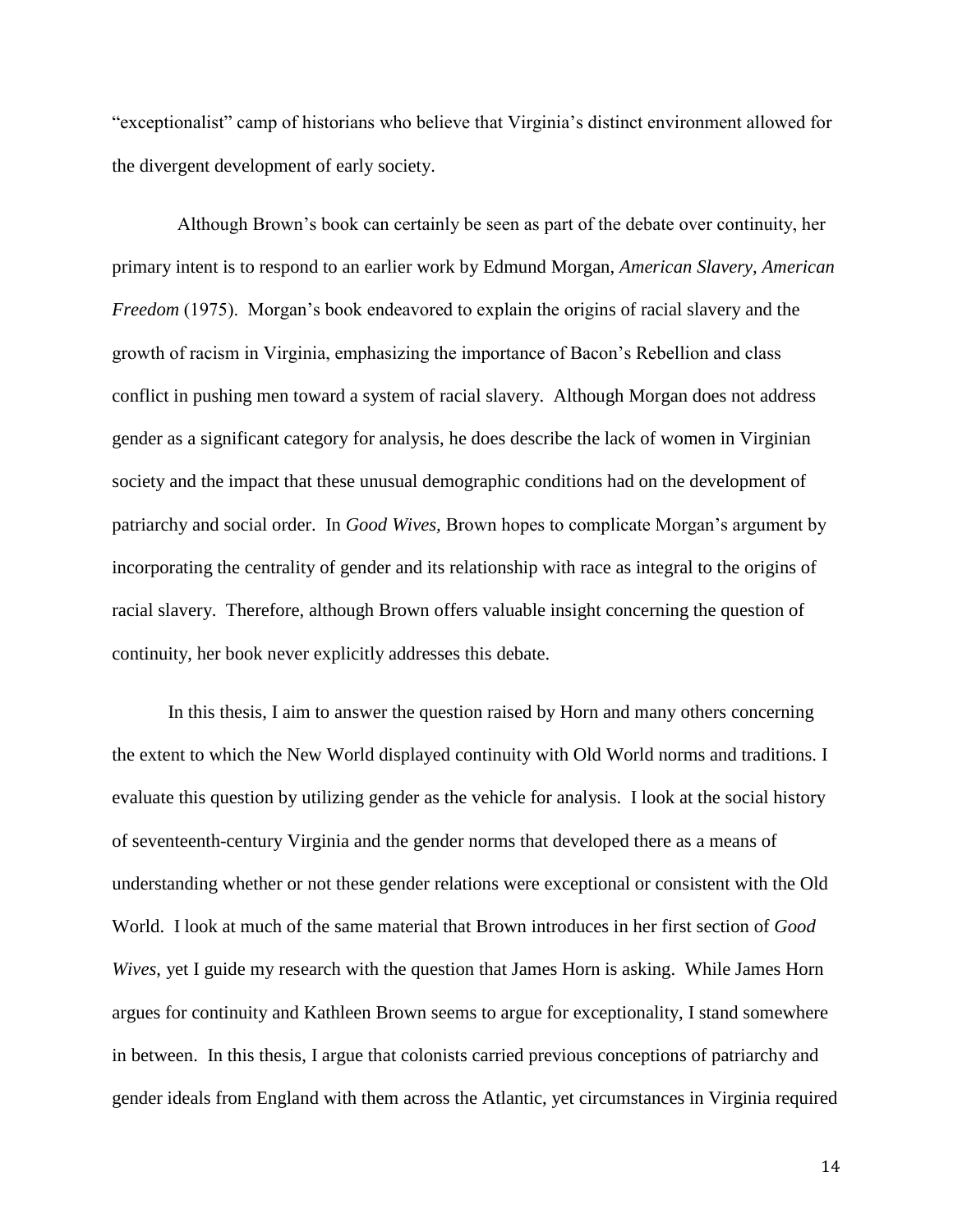that English colonists renegotiate many of their previous conceptions of gender relations. Demographic and economic circumstances in Virginia, particularly the skewed sex ratio, high mortality rate and system of indentured servitude, prevented the transference of traditional notions of gender roles and allowed for women to serve very different roles in the New World.

While I dedicate significant discussion to previous scholarly work on gender in the colonial world, I also rely greatly on records of colonial laws as well as court documents. Only a limited number of documents survive, and these records are at times scant. Regrettably, an immense number of court records were lost in fires during the Civil War.<sup>10</sup> For these reasons, the availability of primary documentation concerning seventeenth-century Virginia is fairly limited. Fortunately, Virginia's Eastern Shore, the counties of Accomack and Northampton, retains the oldest continuous county court records in the United States.<sup>11</sup> While Accomack-Northampton Counties represent a considerably isolated community, many studies have focused upon this setting, likely owing to the accessibility of such documentation.<sup>12</sup> Notably, T.H. Breen and Stephen Innes authored a 1980 book titled *"Myne Own Ground"*, within which they give voices to the free and land-holding blacks of seventeenth-century Accomack and Northampton Counties. In 1990, James R. Perry contributed to the region's history with *The Formation of a Society on Virginia's Eastern Shore, 1615-1655*, a history which centers around the question of what held the local colonial Virginia society together. The introduction to the 1632 records

 10 Library of Virginia, "Burned Record Counties (VA-NOTES)." http://www.lva.virginia.gov/public/guides/va22 burnedco.htm (accessed March  $5<sup>th</sup>$ , 2012).

 $\frac{1}{11}$  In 1954, Susie M. Ames edited the records from the years 1632-1640 as a part of the American Legal Records collection, and later in 1973, she edited the records from 1640-1645.

 $12$  As Ames notes in her introduction, the counties represented in this work consisted of only 50 square miles in 1632, and 150 square miles by 1640. The corresponding population was somewhere around 396 in 1634 and 1000 by 1650. Susie M. Ames*, The County Court Records of Accomack-Northampton Counties 1632-1640* (Washington, D.C.: The American Historical Association, 1954), xvii. (cited in text as CCR I)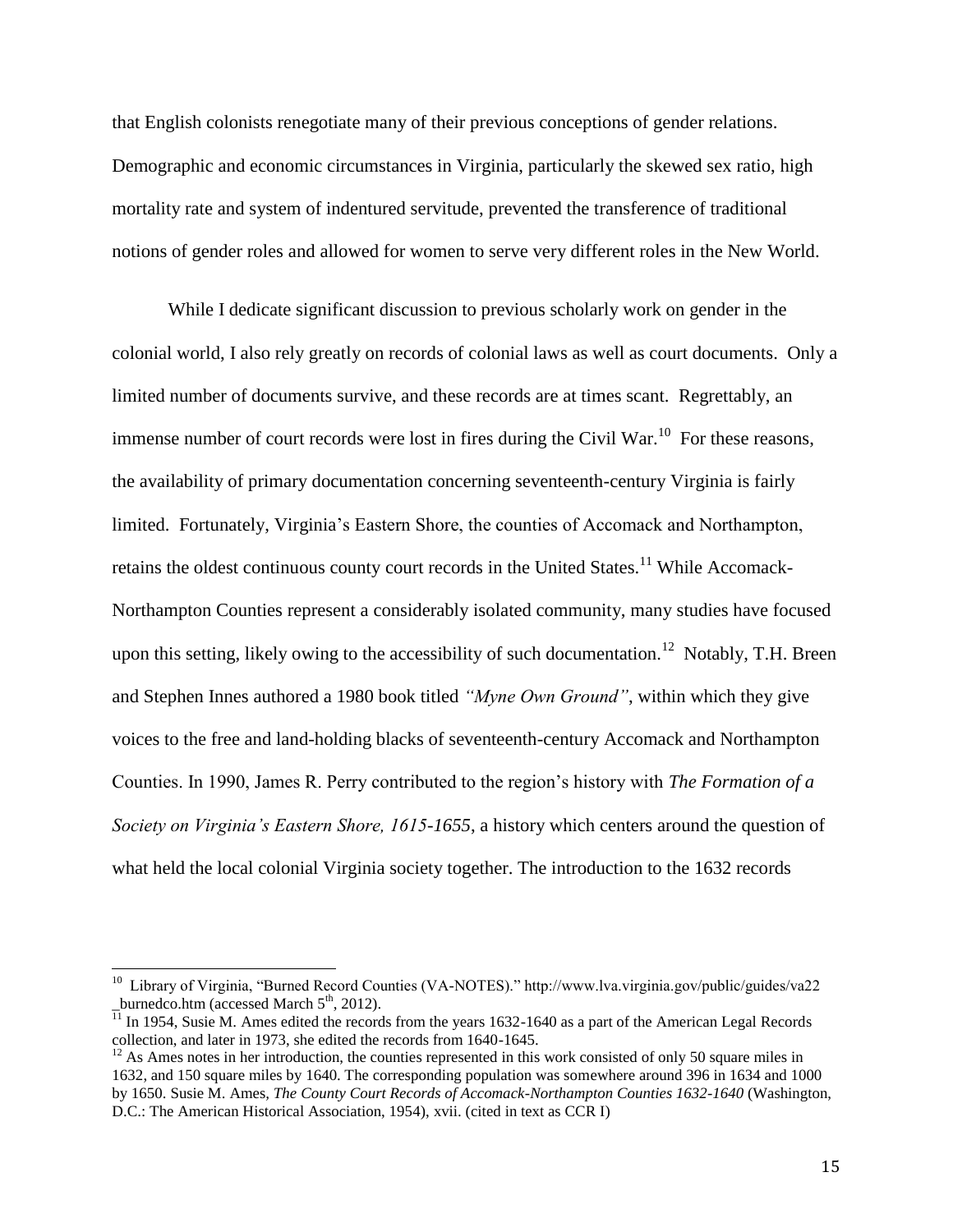states, "To a great extent, early Virginia is epitomized in Accomack-Northampton."<sup>13</sup> As this statement suggests, although the Eastern Shore was secluded, the formation of societies in these counties mimicked the development of society elsewhere in Virginia and can thus be used as a reliable measure of Virginian norms.<sup>14</sup>

There are, of course, certain disadvantages to working primarily with documentation from a thirteen-year period in a setting divided from the rest of Virginia by the Chesapeake Bay. The monthly court records can only provide so much information about society, and it is difficult to draw distinct conclusions. At times, I reinforce my analyses and conclusions with evidence from other counties or similar time periods. There is a wonderful compilation of court records from the general court of Virginia that was edited by H.R. McIlwaine in 1924, *The Minutes of the Council and General Court of Colonial Virginia 1622-1632, 1670-1676*. <sup>15</sup> While the *Minutes* primarily refer to courts held at James City, these documents are very similar to those from Accomack-Northampton counties with regards to gender and thus only serve to strengthen analysis of gender on the Lower Eastern Shore.<sup>16</sup>

In addition to these court records, a large collection of laws exists from seventeenthcentury Virginia. In 1823, William Waller Hening published *The Statutes at Large Being A Collection Of All Of the Laws of Virginia From the First Session of the Legislature in the Year 1619.* The front of this collection includes a particularly relevant excerpt from Joseph Priestley's Lecture on History Vol. 1 pg. 149: "The Laws of a country are necessarily connected with every

 $\overline{a}$ 

<sup>&</sup>lt;sup>13</sup> Ames, ed., CCR I, xviii.

<sup>14</sup> T.H. Breen and Stephen Innes, *"Myne Owne Ground": Race and Freedom on Virginia's Eastern Shore, 1640- 1676* (New York and Oxford: Oxford University Press, 1980); James R. Perry, *The Formation of a Society on Virginia's Eastern Shore, 1615-1655* (Chapel Hill and London: the University of North Carolina Press, 1990).  $15$  Mr. Conway Robinson, one of the founders of the Virginia Historical Society, edited these records during the midnineteenth century, but they were never published.

<sup>16</sup> H.R. McIlwaine, ed., *Minutes of the Council and General Court of Colonial Virginia, 1622-1632,1670-1676*. (Richmond, Virginia: The Colonial Press, Everett Waddey Co.,1924).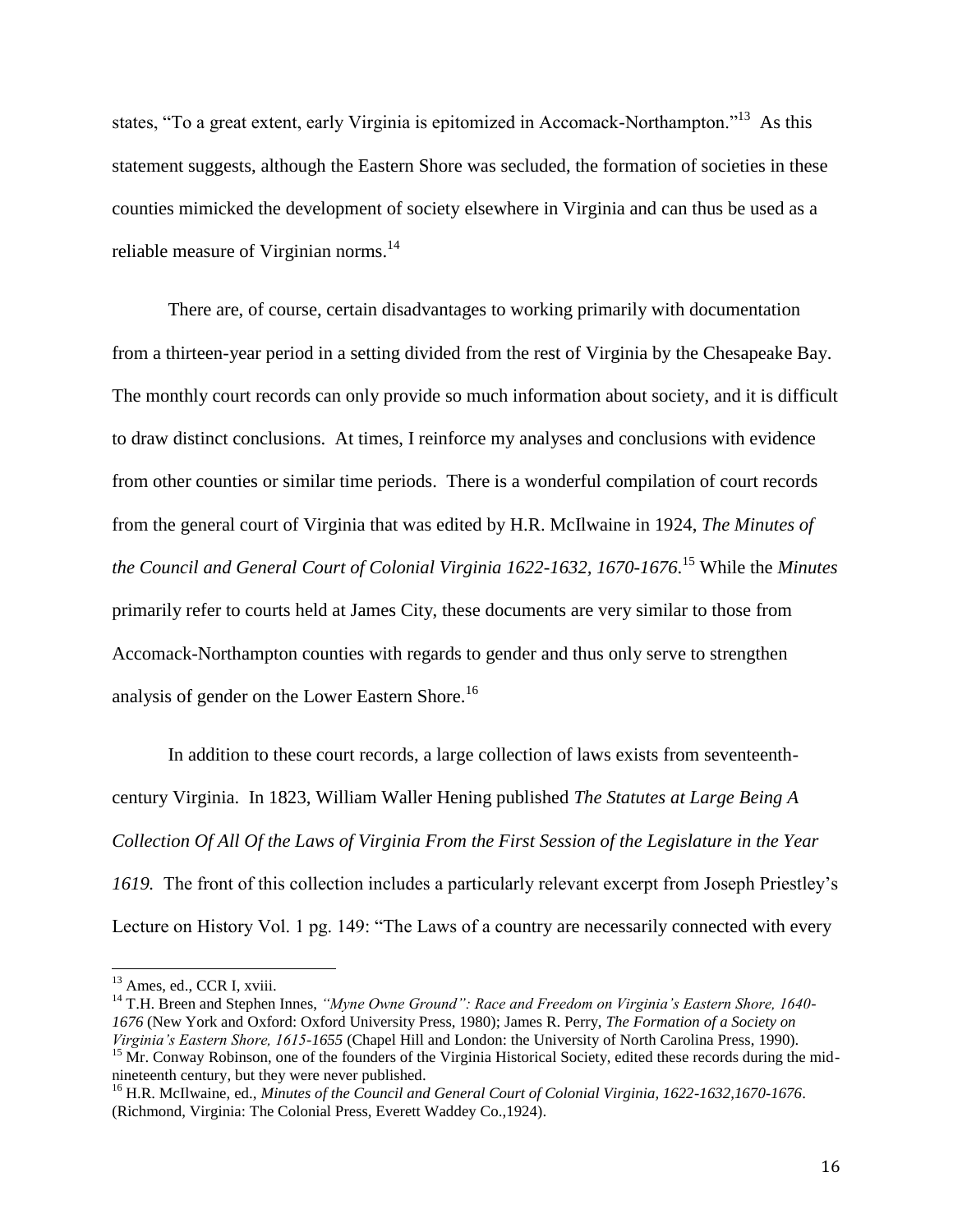thing belonging to the people of it; so that a thorough knowledge of *them*, and of their progress, would inform us of every thing that was most useful to be known about them; and one of the greatest imperfections of historians in general, is owing to their ignorance of law."<sup>17</sup> As these lines explain, laws can be extremely helpful in an examination of the social history of a given place. These laws, which are well documented and span the century, provide a helpful means of understanding what colonial legislatures deemed acceptable and unacceptable and how they suggested punishing offenders. These laws are particularly insightful when read in conjunction with court records, an exercise that emphasizes areas of consistency and inconsistency. This method of reading allows for an analysis of what colonial legislatures and colonial justices valued as important and which situations merited a departure from the law.

There are several limitations to working with somewhat incomplete colonial court records. To begin with, these records have suffered from aging; as Ames notes in the introduction, many of the pages are torn or faded and sections are illegible.<sup>18</sup> A second limitation imposed by these records is the relative lack of standardization concerning the legal process. The records are rather informal and both court procedure and sentencing were generally under the discretion of the commissioners. Also, because many of the records are incomplete, many cases are left without verdicts. Those that did have verdicts varied with regards to sentencing. Thus, the quality of these court records imposes limitations on this study and adds layers of difficulty to drawing definite conclusions concerning the lives of colonists.

As my methods suggest, this thesis relies significantly on legal history as a means of interpreting social history. In her article, "Turning Points and the Relevance of Colonial Legal

<sup>17</sup>William Waller Hening, *The Statutes at Large Being a Collection of all of the Laws of Virginia from the First Session of the Legislature in the year 1619* (New York: Bartow, 1823), title page.

 $18$  Ames, ed., CCR I, lxvii.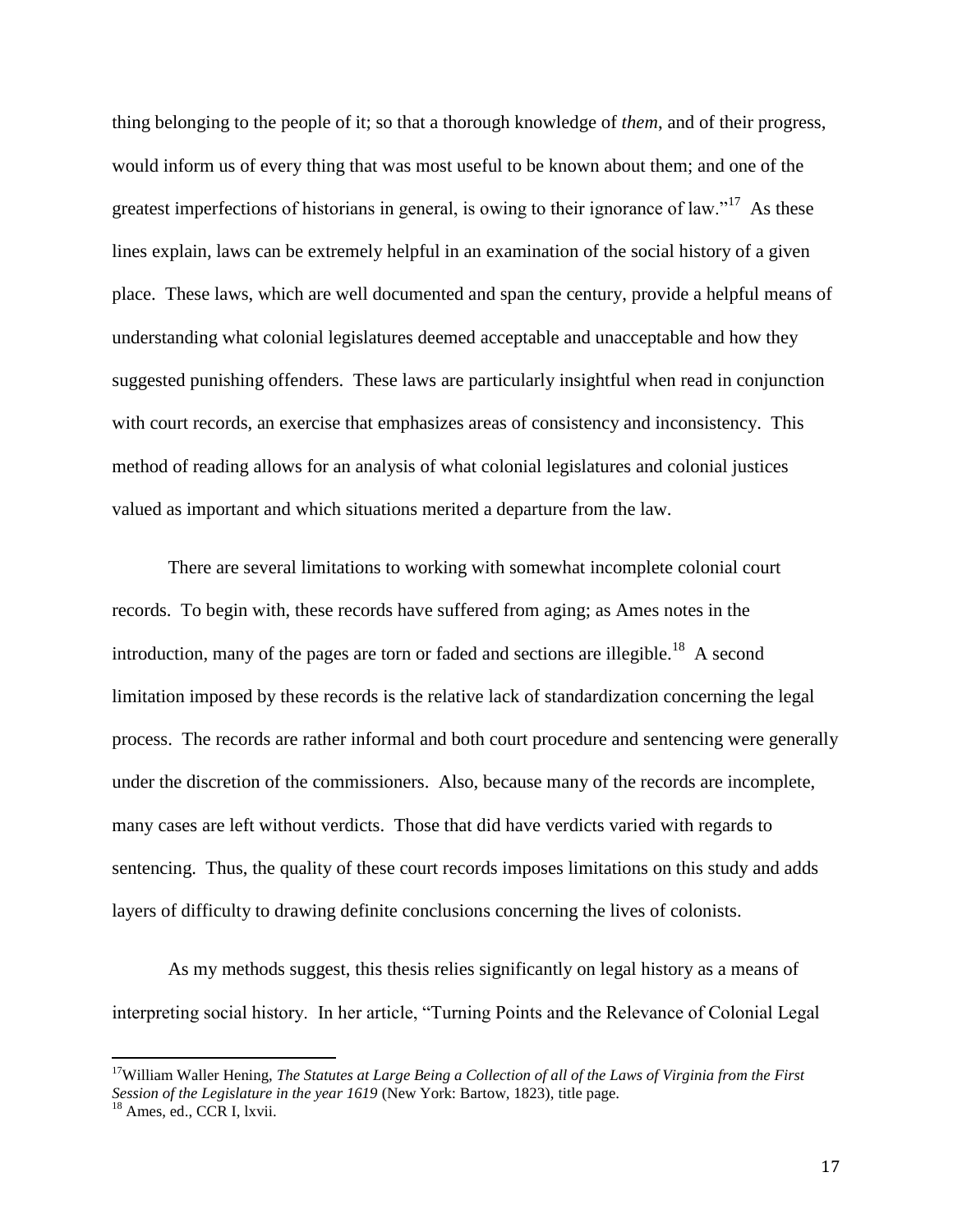History," Cornelia Hughes Dayton addresses the existing scholarship on colonial legal history as well as the areas in which growth is needed. Dayton illuminates three trends developing within scholarship of this field, all of which are relevant to the purposes of this thesis. The three trends described are a variation of legal culture by region, an assessment of the role of minorities (women, Indians and blacks) as treated by law, and a greater attention to legal change prior to 1776.<sup>19</sup> Pertaining to the second trend, which forms the basis for my thesis, Dayton explains that one of the challenges that must be addressed by legal historians is the tendency towards separating the study of inheritance and property rights and the study of gender in civil and criminal law rather than acknowledging the interrelated nature of these two studies.<sup>20</sup> This thesis aims to combine the two rather than separate them, because as the court records of Accomack and Northampton Counties demonstrate, property and inheritance are intimately tied to litigation, especially as they pertain to gender.

As Dayton explains, legal histories of the colonial world are somewhat limited. It has only been within the past twenty years that historians have begun to address law in the colonial Chesapeake, as witnessed by the recent work of Kathleen Brown (*Good Wives, Nasty Wenches & Anxious Patriarchs*, 1996), Mary Beth Norton (*Founding Mothers and Fathers*, 1996), Linda Sturtz (*Within Her Power*, 2002) and Terri Snyder (*Brabbling Women*, 2003).

As I previously mentioned, Brown's history deals with the intersection of gender and race in colonial Virginia. Brown relies on somewhat diverse sources, but legal materials certainly provide critical contributions to her analysis. Mary Beth Norton's book of the same year*, Founding Mothers and Fathers*, offers a comparative glance at the New England and

<sup>19</sup> Cornelia Hughes Dayton, "Turning Points and the Relevance of Colonial Legal History," *The William and Mary Quarterly,* 50, no.1 (1993): 7-9.

 $^{20}$  Ibid., 17.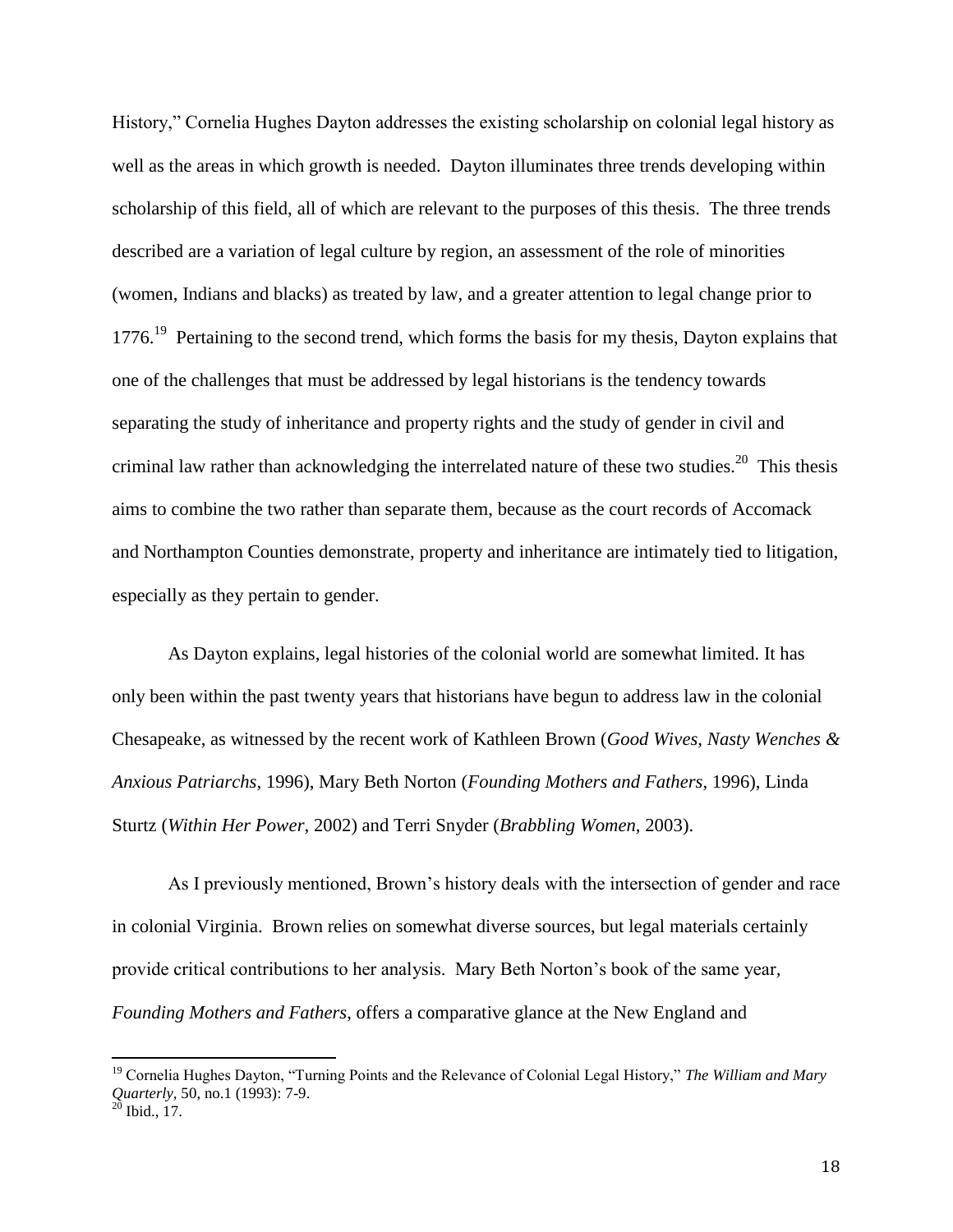Chesapeake colonies, evaluating gendered power in the family, the community and the state. Norton makes extensive use of court records, basing her analysis on the stories that these records tell. Norton frames her book on the notion that the New England colonies developed as a Filmerian society whereas the Chesapeake colonies were proto-Lockean, a division that highlights the differences between gendered power in New England and the Chesapeake.<sup>21</sup> Norton draws many excellent conclusions from her research, and many of her ideas shape the way I conceive of power relationships, particularly within the family.<sup>22</sup>

Sturtz writes about property law in colonial Virginia, focusing on the complex relationship between men, women and property and the circumstances that allowed women increased opportunities as well as increased hardships. While Sturtz's work is very valuable for any study of gender in colonial Virginia, her book spans two centuries, drawing on sources from the eighteenth century more than the seventeenth. Her work on widowhood and inheritance during the seventeenth century is relevant and insightful, yet her conclusions on women's economic opportunities are almost exclusively based on the eighteenth century or the late seventeenth century. Snyder's book, *Brabbling Wives* has similar limitations. In *Brabbling Wives,* Snyder examines slander and disorderly speech in the early colony. However, like Sturtz, Snyder's work represents an extended time frame, once again relying heavily on the latter part of the seventeenth century and the beginning of the eighteenth.<sup>23</sup>

 $21$  Norton explains that the Filmerian system advocated a dichotomous theory of power, in which family authority was separate from public authority. In contrast, a Lockean society provided a schema in which men's interactions occur in the public sphere, outside of the household and women's roles were located within the family. Mary Beth Norton, *Founding Mothers and Fathers*: *Gendered Power and The Forming of American Society* (New York: Alfred A. Knopf, Inc., 1996), 11.

<sup>22</sup> Norton, *Founding Mothers and Fathers*.

<sup>23</sup> Linda L. Sturtz, *Within Her Power: Propertied Women in Colonial Virginia* (New York and London: Routledge, 2002); Terri L. Snyder, *Brabbling Women: Disorderly Speech and the Law in Early Virginia* (Ithaca and London: Cornell University Press, 2003).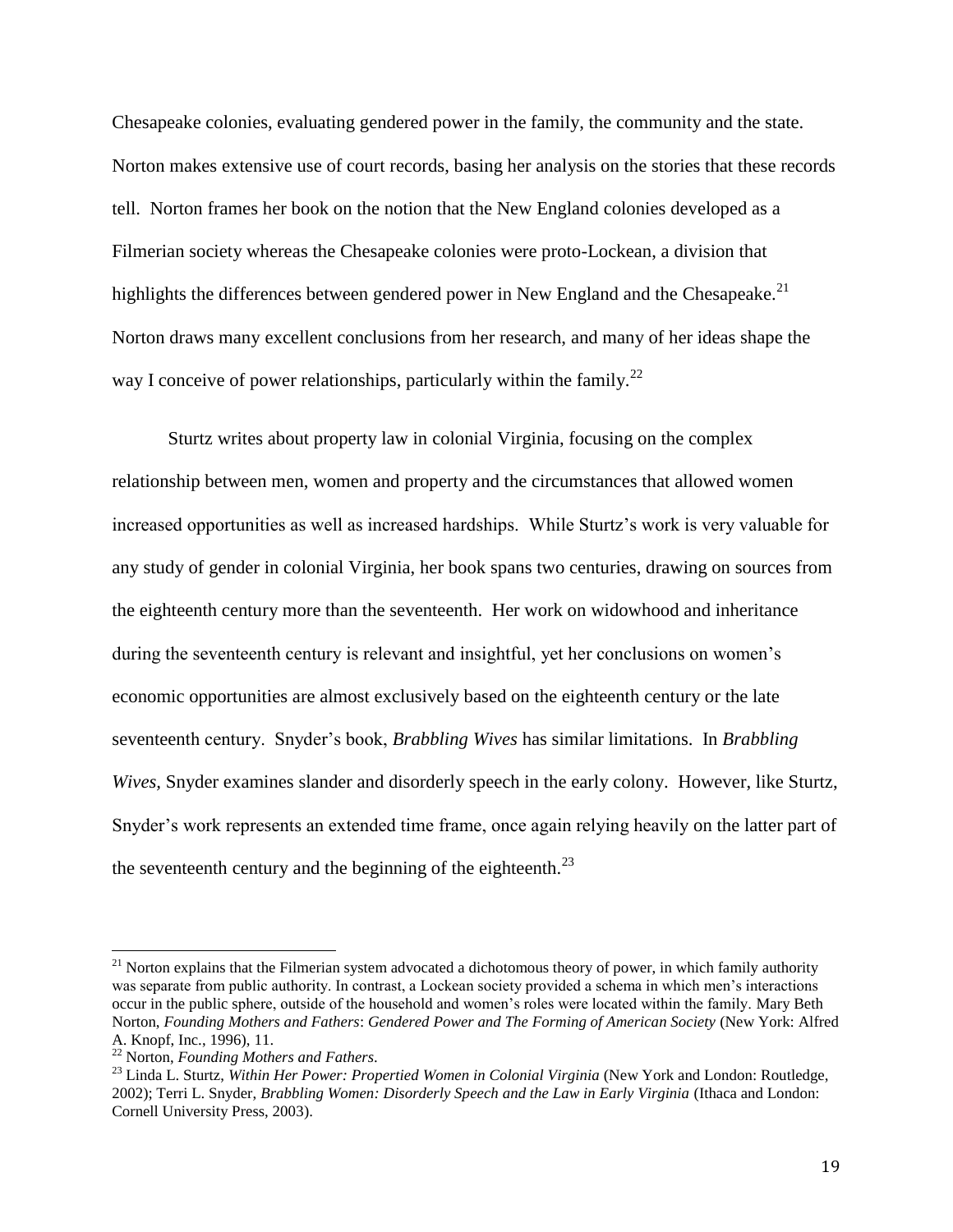Until the past thirty years, scholarship on gender in the colonial Chesapeake has been extremely limited. In 1938, Julia Cherry Spruill completed extensive research on the women of the southern colonies and published her pioneering book, *Women's Life and Work In the Southern Colonies*. Her research began with the aim to find anything and everything about women's lives and status in the colonial South. For these reasons, this study is extremely widespread, focusing on five different colonies over two centuries and an incredible amount of primary sources. As an early source of information on colonial women, this history is extremely comprehensive; however, Spruill's work is largely descriptive, and leaves much room for analysis from the historical community.<sup>24</sup>

 It was not until 1977 that historians followed up on Spruill's work with any attempt at analyzing the colonial southern world. In 1977, Lois Green Carr and Lorena S. Walsh published "The Planter's Wife: The Experience of White Women in Seventeenth-Century Maryland." In their article, Carr and Walsh endeavor to answer some of the mystifying questions about the female experience in early Maryland, notably analyzing the degree to which women transcended traditional gender norm. Carr and Walsh argue that women in colonial Maryland experienced a greater amount of power in the Chesapeake than those in New England and England. This opinion speaks to the exceptional demographic circumstances in Maryland and the degree to which these circumstances impacted the lives of Maryland women. While Maryland certainly differed from Virginia, much of their argument can be applied to circumstances in Virginia, and thus presents validation for the exceptionality of the Chesapeake region.<sup>25</sup>

\*\*\*

<sup>24</sup> Julia Cherry Spruill, *Women's Life and Work In the Southern Colonies* (Chapel Hill: The University of North Carolina Press, 1938).

<sup>&</sup>lt;sup>25</sup> Lois Green Carr and Lorena S. Walsh, "The Planter's Wife: The Experience of White Women in Seventeenth-Century Maryland," *The William and Mary Quarterly* 34, no 4 (1977).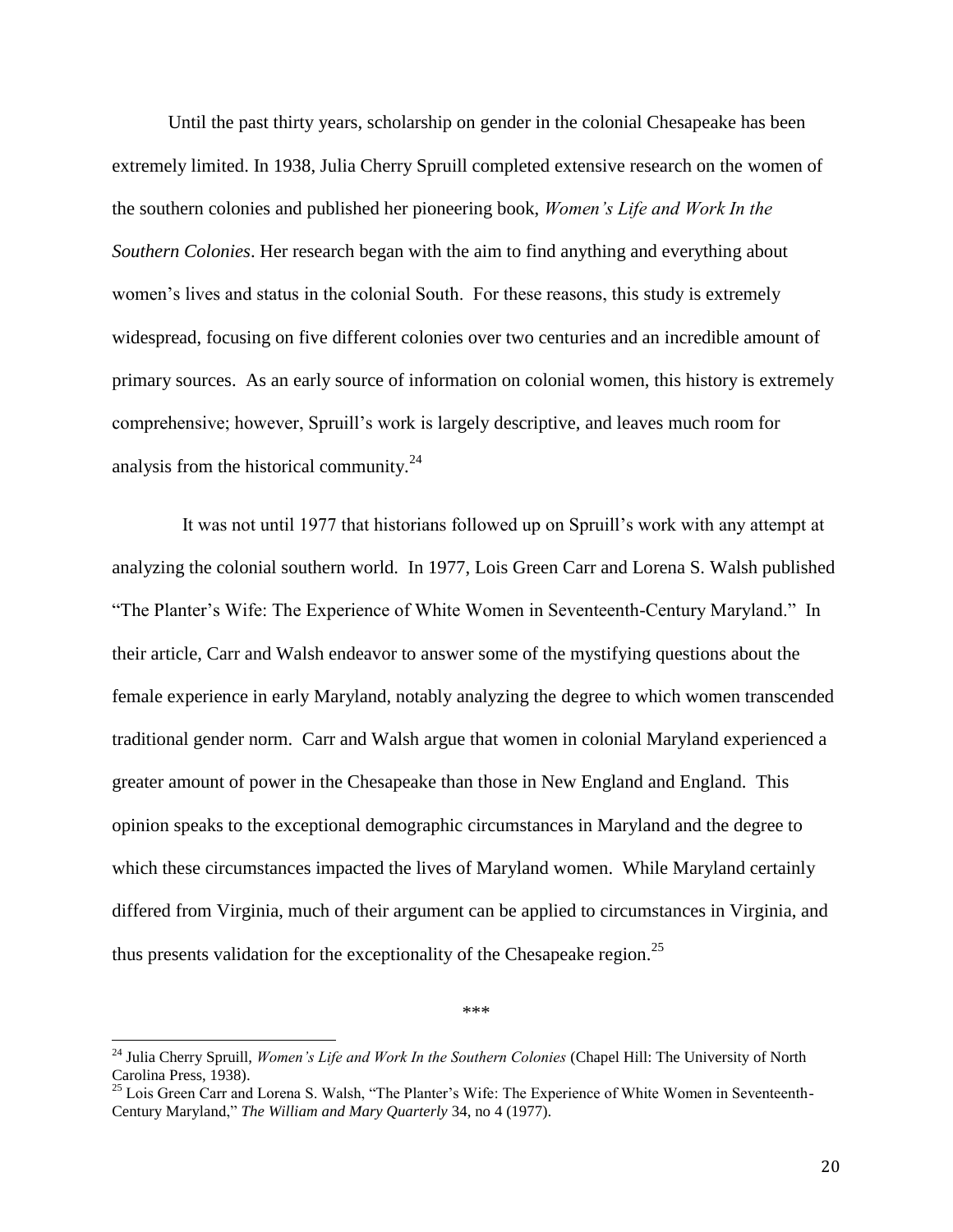In order to pursue this study, I have divided this thesis into four chapters. In the first section, I provide a brief overview of gender in early modern England and the laws and norms that regulated gender as well as the ways in which English men and women defied these norms. This section relies heavily on secondary scholarship, particularly works about gender in early modern England. Crossing the Atlantic, the second chapter investigates the early Virginia colony and the diverse demographic, political and economic circumstances that shaped Virginia's unusual beginnings. This chapter will provide a background for understanding the exceptional environment in seventeenth-century Virginia. In the third chapter, I examine gender norms in Virginia and the ways that gender-specified roles developed, particularly with regards to the system of indentured servitude and the constant restructuring of families. Looking to colonial laws as well as court records, I reconstruct the lives of women during this period, emphasizing the opportunities that the New World afforded them. Finally, the fourth chapter looks at the deviations from the norms, or the times when colonists appeared in court for opposing traditionally accepted notions of position and status. Within these four chapters, I aim to chart the changes and developments in gender relations and the ways that the New World setting impacted the lives of women for better and for worse.

#### \*\*\*

# **A Note on Dates and Spelling**

For the purpose of this study, I have kept the old-style dates from the Julian calendar, rather than the Gregorian calendar that was implemented in 1752. Additionally, in instances where I have quoted from primary sources, I have stayed loyal to the original spellings.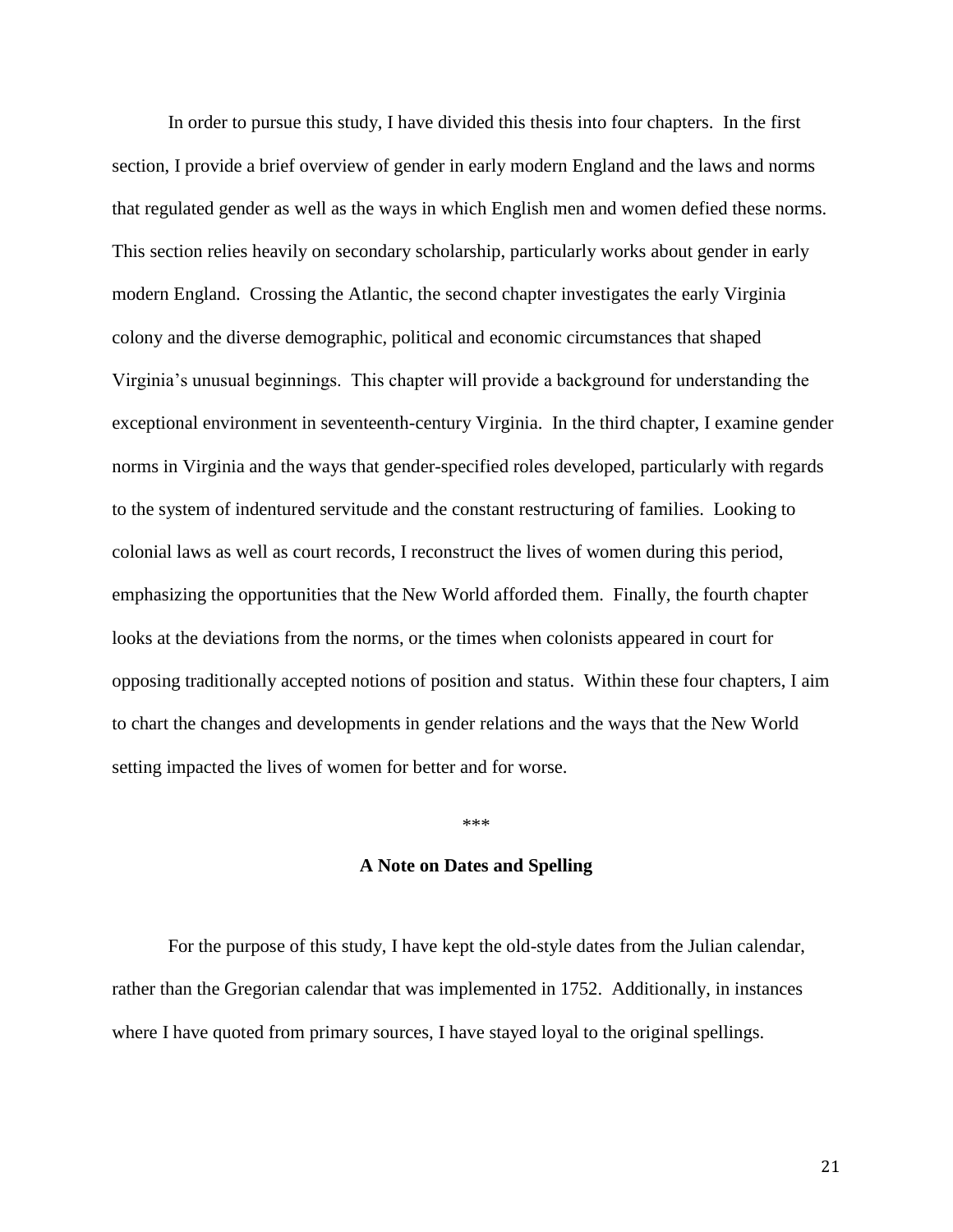# **Chapter One: Gender in Early Modern England**

<span id="page-22-0"></span>"England is the paradise of women, the purgatory of men, and the hell of horses." <sup>26</sup> The origins of this common English proverb are uncertain, and its claims are likely false, but its words remain pertinent in their reflection of the importance of gender during the sixteenth and seventeenth centuries. Contemporary English writings frequently raised questions about gender, and a number of pamphlets, ballads, books, and plays articulated concerns over men and women's essential nature, their respective qualities, and their roles within the social order. Writers often disagreed over interpretations of sexual differences and their uncertainty in explaining women's bodies incited further debate concerning women's nature.<sup>27</sup> Classifying women's bodies as inferior allowed men to label women as "the weaker vessel," a designation that helped to justify a system of female subordination. Social order in early modern England relied on the perpetuation of a patriarchal system where women maintained their intended place in the social hierarchy as inferior to their husbands and fathers.

Patriarchy was a central organizing principle around which English society operated. In cases where women failed to conform to social norms, their actions were perceived as a threat to community stability. In Shakespearean plays like *The Taming of the Shrew* (1592) and stories such as Samuel Rowlands' *Tis Merrie When Gossips Meet* (1602), popular literature echoed male fears of the threat women posed in their potential to upend the patriarchal hierarchy. Laws and customs, particularly property law, also reflected a commitment to patriarchy and an attempt to punish those women who defied gender norms. Thus, women's lives in early modern England

<sup>26</sup> Robert Andrews, *Famous Lines: The Columbia Dictionary of Familiar Quotations* (New York: Columbia University Press, 1997), 145.

<sup>27</sup> Brown, *Good Wives,* 13.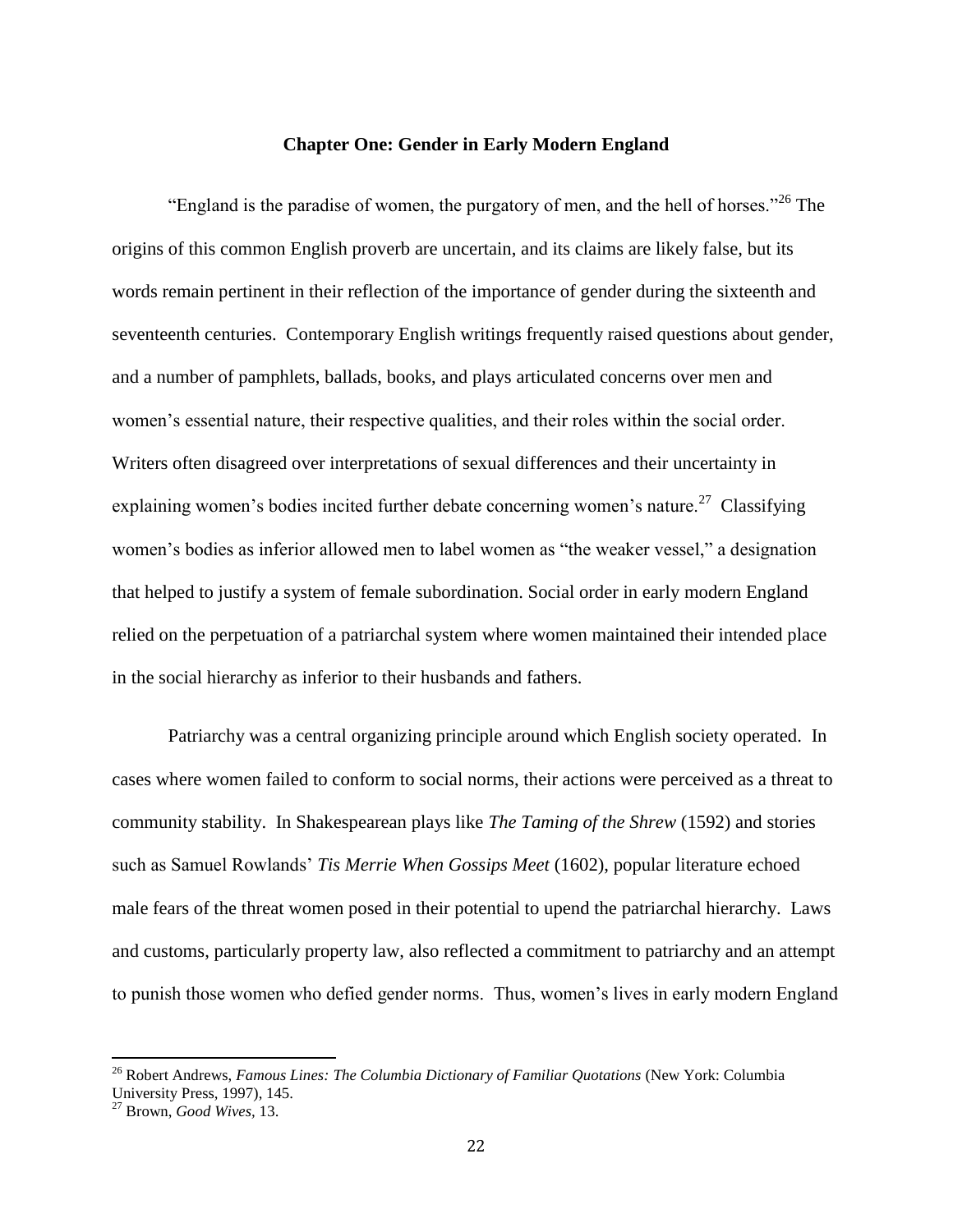were largely shaped by the discourse of female subordination. However, subordination was not an absolute reality, and some women found means of transcending these traditional boundaries of gender separation. The proverb referenced earlier speaks to the public's opinion that women in England were particularly fortunate, in spite of the many limitations placed upon them. To what extent this was a reality remains unclear, yet it is evident that gender relations were complex and patriarchal ideals were not the sole measure of a woman's life experience.

This chapter aims to explore women's lives in England and the ways that their experiences were shaped by patriarchy as well as by defiance of it. Although the historical records of ordinary English women's lives are somewhat limited due to the relative lack of female writers, the court records are full of women's stories. The written works of the period are another source of insight into women's lives as they often contained a discourse on gender. It is worth noting, however, that the voices within these works were primarily male. Over the past few decades, historians have worked to reconstruct the female experience in early modern Europe and to better understand the complex gender relations that characterized the period. Drawing on these sources, as well as many contemporary works, I aim to illustrate the complexity of gender relations in England as a means of understanding how colonists might have regarded gender before coming to the New World. In order to best evaluate gender relations among English colonists in seventeenth-century Virginia, it is important to first look to the society from which they hailed and the impact of social, economic and political institutions in England. The period from the mid-sixteenth through the late seventeenth century was one in which social relations were in flux. The English society from which colonists ventured was not simply a static backdrop; fluidity, adaptation and contestation were already part of the English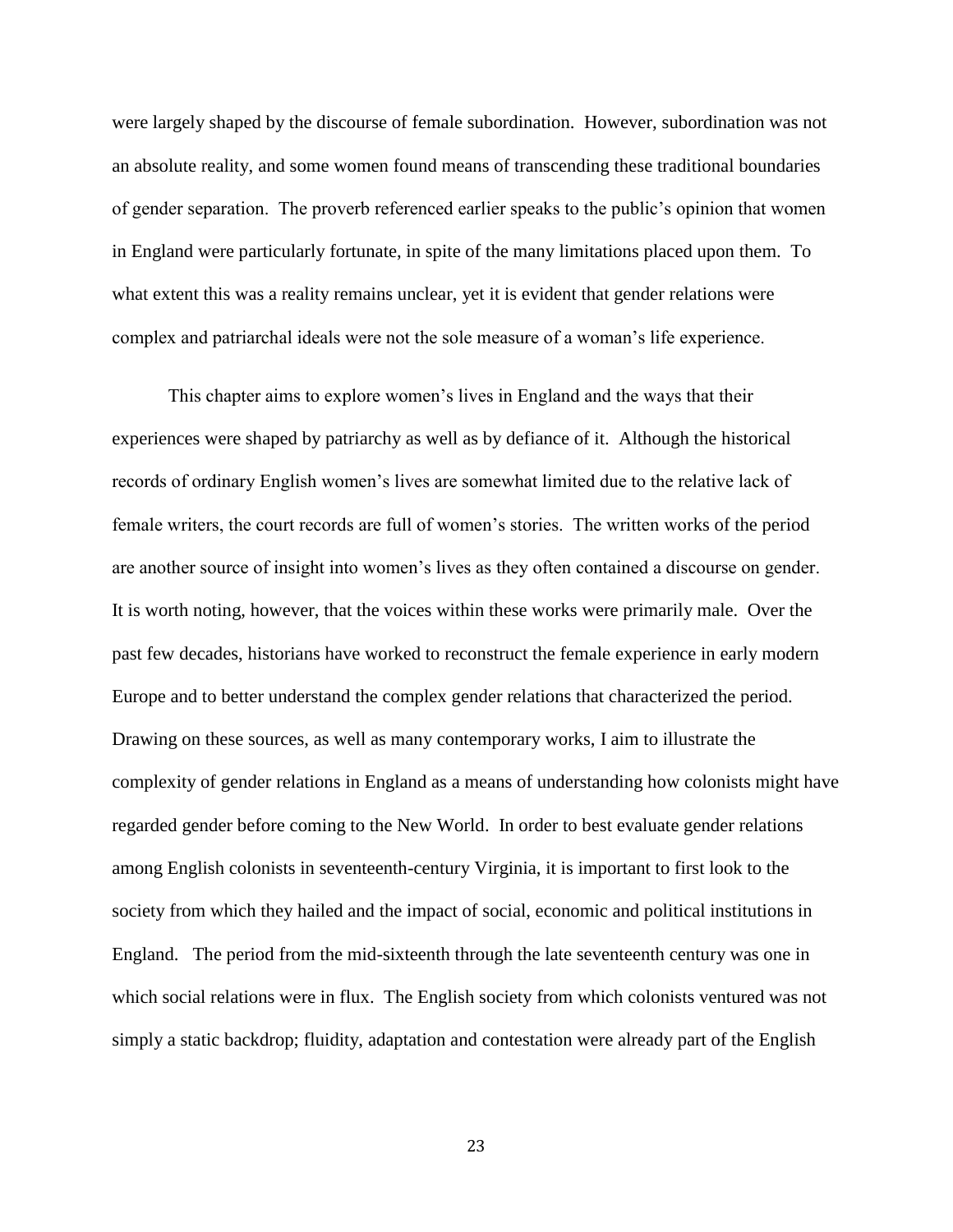experience. An analysis of this era provides keen insight into the complexity of these changing ideals in England.

## **The Origins of Patriarchal Attitudes**

<span id="page-24-0"></span>As Gerda Lerner contends in *The Creation of Patriarchy*, patriarchy is a historical system with distinct origins in the past. This belief invites the question, what are the origins of patriarchy? Lerner outlines two trends that characterize scholarly explanations for the origins of patriarchy. The first, or what Lerner terms "the traditionalist answer" relies on the belief that male dominance is universal and has natural origins. This theory relies on notions of sexual difference and the idea that inequality is derived from physical differences between men and women. Some traditionalists argue this by asserting that women's bodies are created for reproduction. Others cite men's physical strength, arguing that men were required to take on responsibility as providers.<sup>28</sup> However, feminist anthropologists have proven many of these suppositions false by citing cultures that defy these models. Their "maternalist theory" offers an alternative explanation for the origins of patriarchy and accepts sexual difference as the basis for equality or even female superiority. Not all maternalist theorists interest themselves with the origins of patriarchy, but those that do believe that there was a system of social organization that existed prior to patriarchy. Many believe that this system was a matriarchy, a conviction that is supported by many religious genesis stories, like those that begin with Mother-Goddesses.<sup>29</sup>

In her own attempts at explaining the origins of a patriarchal system, Lerner begins with a historical analysis of male and female existence from the time that hominids evolved from primates. She charts the evolution of patriarchy, explaining that societies were not always

<sup>28</sup> Gerda Lerner, *The Creation of Patriarchy* (New York: Oxford University Press, 1986), 16-17.

<sup>29</sup> Ibid., 28.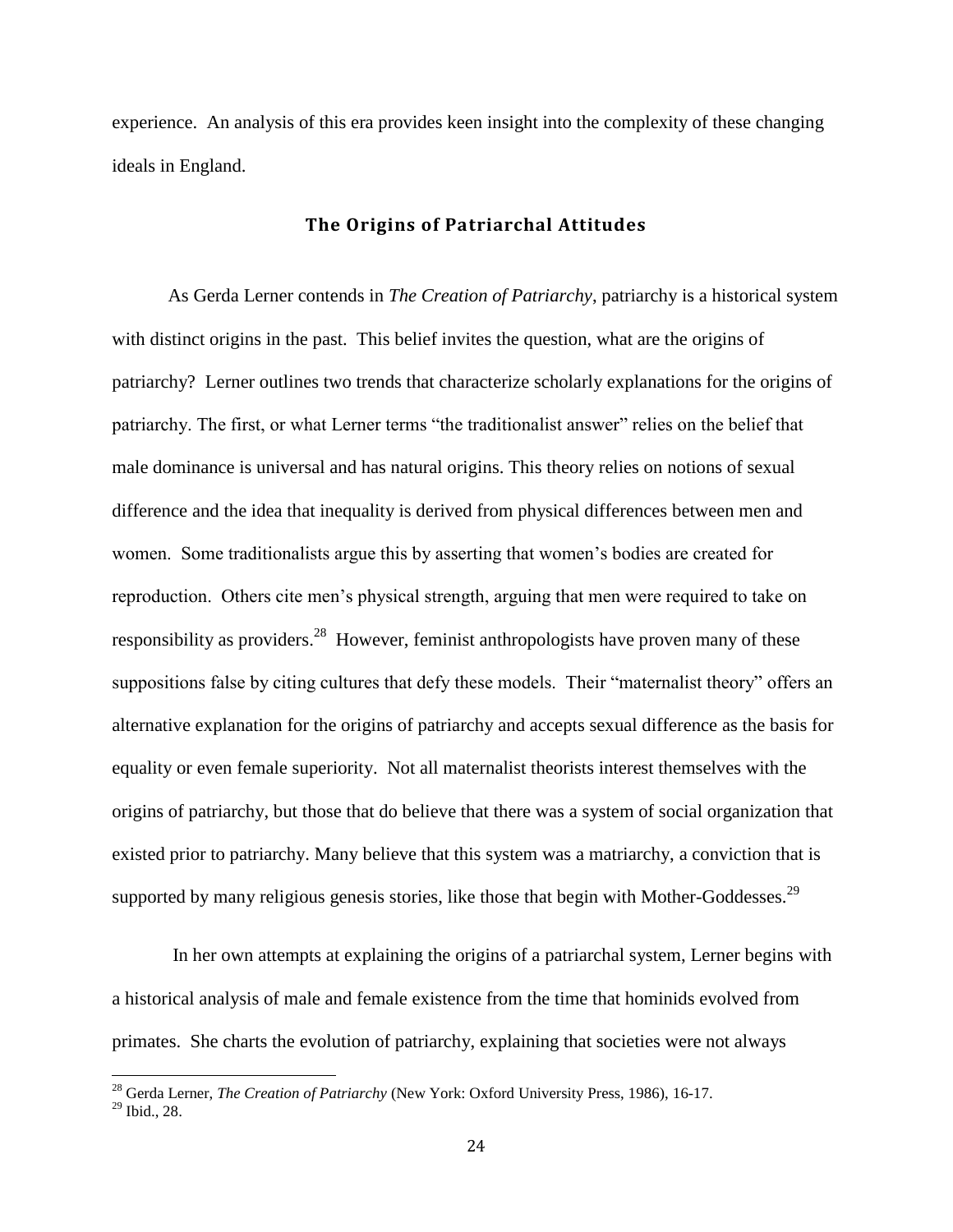patriarchal, and that men and women were both producers in the earliest societies. Lerner applies the argument of anthropologist Claude Levi-Strauss, who believes that the turning point for female subordination was the beginnings of a system of exchange of women. The exchange of women influenced the notion of women as commodities or resources, which determined their subordination.<sup>30</sup> Lerner attempts to answer the question of how the exchange of women developed as a practice. While she concedes that there are many hypotheses that might explain this change, Lerner's basic contention is that modes of subsistence changed (for example, agricultural enterprises expanded) and required a greater source of labor, so women became an exchangeable resource because of their capacity to reproduce. Therefore, the exchange of women marks the origins of a system in which females were themselves property. One of Lerner's substantial conclusions is that patriarchy preceded class organization, and thus, class organization has always been constructed in part by gender. She points out that class hierarchies are and always have been determined by who controls the means of production.<sup>31</sup> As Lerner's research shows, a patriarchal system was engrained within English society long before the early modern period and was intimately tied to economic production and the division of labor.

For early modern Europeans, an understanding of patriarchy would likely begin with the Book of Genesis in the Bible. In this explanation of creation, Judeo-Christian tradition defines the respective positions of men and women in society. However, the Book of Genesis actually begins with a story of God creating men and women simultaneously: "So, God created man in his own image, in the image of God he created him; male and female he created them."<sup>32</sup> In the next part of Genesis, the story is presented differently. In this version of events, God has already

<sup>30</sup> Lerner, *Creation of Patriarchy*, 46-47.

<sup>31</sup> Lerner, *Creation of Patriarchy*, 213.

 $32$  Genesis, 1:26.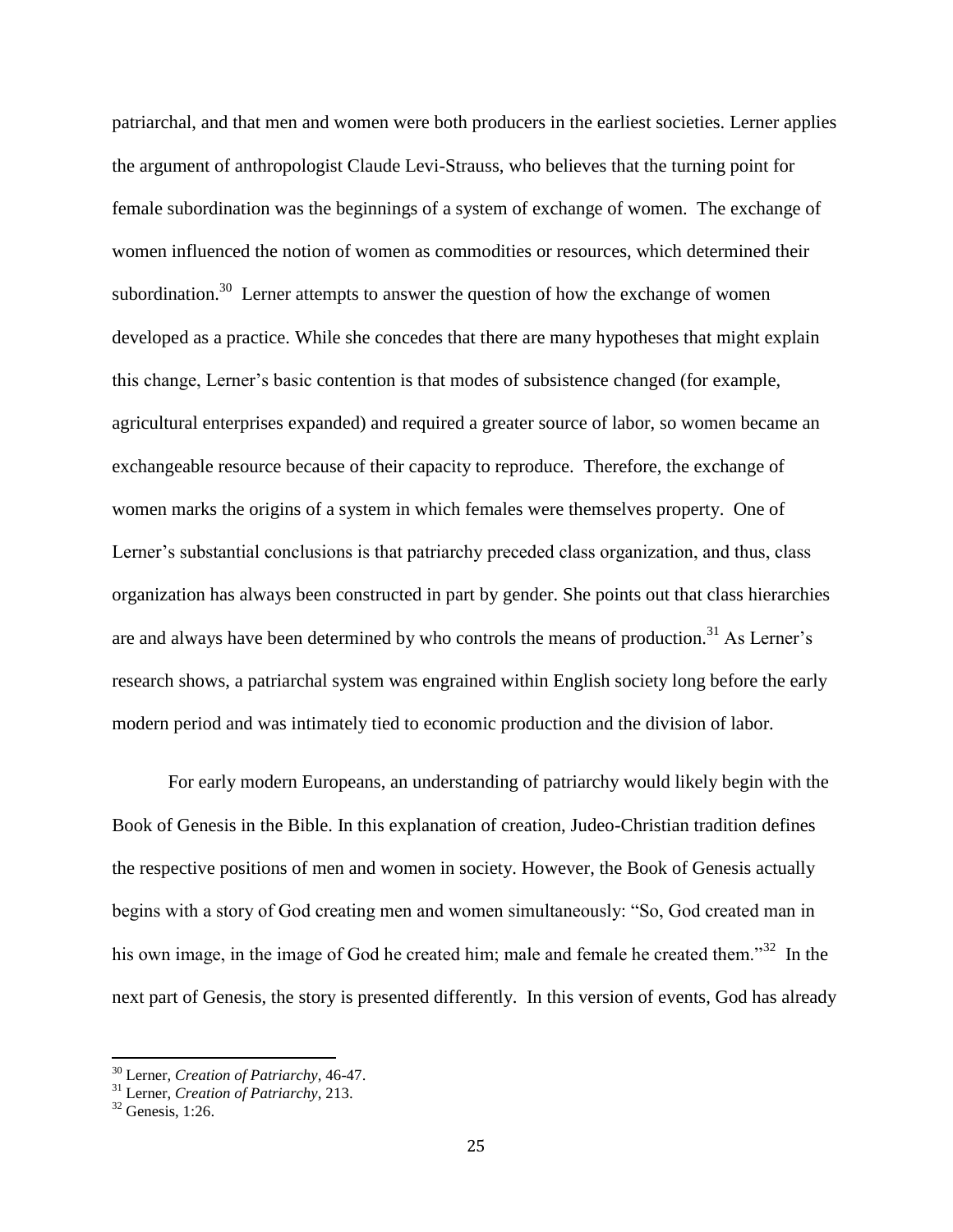created Adam, and God fashions Eve in an attempt to provide Adam with a partner. The story reads, "So the Lord God caused a deep sleep to fall upon the man, and while he slept took one of his ribs and closed up its place with flesh; and the rib which the Lord God had taken from the man he made into a woman and brought her to the man."<sup>33</sup> This telling of the story emphasizes the fact that women are taken from men, a detail that is used to justify women's inferiority.

The subsequent account of the Fall of Eve was traditionally understood as a divine sanction of male superiority. In the story, the serpent tempts Eve into eating the apple against God's counsel, and she is forever cursed for this original sin. As punishment for this sin, the Lord God rebukes Eve: "I will make your pains in childbearing very severe; with painful labor you will give birth to children. Your desire will be for your husband, and he will rule over you."<sup>34</sup> In contrast, God tells Adam, "cursed is the ground because of you; in toil you shall eat of it all the days of your life; thorns and thistles it shall bring forth to you; and you shall eat the plants of the field. In the sweat of your face you shall eat bread till you return to the ground, for out of it you were taken; you are dust, and to dust you shall return."<sup>35</sup> In these two very different punishments, God sets up the division of labor between men and women, defining women as reproductive and men as tillers of the land. Thus, Genesis sets up the dichotomy between men's work and women's work and places men with the responsibility of controlling production. Additionally, when God reprimands Eve, he explicitly defines her position as subordinate to the rule of her husband. In these fateful lines, the book of Genesis laid the foundation for patriarchy in authorizing male rule over women. Eve's original sin was symbolic of women's weakness and inferiority; this is fitting with the common belief that women were unable to control their

<sup>33</sup> Ibid., 3:21-22.

 $34$  Ibid., 3:16.

 $^{35}$ Ibid., 3:17-19.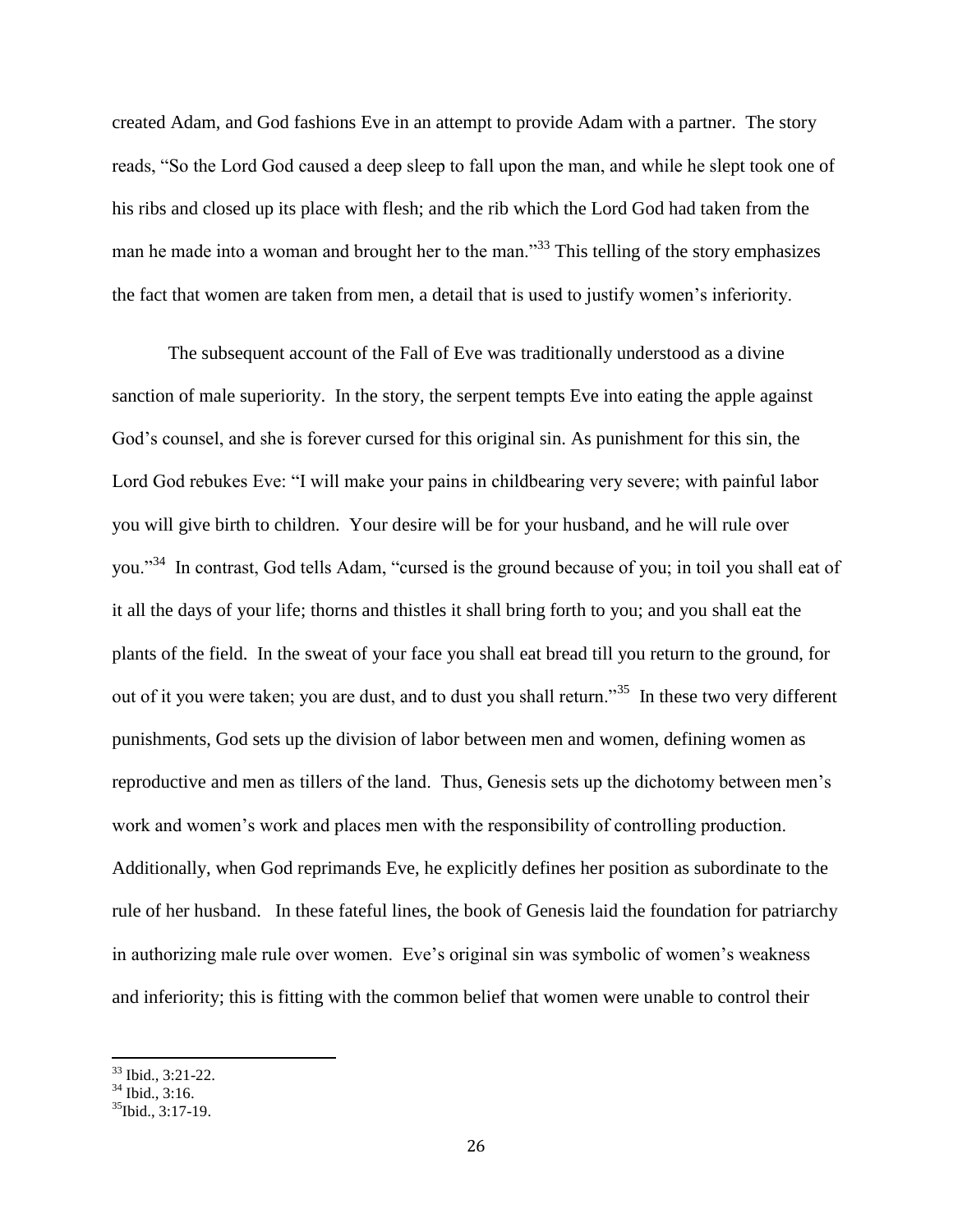corporeal instincts because they could only think with their bodies rather than with rational minds.

As the second Genesis story outlines, men and women were defined as separate and distinct beings. In this story, Eve's body was fashioned from Adam's rib, which suggests similarities in structure, but as the story explains, Eve held the unique capacity for reproduction. Sexual differences between men and women provided a justification for patriarchy and the inequality of this system. However, early modern Europeans struggled with the concept of sexual difference as their understanding of men and women's bodies changed over time. While most Europeans regarded men and women as fundamentally dissimilar, political, intellectual and medical explanations of sexual differences varied as they evolved throughout the early modern period. Medical descriptions of male and female bodies and anatomical differences were fairly uniform prior to the sixteenth century, at which point different theories arose and doctors and writers came to better understand sexual anatomy. Until the sixteenth century, most people supported a "one-sex" model of bodies. This was a theory proposed by Galen of Pergamon that explained man and woman to be of the same structure, yet women retained male structures within their bodies due to a lack of sufficient heat. This model held that female ovaries were testicles, the cervix and vagina was a penis, and the uterus was a scrotum.<sup>36</sup> While this theory was the dominant method of explaining sexual difference for many centuries, new medical knowledge led to alternate models of sexual differences in the sixteenth century. Gabriele Falloppio discovered the clitoris in 1561, which challenged Galen's earlier notion of a female inverted penis. This discovery led to an understanding of women and men as sexually

<sup>36</sup> Anthony Fletcher, *Gender, Sex and Subordination in England 1500-1800* (New Haven and London: Yale University Press, 1995), 34.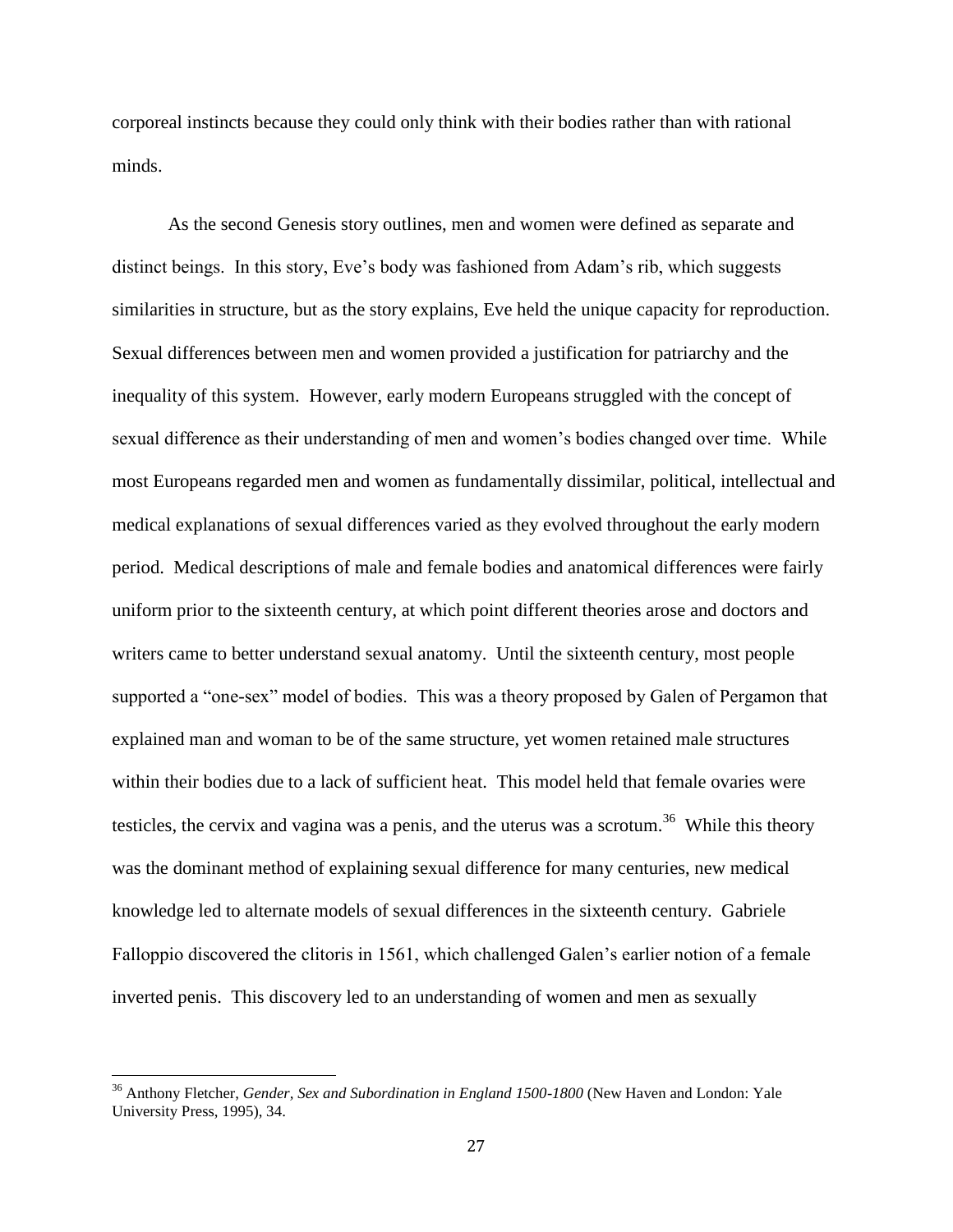dissimilar.<sup>37</sup> In developing this train of thought, doctors came to seeing men and women as having individualized sexual functions, which were both necessary for reproduction.<sup>38</sup> This idea became fairly mainstream and was supported in large part, yet it failed to answer the question, "are women an imperfect sex?" Debate over women's inherent qualities and perfection continued well into the seventeenth century as men tried to justify female exclusion by explaining women's inferior nature.

Throughout the early modern period, women were commonly referred to as "the weaker vessel." This phrase was adapted from William Tyndale's 1526 translation of the New Testament and was subsequently found in many literary works, including Shakespearean plays such as *Love's Labours Lost*.<sup>39</sup> In some ways, women's sexuality contributed to their perceived weakness. Many writers defined a woman's weakness as a consequence of menstruation.<sup>40</sup> They cited a woman's physical body and her sexuality for her inferior nature. "The weaker vessel" ideology relied upon the earlier interpretations of women as the opposite of men and of having specific qualities in opposition. For example, based on the humoral theory, women were understood to be cold and moist as opposed to men who were hot and dry. $^{41}$  Women were also considered to be passive, and this passivity was interpreted as further justification for female inferiority.<sup>42</sup> Men invoked a similar rationale in condemning the evil or immoral nature of women. They often referenced Eve and the fall as well as women's physical bodies as evidence

 $\overline{a}$ 

<sup>37</sup> Fletcher, *Gender*, 36.

<sup>38</sup> Ian Maclean, *The Renaissance Notion of Woman* (Cambridge: Cambridge University Press, 1980), 33.

<sup>39</sup> Fletcher*, Gender,* 44.

<sup>40</sup> Patricia Crawford and Sara Mendelson*, Women in Early Modern England 1550-1720* (Oxford: Clarendon Press, 1998), 62.

<sup>41</sup> Maclean, *Renaissance Notion of Woman,* 30, 42, 61, as cited in Crawford and Mendelson, *Women in Early Modern England 1550-1720*, 19.

<sup>42</sup> Fletcher, *Gender,* 61-62, 67.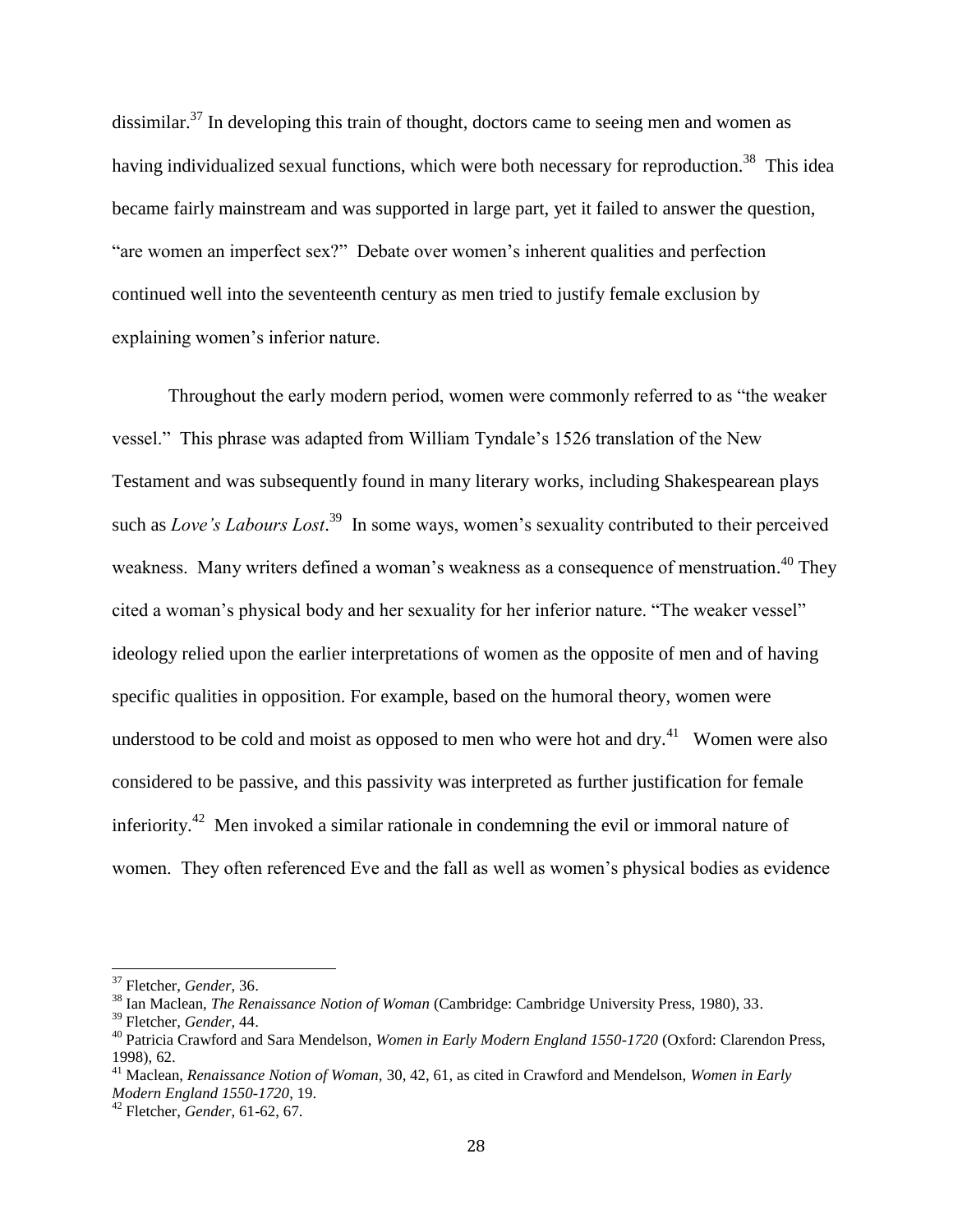of women's wickedness. In this way, women's physical inferiority, defined in both religious and medical terms, provided crucial justification for patriarchy.<sup>43</sup>

## **Patriarchal Attitudes and English Institutions**

<span id="page-29-0"></span>Why were men so insistent on defining women as weak and inferior? It is important to note that patriarchy was not solely a misogynistic scheme; from the male point of view, patriarchy was a means of consolidating and maintaining power. As Keith Wrightson argues in *English Society 1580-1680*, Englishmen were exceedingly concerned with social order and hierarchy, and patriarchy provided just that. In early modern England, power and status were determined by wealth, and the primary indicator of wealth was property ownership. In fact, there were laws in England that only allowed property owners to participate in parliamentary elections. Thus, property actually conferred political power.<sup>44</sup> The system of patriarchy established an ordered hierarchy through which men were the primary beneficiaries of property. Patriarchy was important to men because it protected both their property and their power.

Englishmen believed in the Aristotelian notion of the great chain of being starting at God and descending all the way down to foundational elements. As Wrightson argues, this chain of being represented the "scheme of values" that shaped how English people thought society should function.<sup>45</sup> A man ruled over his wife, his children and his servants as master of the household. Aristotle compared the father's power over his household to a king's rule over a state. He claimed, "The authority of the statesman is exercised over men who are naturally free; that of the master over men who are [naturally] slaves; and again the authority generally exercised over a

<sup>43</sup> Fletcher, *Gender*, 76-77.

<sup>44</sup> Keith Wrightson, *English Society 1580-1680* (New Brunswick, New Jersey: Rutgers University Press,1982), 31.

<sup>45</sup> Ibid., 18-19.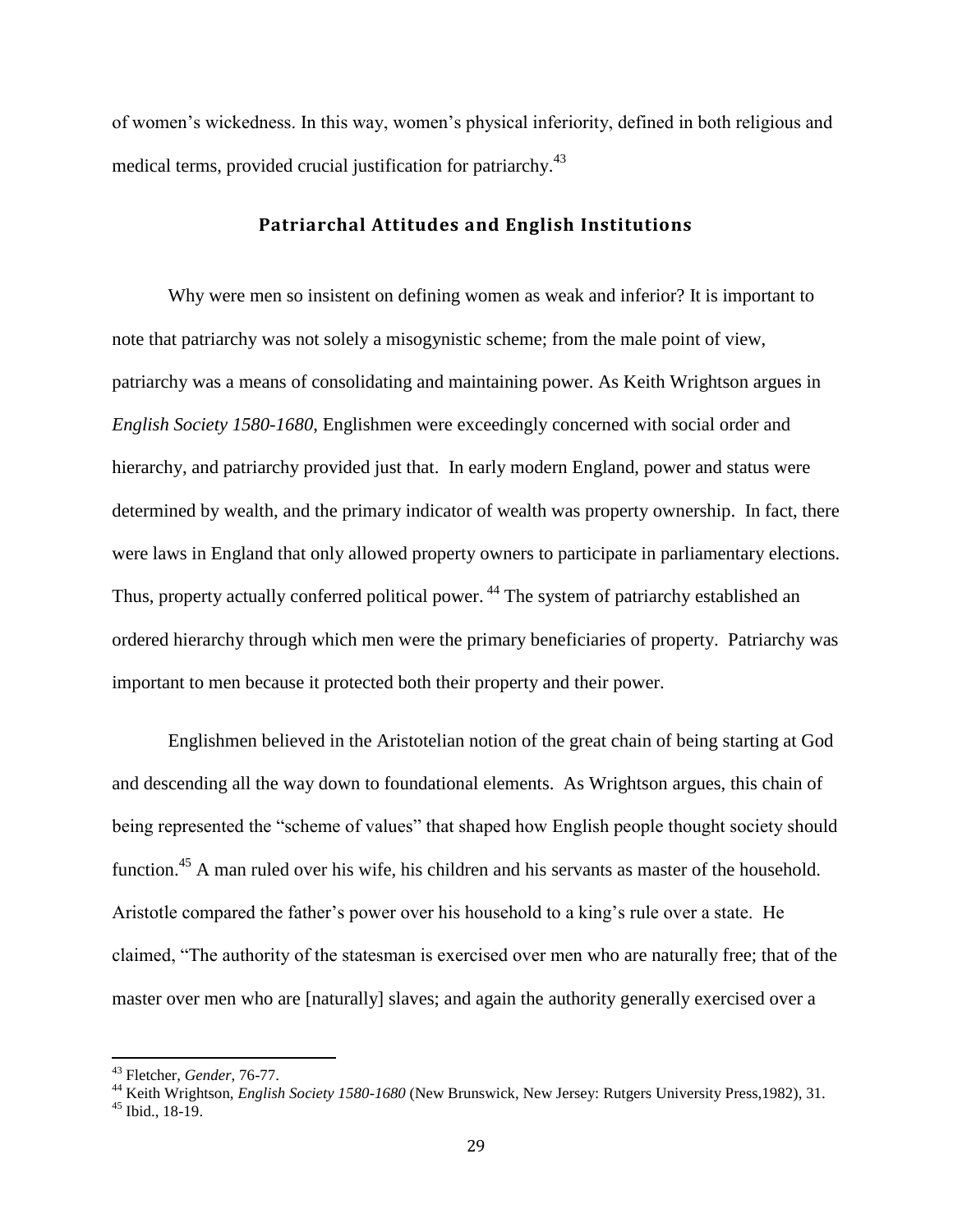household by its head is that of a monarch for all households are monarchically governed."<sup>46</sup> In comparing fathers to monarchs, patriarchal theory justified the supreme rule of fathers, as ordained by God. Families were authoritarian and the male patriarch was given complete power over his subordinates.<sup>47</sup>

As Wrightson and many other historians point out, patriarchy represented a "scheme of values," or an ideal, rather than reflecting the reality of everyday life. Patriarchal attitudes certainly shaped the way people thought about power and authority, but the reality often diverged from the strict system of patriarchal rule. As Bernard Capp argued, "England in this period was 'patriarchal' in the loose sense that its political, social, economic, religious, and cultural life was dominated by men. […] There was no patriarchal *system*, rather an interlocking set of beliefs, assumptions, traditions, and practices and the largely informal character of patriarchy enabled each generation to adapt it to changing circumstances."<sup>48</sup> Thus, patriarchy heavily influenced men's and women's lives, yet was not a rigid system of absolute male superiority.

Patriarchal attitudes were commonly represented in popular literature and rhetoric during the early modern period. Shakespeare's *The Taming of the Shrew* provides a salient example of the patriarchal norms that pervaded social relationships. The main character, Kate, a powerful and assertive woman, known to others as a dangerous shrew, is tamed and eventually submits to patriarchal authority. Her final words read: "Thy husband is thy lord, thy life, thy keeper / Thy

l

<sup>46</sup>Aristole, *The Politics,* I, I, 2, ed. and trans. Sir Ernest Barker (Oxford, 1948), p. 1. Brackets in Barker's text. as cited in Gordon J. Schochet*, Patriarchalism in Political Thought* (New York: Basic Books, Inc., Publishers, 1975), 22.

<sup>47</sup> Schochet, *Patriarchalism,* 65.

<sup>48</sup> Bernard Capp*, When Gossips Meet*: *Women, Family and Neighbourhood in Early Modern England* (Oxford, Oxford University Press, 2003), 1.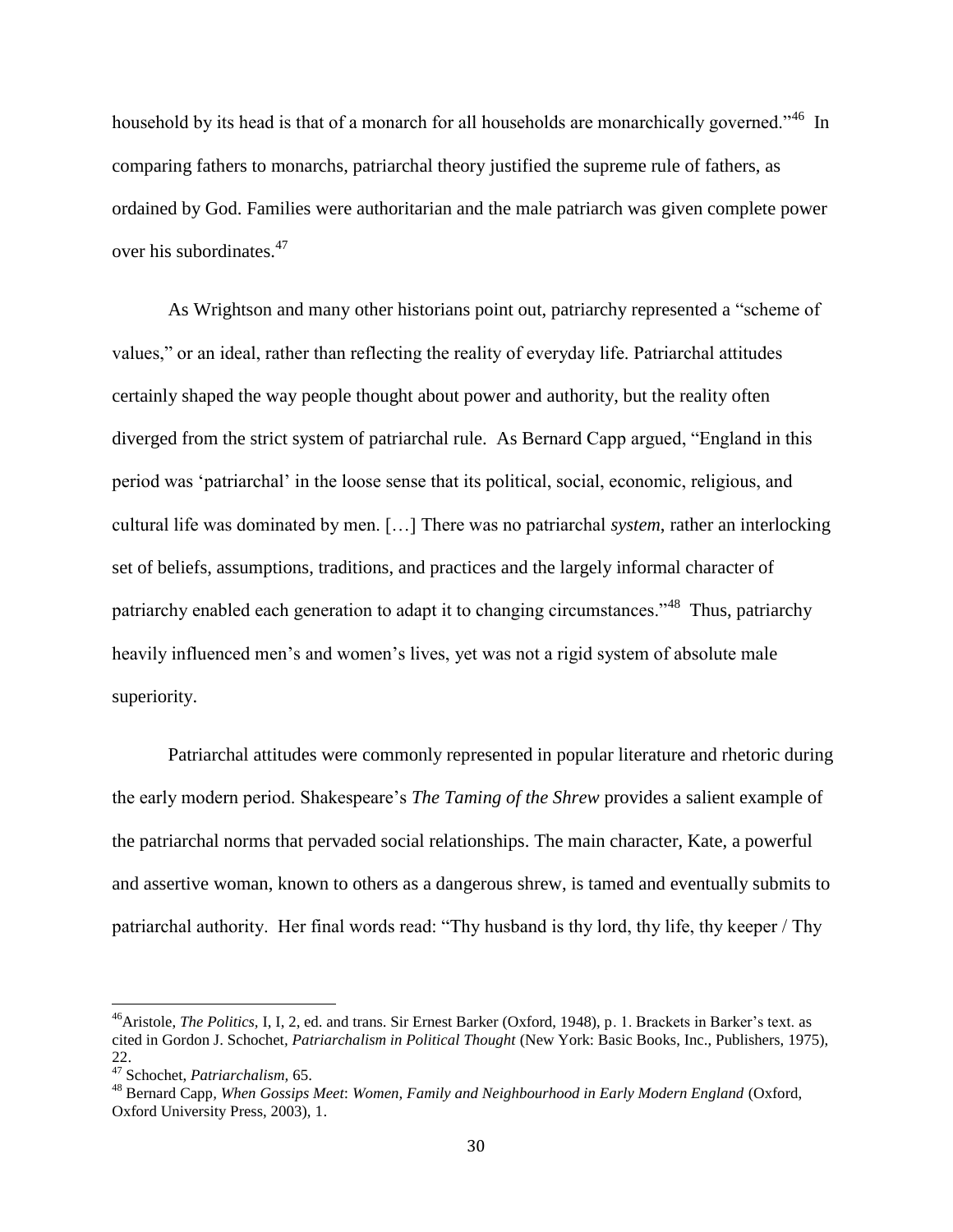head, thy sovereign."<sup>49</sup> Such attitudes found in plays, ballads and stories were reminiscent of God's assertion in Genesis of the husband's right to rule over his wife, an affirmation of patriarchal authority.

When women deviated from their traditional roles, they challenged patriarchy and thus challenged their husbands' authority. Men were particularly fearful of women's abilities to undermine their power and threaten social order. To ensure that women maintained their proper place in society, men established guidelines that defined orderly and disorderly womanhood. Women were defined with regards to their relationships with men: as daughters, wives, mothers, and widows.<sup>50</sup> Women who fulfilled the proper roles were called goodwives, or orderly women. Contemporary literature often provided guidelines for how a woman might act within such roles. For example, Gervase Markham published *The English Housewife* (1615), which endorsed the image of goodwife and offered advice for how women should live their lives. In his book, Markham describes the ideal English housewife as a woman possessing: "chaste thought, stout courage, patient, untired, watchful, diligent, witty, pleasant..."<sup>51</sup> He also discusses a woman's role in the domestic sphere as "the mother and mistress of the family and hath her most general employments within the house.<sup> $52$ </sup> Thus, patriarchy defined women's roles as belonging to the domestic and private sphere rather than the public.

In early modern England, proper women fell into three categories that mimicked the trajectory of a woman's life: servants, wives and widows. In fact, as Amy Louise Erickson explains, the divisions between women as maids, wives and widows were actually legally

<sup>&</sup>lt;sup>49</sup> D. E Underdown, "The Taming of the Scold: the Enforcement of Patriarchal Authority in Early Modern England" in *Order and Disorder in Early Modern England*, ed. Anthony Fletcher and John Stevenson (Cambridge: Cambridge University Press, 1985), 117.

<sup>50</sup> Crawford and Mendelson*, Women in Early Modern England 1550-1720*, 33.

<sup>51</sup> Gervase Markham, *The English Housewife* (Kingston: McGill-Queen's University Press, 1986), 8.  $52$  Ibid., 5.

<sup>31</sup>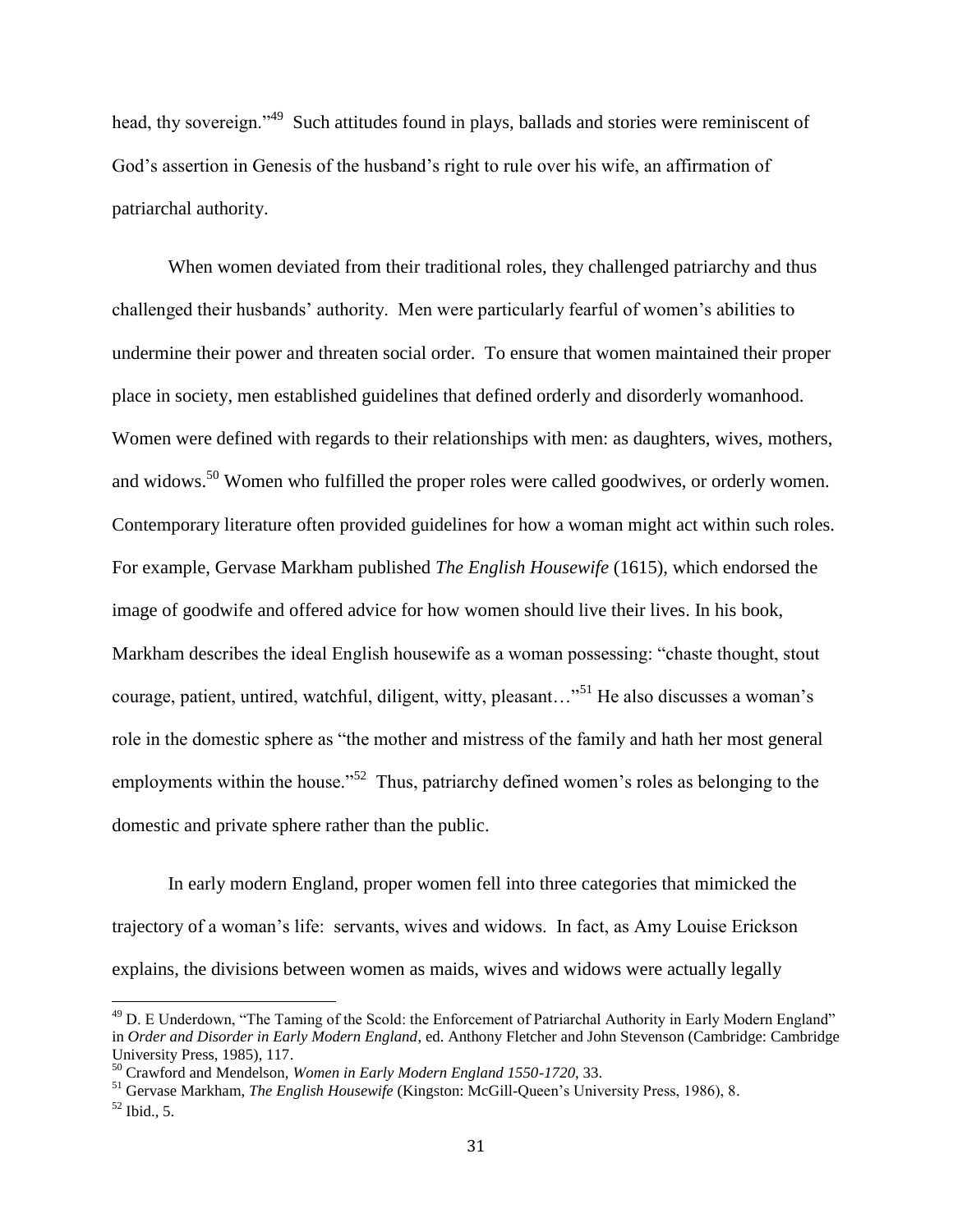defining in English society, which meant that each of these groups of women maintained different legal statuses and corresponding rights and regulations.<sup>53</sup> While this model is not inclusive, omitting spinsters, it still serves as a general guideline of the three roles that women typically occupied.<sup>54</sup> Within each of these distinctive roles, women were allowed different rights and opportunities, although all were affected by patriarchy. While masters and husbands directly ruled over servants and wives, widows were in a unique position outside of the social hierarchy. Patriarchy continued to shape these widows' lives, though, as they were often regarded negatively and their reputations were slighted due to their atypical position outside of the traditional hierarchy. Thus, women's lives and identities were largely fashioned in relation to the men with whom they interacted.

# **Maids**

<span id="page-32-0"></span>In English society, virgin women were generally called maids.<sup>55</sup> However, this term can be misleading because not all maids worked as maidservants. The term was used rather loosely, often to describe unmarried women regardless of their age or sexual status. Many of these unmarried women served as maidservants at the houses of neighbors or friends, during which they earned petty wages. Servant labor was not restricted to wealthy families; many middling and even some poor families hired one or two servants to help with household duties. Servitude provided a useful employment to fill the years between childhood and marriage. It also provided women with skill sets that they would later need in marriage. Emphasis was placed on teaching young maids housewifery, while young men were taught husbandry. In *The English Housewife*,

<sup>53</sup> Amy Louise Erickson, *Women and Property in Early Modern England* (London and New York: Routledge, 1993), 4.

<sup>54</sup> Crawford and Mendelson, *Women in Early Modern England*, 76.

<sup>55</sup> Erickson, *Women and Property in Early Modern England*, 47.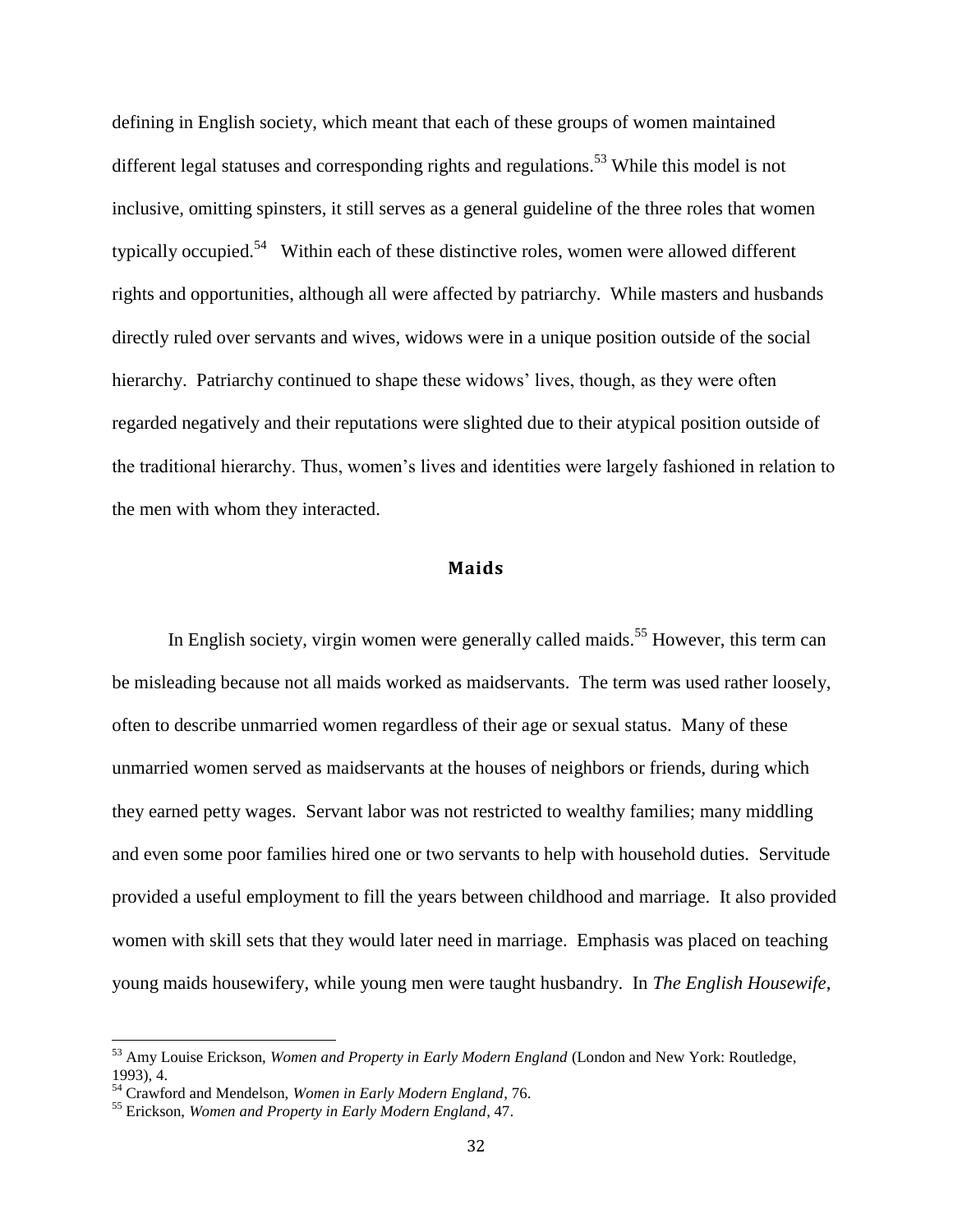Gervase Markham presented the skill sets required of housewives: "As her skill in physick, chirurgery, cookery, extration of oyls, banqueting stuff … ordering of wool, hemp, flax; making cloath and dying; the knowledge of dairies: office of malting; of oats, their excellent uses in families: of brewing, baking, and all other things belonging to an household."<sup>56</sup> Maids also worked in agriculture and dairying, while others worked at more domestic pursuits such as textiles.<sup>57</sup> Stereotypes existed concerning gender-specified labor, but these distinctions were not always maintained in practice, and women servants sometimes transgressed traditional gender boundaries. At times, maidservants might perform masculine jobs such as helping with the harvest.<sup>58</sup> In addition to learning valuable skills, servitude proffered women the opportunity to make small wages, which would become a part of a woman's marriage portion.<sup>59</sup>

One of the greatest problems for maidservants was the sexual abuse that many suffered by their masters, members of the master's family, or male servants. Female servants were placed in a vulnerable position, unmarried and without the protection of their own families. Men took advantage of these circumstances and accusations of sexual abuse were frequent. As William Gouge warned in his treatise, *On Domesticall Duties*, "'the maid so defiled is oft disabled to doe her service well; nay many times the charge of the childe lieth upon the master. Thus the shame and dishonour, griefe and vexation, losse and damage all meet together, the more to gall & pierce him to the very heart."<sup>60</sup> Gouge illuminates some of the problems associated with servant rape; pregnancies complicated work arrangements and damaged the reputation of masters. Despite these deterrents, maidservants continued to suffer from sexual abuse during their service. This

l

<sup>&</sup>lt;sup>56</sup> Title page of the 9<sup>th</sup> edn (1683) quoted in Erickson, *Women and Property in Early Modern England*, 54.

<sup>57</sup> Crawford and Mendelson, *Women in Early Modern England*, 92-94.

<sup>58</sup> Ibid., 101.

<sup>59</sup> Erickson, *Women and Property in Early Modern England*, 85.

<sup>60</sup> W. Gouge, *Of Domesticall Duties* (1622), 630, quoted in Crawford and Mendelson, *Women in Early Modern England*, 107.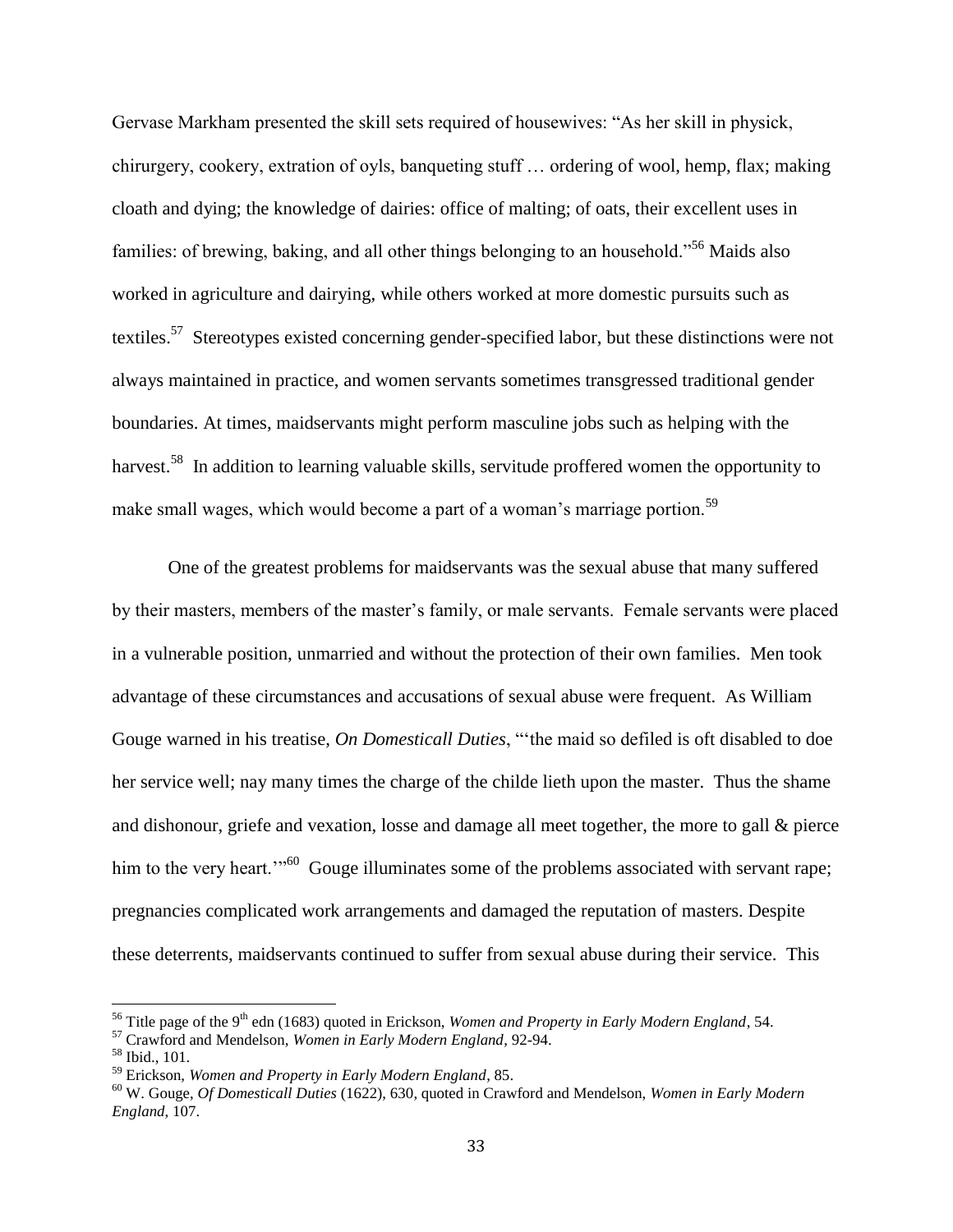was just one of many dangers faced by unmarried women; in a society where marriage was expected, women without husbands were left vulnerable and unprotected.

Young women were not the only populations to work as servants; in fact, the 1563 Statute of Artificers required that unmarried women aged 12-40 work "for such wages and in such reasonable sort and manner as they shall think meet."<sup>61</sup> This statute was a male endeavor to keep women under the rule of men; in cases where they remained single, women were required to become servants under a master's rule. This legal maneuver was a means by which men hoped to combat the relative independence of unmarried women, particularly those who were older and were no longer controlled by their fathers.

Unmarried women held a different legal status than married women and were thus afforded different protections and rights. Marriage was the norm, and as *The Lawes Resolution of Women's Rights* stated, women "are understood either married or to bee married and their desire [are] subject unto their husbands. [sic]<sup> $10^{62}$ </sup> Under the legal doctrine of couverture, a woman's status, as connected to a man, was enshrined in the law. Essentially, this meant that women did not have a legal identity outside of their fathers or husbands. A woman was legally covered by her husband; she lost her power to contract, to sue, or to be sued.<sup>63</sup> In some respects, this legal dependence was not unequivocal; women were generally held accountable for their own crimes, and they could, under some circumstances, bring their complaints to the court.<sup>64</sup> However, with regards to property, women forfeited their possessions to their husband upon marriage. Property was the key to power in early modern England, and unmarried women retained rights to hold property while married women did not. Unmarried women were labeled

<sup>61</sup> 'Statute of Artificers' (1563), quoted in Crawford and Mendelson, *Women in Early Modern England*, 96.

<sup>62</sup> *Lawes Resolution*, p.6, quoted in Erickson, *Women and Property in Early Modern England*, 47.

<sup>63</sup> Erickson, *Women and Property*, 24.

<sup>64</sup> Capp, *When Gossips Meet*, 29-30.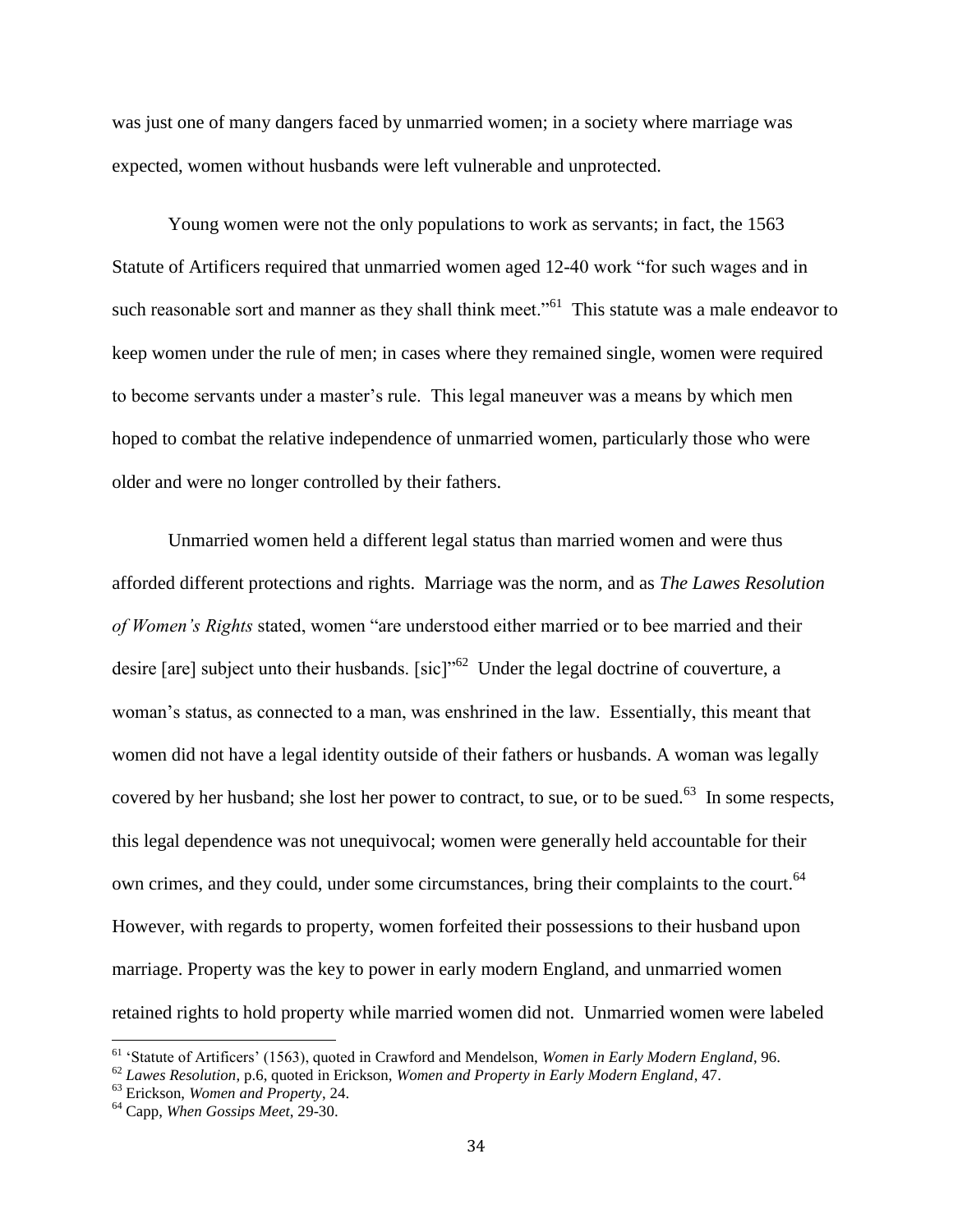feme sole, which gave them relative legal independence, including the ability to own property. However, women rarely exercised these rights because they spent the majority of their life under the protection of fathers or husbands; widows, who became feme sole upon their husbands' deaths, were truly the only women to own property and express legal independence.

Property law was actually quite complex in England. While most historians focus on common law, there were four other bodies of law that regulated property ownership: equity law, ecclesiastical law, manorial (or borough) law, and parliamentary statutes.<sup>65</sup> Nonetheless, common law doctrines such as couverture and primogeniture largely shaped the regulations on real property. Primogeniture was the legal system that governed most inheritances. In most cases, primogeniture meant that land was passed down to the oldest son. However, men could also establish a partible estate through which all the sons shared the inheritance. In cases where a married couple bore no sons, inheritance was to be divided equally among the daughters.<sup>66</sup> Thus, outside of marriage, women retained the potential to inherit land, but only under unique circumstances.

In theory, unmarried women held positions of relative power in their ability to act as legal independents; however, theory rarely mimicked the reality of a world where women's rights were often restricted by custom.<sup>67</sup> Only in rare circumstances could women participate in politics, and they were not really allowed a civic identity. As Sara Mendelson and Patricia Crawford explain, women were excluded from civic engagement for three reasons, two of which applied to unmarried women as well as married: feminine defect, legal dependency, and sexual

<sup>65</sup> Erickson, *Women and Property in Early Modern England*, 5.

<sup>66</sup> Ibid., 26-27.

<sup>67</sup> Crawford and Mendelson, *Women in Early Modern England*, 37.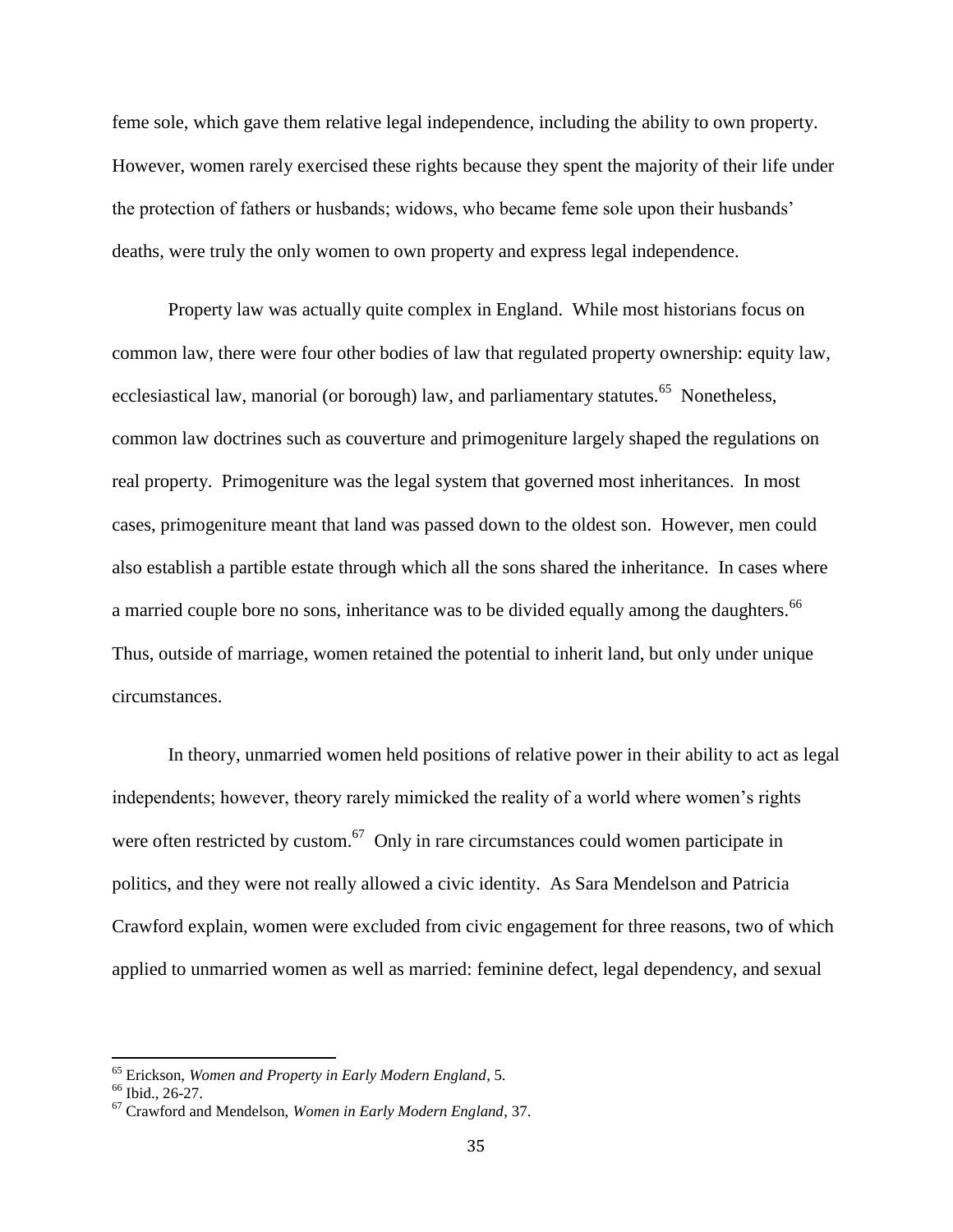dishonor.<sup>68</sup> Despite their feme sole status, unmarried women were still regarded as inferior citizens by the laws and practices of early modern England.

#### **Wives**

Wifehood was expected to occupy the greater portion of a woman's life. Marriage was the expected norm by which society operated, and spinsters and widows were regarded as antithetical to this conception of society as a community of families. Through marriage, women enjoyed greater security and enhanced opportunities. However, once a woman married, she forfeited her independent legal identity and became her husband's responsibility. A wife's relationship to property consisted of her reproductive role in providing male heirs so that property could be transmitted down the family line.<sup>69</sup> Through marriage, women also lost legal rights over their own bodies. Laws allowed men to administer "lawful and reasonable correction" if their wives misbehaved.<sup>70</sup> As Sara Mendelson and Patricia Crawford observe, a wife was in a comparable legal position to children, wards, lunatics, idiots and outlaws.<sup>71</sup>

Despite the loss of legal independence that most women suffered through marriage, English women still strove to find suitable marriage partners. Marriage was a recognized rite in a woman's life, and family was the basic unit of society, so most women hoped to become wives. As Keith Wrightson argues, there were four ends to marriage: procreation, perpetuation of the church, restraint for sexual desire and mutual support.<sup>72</sup> Regulations were fairly informal when it came to solemnizing the union. A couple was not required to marry in church, although many did. There was an official process through which couples would announce banns or procure a

<sup>68</sup> Crawford and Mendelson, *Women in Early Modern England* , 54.

<sup>69</sup> Ibid.*,* 40.

<sup>70</sup> Ibid., 37-38.

 $71$  Ibid., 37.

<sup>72</sup> Wrightson, *English Society*, 67.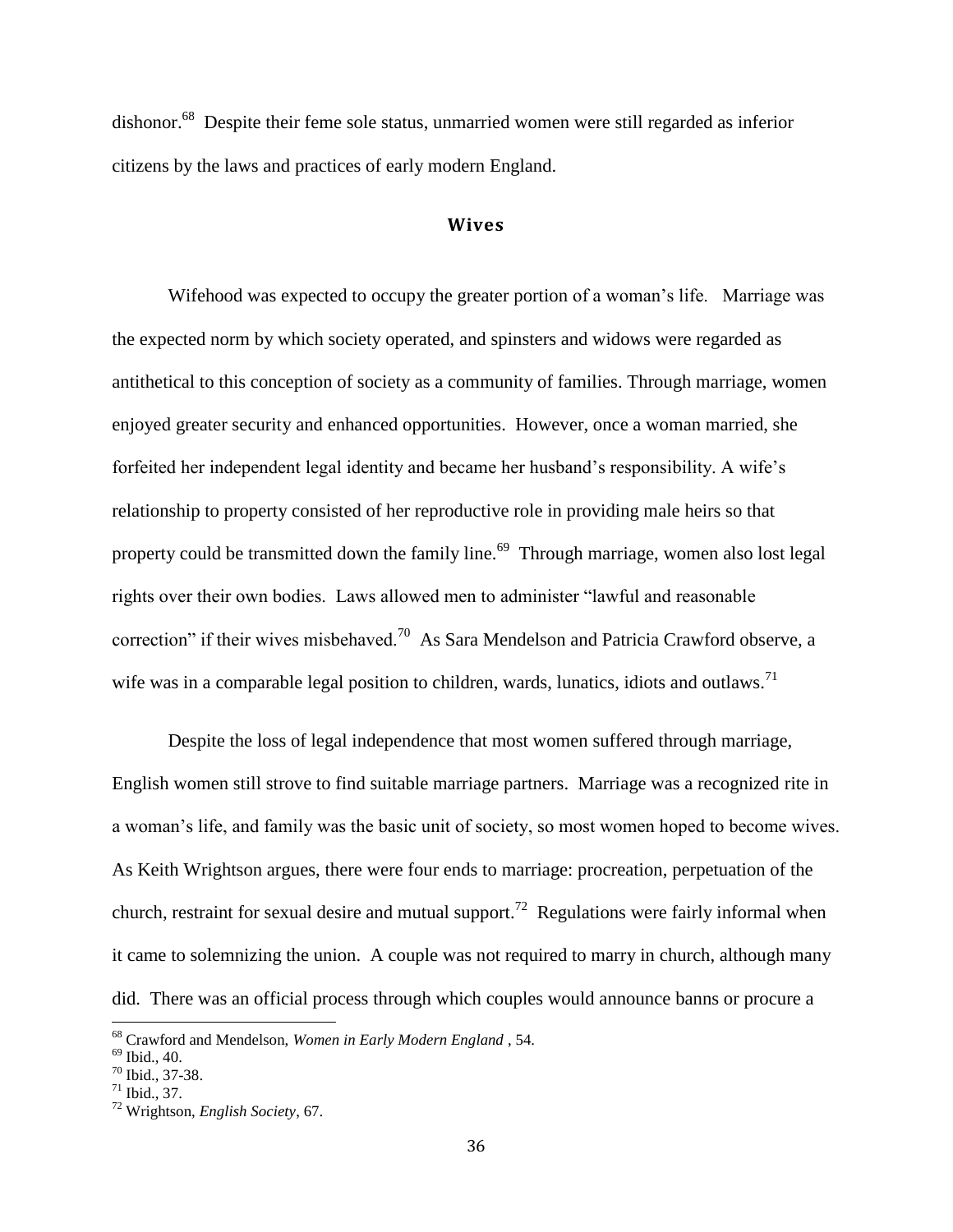marriage license prior to marrying within the church, but this system was not strictly upheld. Another option by which a couple might choose to marry was to verbally promise to marry in the present tense in front of witnesses. Similarly, a couple could make a promise to marry in the future tense and then consummate the sacrament with a sexual union. Both of these promises to marry were legally binding for couples who chose not to marry in an ecclesiastic setting.<sup>73</sup>

In authorizing their role in the public sphere, male patriarchs consigned women to the household domain. As Patrick Hannay illustrates in his preface to *The Happy Husband*, men desired that women remain strictly within the house: "To keep him good, his wife must be / Obedient, mild, her huswifery / Within doors she must tend; her charge / Is that at home; his that at large;"<sup>74</sup> Goodwives were those who completed their domestic duties and did not stray from the private sphere. However, as Bernard Capp argues, this ideal model did not represent the realities of women's work. Household economies often required that both men and women work in paying jobs. Thus, women often contributed by earning income to support their households; these women either aided their husbands or engaged in their own employments.<sup>75</sup> These women left their homes and gained relative independence as providers; their autonomy demonstrates the complexity and flexibility of the patriarchal system in early modern England.

Marriage represented a nearly unbreakable bond for English men and women prior to the nineteenth century. Divorce did not exist by law until 1857. Despite this limitation, men and women often found recourse to "end" their marriages prior to this date. One means by which a man or woman could separate from their spouse was desertion. In one case of this, in 1592, a man named Thomas Grimsford was called to court because he did not live with his wife. He

<sup>73</sup> Wrightson, *English Society* , 67.

<sup>74</sup> Hannah, *The Happy Husband*, p. 679 quoted in Margaret J. M. Ezell, *The Patriarch's Wife*: *Literary Evidence and the History of the Family* (Chapel Hill and London: The Univeristy of North Carolina Press, 1987), 37. <sup>75</sup> Capp, *When Gossips Meet*, 28.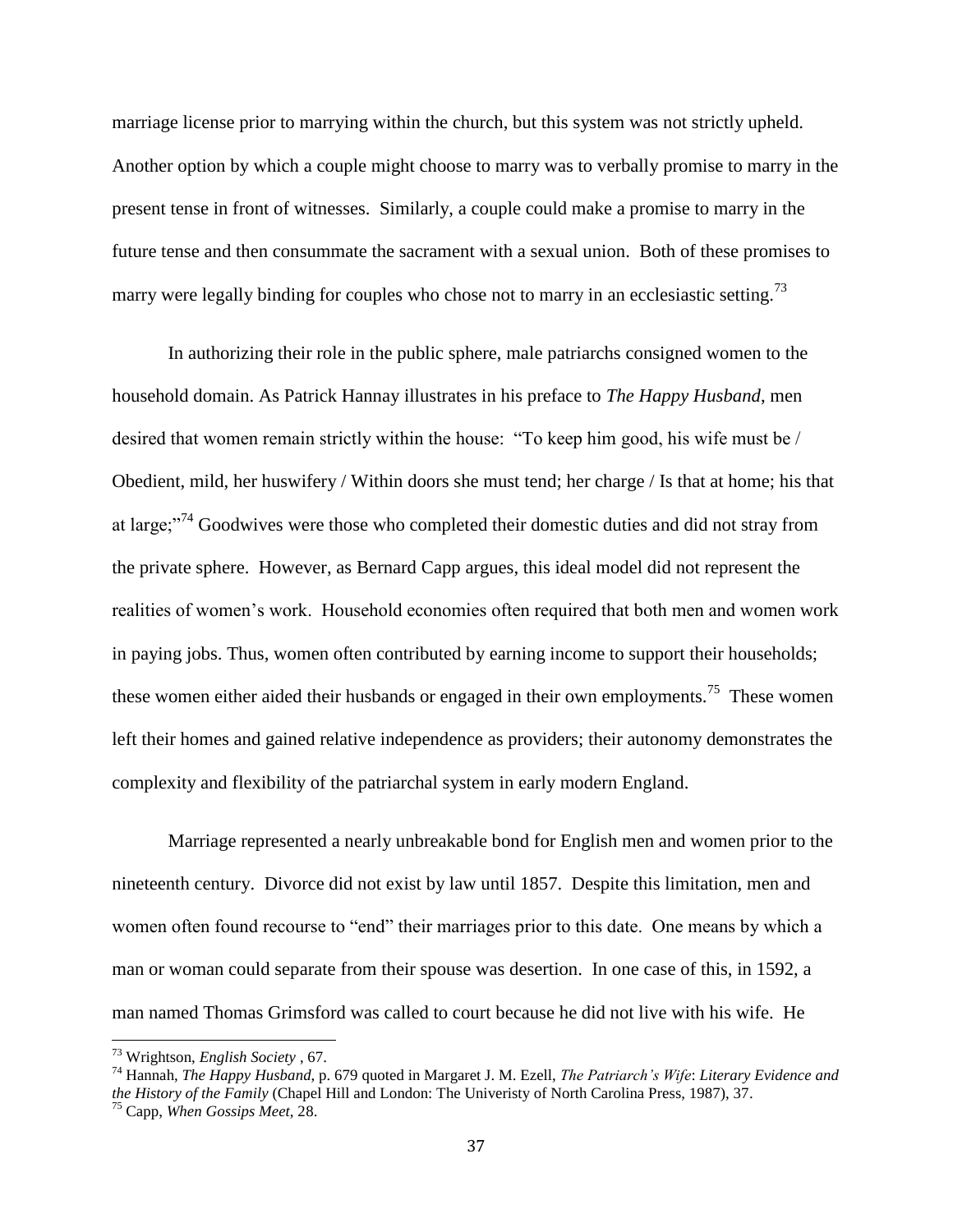appeared in court and pleaded that "his wife hath plaied the naughtie packe and dyd roune awaie with another man and is banished out of Newton and that shee hath putt hym in feare of his liefe." He was thereby ordered "to live with his wife or to show just cause why he should not in future treat her as wife. $176$  Evidently, in certain cases, men and women were given the opportunity to plead their cases for separation. In these circumstances, a man or woman might be responsible for the financial care of their spouse upon separation.<sup>77</sup> Thus, even a legal separation was not impossible, and in many situations, men and women managed to live their lives apart for several years. Society limited the frequency of these separations, however, due to the great importance placed upon the institution of marriage. Marital separations disrupted social structure and conflicted with the patriarchal ordering of society. Separations also made it difficult for women to function independently of men, as they possessed restricted rights outside of marriage (particularly when they remained legally married and under the rule of *couverture*).

# **Widows**

In a society where marriage bonds were strong, widowhood was one of the only circumstances through which women were allowed a degree of independence. Widows once again assumed the status of feme sole and were thus granted a greater degree of autonomy and power, particularly in their ability to inherit land. Widows' potential position as land-holding women stood against the central function of patriarchy, to keep property and power in the hands of men. Widows were also permitted to run their own households without a male influence. For these reasons, men deemed widows a considerable threat to the patriarchal system. However, not all widows were empowered and wealthy; quite to the contrary, many widows struggled

<sup>76</sup> Paul Hair., ed. *Before the Bawdy Court* (U.S.A.: Harper and Row Publishers, 1972), 40.

<sup>77</sup> Tim Stretton, "Marriage, separation and the common law in England, 1540-1660" in *The Family in Early Modern England* ed., Helen Berry and Elizabeth Foyer, (Cambridge; Cambridge University Press, 2007), 26-27.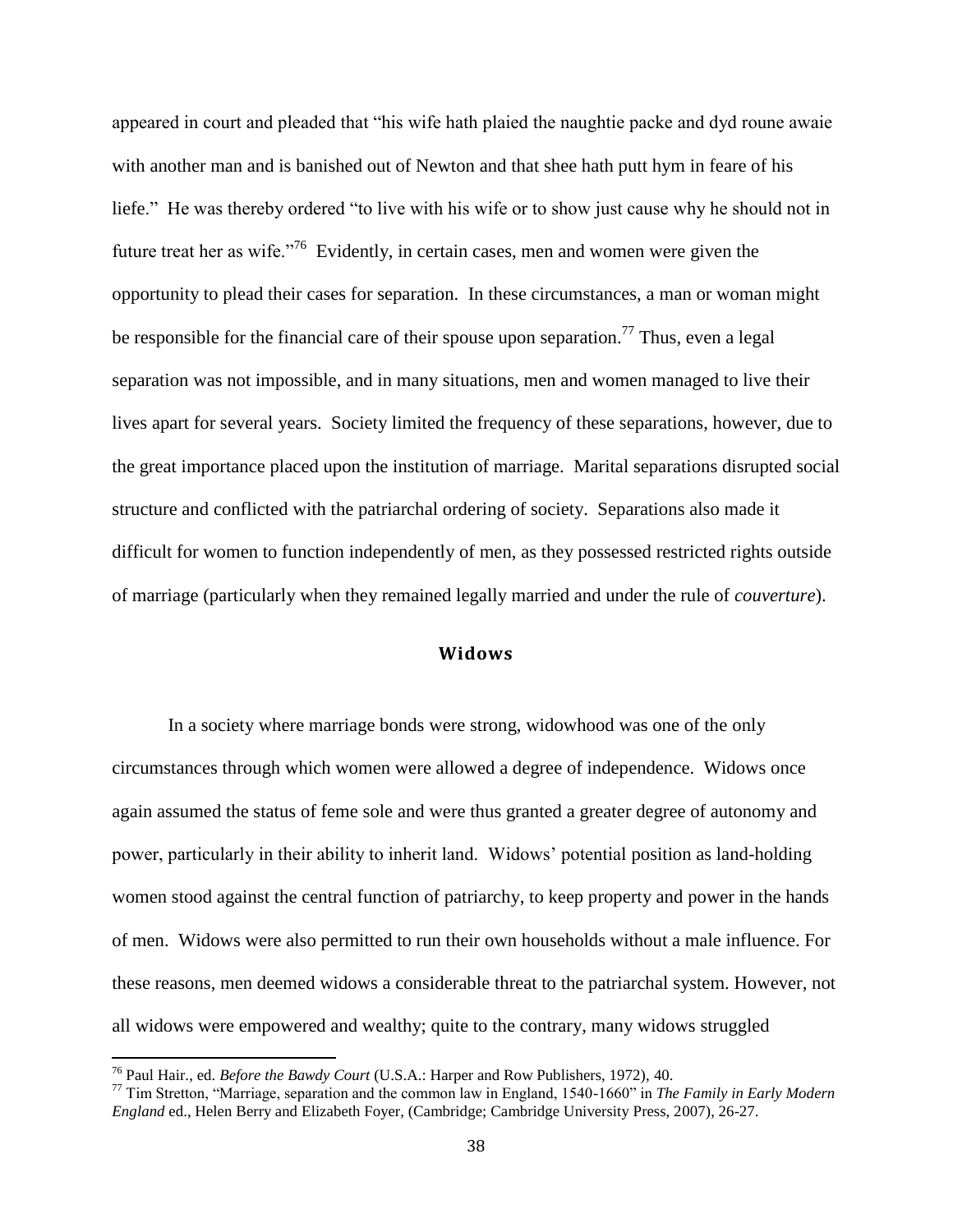financially and were regarded negatively within their communities. *The Lawes Resolutions of Women's Rights* demonstrate the difficulties faced by widows: "But alas, when she hath lost her husband, her head Is cut off, her intellectual part is gone, the verie faculties of her soule are, I will not say, cleane taken away, but they are all benummed, dimmed and dazzled, so that she cannot thinke or remember when to take rest or refection for her weake body."<sup>78</sup> A widow's wellbeing was dependent on her inheritance from her first husband or her ability to remarry.

Male anxieties over widows manifested themselves in the way that they characterized them in books and plays. In popular literature, widows were portrayed in comedic ways, as overly sexual women anxiously searching for new husbands. Men did not show sympathy for these women or regret for their losses; rather, they attempted to ridicule the widow's situation.<sup>79</sup> In most of these stories, widows married with haste. For example, in *The Taming of the Shrew*, Hortensio claims, "I shall be married to a widow were three days pass."<sup>80</sup> With similar conviction, a popular proverb went: "a widow's sorrow for her husband is like a pain in the elbow – sharp and short.<sup>381</sup> These stereotypes depicted widows as anxious to remarry with little concern for the disrespect this cast upon their deceased spouse or to the society at large.

In reality, remarriage occurred much less frequently than it did in these stories and those who did remarry certainly did not do so without waiting a respectable amount of time. In fact, a widow was required to wait until her husband's estate had been inventoried, a process that

<sup>78</sup> *The Lawes Resolutions of Women's Rights* (1632: 232) quoted in Erickson, *Women and Property in Early Modern England*, 153.

<sup>79</sup> Barbara J. Todd, "The remarrying widow: a stereotype reconsidered," In *Women in English Society 1500-1800*, ed. Mary Prior (London and New York: Methuen, 1985), 54-55.

<sup>&</sup>lt;sup>80</sup> Act IV, scene 2 quoted in Charles Carlton, "The Widow's Tale: Male Myths and Female Reality in  $16<sup>th</sup>$  and  $17<sup>th</sup>$ Century England," *Albion: A Quarterly Journal Concerned with British Studies* 10, no. 2 (1978), 120.

<sup>81</sup> Thomas Fuller, *Gnomologiea* (orig. 1732: 1816 ed.), No. 4231 quoted in Charles Carlton, "The Widow's Tale," 120.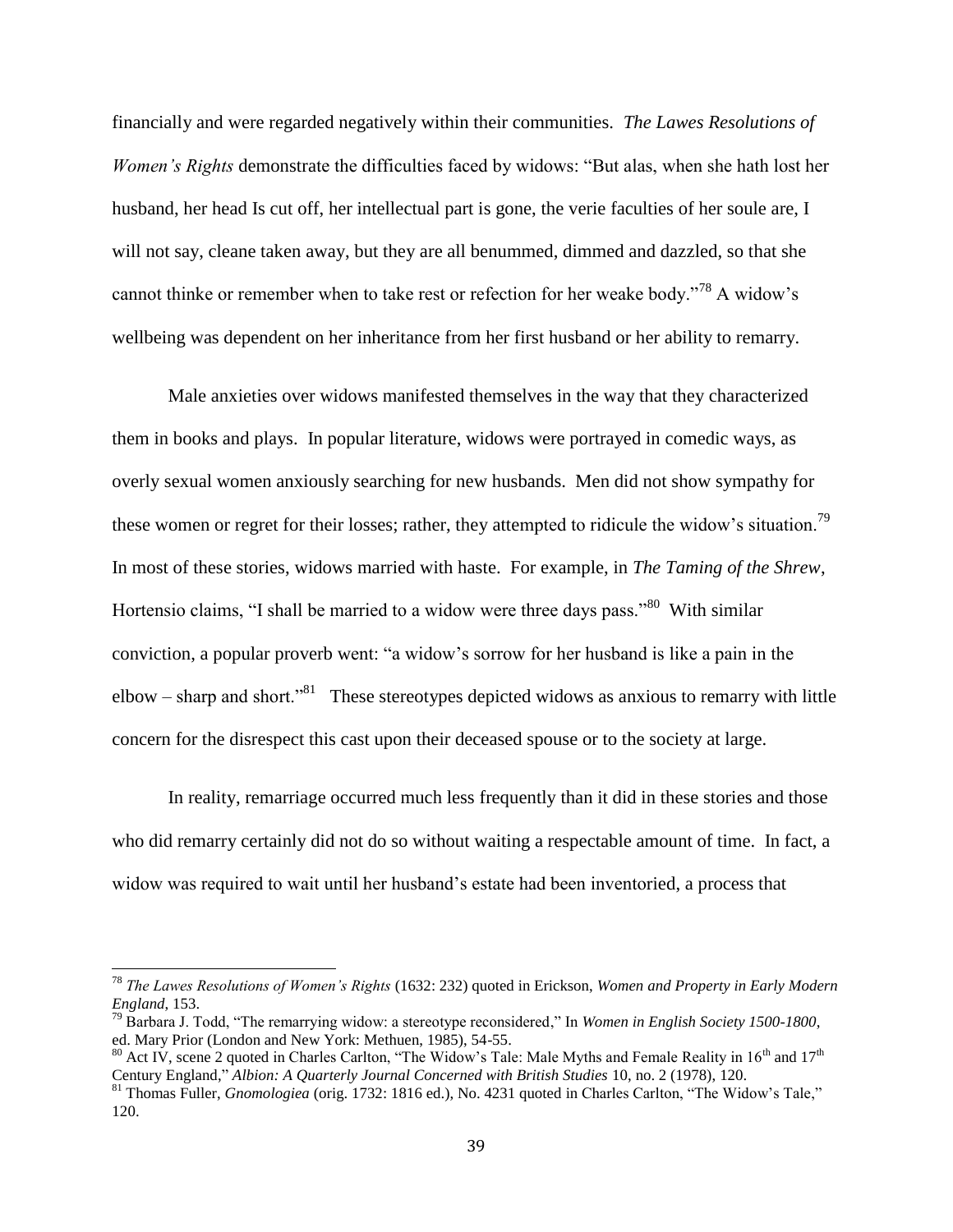usually took over a year to complete.<sup>82</sup> Other widows chose to remain single, enjoying the newly realized freedoms of widowhood. Therefore, the trend to fictionalize widows as sexually driven and anxious to remarry was merely a reflection of male anxieties over the power of widows.

Widows did gain considerable power in their ability to inherit land upon their husband's death. Primogeniture and couverture both severely limited women's abilities to own property while married. Under the system of primogeniture, women could only inherit property if they did not have brothers, in which case they would share the inheritance with their sisters.<sup>83</sup> However, as widows, women inherited at the very least one third of their husband's property, their "dower rights." In reality, women often inherited much more than this amount. In fact, men often appointed their wives as the executrices of their wills, a title which gave women control over their husbands' estates. Executrices were given great responsibility to manage and control their husbands' estates.<sup>84</sup> In light of their fears over powerful widows, men placed a surprising amount of trust in these women to manage their estates. One of the strongest motivations for this trend was that men hoped to pass property down to their children, and their wife was often responsible for protecting this exchange and allowing children to receive their just share. In their unique positions as landowners, widows arguably had more authority than any other women in early modern England. This power was particularly threatening to male patriarchs as women with property and households of their own were a direct threat to the patriarchal order.

<sup>&</sup>lt;sup>82</sup> Charles Carlton, "The Widow's Tale," 120, 123.

<sup>83</sup> Erickson, *Women and Property in Early Modern England*, 3.

<sup>84</sup> Ibid., 161.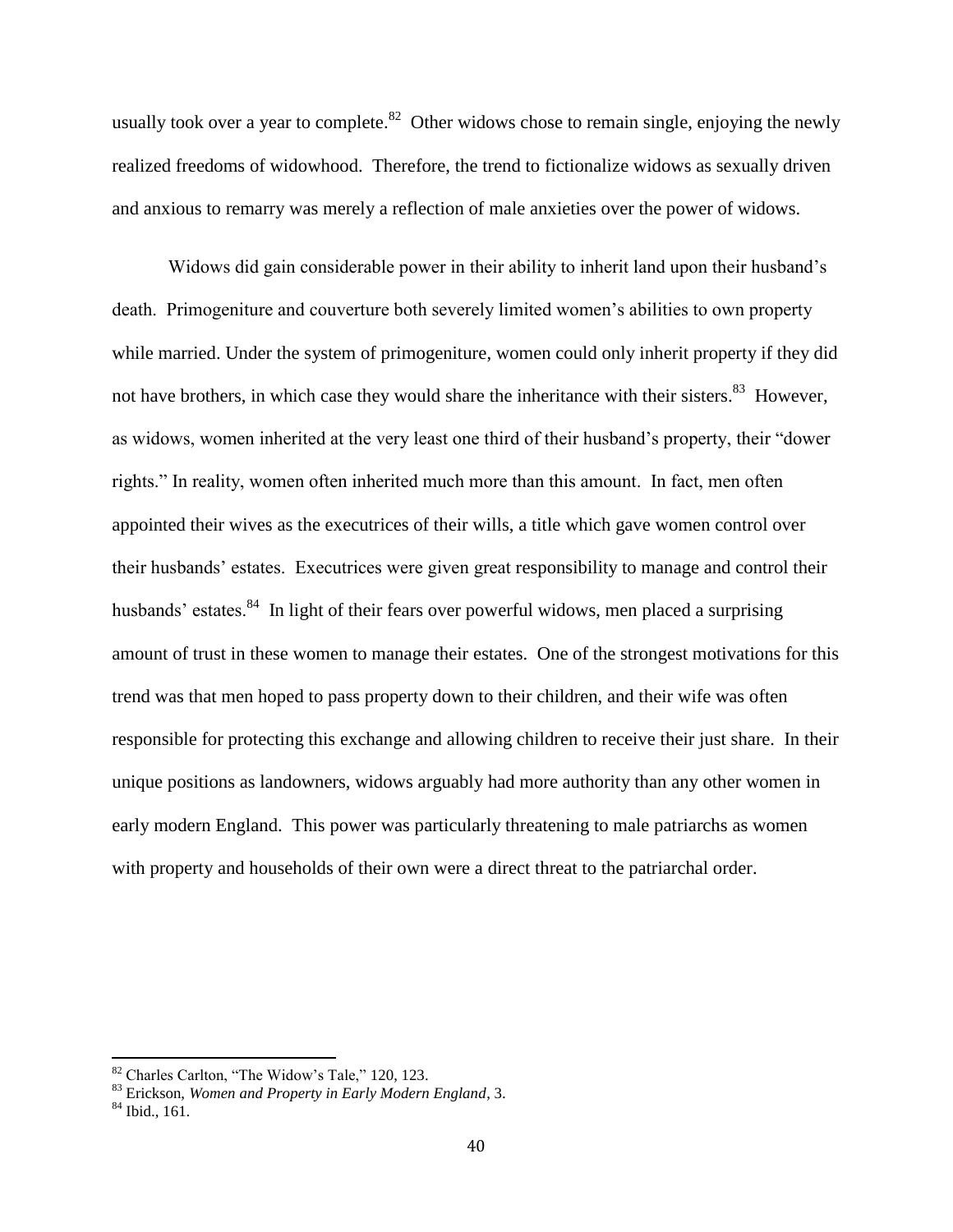### **Disorderly Women**

During the sixteenth and seventeenth centuries, England experienced dramatic economic, demographic and political transformation. There was significant population growth, inflation, land shortage, poverty and vagrancy, all factors that impacted the stability of England's institutions.<sup>85</sup> The unstable environment troubled English citizens who feared instability and valued order. D.E. Underdown argues that the patriarchal family was the linchpin of order in early modern English society. This period witnessed a "crisis of order" which was highlighted by the increased concern over women's behavior.<sup>86</sup> In popular literature, particularly ballads and plays, women were characterized as powerful and disobedient.<sup>87</sup> Disorderly women threatened the patriarchal authority of males and were thus regarded as detrimental to society and often found guilty in courts. In particular, whores, scolds, and witches were three categories of women that presented the greatest threat to men. As Mendelson and Crawford explain: "Each [whores, scolds and witches] built on specific fears: the scold, of the power of women's tongues; the whore, of unbridled sexuality; the witch, a mirror reversal of all that patriarchy deemed good in a

<sup>85</sup> D.E. Underdown, "The Taming of the Scold," 116. In *Order and Disorder in Early Modern England*, ed. Fletcher and Stevenson.

<sup>&</sup>lt;sup>86</sup> D. E. Underdown uses this phrase in her article "The Taming of the Scold: the Enforcement of Patriarchal Authority in Early Modern England" to describe the obsession with order during the sixty years preceding the Civil War in early modern England. However, Martin Ingram challenges this phrase in his article, "'Scolding women cucked or washed': a crisis in gender relations in early modern England?" He suggests that scolding cases should not be viewed as a "crisis of gender" because men were commonly found guilty of scolding as well. However, he continues: "Scolding women did, however, represent a significant undercurrent of disorder, especially in towns." I conclude that this term, while perhaps not entirely accurate, can be a useful means of viewing early modern England's preoccupation with order and disorder, particularly that which pertained to women. Martin Ingram, "Scolding women cucked or washed": a crisis in gender relations in early modern England?" in *Women, Crime and the Courts in Early Modern England*, ed., Jenniefer Kermode and Garthine Walker, 71.

<sup>87</sup> Joy Wiltenburg, *Disorderly Women and Female Power in the Street Literature of Early Modern England and Germany* (Charlottesville and London: University Press of Virginia, 1992), 7.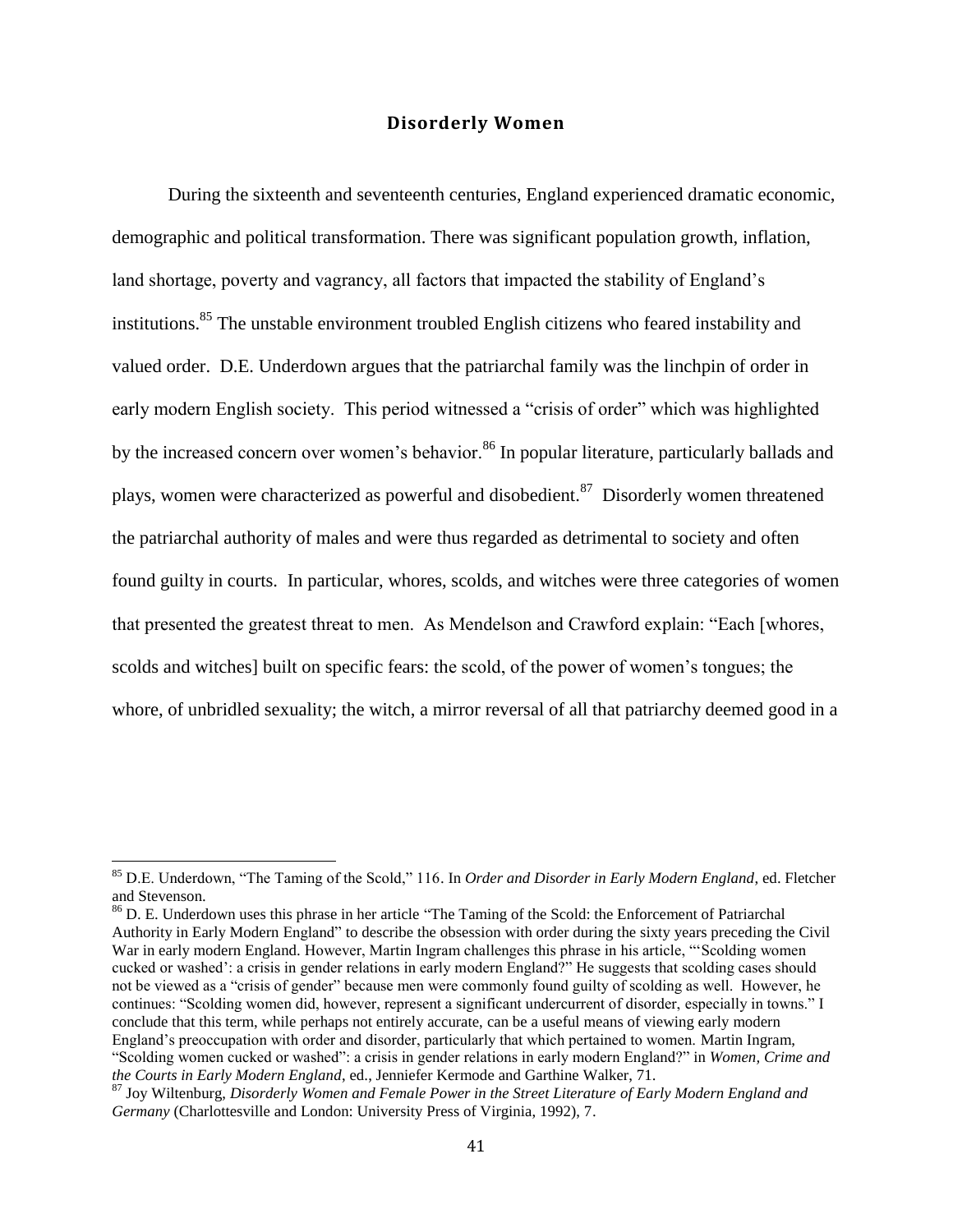woman."<sup>88</sup> These three caricatures of disorderly women represent the growing anxieties among the English regarding the vulnerability of patriarchal authority.

### **The Whore**

Sexual transgressions were frequently tried in courts during the sixteenth and seventeenth centuries. These offenses were considered particularly troubling because they directly defied the patriarchal family. When men and women engaged in sexual relationships outside of marriage, they threatened to upset the hierarchy because they disrupted the sacred union of marriage and they raised the chance of an illegitimate pregnancy. Although both men and women were guilty of sexual offenses, women were more often regarded as the perpetrators. Men traditionally considered women to be dangerous and immoral because of their sexuality. In this vein, William Tyndale, author of *The Obedience of Christian Men* (1528) wrote "God, which created woman, knoweth that is in that weak vessel (as Peter calleth her) and hath therefore put her under the obedience of her husband to rule her lusts and wanton appetite."<sup>89</sup> As Tyndale's comment illustrates, men were particularly fearful of women's highly sexualized nature, reading female sexuality as a threat to patriarchal authority. This was particularly apparent in ballads and street literature, which often portrayed women as adulterous, predatory, and overtly sexual. For example, in the ballad *Cuckold's Haven, Or, The marry'd man's miserie* (1638), a man describes his wife's adulterous ways:

My wife hath learn'd to kisse, / and thinkes 'tis not amisse: Shee oftentimes doth me deride, and tells me I am hornify'd. / What euer I doe say, shee will haue her owne way;

<sup>88</sup> Crawford and Mendelson, *Women in Early Modern England*, 69.

<sup>89</sup> W. Tyndale, *The Obedience of a Christian Man* (London, 1868, edn), p.1 quoted in Fletcher*, Gender*, 74.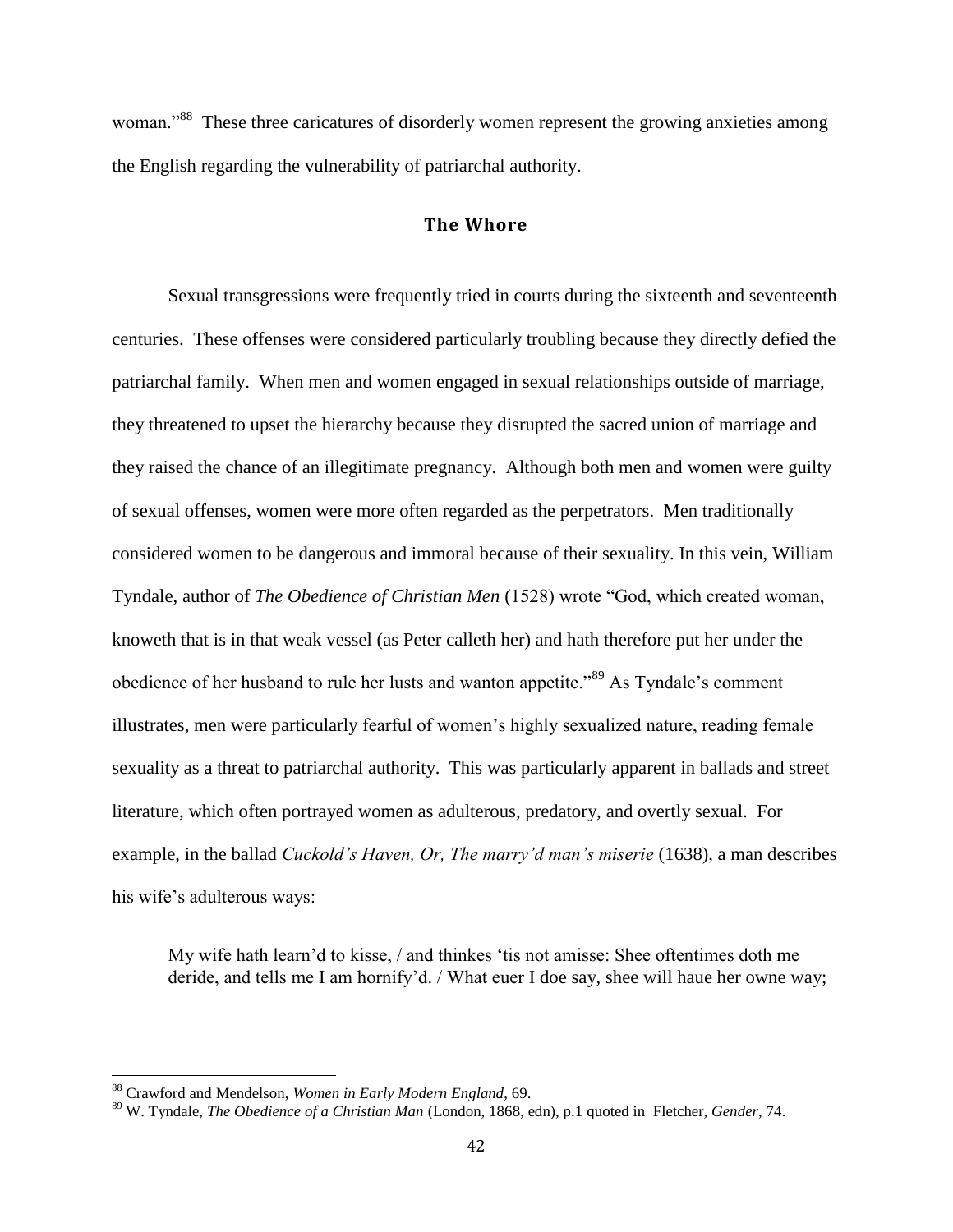Shee scorneth to obey; Shee'll take time while she may; / And if I beate her backe and side, In spight I shall be hornify'd.  $[sic]$ <sup>90</sup>

Ballads such as this one advanced the image of the powerful, adulterous wife and her powerless husband, an ironic reversal of the patriarchal hierarchy.

A woman's infidelity complicated matters beyond the mere fact that it represented an affront to her husband's authority. The social order, relationships of power, and the transmission of property relied on the concept of the patriarchal family. Infidelity threatened to complicate and defy this system. Specifically, when women gave birth to illegitimate children, they complicated economic and social relations by bringing children into a society that did not tolerate nonconformance to the traditional family structure. Additionally, and perhaps more importantly, bastard children interrupted a system where property was passed down from father to son. Illegitimacy interrupted property inheritance patterns and led to a variety of other economic and social problems while also reflecting poorly upon the public perceptions of a couple's honor. As Susan Dwyer Amussen describes, societies found illegitimate births particularly disconcerting because of the inability to place bastard children within the social structure. She explained: "Women who bore bastards posed an implicit challenge to social and familial order by creating a 'family' without a head: such families were not included in household manuals.<sup>"91</sup> Women who engaged in sexual relationships outside of marriage threatened the social order, which relied on monogamous relationships between men and women.<sup>92</sup>

<sup>90</sup> Wiltenburg, *Disorderly Women and Female Power,* 153.

<sup>91</sup> Susan Dwyer Amussen, *An Ordered Society: Gender and Class in Early Modern England* (New York: Basil Blackwell, 1988), 117.

<sup>92</sup> Fletcher, *Gender,* 83.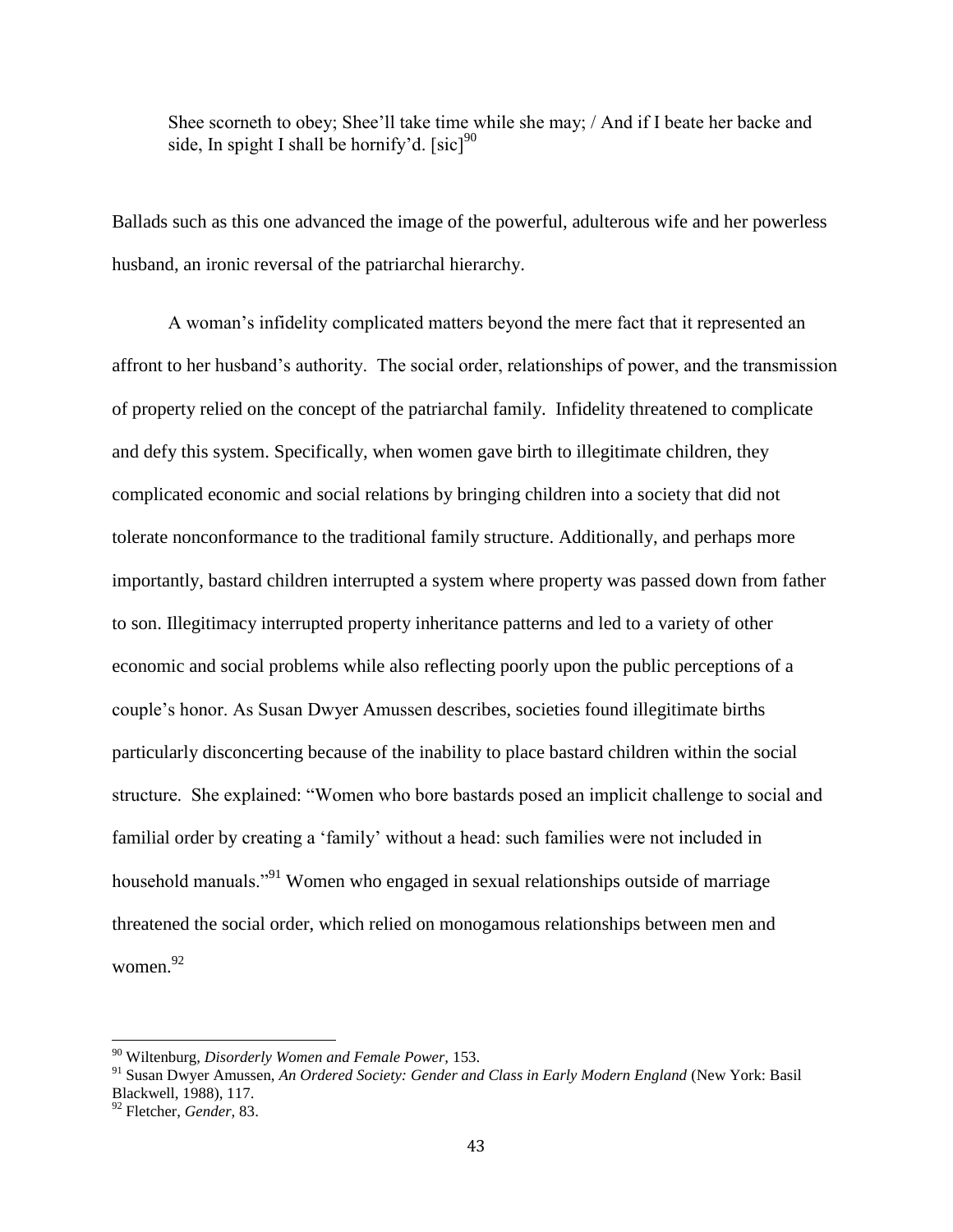English society punished sexual crimes in a variety of ways. Sexual offenders were most commonly brought in front of church courts. In 1286, a statute ruled that charges for adultery and fornication were the responsibility of the "spiritual powers."<sup>93</sup> Ministers made presentments of adulterers in church courts, yet convictions were limited because infidelity was difficult to prove. This did not stop local communities of neighbors from taking matters into their own hands, as sexual offenses were often regulated by the admonition of friends and neighbors. This was based on the rationale that the adulterers disturbed community hierarchies and household order. Thus, neighbors and families often watched over one another, acting as regulators of sexual reputations.<sup>94</sup> The term "whore" was often used to criticize a woman's sexual dishonesty. A woman who strayed from her husband reflected badly on his authority as patriarch and left an indelible mark on her household's reputation.<sup>95</sup> Men were held equally accountable for their wives' behavior because they also had a responsibility to maintain the patriarchal order. Men with adulterous wives were labeled "cuckolds" and were mocked by their communities for their clear loss of power. At times, popular customs such as "rough music" and "cuckolding" were used to ridicule men as punishment for their spouse's crimes. During such ceremonies, townspeople would create rough music by beating pots and pans and mocking cuckolds with horns.<sup>96</sup> It was also common for writers to publish satires about cuckolds and adulterers.<sup>97</sup> These popular stories and plays echoed society's discontent with defiant women and their husbands' inability to control their actions.

<sup>93</sup> 13 Edw. 1 (*Circumspecte agatis)* quoted in Martin Ingram, *Church Courts, Sex and Marriage in England, 1570- 1640* (Cambridge: Cambridge University Press, 1987), 150.

<sup>94</sup> Amussen, *An Ordered Society*, 98.

<sup>95</sup> Laura Gowing, "Language, Power and the Law: women's slander litigation in early modern London", In *Women, Crime and the Courts in Early Modern England,* ed*.* Jennifer Kermode and Garthine Walker (Chapel Hill: The University of North Carolina Press, 1994), 29-30.

<sup>96</sup> D. E. Underdown, "The Taming of the Scold," In Fletcher and Stevenson, *Order and Disorder in Early Modern England*, 129.

<sup>97</sup> Ingram, *Church Courts, Sex and Marriage in England*, 164.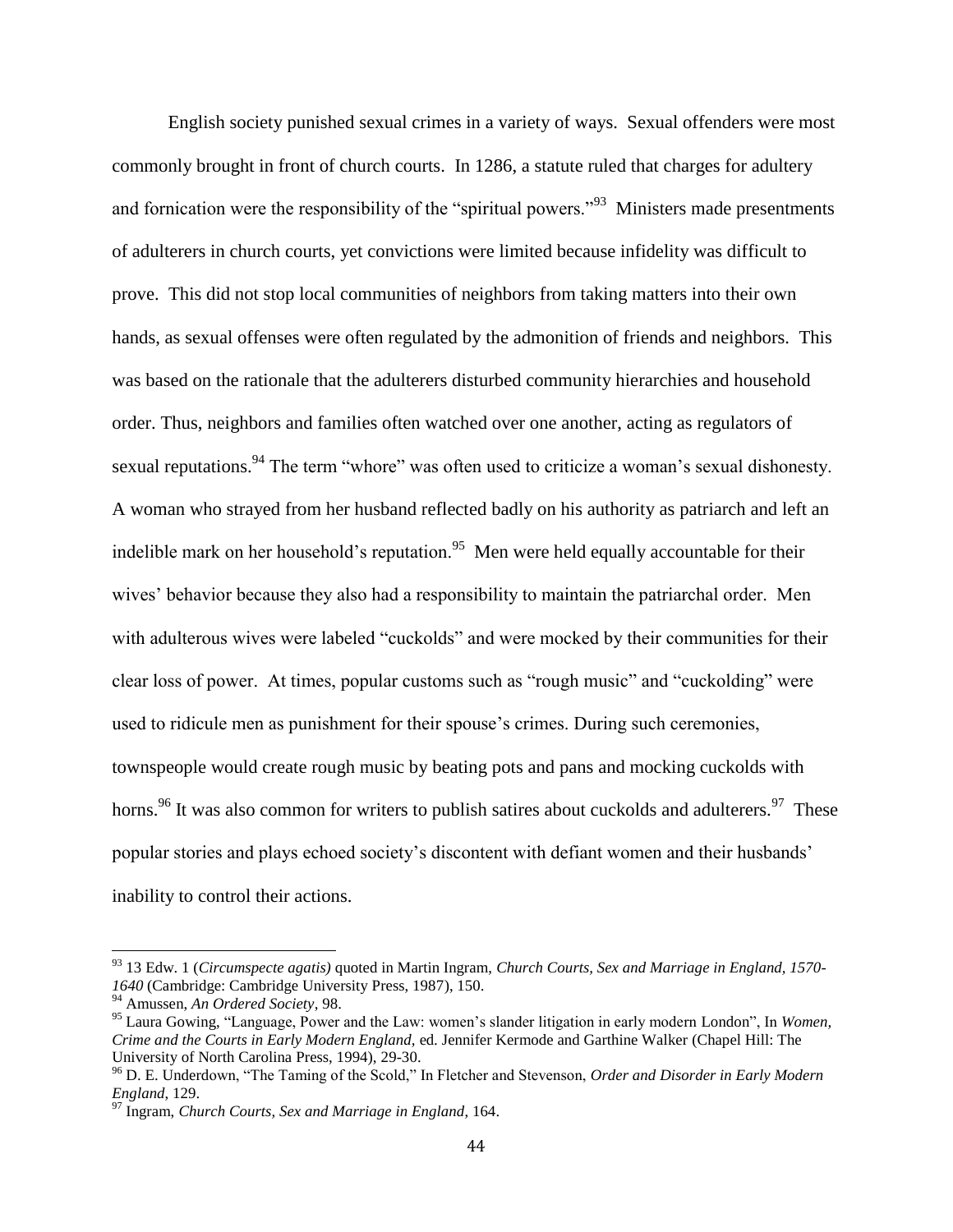In the case of pregnancy, public chastisement for adultery intensified. Illegitimate children reflected poorly on extended families and severely upset order within the community. Thus, men often tried to hide their paternity, either by accusing others or leaving the community. Family members who were concerned for their reputations often aided the father or mother in covering up the offense so as to avoid implication. For example, in 1605, Elizabeth Reve conceived a child with her minister, Mr. Poynter. Subsequently, he advised her to seduce another man so as to shift the accusations toward another and away from himself.<sup>98</sup> This was the typical response by men who had a chance of escaping the allegation. However, women who bore children were unable to hide the evidence of their crime and were often held culpable for their sexual infidelity. Once this occurred, the woman's reputation was ruined, her family was torn apart, and she was left to care for a bastard child. Even though women were not the sole wrongdoers, they were the ones who bore illegitimate children and thus presented the most direct affront to patriarchal authority.

## **The Scold**

As adultery cases demonstrate, community policing was a dominant form of regulation in early modern English society. However, the line between policing social order and scolding, was blurred, and when women policed community morality in a way that upset others, it was considered scolding. Scolds were those who publicly accused others, generally neighbors or community members, of wrongdoing.<sup>99</sup> These accusations played off of the same societal fears of sexual misbehavior and illegitimacy. In a highly stratified and localized society, it was

<sup>98</sup> RAY/262, 1605, Examination of Elizabeth Reve, as cited in Amussen, *An Ordered Society,* 112. Amussen notes, "the curate of Wiveton tried to arrange a marriage with William Sayers, but he would only marry her with the consent of the town."

<sup>99</sup> D. E. Underdown, "The Taming of the Scold," 119 in Fletcher and Stevenson, *Order and Disorder in Early Modern England.*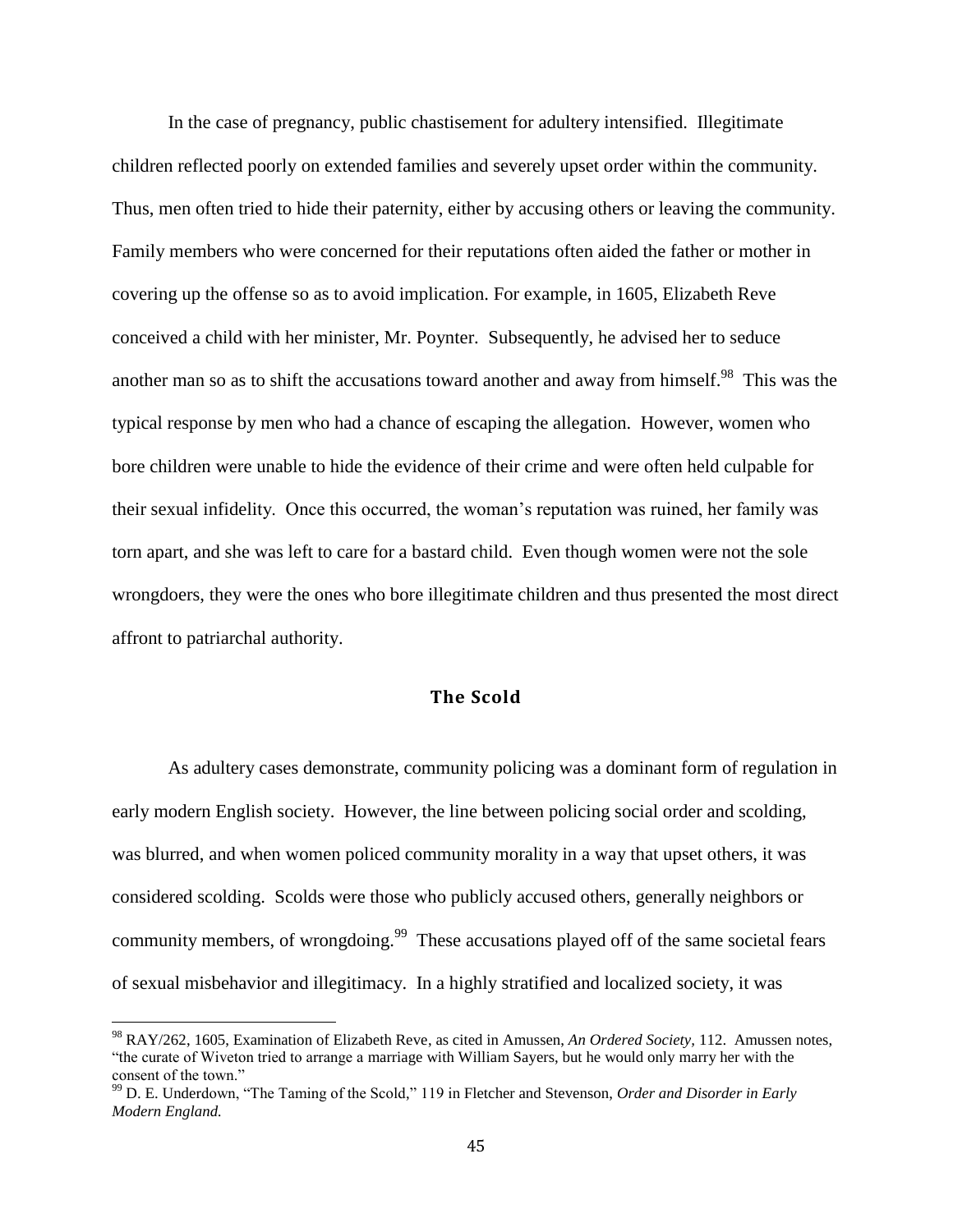important to maintain an honest reputation in the community. When scolds made accusations, they aimed to destroy reputations by questioning the honesty of others. In an environment where there was such a significant emphasis on controlling sexuality, scolds aimed to disparage others' sexual honesty.

The term scold had negative connotations, indicating the disruption that women's words created within society.<sup>100</sup> Men complained that women possessed uncontrollable tongues and were wont to gossip about and defame both men and women. As one court record noted in 1621, scolds were "sowers of discord," convicted for upsetting local order.<sup>101</sup>. Thus, laws cautioned against scolding, recognizing the power that words might have in upsetting, rather than enforcing, community relationships.

Precisely because the act of scolding had two divergent consequences, it could be both damaging and empowering for women. Through their powers of speech, women gained agency in determining social norms and regulating the behavior of neighbors. Women acquired power through language, supplanting male authority to police community morality. As Laura Gowing explains, "Insulting other women in the street, they made themselves responsible for the honesty of the whole neighborhood."<sup>102</sup> However, while they maintained authority in their ability to accuse other women, females were often the targets of similar abuse.<sup>103</sup> Slander was not only damaging for the woman who was the target of the abuse; since a man was responsible for his wife's actions, her wrongdoings reflected poorly on him as well. Thus, slander could be harmful to a woman's entire family and their reputation within the community.

<sup>&</sup>lt;sup>100</sup> Ingram, "Scolding women cucked or washed": a crisis in gender relations in early modern England?" 48, in *Women, Crime and the Courts in Early Modern England*, ed. Kermode and Walker.

<sup>101</sup> Hair ed., *Before the Bawdy Court*, 72.

<sup>102</sup> Gowing, *Language, Power and the Law: Women's Slander Litigation In Early Modern London*, 30 In *Women, Crime and the Courts in Early Modern England,* ed. Kermode and Walker. <sup>103</sup> Ibid., 31.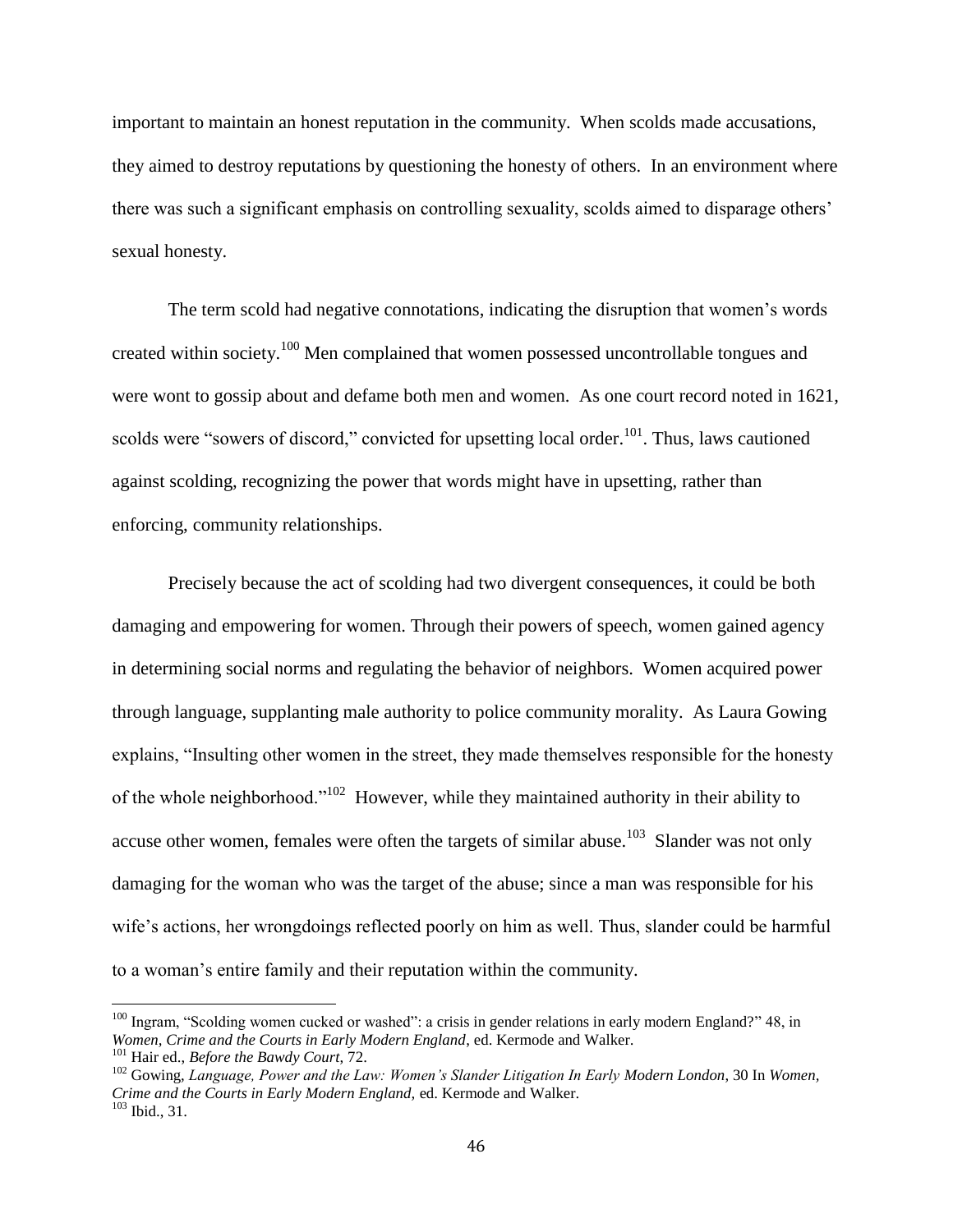Due to the powerful and damaging effect of words, slander cases were commonly brought to courts during the sixteenth and seventeenth centuries. Courts provided an opportunity through which men and women might defend their damaged reputation, accusing the slanderer for false accusations and occasionally restoring their honor within the community.<sup>104</sup> However, in many cases, scolds denied culpability. For example, Anna Wrigglesworth of Islip, Oxfordshire, was accused of singing a rhyme that dealt with the honor of her neighbors. The rhyme went:

If I had as faire a face as John Williams his daughter Elisabeth hass then wold I were [wear] a taudrie lace [necklace] as Goodman Boltes daughter Marie dosse, And if I had as mutche money in my pursse as Cadman's daughter Margaret hasse, then wold I have a bastard lesse then Butlers myade Helen hasse.<sup>105</sup>

Wrigglesworth denied playing a role in writing this rhyme. She instead displaced the blame, claiming that she had last heard the rhyme from a man named Robert Nevell. The court dismissed her with a warning.<sup>106</sup> Wrigglesworth's story is indicative of the difficulty that courts had in convicting for slander. Slander cases generally involved several witnesses for both sides as women tried desperately to prove their innocence and save their reputations. This further highlights the extent to which communal policing lay within the community rather than in the courts.

Females comprised the majority of offenders who were prosecuted for scolding, yet as Martin Ingram demonstrates in his essay on scolding, the accusation was not limited to women. He argues that scolding was often associated with females because women did not participate in

<sup>104</sup> Laura Gowing, *Language, Power and the Law*, 27.

<sup>105</sup> Hair ed. *Before the Bawdy Court*, 74.

<sup>106</sup> Ibid., 74.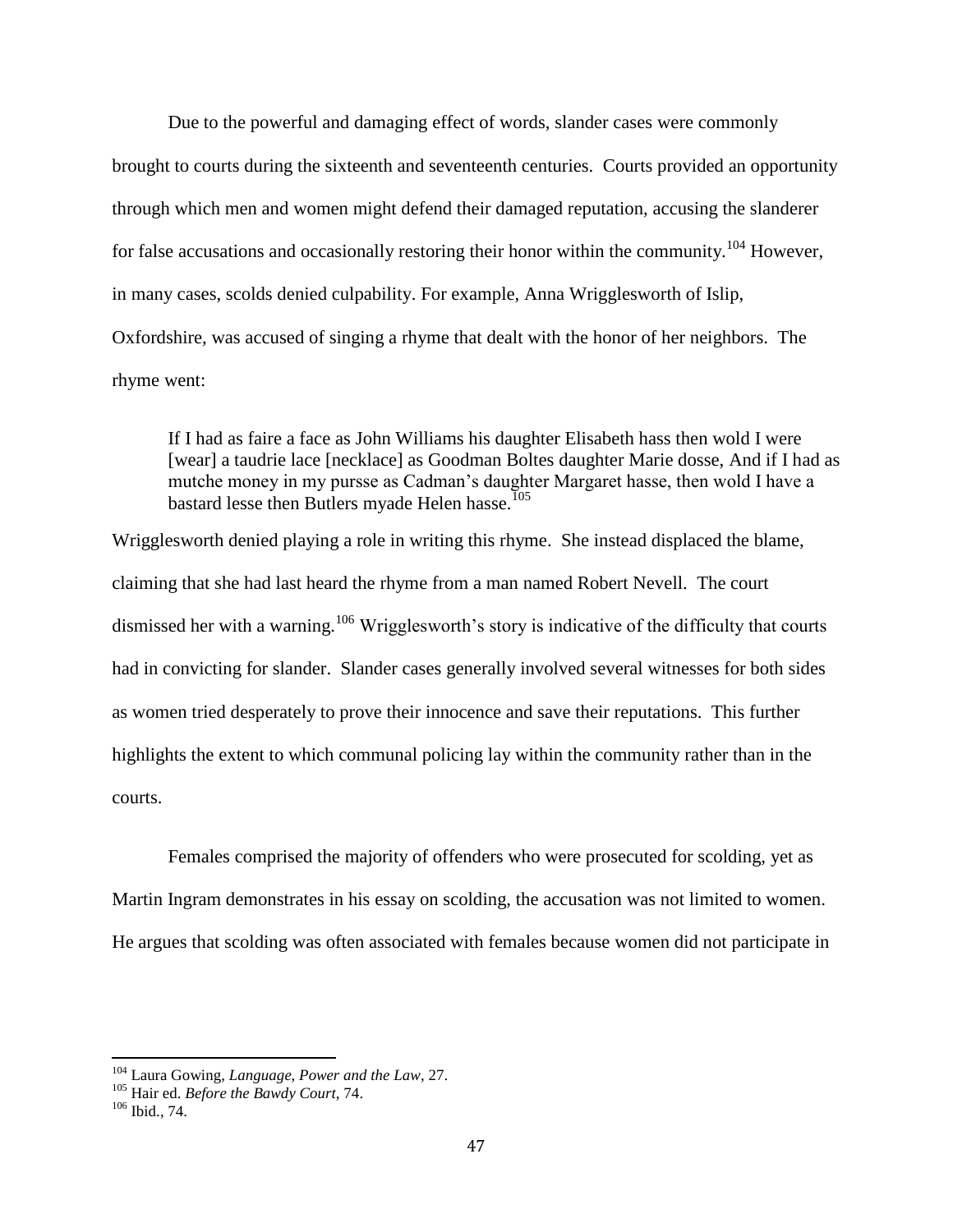other means of aggression such as violence or legal manipulation.<sup>107</sup> Regardless of the actual predominance of male scolding, the practice was primarily associated with women and the scold became a popular caricature of the disorderly woman.

Specific punishments that intended to publicly shame women became associated with female crimes like scolding. Punishments were particularly harsh so as to keep women from crossing the line between policing social order and scolding. Ducking (sometimes known as cucking) was one of these punishments, a process by which women were strapped into a chair on a seesaw-like contraption (the ducking stool) and repeatedly ducked into a body of water. While ducking had originally been used on both men and women, it eventually became a genderspecific punishment, used to humiliate unruly women.<sup>108</sup> Another punishment for women, specifically designed for scolds, was the scold's bridle. In her article, "Brides and Bridling Scolds: Taming the Woman's Unruly Member," Lynda E. Boose describes this tortuous device which was literally used to tame a woman's tongue. She explains that the scold's bridle was not legal, and therefore was rarely listed in court records. However, she points out that limited records in England and Scotland state its use, as well as references within stories and plays.<sup>109</sup> For example, in 1655, a woman named Dorothy Waugh published an account of being punished with a scold's bridle. She described the experience,

…whereby they tare my clothes to put on their bridle as they called it, which was a stone weight of iron by the relation of their own generation, and three bars of iron to come over my face, and a piece of it was put in my mouth, which was so unreasonable big a thing for that place as cannot be well related, which was locked to my head, and so I stood there time with my hands bound behind me with the stone weight of iron upon my head,

<sup>&</sup>lt;sup>107</sup> Martin Ingram, "'Scolding women cucked or washed': a crisis in gender relations in early Modern England?" 52. In *Women, Crime and the Courts in Early Modern England*, ed. Jennifer Kermode and Garthine Walker.

<sup>108</sup> D. E. Underdown, "The Taming of the Scold," 123 in *Order and Disorder in Early Modern England*, ed. Fletcher and Stevenson.

<sup>109</sup> Lynda E. Boose, "Scolding Brides and Bridling Scolds: Taming the Woman's Unruly Member," *Shakespeare Quarterly*, 42 no 2 (1991), 196-197.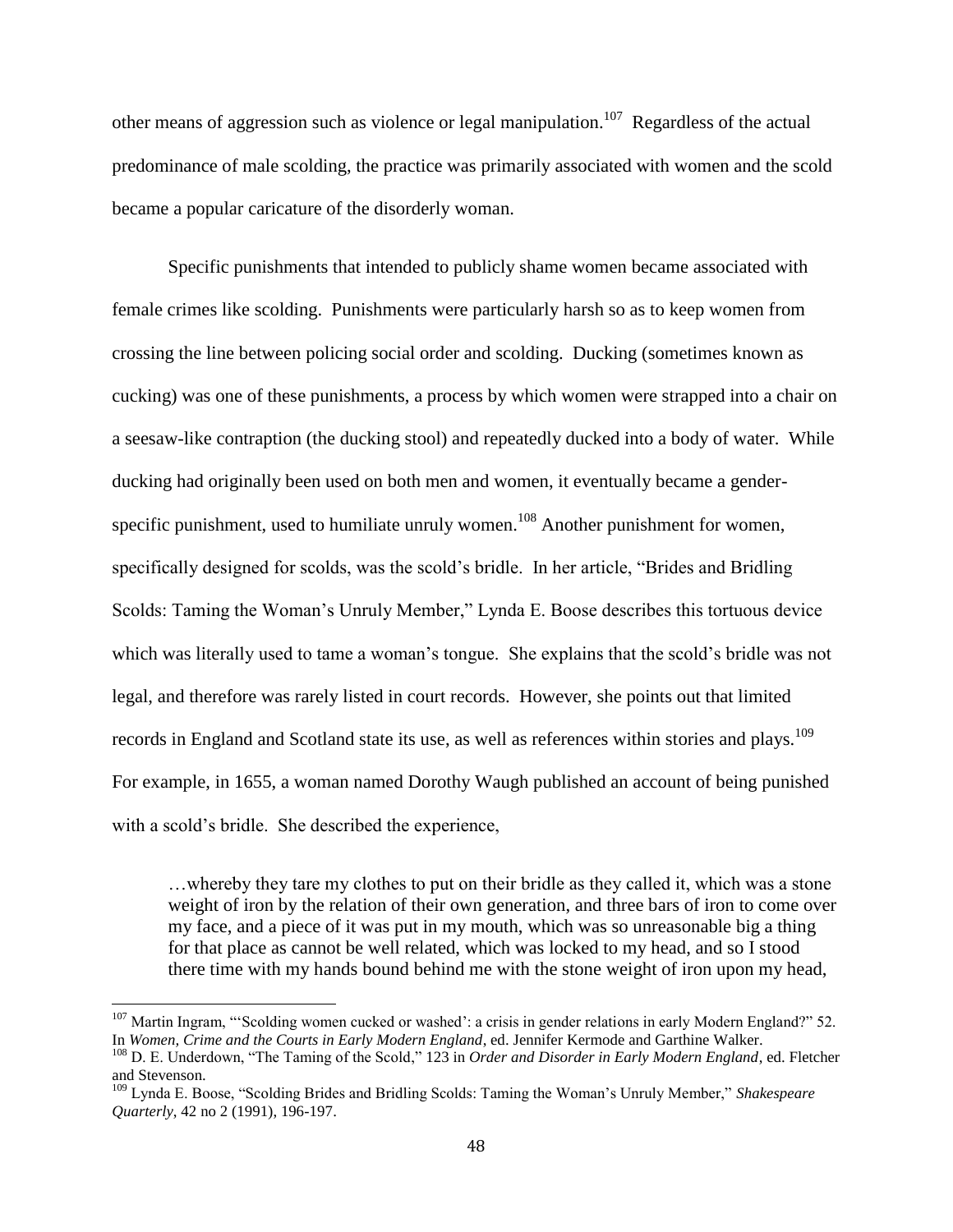and the bit in my mouth to keep me from speaking. And the mayor said he would make me an example to all that should ever come in that name.<sup>110</sup>

This account alone is sufficient to convey the brutality of the scold's bridle and its symbolism of men's desires to silence women's tongues in a torturous and shameful manner.

## **The Witch**

Witches were arguably the most feared individuals within English society. They were remarkably powerful women who were known to perform magical spells and bring about disorder. For instance, in 1575, a woman named Allison Welles was convicted of witchcraft under allegations that she "can forspeak [bewitch] thinges as horse, cow, milk, drinke, etc." $111$ Witches were accused of *maleficium*, causing harm to people or property with their powers.<sup>112</sup> In particular, they were feared for their ability to invert society's hierarchal order. As Kathleen Brown explains, "The substitution of foul for fair, black for white, female for male, and subjection for authority was often interpreted as the work of witches eager to reverse traditional social hierarchies."<sup>113</sup> Witches were seen as the devil's agents and had the ability to bring great harm to society. Therefore, witchcraft was illegal and women were often convicted of it in courts. Even though some men were convicted, the vast majority (an estimated 93%) of accused witches were women.<sup>114</sup> The witch was another common female villain, often depicted in plays and stories and feared by men and women alike.

<sup>110</sup> Hilary Hinds, *God's Englishwomen: seventeenth-century radical sectarian writing and feminist criticism* (Manchester: Manchester University Press, 1996), 227.

<sup>111</sup> Hair, ed., *Before the Bawdy Court*, 74 brackets added.

<sup>112</sup> Brown, *Good Wives*, 30.

<sup>113</sup> Brown, *Good Wives*, 30.

<sup>114</sup> Mendelson and Crawford, *Women in Early Modern England, 20*, 45.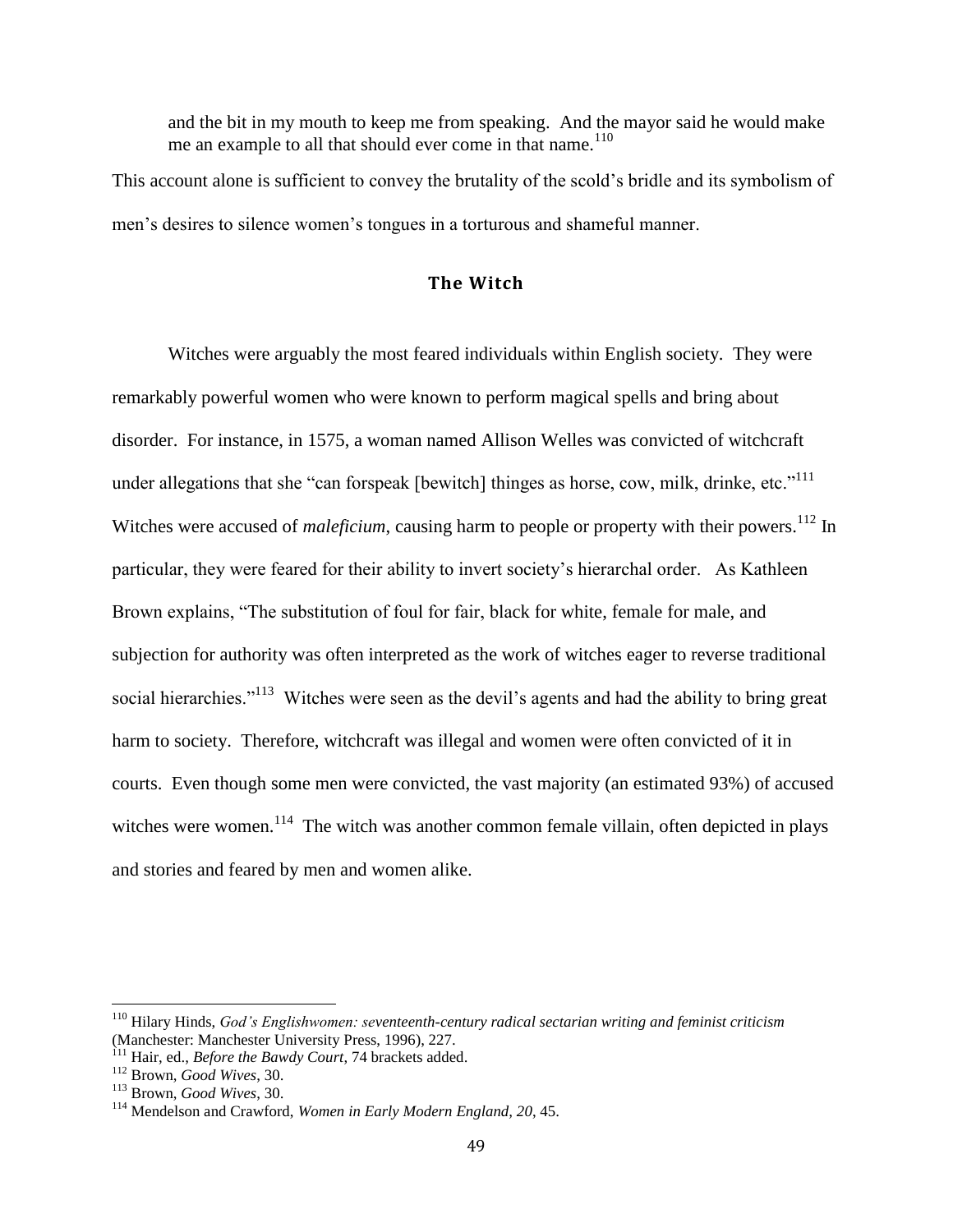## **The Virgin Queen**

A female monarch was entirely incompatible with a society that depicted many women as whores, scolds, and witches. It is shocking that a society somewhat obsessed with gender and with restricting women's power was placed under female rule for nearly fifty years. Ruling for much longer than her sister, Mary, Queen Elizabeth's reign gave rise to questions concerning her legitimacy as a female ruler. In order to reconcile the incongruity between patriarchy and a queen's rule, Elizabeth constructed her image as a chaste Virgin Queen, announcing her marriage to the English state. She addressed the populace: "I have long since made choice of a husband, the kingdom of England ...charge me not with the want of children, forasmuch as everyone of you, and every Englishman besides, are my children and relations…"<sup>115</sup> She used her virginity, along with other qualities, to fashion her image as a unique woman, different from others within her gender.<sup>116</sup> Elizabeth represented only the virtuous qualities of women, associating her role with those of the nurturing mother and the loyal wife. Elizabeth's reign remained anomalous with patriarchal ideals; yet the English regarded her in different terms than they did ordinary English women. As Kathleen Brown concludes, "Ruling through a unique authority constructed from the male right of kings, a female personification of the realm, and the virtue of chaste wife and mother to the commonwealth, Elizabeth claimed divine sanction for her potentially subversive role."<sup>117</sup> Therefore, the English were able to rally behind their queen without fully altering their beliefs about a woman's place.

<sup>115</sup> *The Public Speaking of Elizabeth I: Selections from her Official Addresses,* ed. George P. Rice Jr. (New York: Columbia University Press, 1951), p. 117 quoted in Philippa Berry, *Of Chastity and Power*: *Elizabethan Literature and the Unmarried Queen* (London and New York: Routledge, 1989), 66. <sup>116</sup> Berry, *Of Chastity and Power*, 61.

<sup>117</sup> Brown, *Good Wives*, 22.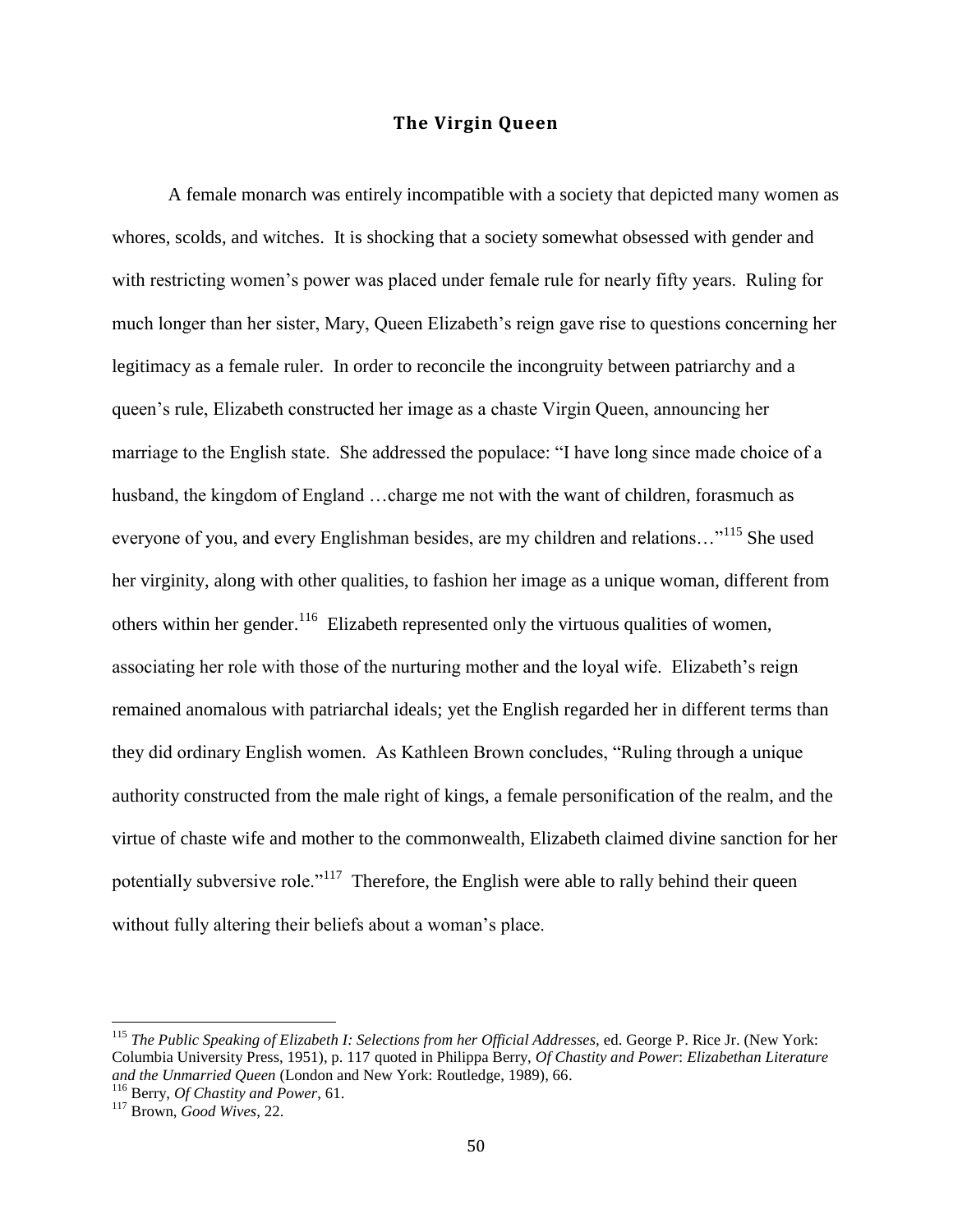To some degree, Elizabeth's rule forced her subjects to reconsider female inferiority. During her reign, discussion of gender intensified and a great number of pamphlets were written that either criticized or defended women.<sup>118</sup> This on-going debate reflected male insecurities concerning the preservation of power. Men were particularly uncomfortable with strong women like Elizabeth I who threatened the established hierarchy. Elizabeth I posed a threat to men similar to the one posed by widows, whores, scolds and witches: each of these women challenged patriarchal assumptions and testified to women's strength and abilities. These women's unique positions of power demonstrate the fact that customary gender divisions were not always upheld and women's lives did not always match up with male visions of an ideal patriarchal society. This was troubling for many reasons, perhaps most significantly because of the ways that these powerful women disrupted the ordered system in which men controlled property and power. In a world with female monarchs and propertied widows, men lost their exclusive control of status, wealth, and power in English society. Looking ahead towards Virginia, gender would remain an important part of the discourse of imperialism, as well as a crucial category in defining the experience of men and women in a new colony overseas. In a society with a much smaller proportion of women, and a general lack of stability and structure, women would fill atypical positions and it would become much more difficult to establish and maintain an ordered hierarchy.

\*\*\*

 $118$  Ibid,, 20-21.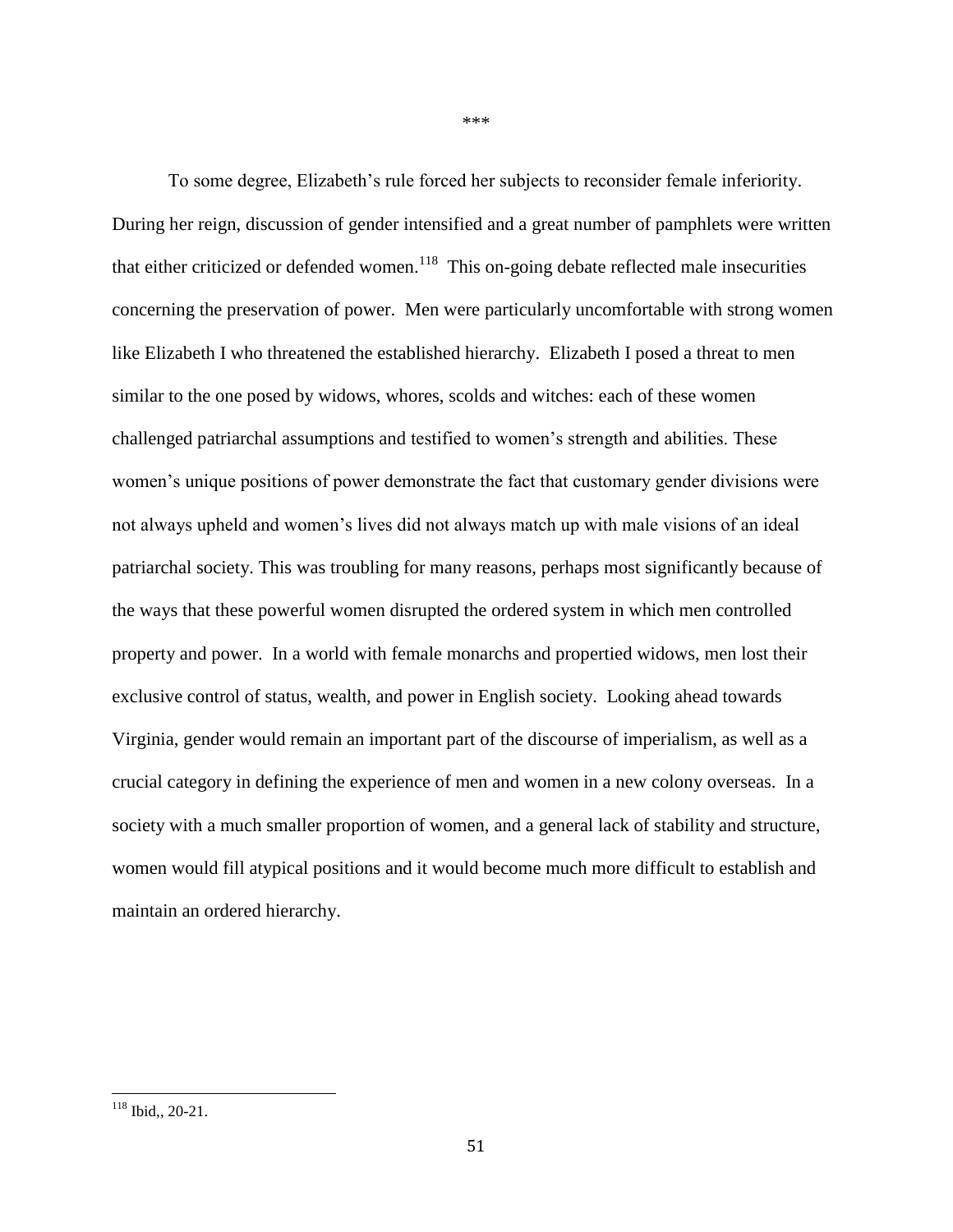#### **Chapter Two: A New World in Virginia**

"I saw young men, panting, seize hand or arm and strive to pull toward them some reluctant fair; others snatched kisses, or fell to their knees and began speeches out of Euphues; others commenced an inventory of their possessions – acres, tobacco, servants, household plenishing. All was hubhub, protestation, frightened cries, and hysterical laughter.<sup>"119</sup>

In this fictional account from a century ago, Mary Johnston depicts the sort of "wife market" that took place in Virginia upon the arrival of fifty-seven English maids in 1621. These women, diverse in origins, shared one common trait: they were all unmarried, a virtual anomaly in early modern England. These fifty-seven women, some young and some old, came to Virginia with the express purpose of marrying. Two years earlier, one of the Virginia Company members had proposed a plan to send women to the colony to make wives for the planters.<sup>120</sup> While this venture was somewhat unusual, it was not altogether mystifying given the centrality of the patriarchal family in early modern England. It does, however, suggest that wives were of particular importance to the formation of a colony in Virginia.

The ultimate reason behind the 1619 arrangement to send maids to the colony and the ensuing wife-market was the lack of women in the developing colony. Although there remains significant historiographic debate pertaining to the conditions and demographics of early Virginian society<sup>121</sup>, one fact is indisputable: there were limited numbers of women present

<sup>119</sup> Mary Johnston, *To Have and To Hold* (Boston and New York: Houghton, Mifflin and Company, 1900).

<sup>&</sup>lt;sup>120</sup> David Ransome, "Wives for Virginia, 1621," *William and Mary Quarterly* 48, no. 1 (1991): 3-4.

<sup>&</sup>lt;sup>121</sup> In her article: "'Men, Women and Children' at Jamestown: Population and Gender in Early Virginia, 1607-1610," Virginia Bernhard takes issue with the population statistics provided in early accounts of the "starving time" in Virginia. She points out that many of these sources do not even mention the presence of women, and that there is significant room for reinterpretation of the conditions of this time period. Thomas M. Camfield published a response to Bernhard's article: "A Can or Two of Worms: Virginia Bernhard and the Historiography of Early Virginia, 1607-1610" in which he agrees that there are significant problems with the historiography, but he argues that Bernhard's study is limited and he adds to this discussion by looking at some of the errors in colonial period textbooks and histories. Virginia Bernhard, "Men, Women and Children at Jamestown: Population and Gender in Early Virginia, 1607-1610" *The Journal of Southern History* 58, no.4, 1992; Thomas M. Camfield, "A Can or Two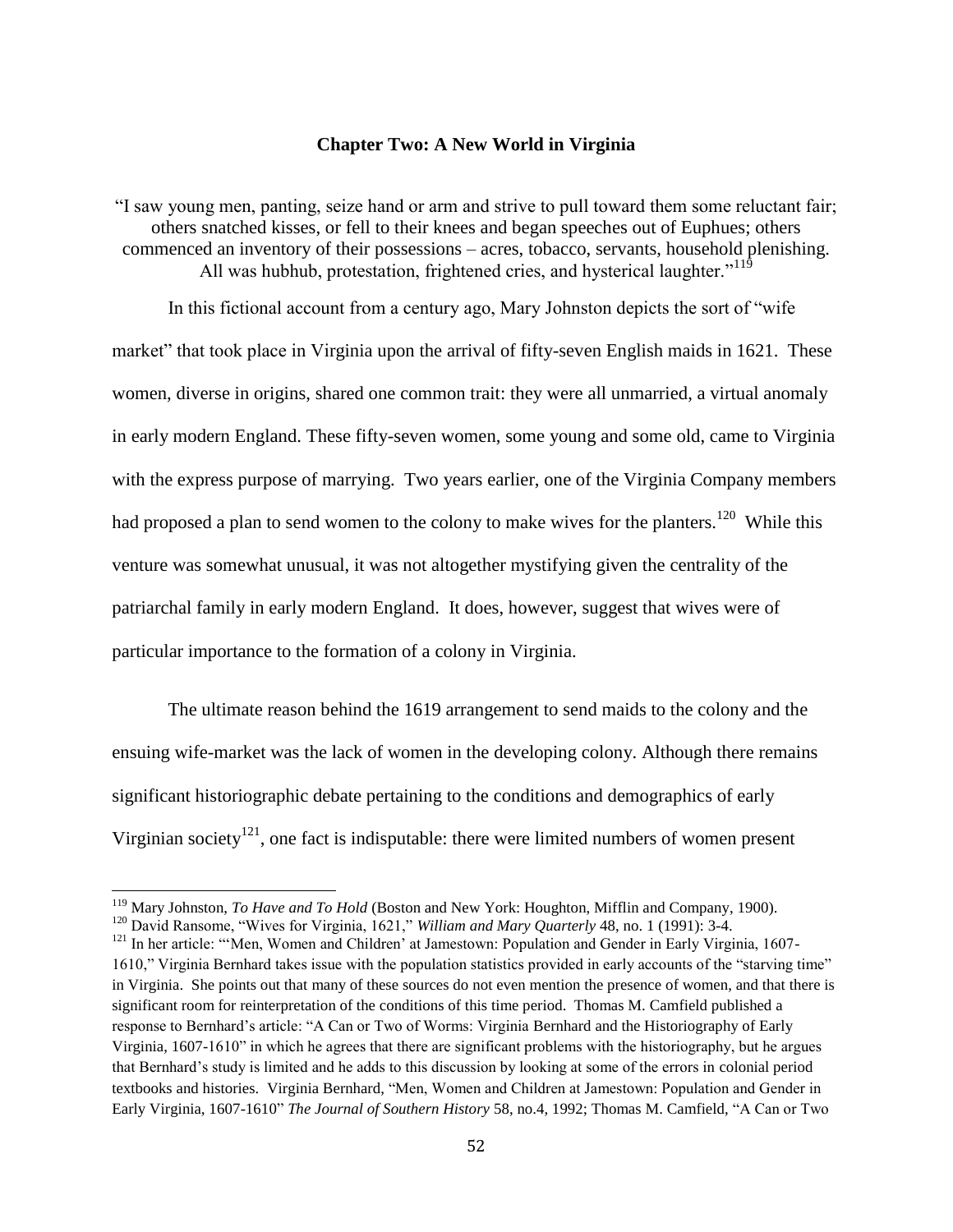during early colonization. Seventeenth-century Virginia suffered slow beginnings; the population grew slowly because of the lack of women, as well as the frequency of disease and early death. Virginia's institutional structures reveal restricted growth throughout the seventeenth-century because of the small population, lack of resources, and inefficient political organization. The colonists had little in common with one another, save for a general interest in making a profit, and most envisioned returning to their lives in England after a short stay overseas. The colony's most attractive quality was the abundance of land, which settlers deemed vacant despite the Native Americans who inhabited these lands. In light of its scarcity in England, it was this access to land, above all else, that attracted men to travel to Virginia despite the frightfully high risk of mortality. As the century progressed, populations grew and communities developed, but conditions remained in a state of flux.

Early Virginia was certainly a world far removed from the community-based, highly structured English state. The maids who travelled to Virginia encountered a society quite unlike their own. The new surroundings required adaptation and change, which influenced the way that gender was enacted in daily life and the relationships that developed between the colonists. As the proceedings of the Virginia Assembly in 1619 note, "In a newe plantation it is not knowen whether man or woman be more necessary." This statement, made in reference to a petition requesting that planters' wives be allowed to inherit land, addresses two important points. First, it suggests an answer to the question of why women were essential to colonization. Women, as children-bearing agents, were vital to the origins of family life, and consequently, the transfer of property. Additionally, women offered a useful labor source in a colony that was struggling

of Worms: Virginia Bernhard and the Historiography of Early Virginia, 1607-1610." *The Journal of Southern History* 60, no.4 (1994):649-662.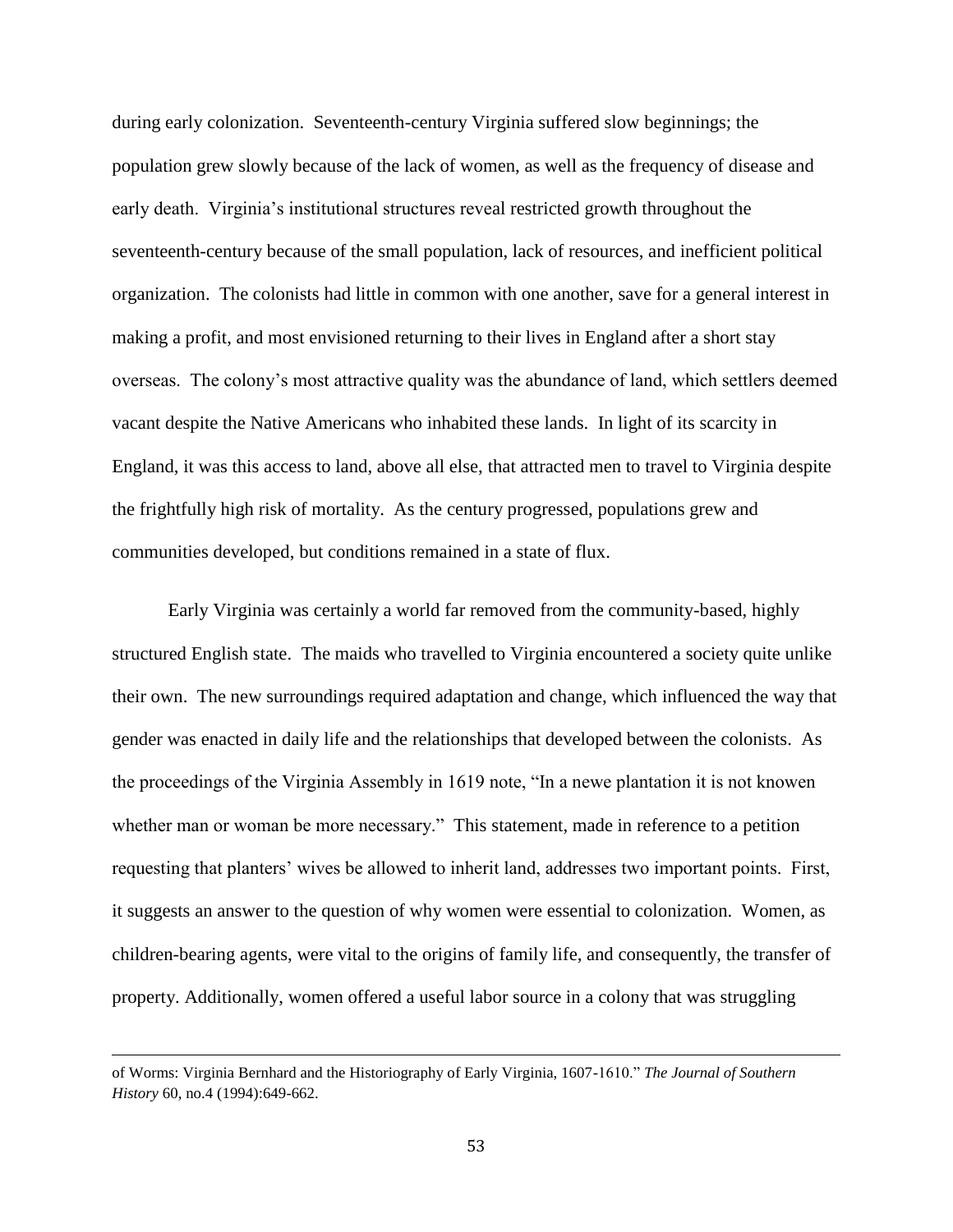economically, and the Virginia Assembly officials gave consideration to women's potential value as laborers. Second, this statement demonstrates an open willingness for change. Order in early modern England was contingent on notions of patriarchy and accumulation of power among male heirs. The mere fact that this fundamental principle was under reconsideration in Virginia demonstrates that colonists maintained flexible attitudes regarding change, recognizing the necessity of adaptation in a new environment.

In this chapter, I describe the historical background of settlement in seventeenth-century Virginia and the distinct demographic and environmental changes that affected development patterns. To do so, I draw upon many secondary works as well as some primary accounts of settlement, including those from John Smith and George Percy. Although early documents leave many questions unanswered, they can be revealing as a means of understanding how Virginian colonists perceived their new surroundings. Virginia's early history was central to shaping the kinds of opportunities and challenges that colonial women would later face as colonial life began to stabilize. Perhaps the most drastic changes were the unbalanced gender ratio and the system of indentured servitude, two factors that greatly affected the tenor of social relationships in Virginia. I aim to illuminate these unique conditions of seventeenth-century Virginian society in order to set up a comparison of gender norms in Virginia and England. In their quest for stability, Virginians sought to retain familiar patriarchal structures; however, Virginia provided a unique context that often tested the patriarchal system and urged a reconsideration of gender norms.

### **Atlantic Voyages**

Who were the early settlers and why did they come to Virginia? Were they brave explorers with visions of conquest and gold? Were they naïve young boys, sent to the colony on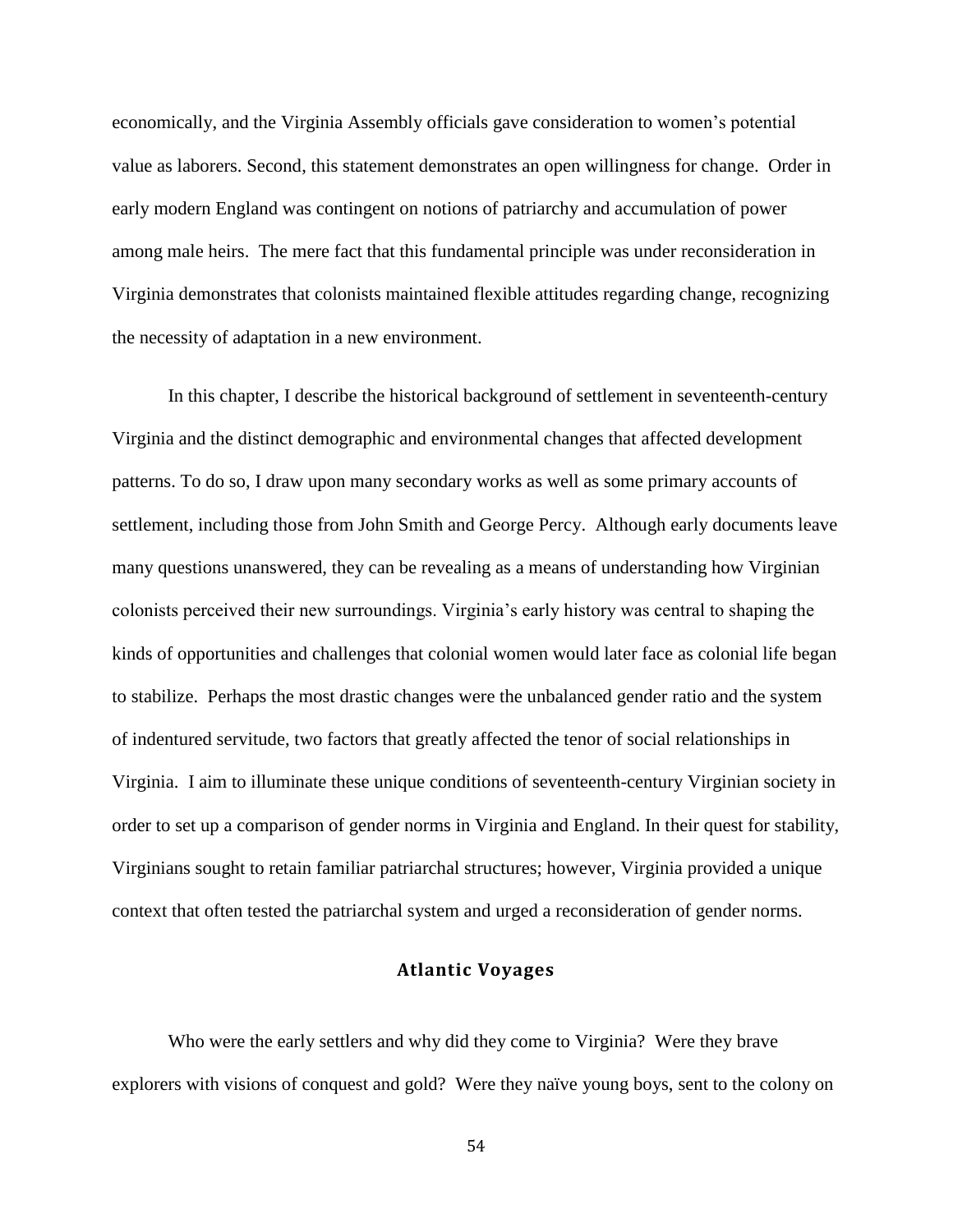behalf of their fathers? Did they travel alone, or with families and friends? While some of these questions cannot be answered given the limits of the historical record, they remain vital for understanding how early settlement emerged in Virginia. Colonization efforts, at least on an administrative and political level, began in England, where in 1606, King James issued the charter for Virginia's founding. The first charter established its purposes: "We would vouchsafe unto them our License, to make Habitation, Plantation, and to deduce a Colony of sundry of our People into that Part of America, commonly called VIRGINIA."<sup>122</sup> This charter declared its primary goal: to move a diverse group of people overseas so that they could start a colony. A year later, in 1607, the London Company successfully sent adventurers overseas and they established the Jamestown colony.

The *Susan Constant*, the *Godspeed* and the *Discovery* were the first three ships that arrived in Virginia in 1607.<sup>123</sup> There were 105 men among this first group of travelers<sup>124</sup>; women were conspicuously missing from the equation. This group certainly did not represent the "sundry of our People" that the 1606 charter had referenced. Although the charter referred to making habitation and plantation, in reality, men embarked on early explorations of Virginia with aspirations for adventure and the hope of starting up a profitable enterprise. They did not initially envision permanent habitation, and consequently they rarely traveled with families. Carr and Walsh account for the want of women, explaining: "fewer [women] wished to leave family and community to venture into a wilderness." $125$  Women found little incentive to leave their

<sup>122</sup> Hening, *The Statutes at Large,* 57.

<sup>123</sup> Wesley Craven, *The Virginia Company of London, 1606-1624* (Charlottesville: The University Press of Virginia, 1957)*,* 12.

<sup>124</sup> Philip L. Barbour, ed., *The Complete Works of Captain John Smith (1580-1631) in Three Volumes*, Vol 1. (Chapel Hill: University of North Carolina Press, 1986), 209.

<sup>&</sup>lt;sup>125</sup> Carr and Walsh, "The Planter's Wife: The Experience of White Women in Seventeenth-Century Maryland," 546.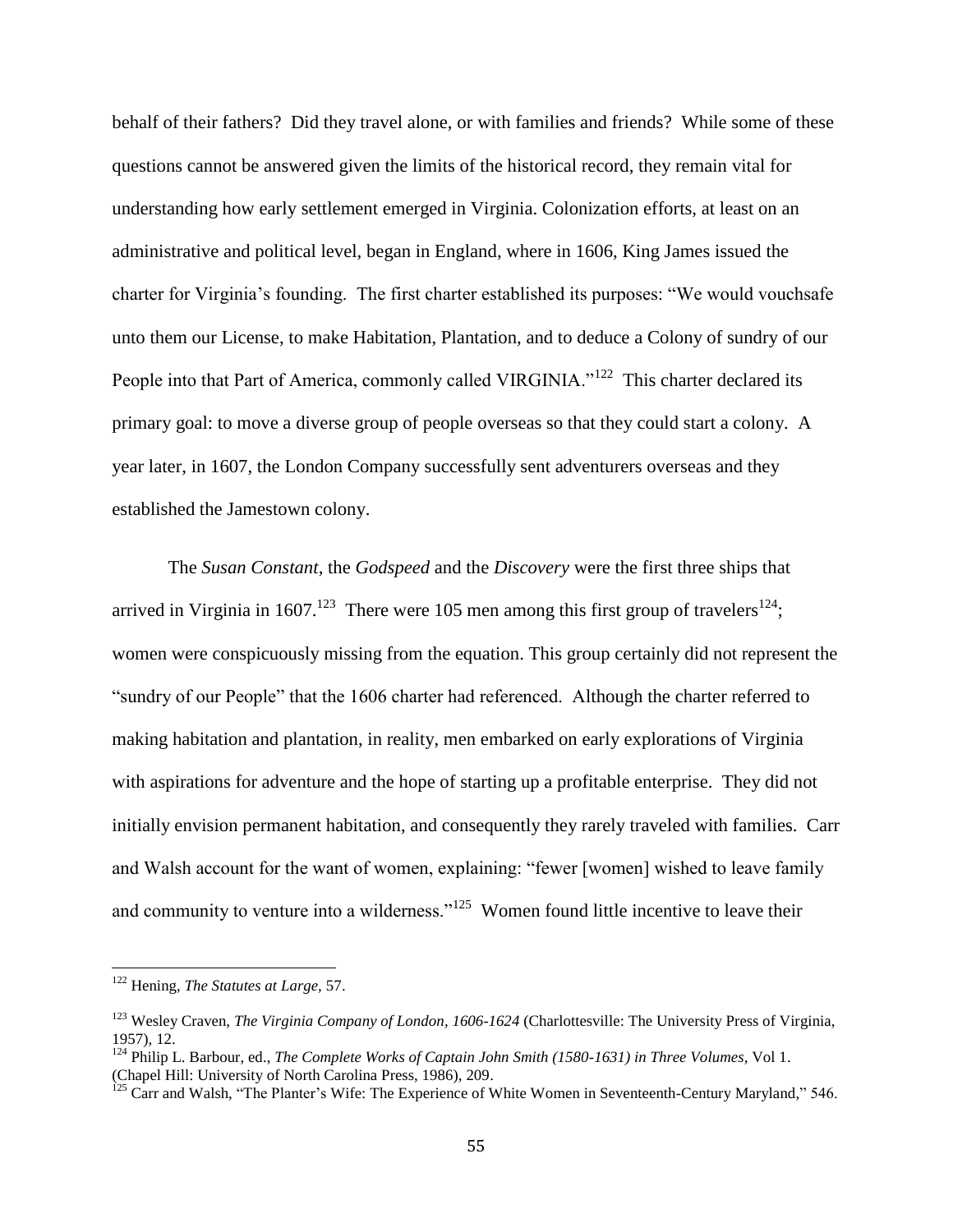homes and children to travel overseas, especially at a time when little was known about the land across the Atlantic.

In 1608, the colony welcomed its first two women, Mistress Forest and her maid, Anne Burrows. These women were members of the second supply, arriving with Mistress Forest's husband, Thomas Forest, a member of the gentry. In John Smith's *Proceedings of the English Colony*, he notes their arrival and then describes a wedding, the first to occur in the colony, that occurred shortly after between Anne Burrows and John Laydon.<sup>126</sup> Apart from these two pioneering women, a female presence remained limited throughout most of the seventeenth century. Men sporadically brought their wives overseas, but a highly disproportionate sex ratio remained in the colony, slowing the development of family or kinship networks during these early years.<sup>127</sup>

# **First Failures: Disease, Famine and Death**

As Carr and Walsh describe, the reason for the lack of English women was that travelling to Virginia was a move to "the wilderness."<sup>128</sup> Early Virginian settlement was characterized by constant hunger, disease, and death. In addition, Virginia's men were described as lazy and apathetic, incapable of carrying out their jobs. Karen Kupperman attributes this withdrawal to the psychological factors of isolation and despair that likely troubled settlers.<sup>129</sup> This portrait of early society is fairly consistent with the scenes described in early accounts from Captain John Smith. In particular, Smith mentioned a dearth of food and supplies that worsened conditions for

<sup>126</sup> John Smith, *Proceedings of the English Colony*, 161 in *Narratives Of Early Virginia 1606-1625* ed., Lyon Gardiner Tyler (New York: Charles Scribner's Sons, 1907).

<sup>127</sup> For example, Kathleen Brown cites a sex ratio of more than 4:1 in 1625. Brown, *Good Wives,* 82.

<sup>128</sup> Carr and Walsh, "The Planter's Wife: The Experience of White women in Seventeenth-Century Maryland*,"* 546. <sup>129</sup> Karen Ordahl Kupperman, "Apathy and Death in Early Jamestown," *The Journal of American History* 55, no. 1 (1979), 24.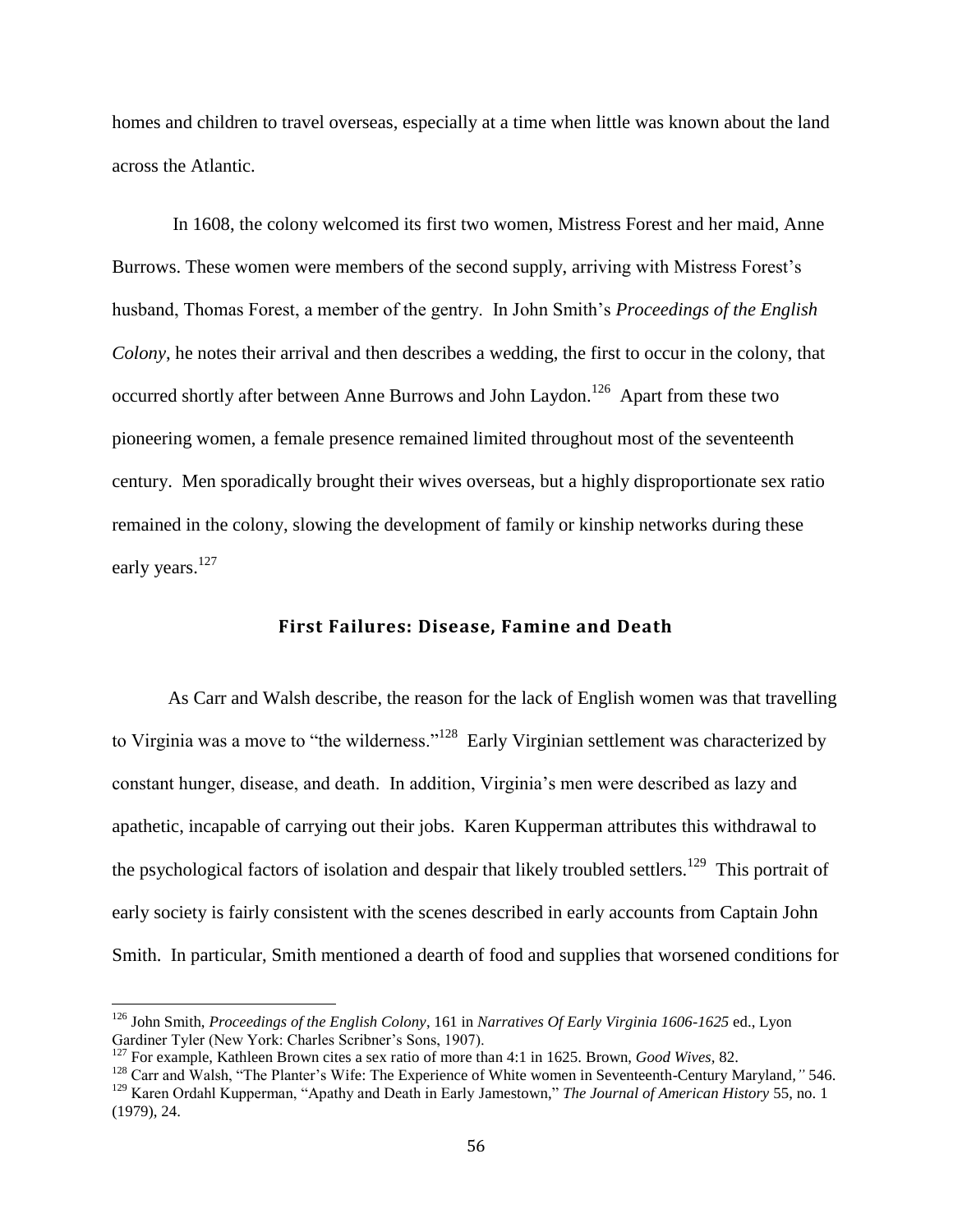the disgruntled early settlers.<sup>130</sup> He described the miserable condition of the early settlement: "As at this time were most of our chiefest men either sicke or discontented, the rest being in such dispaire, as they would rather starve and rot with idlenes, then be perswaded to do anything for their owne reliefe without constraint…"<sup>131</sup> As evident in Smith's testimony, early settlement in Virginia was extremely unstable and was not a suitable environment to raise a family. Very few settlers survived the early years, and daily life was taxing for those who did. The first year was the hardest, with only 38 settlers remaining at year's end.<sup>132</sup>

Famine was one of the leading reasons for the difficulties faced by settlers in early Virginia. The period from 1609 to 1610 was referred to as "Starving Time" in Captain Smith's compilations. A story circulated that after Smith left Virginia, the remaining sixty settlers were so hungry that they turned to cannibalism: "Nay, so great was our famine, that a Salvage we slew and buried, the poorer sort tooke him up againe and eat him; and so did divers one another boyled and stewed with roots and herbs…"<sup>133</sup> Regardless of whether or not colonists engaged in cannibalism, the food shortage clearly preoccupied many settlers during the early years and contributed to idleness and eventually death. George Percy described the intense distress in Virginia, citing famine as the foremost reason for early death: "Our men were destroyed with cruell diseases as Swellings, Fluxes, Burning Fevers, and by warres, and some departed suddenly, but for the most part they died of meere famine."<sup>134</sup> As Percy's account demonstrates,

<sup>130</sup> J. Franklin Jameson ed., *Narratives of Early Virginia, 1606-1625* (New York: Charles Scribner's Sons, 1907). <sup>131</sup> Barbour ed., *The Complete Works*, 174.

<sup>132</sup> Carville V. Earle, "Environment, Disease, and Mortality in Early Virginia," 97 in *The Chesapeake in the Seventeenth Century: Essays on Anglo-American Society*, eds. Thad W. Tate and David L. Ammerman (New York: W.W. Norton & Company, 1979).

<sup>&</sup>lt;sup>133</sup> Warren M. Billings, ed., *The Old Dominion in the Seventeenth Century: A Documentary History of Virginia, 1606-1689* (Chapel Hill: University of North Carolina Press, 1975), 28.

<sup>&</sup>lt;sup>134</sup> George Percy, "Observations gathered out of a Discourse of the Plantation of the Southerne Colonie in Virginia by the English, 1606." Virtual Jamestown Project. http://etext.lib.virginia.edu/etcbin/jamestown-browse?id=J1002 (accessed October 2011).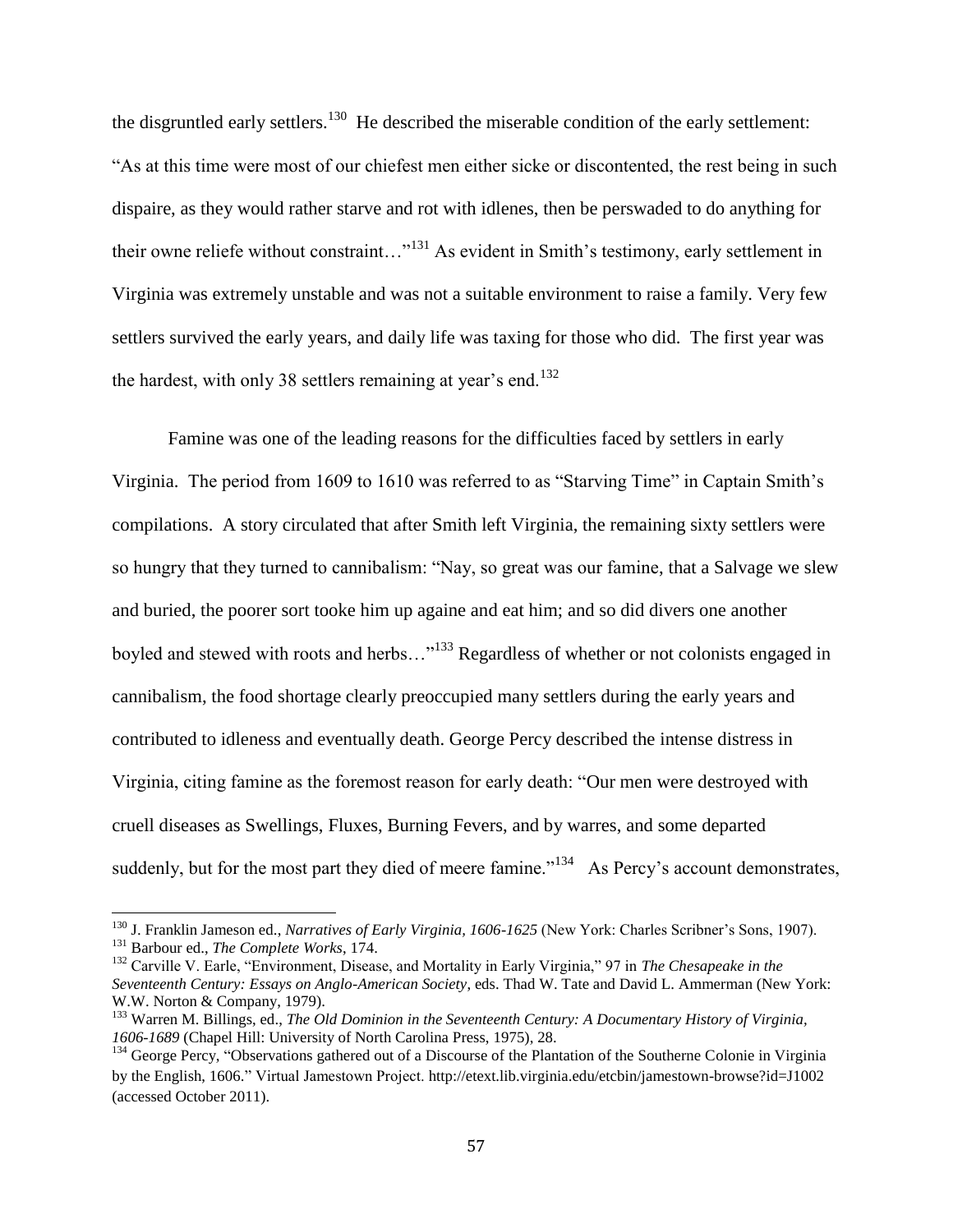the colony's workforce was diminished as settlers fell ill, a trend that further hindered development.<sup>135</sup>

Disease presented a second significant explanation for the high mortality rates in early Virginia. The location at Jamestown was particularly disease-ridden.<sup>136</sup> In a study of the extraordinarily high mortality rates suffered by early Jamestown settlers, Carville Earle argues that disease was the greatest cause of death, far outweighing starvation and other causes. He shows that typhoid fever, dysentery, and salt poisoning accounted for the majority of deaths. Additionally, he explains that a contaminated water supply in Jamestown allowed for the rapid spread of these diseases.<sup>137</sup> The frequency of sickness made life more difficult because fewer colonists were able to work.

As these stories indicate, early settlement was harsh, and settlers faced significant delays in trying to build a stable society. In addition to these environmental challenges, the English settlers endured prolonged conflict with the Native inhabitants of Virginia, the Powhatans. The relationship between settlers and the Powhatan Confederacy was tenuous from the start; Smith and the other original settlers believed that they had a divine right to the Natives' land, which prompted constant conflict between the two groups. The climax of these troubles occurred in March of 1622, when the Powhatans launched a surprise attack on the Jamestown settlement, killing 347 of Jamestown's men, women and children.<sup>138</sup> At the time, relations had been relatively peaceful and the attack came as a surprise to the settlers. Robert Beverly recorded the attack in *The History and Present State of Virginia*, describing the deceit:

<sup>&</sup>lt;sup>135</sup> Karen Ordahl Kupperman, "Apathy and Death in Early Jamestown," 25.

<sup>136</sup> Earle, "Environment, Disease, and Mortality in Early Virginia," 96 in *The Chesapeake in the Seventeenth Century: Essays on Anglo American Society*, eds. Ammerman and Tate.

<sup>137</sup> Earle, "Environment, Disease, and Mortality in Early Virginia," 96-101 in *The Chesapeake in the Seventeenth Century: Essays on Anglo American Society*, eds. Ammerman and Tate.

<sup>138</sup> Edmund Morgan, *American Slavery, American Freedom*, 99.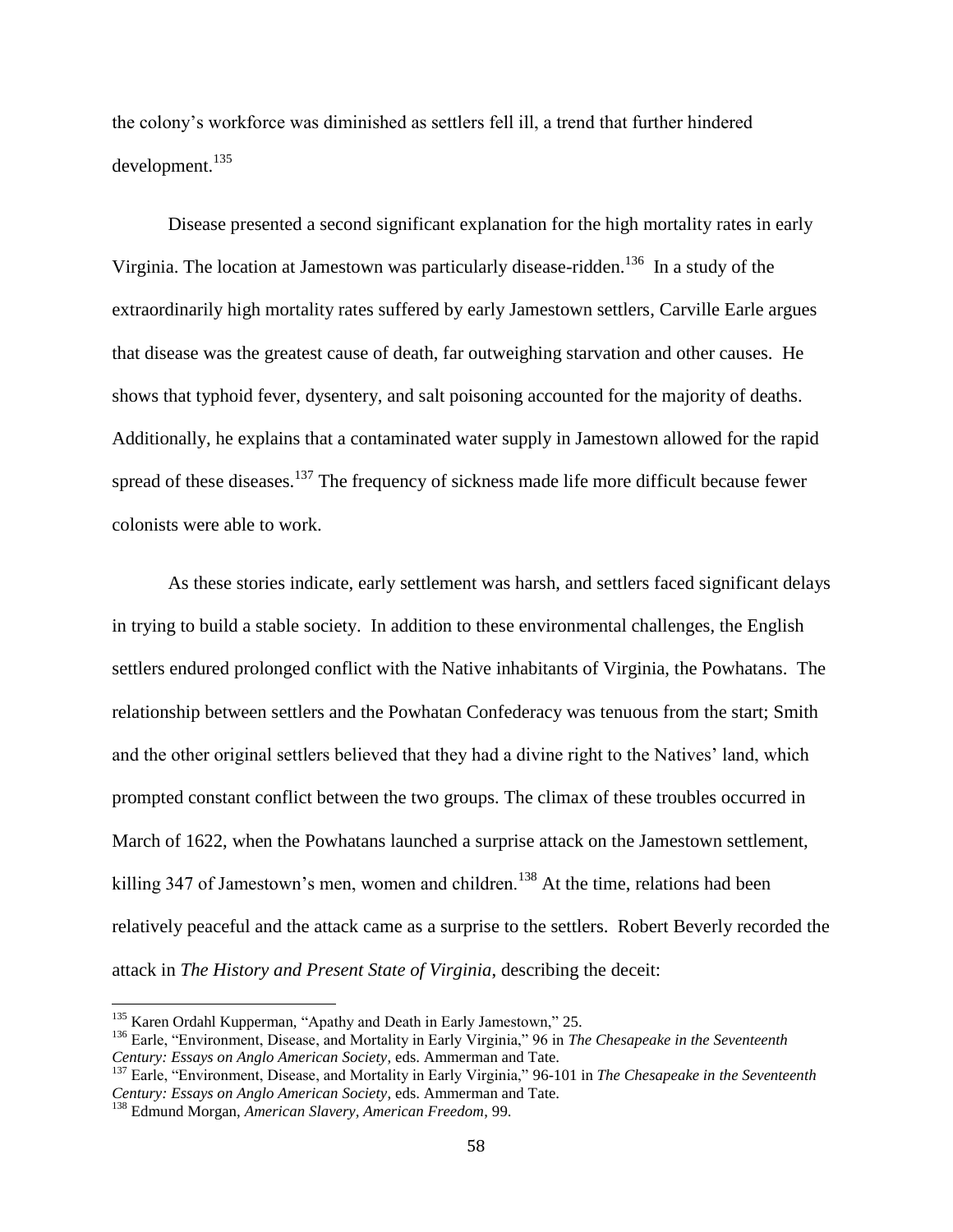The very morning of the massacre they came freely and unarmed among them, eating with them and behaving themselves with the same freedom and friend-ship as formerly till the very minute they were to put their plot in execution. Then they fell to work all at once everywhere, knock-ing the English unawares on the head, some with their hatchets, which they call tomahawks, others with the hoes and axes of the English themselves, shooting at those who escaped the reach of their hands, sparing neither age nor sex but destroying man, woman, and child according to their cruel way of leaving none behind to bear resentment.<sup>139</sup>

This massacre had a sizeable impact on the settlers at Jamestown, killing many and leaving the survivors in fear of future attacks. Of the survivors, many more met their deaths during the following winter owing to the miserable conditions within the colony.<sup>140</sup>

 High mortality rates were not limited to the early years; in fact, settlers continued to struggle for survival throughout the seventeenth century. The gender ratio was not balanced until the eighteenth century, and until then, the primary source of population replenishment were shipments of emigrants.<sup>141</sup> Additionally, the high mortality rates made it difficult for the early settlers to develop kinship networks and local communities. Success with tobacco cultivation appeared promising as a means to solve the colony's population problems. Tobacco growth prompted a great surge of migration as English men and women travelled to the new world to stake their claim in what they hoped would be an economic success.

### **Tobacco on the Rise**

From the early years of settlement, John Rolfe had experimented with the cultivation of tobacco. His experiments proved a success, and by 1618 the colony was exporting forty-one

<sup>139</sup> Robert Beverley, *The History and Present State of Virginia: A Selection* (Indianapolis & New York: The Bobbs-Merrill Company, Inc, 1971), 21-22.

<sup>&</sup>lt;sup>140</sup> David R. Ransome, "Wives for Virginia, 1621," 17.

<sup>141</sup> Earle, "Environment, Disease, and Mortality in Early Virginia," 96 in *The Chesapeake in the Seventeenth Century: Essays on Anglo American Society* eds. Ammerman and Tate; Kupperman, "Apathy and Death in Early Jamestown," 24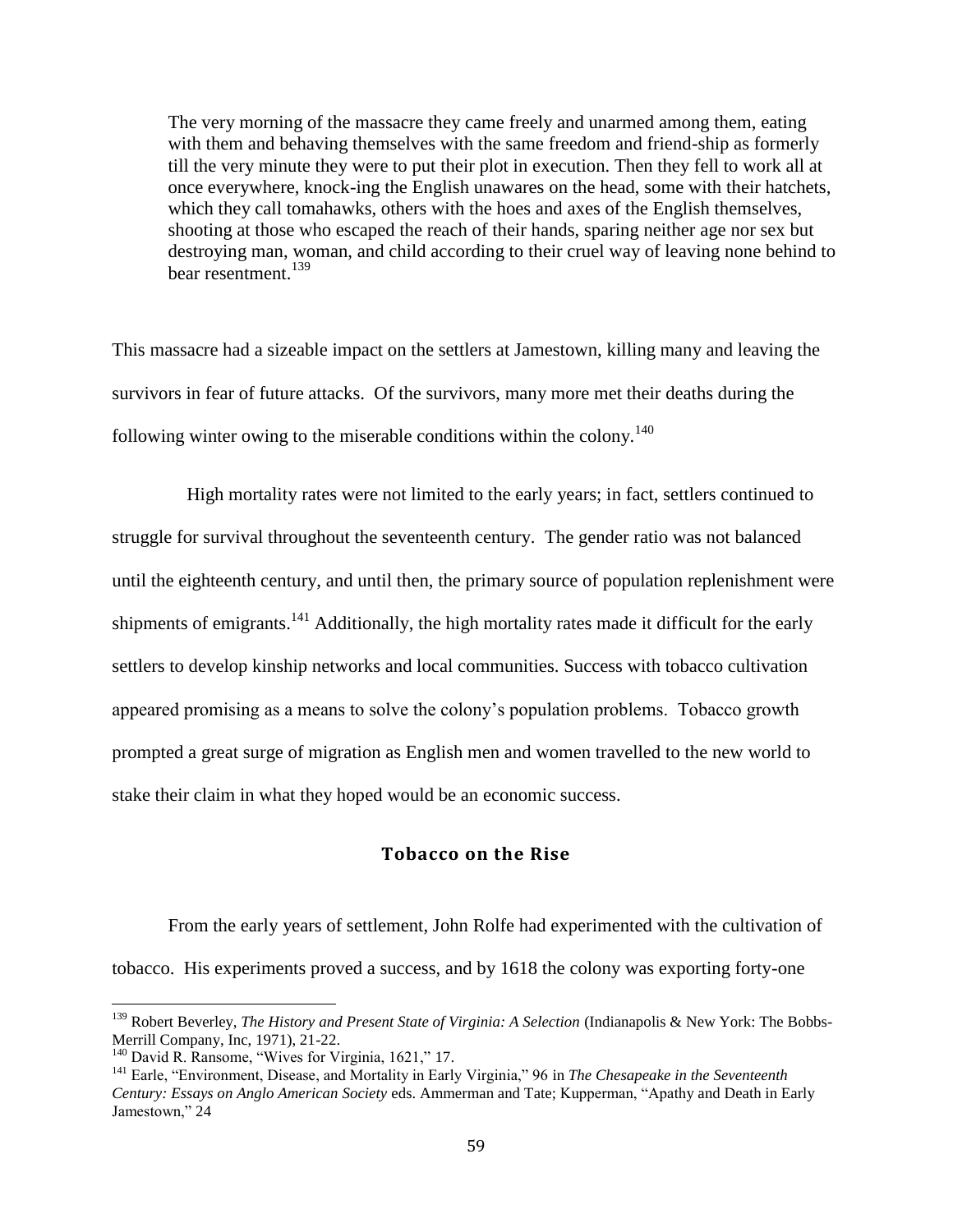thousand pounds of tobacco.<sup>142</sup> By the early 1620s, Virginia had become entirely obsessed with the crop and settlers began to center their lives on its cultivation. The swift transition to a tobacco economy had a powerful effect on social and economic life in Virginia. Tobacco cultivation largely influenced the culture of Virginia's early settlers and the relationships that emerged among them. It also played a significant role in migration, attracting enterprising English men and women, and many more servants overseas. Tobacco farming required intensive labor and compelled colonists of different backgrounds into the fields to support the growth of this new enterprise. Also, tobacco required great expanses of land. The more that a planter wished to grow, the more land he needed to possess, and this ratio rapidly drove geographic expansion.<sup>143</sup> The rise of tobacco thus influenced the dispersion of settlements as well as the growth of indentured servant populations.

Indentured servitude was established during the Virginia Company's early colonization efforts as a measure to make overseas travel possible for individuals that lacked the means to do so.<sup>144</sup> This system allowed English men and women to travel to Virginia where they would work for a contracted amount of time (usually seven years) before regaining their free status. Indentures were not limited to men; many women also took advantage of these opportunities. Generally, the women that came over were young, between the ages of 15 and 24, and entered servitude before the marrying age.<sup>145</sup> This trend would later have social consequences, including a later marrying age for women, since women often could not marry until after completing their indentures.

<sup>142</sup> Perry, *The Formation of a Society on Virginia's Eastern* Shore, 17.

<sup>143</sup> Kulikoff, *Tobacco and Slaves,* 46.

<sup>144</sup> James Curtis Ballagh, *White Servitude in the Colony of Virginia* (New York: Burt Franklin, 1969), 34.

<sup>145</sup> James Horn, "Servant Emigration to the Chesapeake in the Seventeenth Century," 65 in *The Chesapeake in the Seventeenth Century* eds. Ammerman and Tate.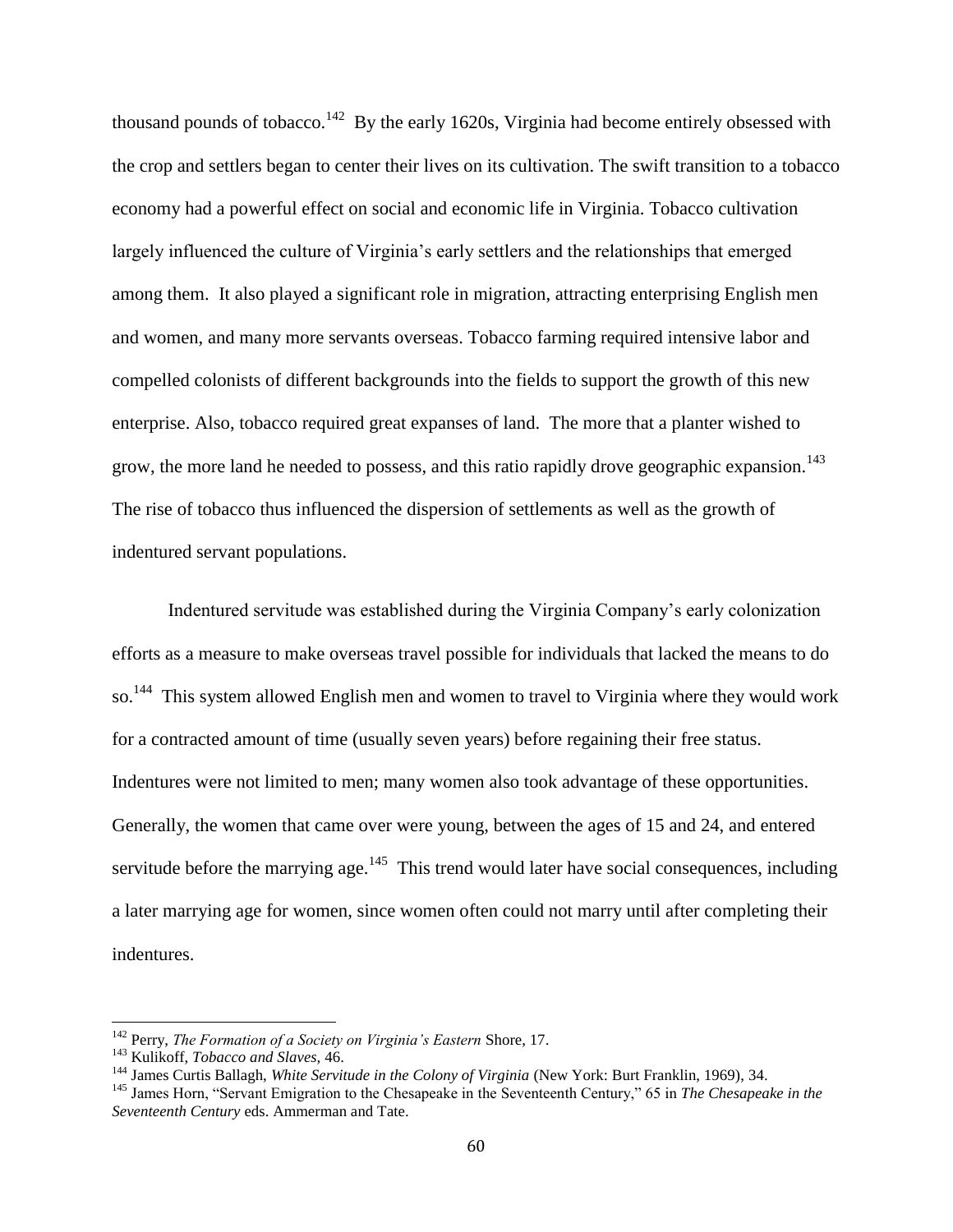With the rise of tobacco, most planters searched for additional labor sources to increase production. The small population and low rates of childbirth limited the size of the labor force. In response, planters began looking toward England for greater populations of Englishmen to serve out indentures, enticing these young men with the opportunity to capitalize on tobacco as soon as their indentures were completed.<sup>146</sup> The English were eager at the prospect of future wealth, particularly because of the increasingly destitute circumstances that burdened England.<sup>147</sup> To encourage migration, the Virginia Company enacted a system of headrights, through which they agreed to give fifty acres of land to anyone who paid for the passage of another to the colony.<sup>148</sup> The Virginia Company promoted this system as a means of increasing the overall population and boosting the colony's labor force. This started an era of tobacco and of servitude during which a large part of the Virginian population was comprised of servants, therefore influencing the character of Virginia's institutions.

The system of indentured servitude significantly impacted the social structure and hierarchy in Virginian society. Planters maintained an elevated status above servants, but servants were not altogether incapable of gaining wealth and status. The indenture system freed servants after their contracts were up, which allowed mobility. The status hierarchy was not rigid in an environment where property holding dictated status and land was widely available. William Burdett, one of the commissioners for the county court in Accomack-Northampton, provides a salient example of this trend toward social mobility. Burdett moved to Virginia as a servant, but later served as a vestryman, a burgess and a legal commissioner, as well as a large

<sup>146</sup> Kulikoff, *Tobacco and Slaves*, 33.

<sup>147</sup> Suzanne Lebsock, *A Share of Honour: Virginian Women, 1600-1945* (Richmond: Virginia Women's Cultural History Project, 1984), 19.

<sup>148</sup> Morgan, *American Slavery, American Freedom*, 94.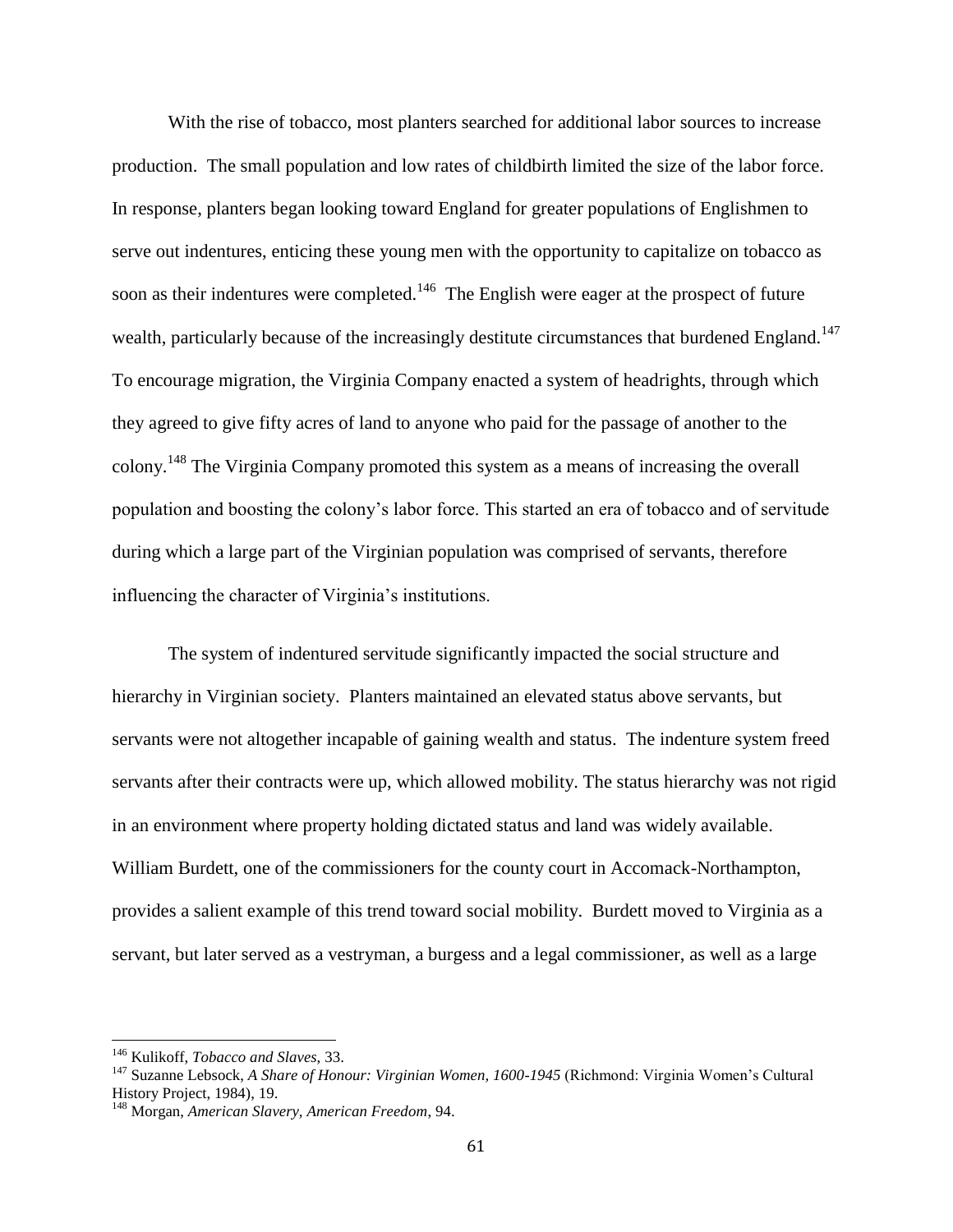$\lambda$ landowner<sup>149</sup>. Men like Burdett upset planters within the established gentry as well as newcomers who wished to preserve family access to land.<sup>150</sup> For these reasons, men hoped to install a patriarchal system to better establish a societal hierarchy and to control the transmission of property and power.

# **The Search for Women**

While the cultivation of tobacco and the system of indentured servitude brought many settlers to Virginia, the majority of these colonists were male. Thus, women were still in high demand. The colonists realized that bringing families to Virginia would be critical to establishing permanent settlement. As Carl Bridenbaugh remarks, "The quality of life at Jamestown in the first two decades was severely limited by the absence of women and children, who, as the Earl of Southampton and other worthy gentlemen of the London Company acknowledged, were essential in forming a colony."<sup>151</sup> Women were the missing component that would allow for the organization of patriarchal families in Virginia. Patriarchy would determine an ordered system for the ownership and passage of property. This would provide structure and stability to society, and would encourage permanent habitation.

The Virginia Company formulated a plan in 1619 to send maids to the colony in order to establish families and promote stability.<sup>152</sup> The records of the Virginia Company include the details of this initiative and note the motive to transform Virginia into a place of habitation rather than simply an economic enterprise. This transformation would make Virginia more livable so that survival rates might increase and planters could make greater profits. They explained:

<sup>&</sup>lt;sup>149</sup> Ames, ed., CCR I, xxvi-xxviii.

<sup>150</sup> Kulikoff, *Tobacco and Slaves*, 35.

<sup>151</sup> Carl Bridenbaugh, *Jamestown, 1544-1699* (New York & Oxford: Oxford University Press, 1980), 125.

<sup>152</sup> Brown, *Good Wives*, 80.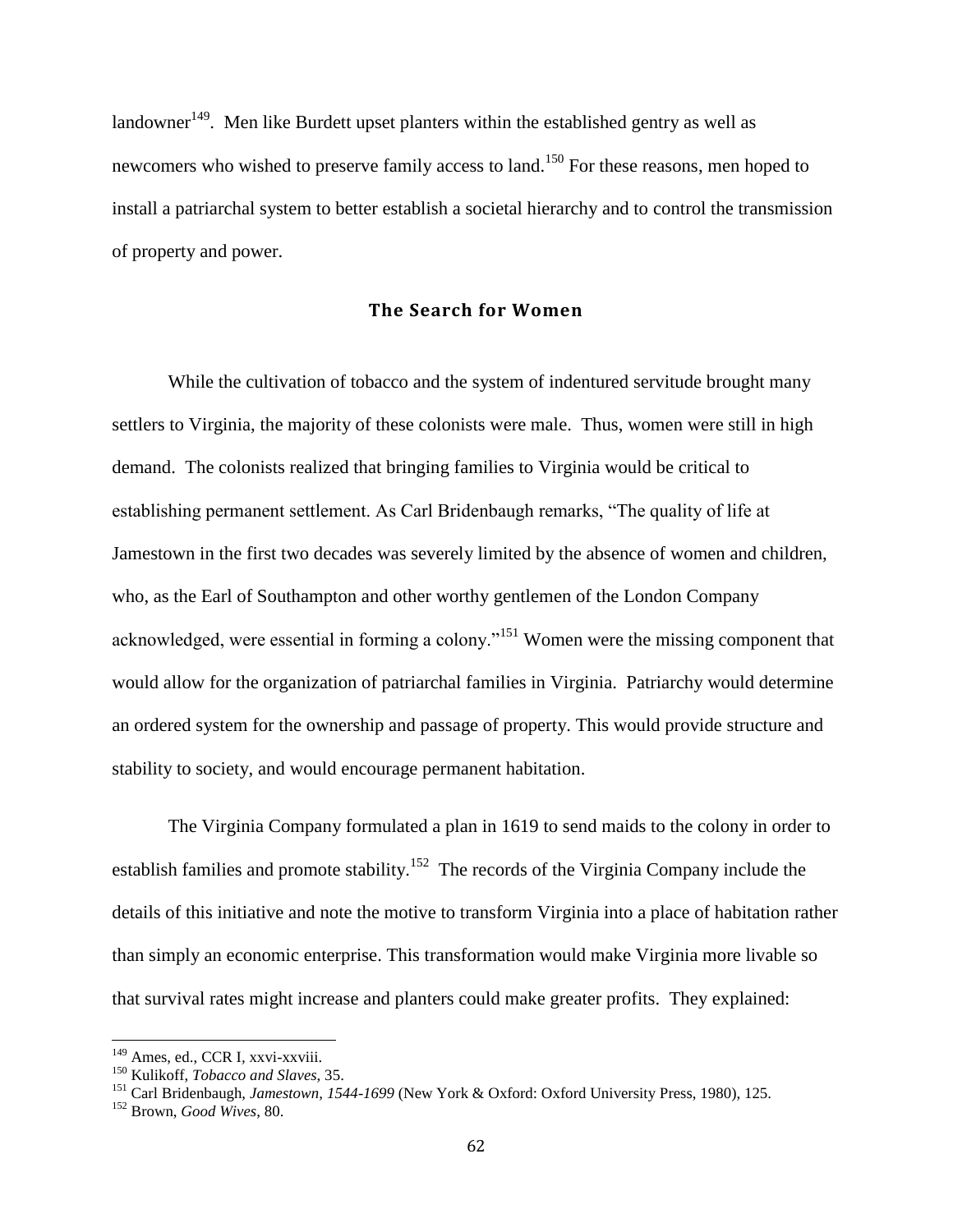most of them esteeminge Virginia not as a place of Habitacon but onley of a short sojourninge have applied themselves and their labours wholly to the raisinge of present proffitt and utterly neglected not only staple Comodities but even the verie necessities of mans life, in regard whereof and to prevent so great an inconvenience hereafter whereby the Planters minde may be the faster tyed to Virginia by the bond of Wyves and Children...<sup>153</sup>

The initial plan that Sir Edwin Sandys conceived involved sending a group of 100 women to become wives for the Virginia colonists. The records stipulate that the women were to be married to "the most honest and industrious Planters."<sup>154</sup> These planters were charged with the duty of providing for the maids' fares between England and Virginia. In return, they were given a wife and also promised the first pick of servants. A letter sent along with the maids provided: "and you may assure such men as marry those weomen that the first servants sent over by the Company shalbe consigned to them; it being our intent to preserve families, and to prefer married men before single persons."<sup>155</sup> As this letter acknowledges, the Company was intent on bringing families to Virginia and was willing to offer favor to those men who accepted the maids.

The Virginia Company was not content sending just any women to Virginia; instead, the officials in London stipulated that the women should be "young, handsome and honestly educated Maides."<sup>156</sup> Conditions such as these shed light on the social implications of such a venture. The Virginia Company wanted to ensure that the women they were sending over were of the most virtuous character so as to guarantee the future stability of the colony. Virtuous women were those who would adhere to social norms and accept their role in the patriarchal

<sup>153</sup> Susan Myra Kingsbury ed., *Virginia Company Records I*. (Washington DC: Government Printing Office, 1906), 566.

<sup>154</sup> Susan Myra Kingsbury ed., *Virginia Company Records I* , 566.

<sup>155</sup> VC 493-4 as cited in Mrs. Henry Lowell Cook, "Maids for Wives" *The Virginia Magazine of History and Biography* 50, no. 4 (1942), 313.

<sup>&</sup>lt;sup>156</sup> David R. Ransome, "Wives for Virginia, 1621," 7.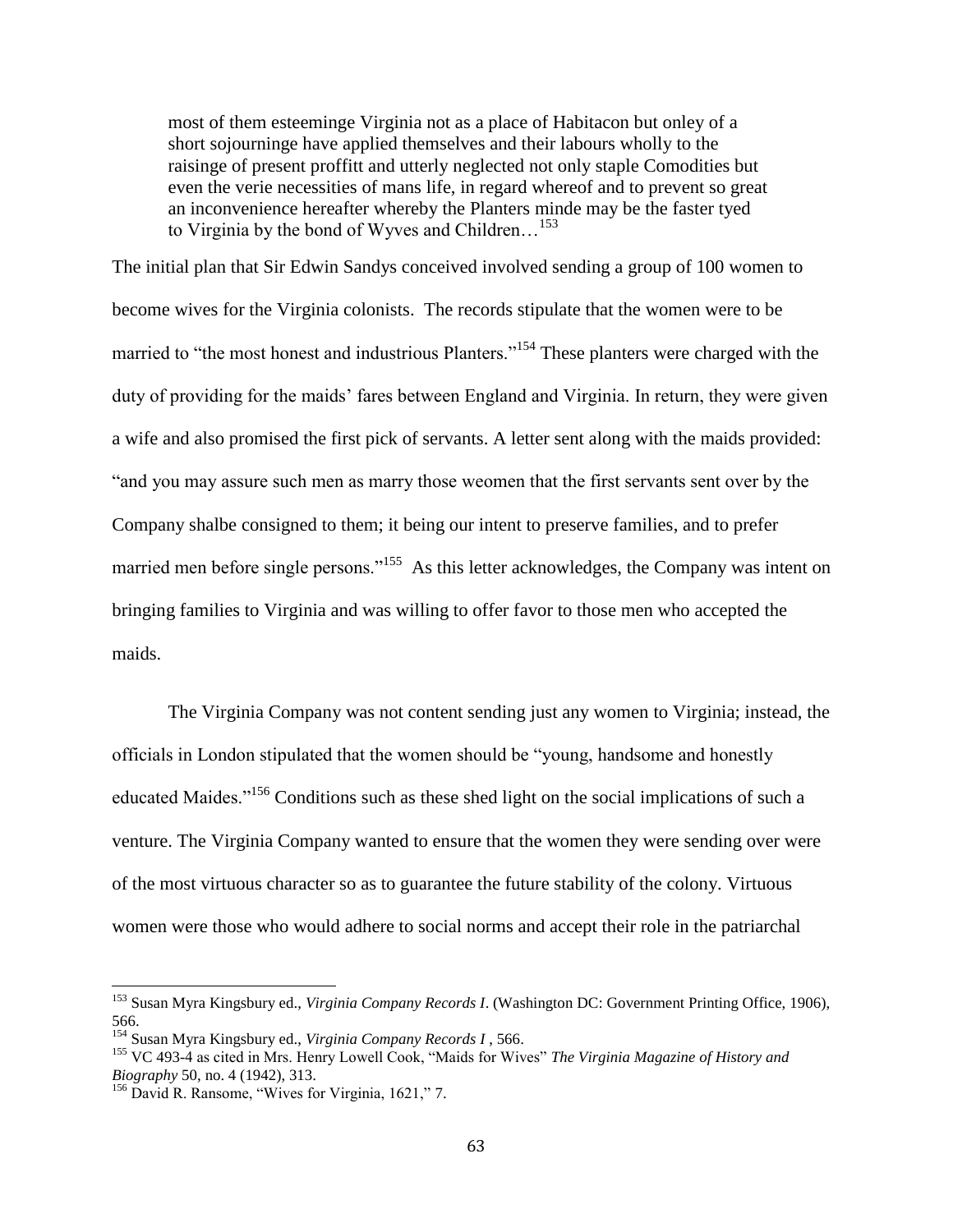order. Stability relied upon women accepting this hierarchy and submitting to their husband's will. In his thorough examination of the initiative, David R. Ransome looked at the profiles of the women who were sent over and discovered that they generally met these qualifications. He describes the women as "from a noticeably different level of society, daughters of the gentry or of artisans and tradesmen, who were recommended by the prosperous and well placed for their virtues and skills."<sup>157</sup> These refined women would become wives for the planters and aid in the creation of an English society in a new world. These plans proved futile, however, when the Company was unable to encourage large numbers of women to migrate to the colony.

Despite the Virginia Company's best efforts, the maids who reached Virginia did little to reduce the gender disparity. Between 1620 and 1622 a total of 147 women had travelled to Virginia as a part of Sandys' plan.<sup>158</sup> However, of this number, only a small portion survived. Those who beat the odds did not live the lives that they had envisioned. Stories about life in Virginia often diverged from reality. Promotional tracts and accounts spread propaganda throughout England concerning the quality of life in Virginia. Officials circulated promotional literature that enhanced Virginia's image to induce greater populations to come to Virginia. These accounts often consisted of attempts by Company officials to refute earlier negative accounts, such as those by John Smith, which spoke of the difficulties faced by the colony.<sup>159</sup> In an effort to bring more women to the colony, promotional literature often portrayed Virginia as an isle of domesticity, where women could continue to live their lives as British gentlewomen.

<sup>157</sup> Ibid., 18.

<sup>158</sup> Brown, *Good Wives*, 82.

<sup>159</sup> Hugh T. Lefler, "Promotional Literature of the Southern Colonies", *The Joural of Southern* History 33, no.1, 1967: 4-7.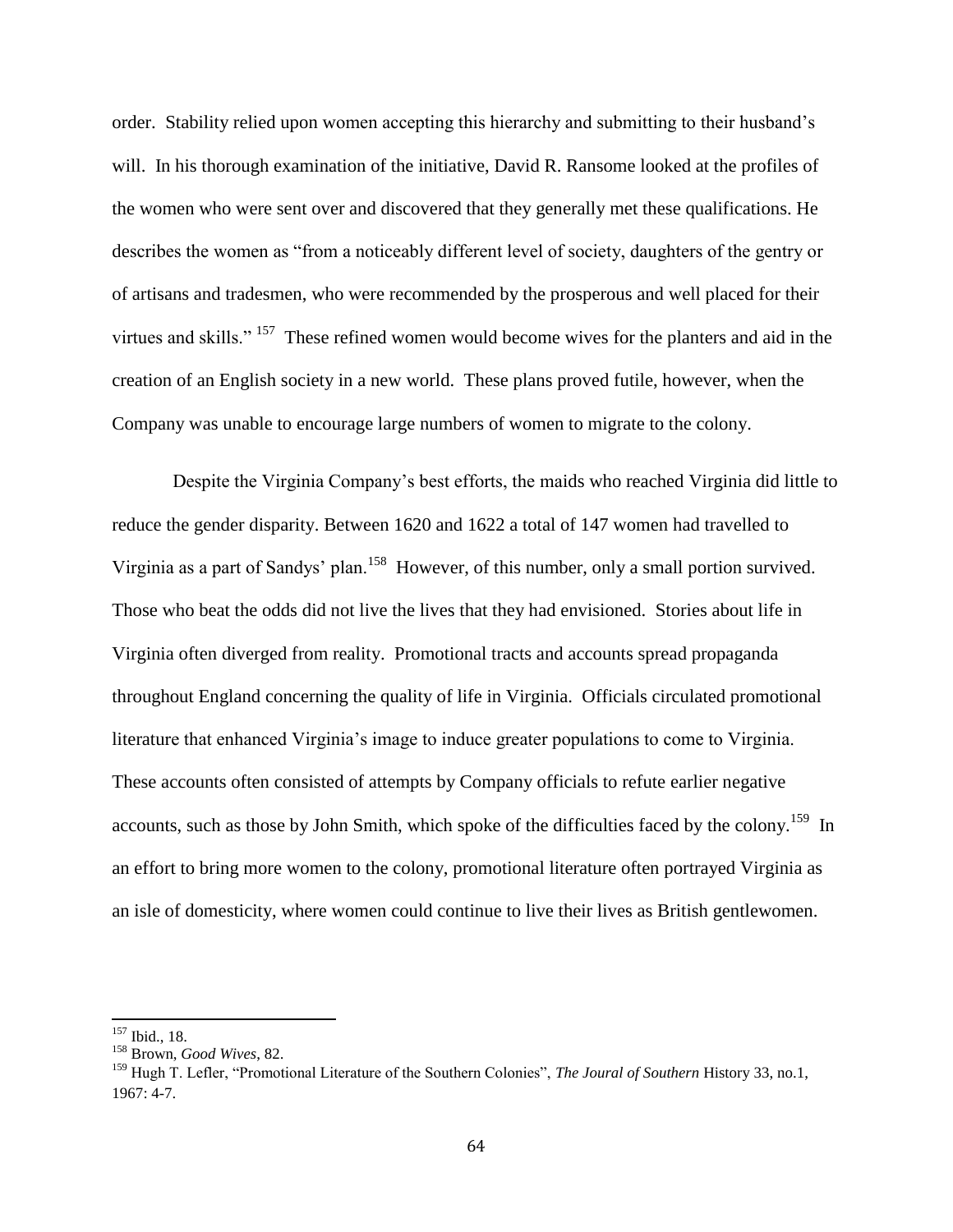Colony promoters wanted to obscure the realities of women's work and so they attempted to depict Virginia as a place for housewifery and traditional "woman's work."

The promotional pamphlet written by John Hammond, *Leah and Rachel*; *or, The Two Fruitfull Sisters,* declared that stories of women performing field labor were false and presented a more agreeable picture of Virginian women: "The women are not (as is reported) put into the ground to work, but occupy such domestic employments and housewifery as in England, that is dressing victuals, right up the house, milking, employed about dairies, washing, sewing, &c."<sup>160</sup> As witnessed in Hammond's description of women in the colony, a major icon that appeared was the "goodwife." Goodwives were virtuous women who submitted to their husbands' authority and filled their rightful place within the home. In England, goodwives were those who spent their days fulfilling household duties or relaxing in leisurely activities. Promoters relied upon these stories of housewifery and goodwives in hopes of reproducing these traditional English gender norms in Virginia. Maintenance of the social order relied heavily upon the virtue of these goodwives just as it had for Sandys and the men of the Virginia Company.

Unfortunately for most women, the image that promoters painted was far from the reality of life in Virginia. Even as the colony began to develop socially and families formed, life was quite difficult and colonists struggled economically to make a living in a rough environment. In Virginia, women were rarely just housewives as they had been in England; rather, women were often forced to work alongside men, sometimes even in the fields.<sup>161</sup> Jamestown experienced a decisive transformation between 1614 and 1620 as tobacco became a new source of wealth and a major preoccupation for the colonists. This economic shift required a greater labor force,

<sup>160</sup> John Hammond, *Leah and Rachel; or, The Two Fruitfull Sisters*. (London: T. Mabb, 1656), 9.

<sup>161</sup> Brown, *Good Wives*, 82-3.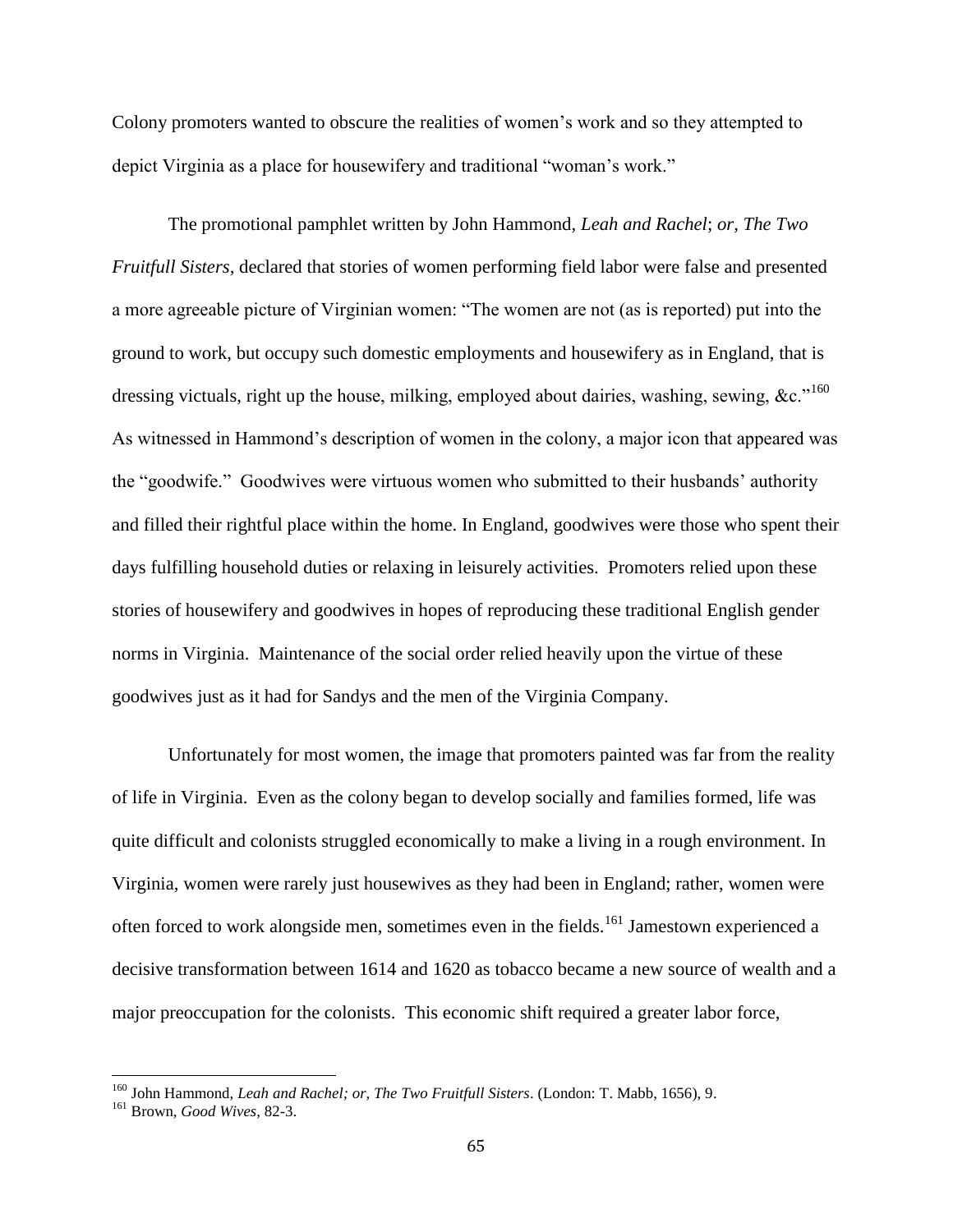drawing women out of the house and into the fields. News of women forced to perform field labor spread to England and contributed to the lack of interest among English women to travel to the new world.

#### **Servant Life in Virginia**

Even though servants enjoyed opportunities for success after their indentures, life as a servant did not present many luxuries. Males outnumbered females because their physical labor was in higher demand, but both sexes were generally required to work in the fields. In England, maidservants occasionally helped with hoeing or plowing, but these activities were not the norm, and women were instead known to work as housewives or in other feminine occupations like textiles. For females who were new to field labor, servitude presented a very different lifestyle. A popular ballad at the time, "The Trappan'd Maiden" illustrates the difficulties of the servile lifestyle for the women of Virginia. The ballad went: "Five years Served I, under Master Guy/ In the land of Virginny-o / which made me to sorrow, grief and woe,/ When that I was weary, weary, weary-o."<sup>162</sup> Although some women served apprenticeships as maidservants in England, the labor-intensive lifestyle of an indentured servant in Virginia was far different, and English women often suffered while adjusting to their new conditions. Many female servants were required to do strenuous work like the dreaded task of beating at the mortar. For example, in the County Court Records of Accomack-Northampton, a man named Francis Martyn testified in court about his and his wife's labor:

This Deponent sayeth that about twoe yeares since Roger Fyrebraes Did worke in and about Cleeringe ground for Elias Taylor eight dayes or theraboutes and strooke some

<sup>162</sup>Rosayln Baxandall and Linda Gordon, *American's working women: a documentary history, 1600 to the present*. (New York: W.W. Norton & Co, 1995), 23.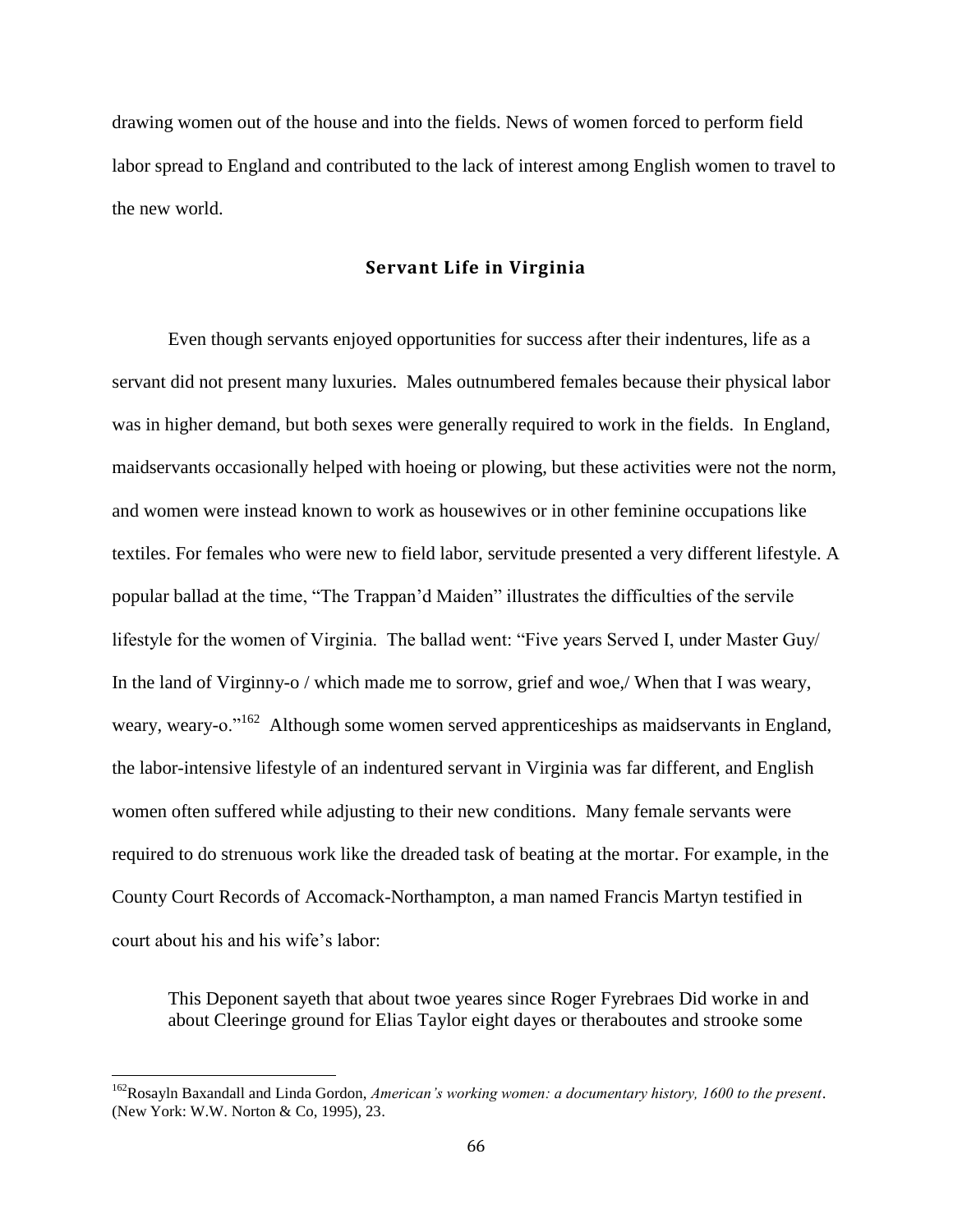tobaccoe for him the said Taylor, And that the said Rogers wife did Beate at the Morter and usually did anie thinge else whatsoever belonginge to the house.<sup>163</sup>

In addition, female servants were sometimes forced to perform labor outside of the house, an unfamiliar domain for many English women. While labor was mentally and physically arduous for both sexes, it seemed to take a greater toll on women who were burdened by new jobs outside of the house as well as demanding housekeeping tasks.

Beyond the impositions of physical labor, the condition of servitude provided further hardships, as servants were legally bound and had to adhere to certain laws and restrictions. Servants in Virginia enjoyed some legal privileges similar to freemen but were increasingly denied others as the century progressed. The control of servants was an important authoritative exercise in the attempt to develop order among colonists. For example, an act in 1619 required that servants receive permission from their masters in order to marry.<sup>164</sup> Many later laws also regulated servant marriage, particularly cautioning against secret marriages between servants. Indentured servants, both men and women, were subordinates to their masters and mistresses and their behaviors were regulated by their masters' desires. Moreover, the Virginia legislature passed laws governing the length of indentures, and the individual rights of servants, such as the rights to food, clothing and other basic provisions.<sup>165</sup> Laws such as these were prime examples of the tendency of the colonial government to limit the rights of subordinate groups as a mechanism for gaining authoritative control over the colony.

<sup>163</sup> Ames, ed., CCR II. 8.

<sup>&</sup>lt;sup>164</sup> Crandall Shifflett, "Proceedings of the Virginia Assembly, 1619," Virtual Jamestown, http://etext.lib.virginia.edu/ etcbin/jamestown-browse?id=Jm1036 (accessed September 28<sup>th</sup>, 2011). <sup>165</sup> Ballagh, *White Servitude in the Colony of Virginia*, 49-65.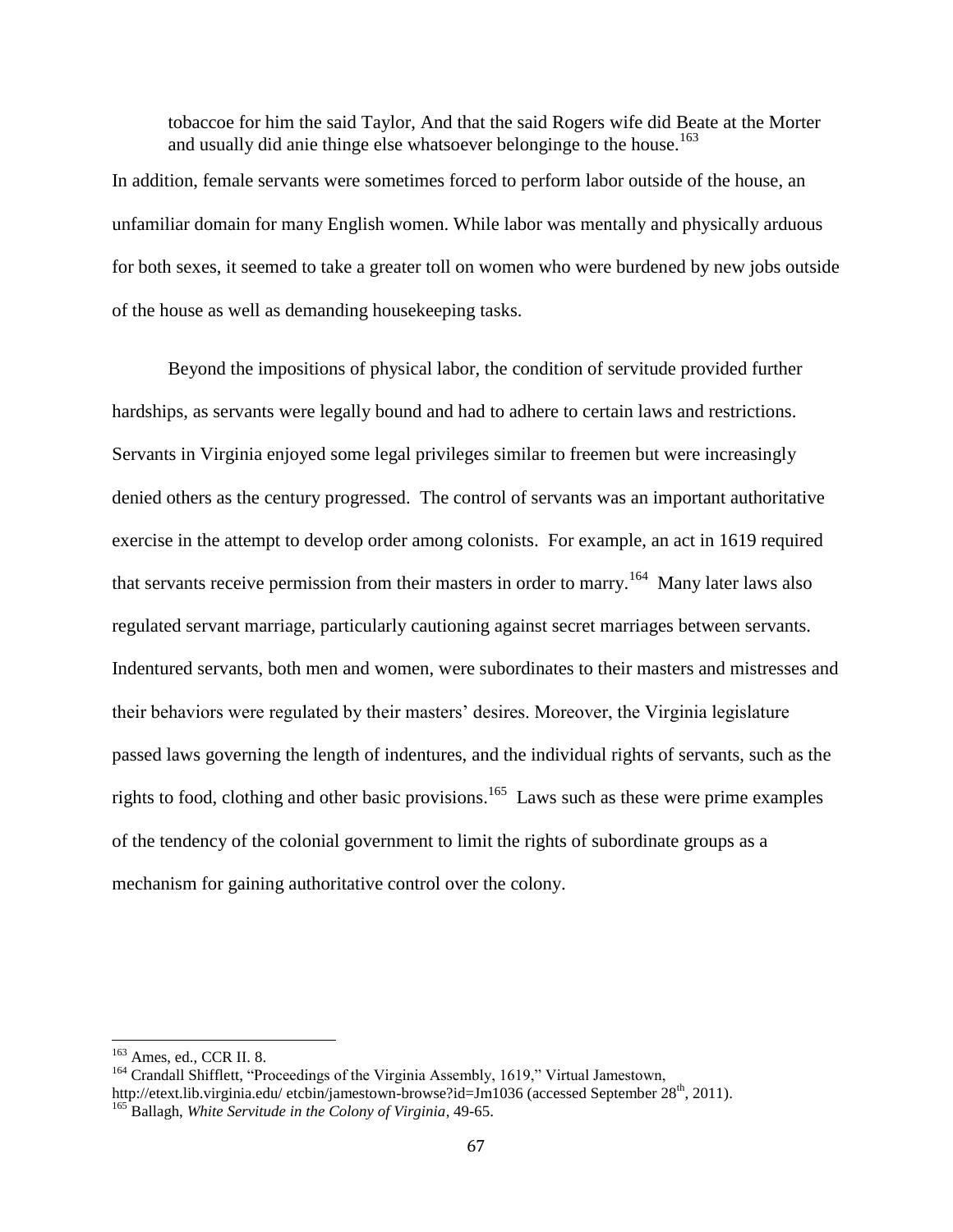# **Political Institutions**

Politically, Virginia changed hands dramatically during the first thirty years of its existence. As a possession of the Virginia Company of London, a resident council and a president initially managed the colony. Over time, this system was replaced by a governor and a council, and eventually grew to include an assembly.<sup>166</sup> During these very early years, from 1611-1618, Virginia was governed by a strict legal code, *The Lawes Divine, Morall, and Martial,* established by the deputy governor Sir Thomas Dale and commonly referred to as "Dale's Code." Dale's Code greatly diverged from English common law, consisting of extremely harsh laws that governed the moral behaviors of colonists. For example, one of Dale's laws declared that colonists must attend church services, warning that a third offense would result in death:

every man and woman shall repaire in the morning to the divine service, and Sermons preached upon the Saboth day, and in the afternoon to divine service, and Catechising, upon paine for the first fault to lose their provision, and allowance for the whole weeke following, for the second to lose the said allowance, and also to be whipt, and for the third to suffer death.<sup>167</sup>

In such an unstable early society, laws like this one were a mechanism for establishing control and order by threatening unruly colonists with unusually cruel punishments.<sup>168</sup>

Dale's Codes did not survive past 1618, when the colony developed a more lenient set of laws. These laws relied on common law but were also modified to fit the particular circumstances in Virginia, such as the system of servitude. Informally, courts upheld these laws starting in 1619, but a formal court system was not established until the 1630s. This change

<sup>166</sup> Billings ed. *The Old Dominion,* 39-40.

<sup>&</sup>lt;sup>167</sup> Teaching American History, "Articles, Laws and Orders, Divine, Politic and Martial for the Colony of Virginia 1610-1611." http://teachingamericanhistory.org/library/index.asp? document=2318 (accessed February 2012)

<sup>168</sup> David Thomas Konig, "'Dale's Laws' and the Non-Common Law Origins of Criminal Justice in Virginia," *The American Journal of Legal History* 26 no.4 (1982), 354-5, 364.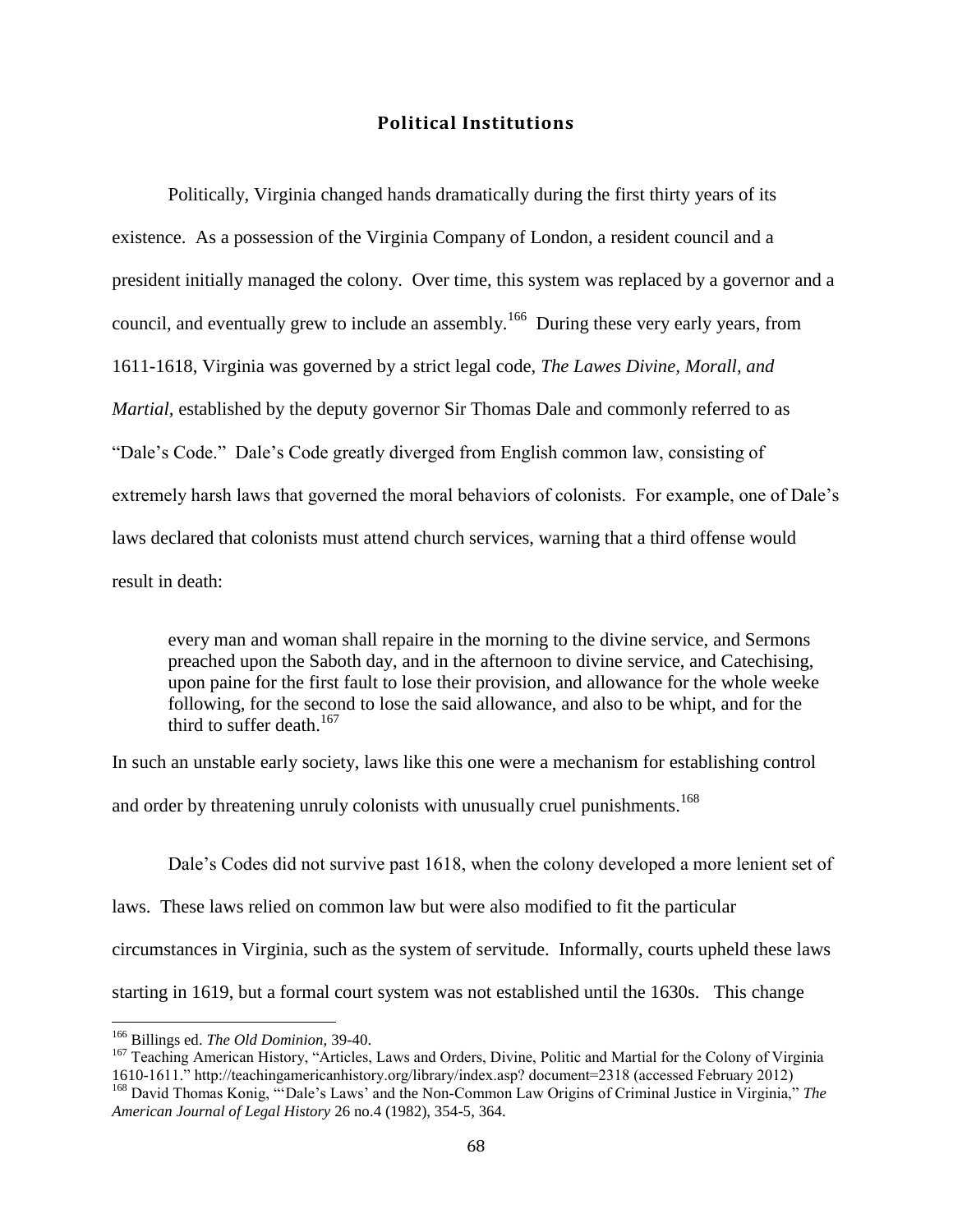came after a larger political shift in 1624, when the Virginia Company lost its charter and the colony was thrust under the crown's jurisdiction. A commission took over the colony until 1625 at which time it became an official "royal colony" run by royal appointees. From this point on, a governor and general assembly held authority in Virginia.<sup>169</sup> They developed the county court system in order to further separate the powers in the colony. From this point on, the county court became the central point of authority for most colonists.<sup>170</sup>

While the court served many roles, one of its most important functions was as a social venue for mediation, where colonists came to resolve disputes and to re-affirm order. Looking toward the 1630's and 1640's, Virginia started to more firmly resemble a society of families, yet the social order remained largely undetermined. The courts were a place to adjudicate on such matters, to affirm patriarchy and to create structure for the developing society. Even as the colony witnessed marked development, many of the colony's early troubles, specifically the high mortality rates and the skewed sex ratio, continued to affect everyday life in Virginia.

#### **\*\*\***

Mortality, tobacco, and servitude were among several important themes that defined the New World experience for early Virginian men and women. These factors account for what Carol Berkin calls "the historically particular institutional environment in which colonial white southern women operated about the social world in which they functioned."<sup>171</sup> These environmental conditions greatly shaped the ways that colonists formed relationships and the ways that their society developed. Their lives were defined in part by the traditional values and

<sup>169</sup> Billings ed. *The Old Dominion*, 39-4040-41.

 $170$  Ibid., 69.

<sup>171</sup> Catherine Clinton and Michele Gillespie, *The Devil's Lane: Sex and Race in the Early South* (Oxford and New York: Oxford University Press, 1997), 17.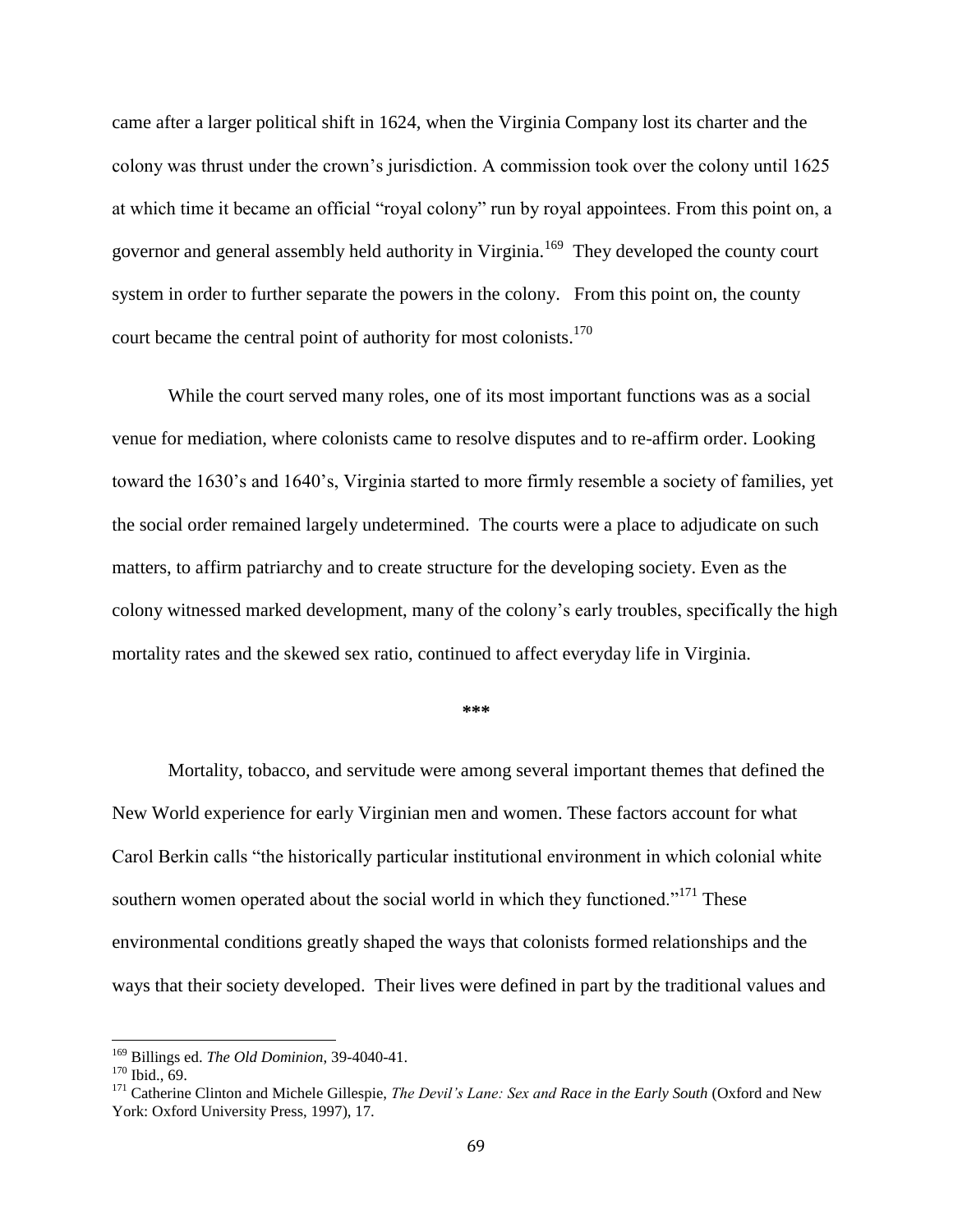cultural systems that they brought with them overseas. At the same time, they were shaped by the very specific demands of the new world setting. Early Virginia witnessed large-scale attempts to incorporate a patriarchal system in spite of significant obstacles such as the scarcity of women and high mortality rates. Additionally, indentured servitude and the need for women's labor disrupted the patriarchal system and required that women fill non-traditional roles in Virginia. These peculiarities in Virginia's development set the scene for the difficulties that colonists would encounter in establishing a patriarchal order, a challenging endeavor that the next chapter will explore.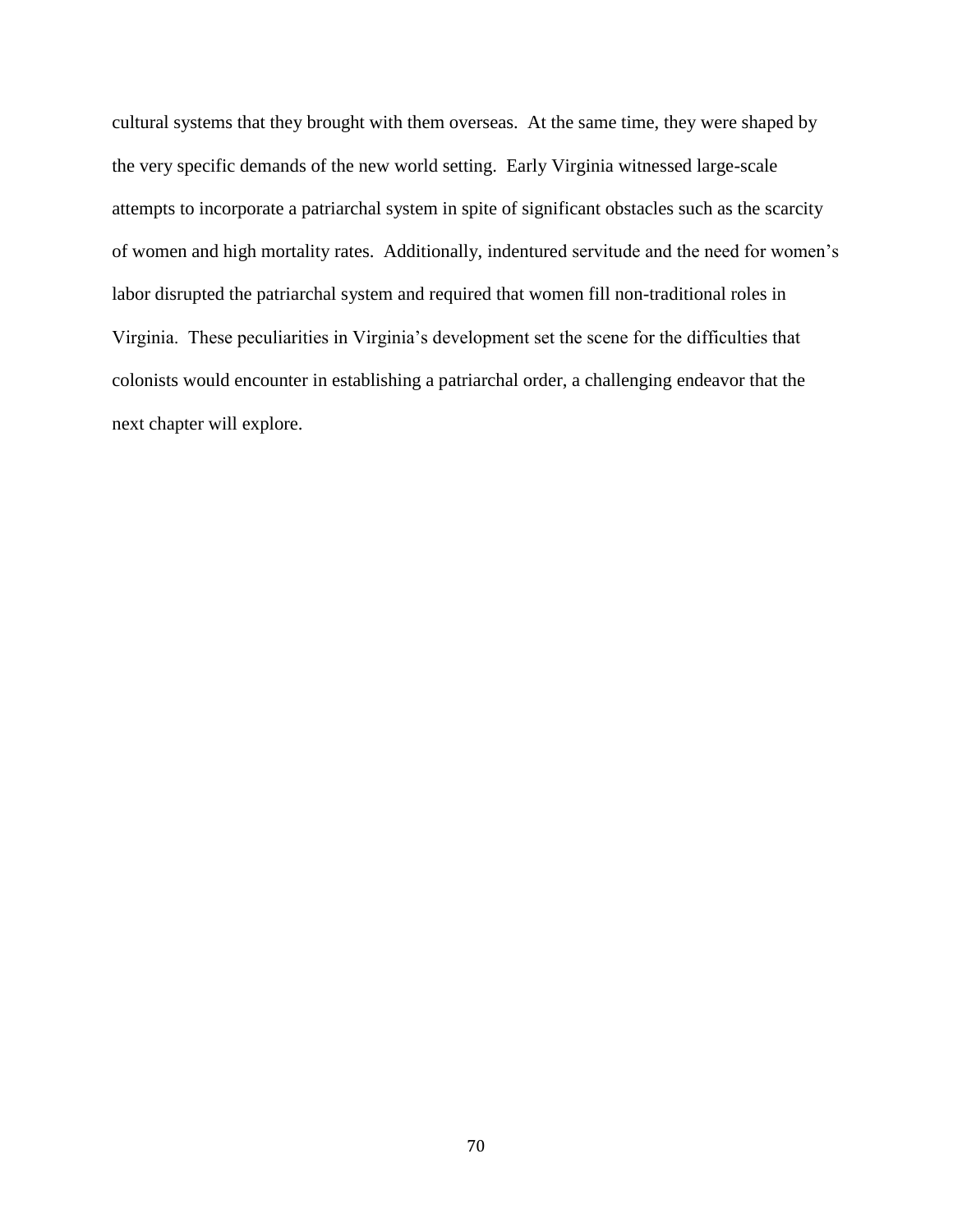#### **Chapter Three: Gender Norms in Virginia**

On November 7, 1639, a deposition was heard in court concerning a conversation that had taken a place a year earlier between Thomas Hunt and his servant Elizabeth Starkie. Two other community members, John Major and Captain William Roper<sup>172</sup>, had been at Hunt's house and they had joined in on a discussion with Hunt and Starkie regarding her indenture and marriage prospects. They recounted the story for the court:

Thomas Hunt called [to him his] mayde Elizabeth and tould her that now shee w[as] a Fine women and did demand of her ho[w longe she] was contented to serve him soe that she mi[ght have his] man Edward in marriage or to that effect she answered three yeeres provided that [the said man] Edward and Elizabeth might be marr[ied] promecment [?] of the sayd Huntt. $173$ 

In this account, Hunt asserts his intent to arrange a marriage between his servant Elizabeth and his man Edward, presumably another servant. After this initial conversation, the men discussed this arrangement and Captain Roper reminded Hunt that he had heard talk concerning Starkie's other love interests across the bay. Hunt said that he had already inquired, and that there was no such man. Roper also reminded Hunt that in three years, Elizabeth and Edward might have children and that this would cause problems with the parish, to which Hunt replied he would be bound to the parish.

The court heard several other depositions that day concerning the details of Starkie's indenture to Hunt. A man named John Harloe came forward, claiming that he heard Captain Roper telling Starkie that he could clear her of her three-year service if she came to him. Following this, the court heard a deposition from William Berriman, a church vestryman,

 $172$  It should be noted that Captain William Roper presided as one of the commissioners in court that day, despite his role in this case.

 $173$  Ames, ed., CCR I, 154.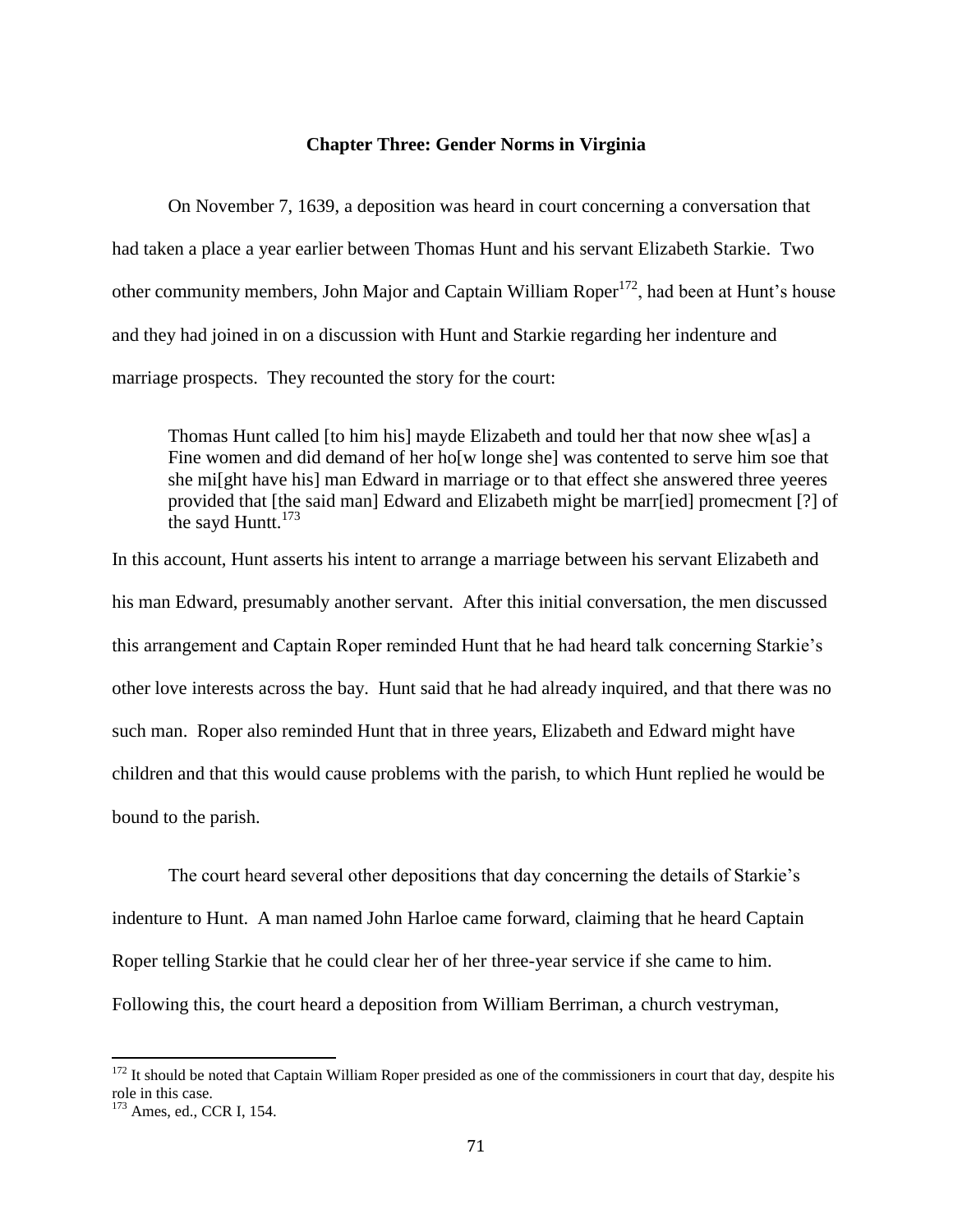presumably charged with the duty of overseeing contracts and indentures. Berriman affirmed that Hunt had read Starkie the conditions of her indenture two or three times and that she had accepted the arrangement. None of these testimonies were truly conclusive, so the court decided to examine William Berriman more directly. They asked Berriman about the details of the contract between Starkie and Hunt and whether or not Starkie agreed with full consent. Berriman claimed that Starkie was willing to sign the indenture with full consent, and that it was an absolute bargain, with no other terms. Following this, the court ordered that Starkie would be acquitted from her service to Hunt in consideration that she had been absent from Hunt while working for Thomas Jones for a known time. Jones was to pay Hunt three hundred pounds of tobacco for Starkie's services.<sup>174</sup>

This story allows us to step into the Accomack-Northampton courtroom where we witness the efforts of Virginian colonists to maintain order in society by settling disputes and administering justice. This case demonstrates that the justice system was an important means of regulating relationships between colonists during a time when these relationships were often ambiguous and required mediation. For English men and women, indentured servitude was a new institution, unique to New World colonization; for this reason, colonists in Virginia had to evaluate the structure of their relationships in this new context.

The circumstances of this court case are not entirely clear, particularly because there is no mention of Thomas Jones prior to the court's order that Starkie had been working for him rather than for Hunt. Overall, the details of this incident are somewhat limited and the fragments of testimony prove more confusing than instructive. For these reasons, the Starkie-Hunt case does not shed light on how indentures typically worked or how the courts made their decisions.

<sup>&</sup>lt;sup>174</sup> Ames, ed., CCR I, 154-155.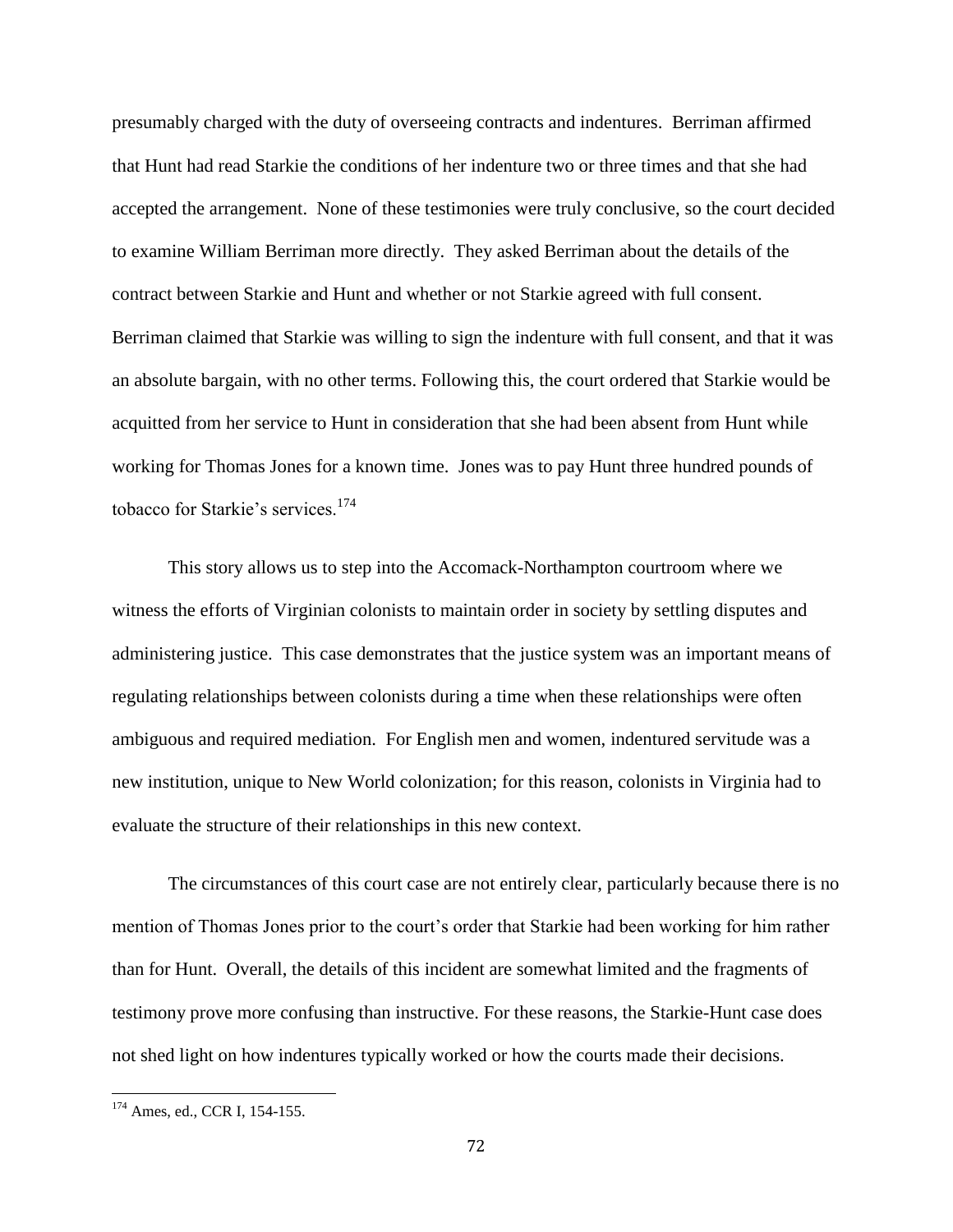However, this story does have value in its assessment of colonial relationships and the factors that complicated arrangements of marriage, servitude and power. This case would not have appeared in an English court, and for this reason, it offers a critical view of how Virginian colonists dealt with some of the problems that presented themselves in a new setting. Additionally, this story highlights the importance of regulating marriages in a society where men desired to set up a patriarchal community of families but continually failed to do so because there were not enough women, and those women that did come to Virginia were often servants, who were not immediately eligible for marriage.

The Starkie-Hunt story is just one example among many narratives within the Accomack-Northampton court records that recount the efforts of early Virginian colonists to establish an ordered society. To do so, colonists relied upon traditional notions of order that were engrained in the English societies from which they came. In England, the primary means of maintaining order and regulating relationships was the patriarchal system, in which men ruled over their wives and families and controlled property and power. In Virginia, there were many visible attempts on the part of English colonists, primarily through the creation of laws, to set up a patriarchal system to order a highly disordered colony. However, these attempts were complicated by the severe challenges created by the shortage of women, large servant population, and high death rate, which lead to the fracturing of families. In this case, Hunt tried to arrange a marriage between two of his servants; however, his efforts were complicated by Elizabeth's servile status and conflicts over her indenture. As this case demonstrates, men in Virginia continually worked to regulate women's positions and behaviors as a means of fostering a patriarchal system. However, these efforts were continually challenged by societal constraints. As a result of these dynamics, colonial women lived atypical lives in Virginia, at times

73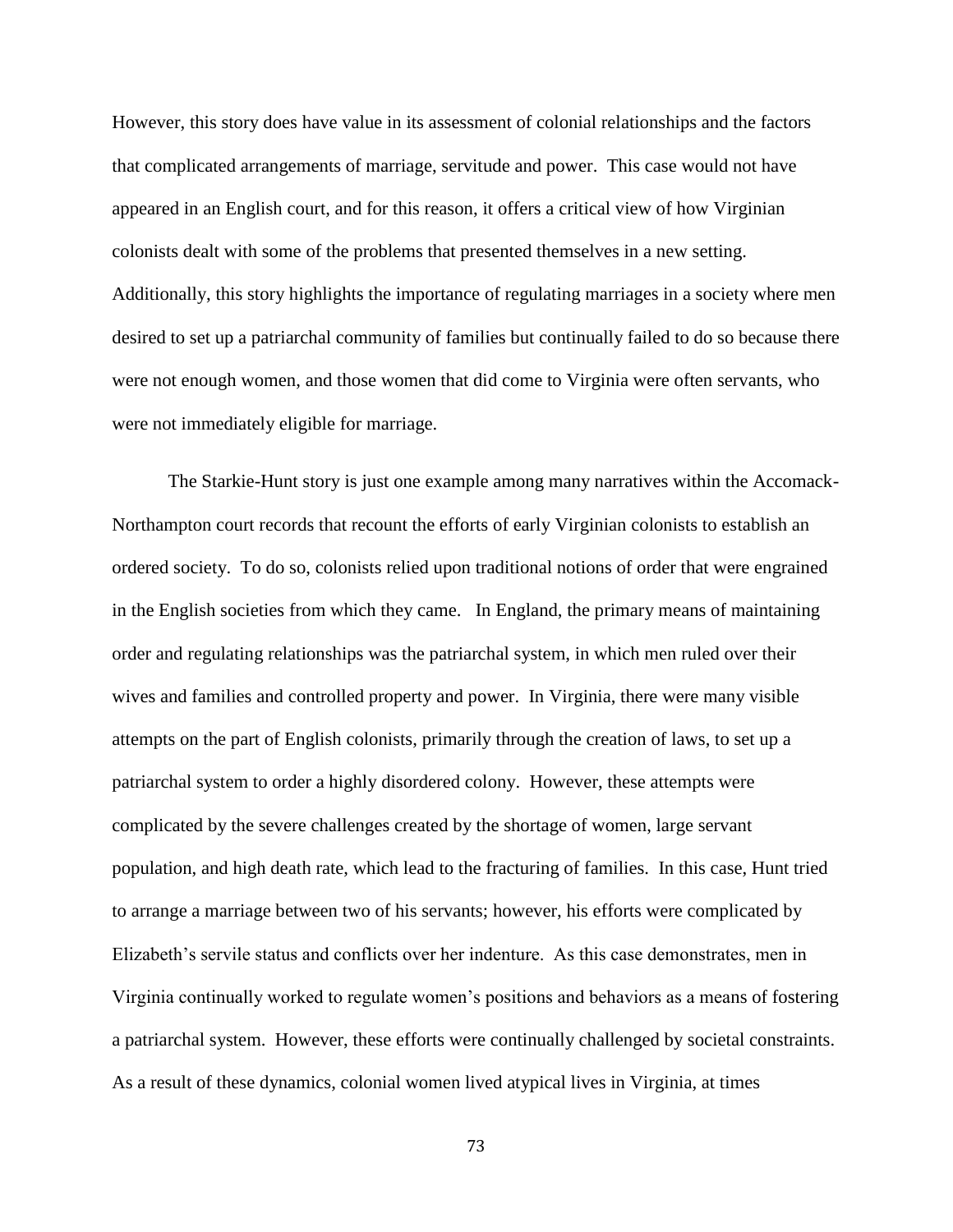encountering increased opportunities and at other times dealing with greater hardships than they might have encountered in England.

Traditionally, men defined women within two categories, as maids or as wives. Those who were unmarried generally came to Virginia as maidservants and served indentures under the authority of masters. Most others were married and became the legal property of their husbands through the laws of coverture. In Virginia, a third group emerged, to a much greater extent than it had in England: widows. With high mortality rates, women were more frequently widowed in Virginia than they had been in England. In his analysis of Virginia's development, Edmund Morgan even goes so far as to label Virginia an "economic matriarchy" or "widowarchy,"<sup>175</sup> where widows maintained positions of relative power.

This chapter explores the ways that men regulated women's behaviors in their roles as wives, widows and servants. In an environment characterized by disorder and a large gender disparity, men saw it as essential that the limited female population follow social norms and conform to the developing hierarchy. However, they also faced greater challenges in maintaining order and establishing a hierarchy. Early legislation provides evidence of this, most clearly in the laws pertaining to marriage, morality, and conduct. By examining many of the Virginia laws from 1619-1662 as well as various court records, I aim to show how early Virginian colonists controlled gender relations by defining women's roles and rights. I will also outline how the particular conditions of early Virginia made such regulation difficult to achieve.

<sup>175</sup> Morgan, *American Slavery, American Freedom*, 166.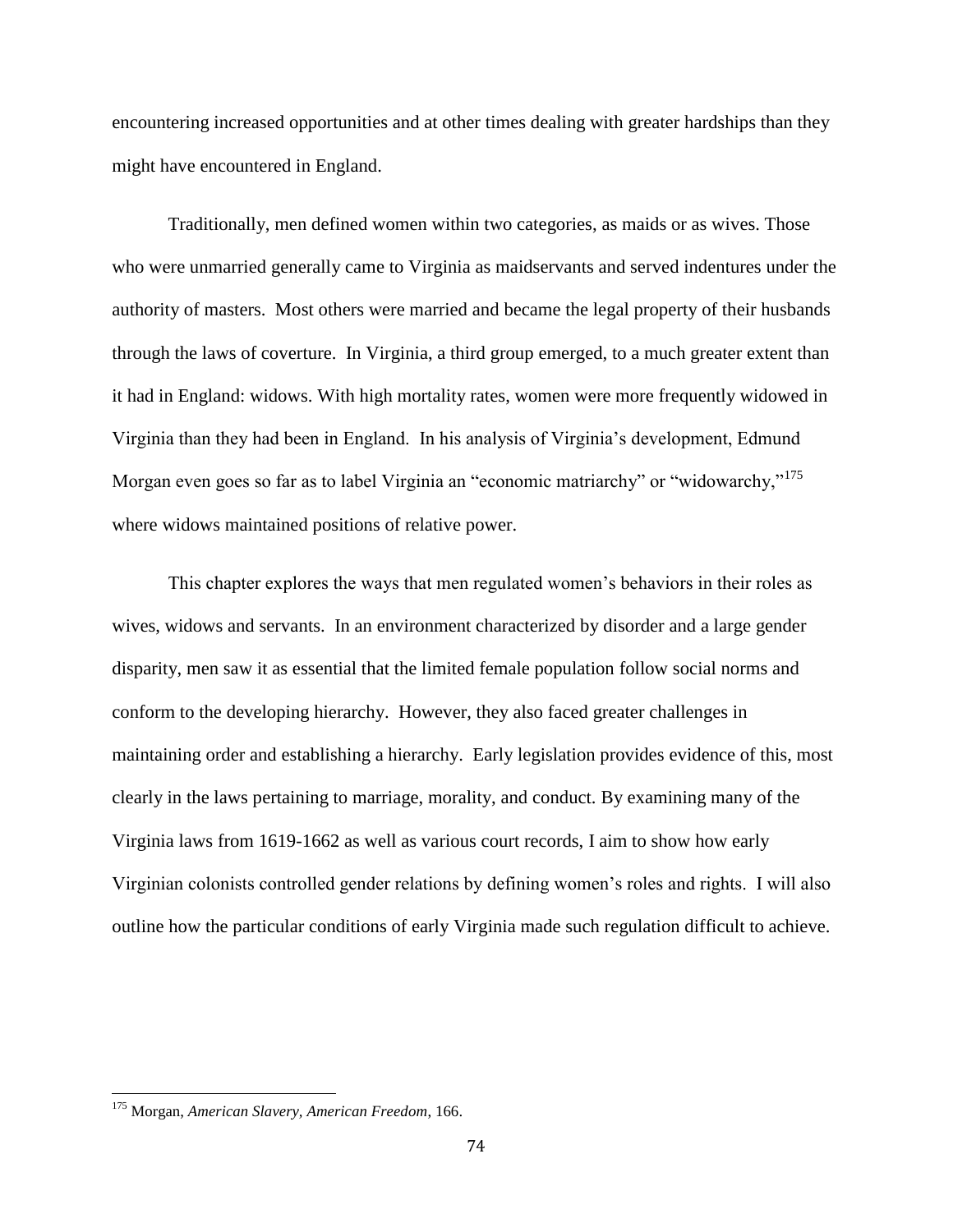### **The Gender Question**

In 1642, Arthur Rayman appeared in the county court to share his account of an incident that had occurred three years prior. Rayman told the court that when he was a servant under Francis Burdett, the wife of William Burdett, $176$  she entered the quartering house one day and demanded of him, "Art thou a true Man?" Rayman replied in the affirmative, which provoked a violent response from Mrs. Burdett, who took the pestle from him and started beating him with it.<sup>177</sup> This episode was not an isolated event; rather it is part of a collection of depositions regarding Mrs. Burdett's behavior toward her servants and a larger incident involving a stolen hog. This deposition points quite visibly to servant abuse within the colony; however, its content also has wider implications concerning colonial attitudes about gender. Mistress Burdett's derisive inquiry "Art thou a true Man?" underscores the importance of gender for the colonists and their reliance upon a polarized system of relations in which men and women behaved and were treated differently. Masculinity and femininity were concepts of great social importance and they influenced the ways that colonists interacted with one another.

Early Virginians worked hard to define distinct boundaries between men and women. A famous case about a man named Thomas Hall, who presented himself as both a man and a woman, highlights the anxieties that colonists felt about keeping the two genders separate. In 1629, the court records reveal this controversy in discussing the examination of Thomas Hall, during which he claimed, "*I goe in weomans aparell to gett a bitt for my Catt*."<sup>178</sup> The records also indicate that Hall lay with greate Besse, a maidservant under Richard Bennetts. Hall's

<sup>176</sup> The Mrs. William Burdett referred to here is Francis Burdett, the first wife of William Burdett. After Francis' death, Anne Travellor married William Burdett and assumed the title Mrs. Burdett. <sup>177</sup> Ames, ed., CCR II, 204.

<sup>178</sup> McIlwaine ed., *Minutes,* 194.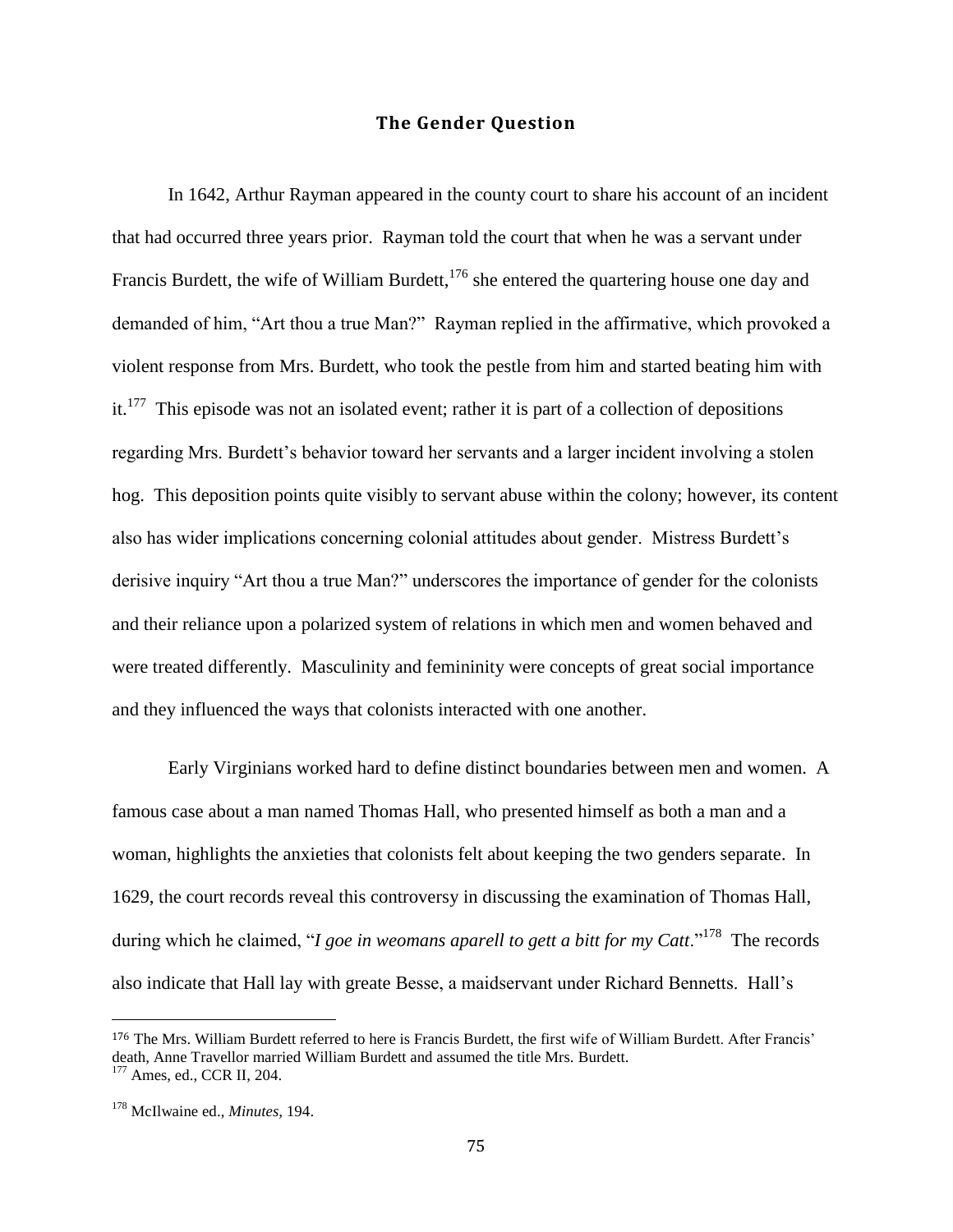sexual encounters play a key role in defining his gender in the eyes of other colonists. The essential problem, for which the court records extend more than a page, concerned societal confusion around Hall's association with both genders. If community members were unaware of Hall's "proper" sex, how were they to determine which of his sexual relationships were appropriate?

The records indicate several instances during which Hall was questioned, or even physically examined, for evidence of his biological sex. The proceedings conclude,

It is thereupon at this court ordered that it shall bee published in the plantacon where the said Hall lyveth that hee is a man and a woeman, that all the Inhabitants there may take notice thereof and that hee shall goe Clothed in mans apparel, only his head to bee attired in a Coyse and Croscloth with an Apron before him.<sup>179</sup>

In this order, the court surprisingly accepted Hall's ability to identify as both man and woman. However, they declared that he must dress in such a way that mimicked this double identity, so that he could not physically conceal his gender identity from the community.

Hall's case and the Burdett-Rayman case highlight the desire among colonists to regulate gender, even if regulation simply meant defining someone as both male and female. In a disordered society, colonists feared the ambiguity of Hall's gender. The court rendered Hall's gender less ambiguous by strictly defining him as both man and woman and regulating his ability to appear as such. In Mary Beth Norton's extensive analysis of this case, she defines six conclusions that historians might draw: an association between sexual characteristics and gender identity, the importance of clothing, the absence of personal privacy within court proceedings, the involvement of the community in determining sexual identity, the relationship among sex, gender and sexuality and lastly the court's decision to accept Hall's definition of his double-

 $179$  Ibid., 195.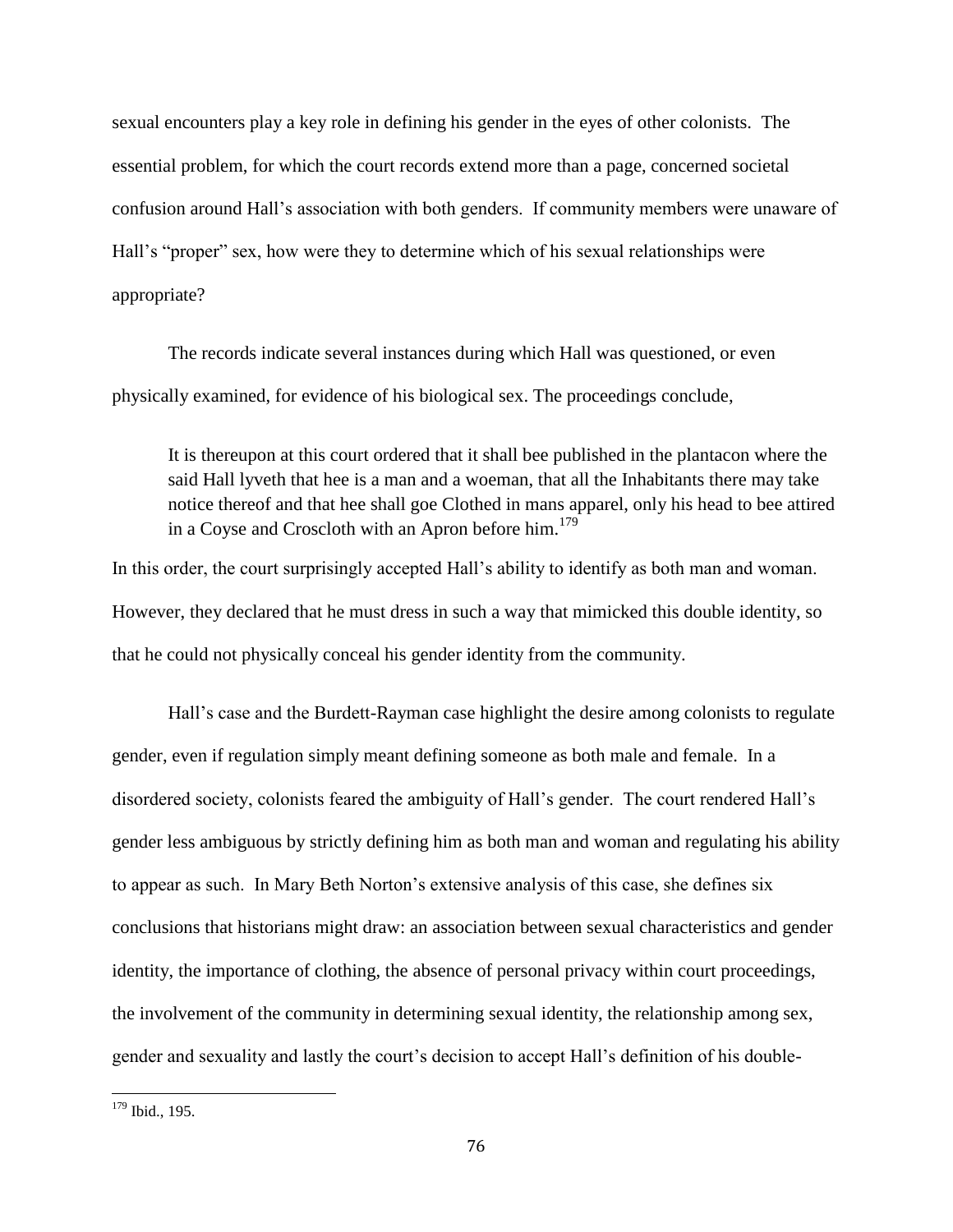gender.<sup>180</sup> These are all significant deductions that are pertinent to understanding how colonists viewed gender during this period. It was important to define men and women as separate because the political, economic and social systems were entirely dependent on the maintenance of these distinctions. However, as Hall's case and the Burdett-Rayman case reveal, it was not always as simple as the division between males and females; even within these groups, differentiations in status determined social and economic rights and regulations.

### **Servants**

Indentured servitude was a defining feature of Virginian society that distinguished Virginia from England, particularly with regards to social relationships and class formation. Since there was not a pre-existing English body of laws pertaining to indentured servitude,<sup>181</sup> colonial lawmakers had to create the laws and provisions that regulated this system. Indentured servitude affected the age at which colonists married and the rate at which they gained property, significantly influencing the tenor of social interactions in the colony. Within the social hierarchy that governed relationships, patriarchy presented itself in two different forms. Fathers held authority over their wives and children in the same way that masters maintained control over the servants within their household. The planter's livelihood was dependent on his ability to control his servants, and disorderly servants threatened to damage the system. Masters were particularly harsh with their female servants because a woman's sexual deviance could injure the reputation of her entire household. Men had a responsibility for the women under their control, and a female servant's misbehavior would reflect badly on her master's ability to control her actions. At the same time, servitude was a partially reciprocal relationship and masters and

<sup>180</sup> Norton, *Founding Mothers and Fathers,*188-194.

<sup>&</sup>lt;sup>181</sup> There were English laws regarding servitude and apprenticeships, but these labor contracts were far different from indentured servitude and the laws governing these practices did not apply to the situation in Virginia.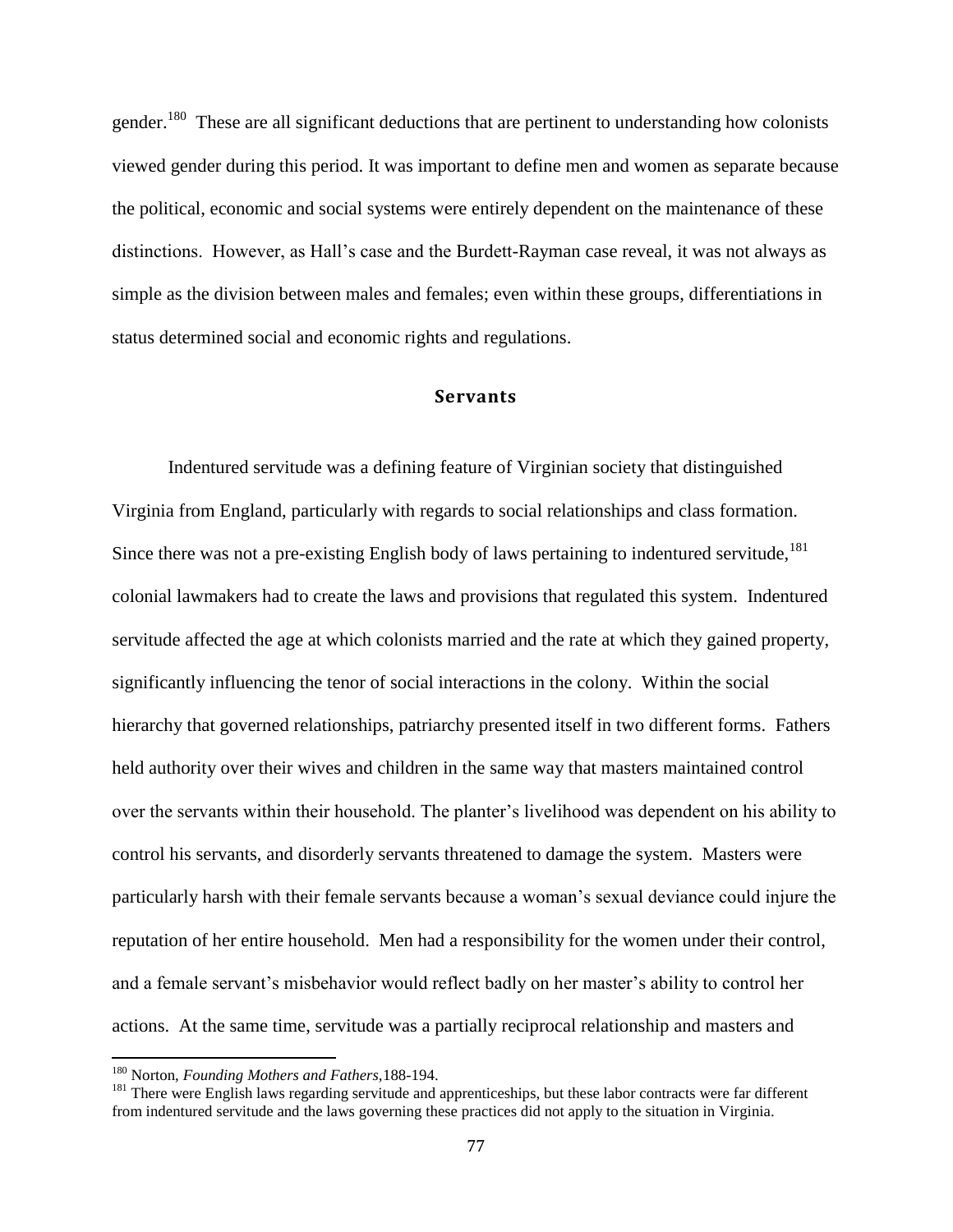mistresses upheld a responsibility to provide for their servants and to treat them respectfully. In order to avoid problems with servants, lawmakers produced legislation that aimed to define the rights of servants, particularly with regard to servant marriages and behavior.

Between 1619 and 1642, the Virginian government passed limited legislation concerning servants. However, from 1642 onward, they enacted many laws that adjudicated on matters related to servants' rights, marriages, pregnancies and abuse. Servant marriages presented a clear problem early on when masters realized that a servant marriage could disrupt a servant's indenture. In the case that servants married, they created complications in that they served two households. Additionally, a female servant might become pregnant, rendering her incapable of providing labor. Servant pregnancies presented the greatest threat to the system of indentured servitude; pregnancy interrupted a woman's indenture indefinitely because the process of giving birth and raising children took a woman away from her service. For this reason, courts punished servants harshly for fornication or pregnancy. The goal of punishment was to provide redress to the master or mistress who was losing their labor force as well as to deter other servants from repeating this offense.

In one case, in 1641, a woman named Grace Browne, servant unto John Rosier, was tried in front of court for having been "gotten with Child, and brought to bedd long since."<sup>182</sup> Browne confessed that the father of the child was George Acland, who had since passed away. The court stated that Mr. Rosier was now in possession of Acland's goods and that he should keep these goods "in part towards his hinderance Charges and damages sustained by the said base Child and for the present mainteance thereof."<sup>183</sup> In this case, the court made its decision with regard to the

<sup>182</sup> Ames, ed., CCR II*,* 120.

<sup>183</sup> Ibid., 120.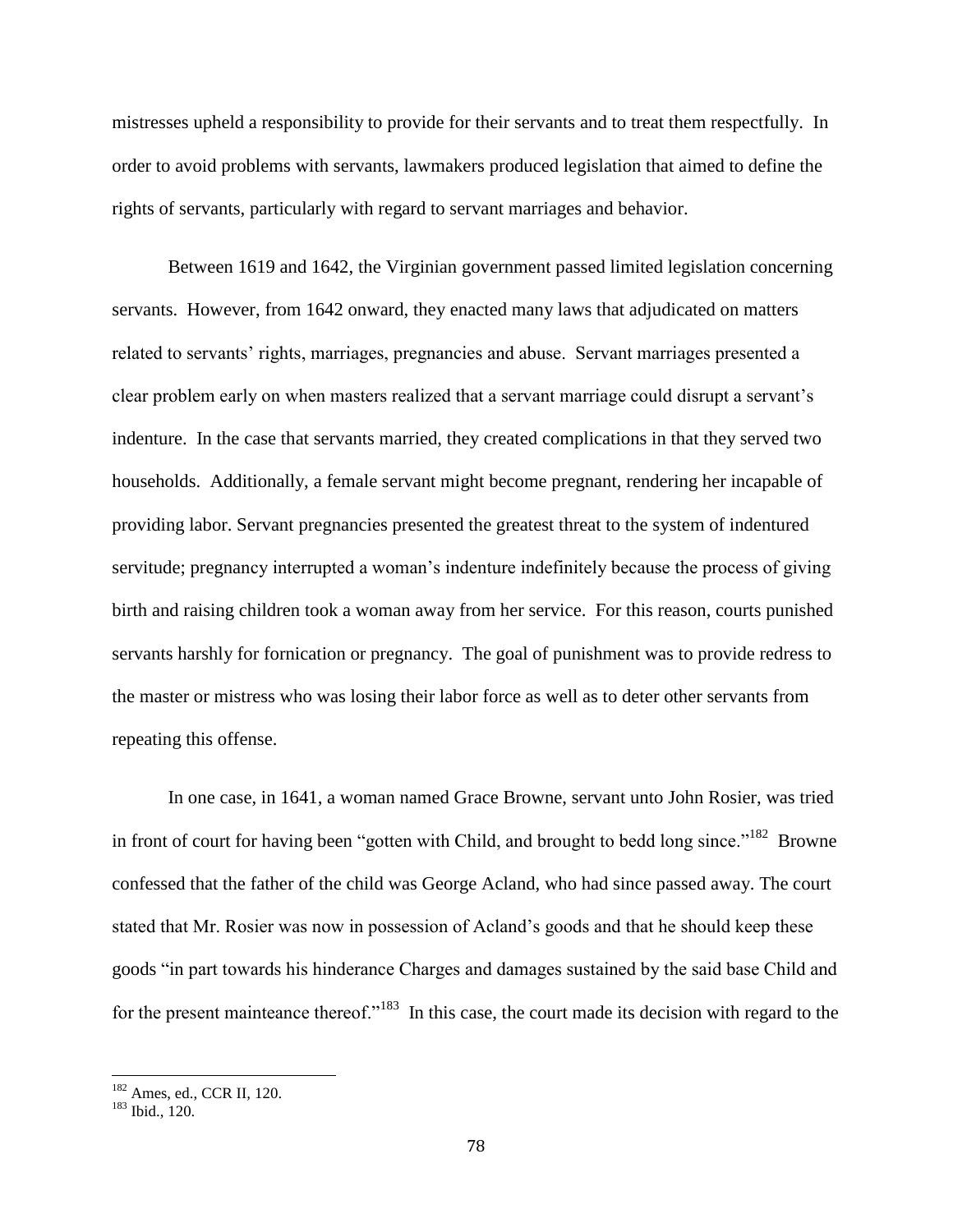loss of Browne's labor and Acland's responsibility, even after death, to compensate Browne's master. As the charge indicates, bastard children were not treated well and often referred to in a derogatory manner, as in this case where the bastard is referred to as "the base child." Bastard children complicated social affairs because the mother was responsible for caring for her child without the financial support or advice of a man. Bastards challenged traditional family norms and complicated fiscal relations. The question of paternity was sometimes unclear and men and women encountered difficulties in negotiating provisions such as who would provide for the child. In a case like Browne's, where the father was deceased, her master was presumably burdened to an even greater extent because his servant now had to care for and raise a child alone.

The 1619 Proceedings included a provision for the protection of marriage, requiring servants to receive permission from their masters before marrying. Later on, in 1642 and 1657, the Virginia legislature passed further acts that added to these protections by restricting servants from engaging in secret marriages. The 1642 act stated the purpose:

Whereas many great abuses & much detriment have been found to arise both against the law of God and likewise to the service of manye masters of families in the collony occasioned through secret marriages of servants, their masters and mistresses being not any ways made privy thereto, as also by committing of fornication, for preventing like abuses herafter…"<sup>184</sup>

The act went on to declare that all male servants that had secretly married since January 1640 or did so in the future would be required to serve an extra year under their masters or mistresses. The act defined a secret marriage as, "with any mayd or woman servant without the consent of her master or mistres if she be a widow."<sup>185</sup> The act further stipulated that any female maid or servant engaging in a secret marriage would be required to serve double the time of her service.

<sup>184</sup> Hening, *The Statues at Large*, 252-253.

<sup>185</sup> Ibid., 253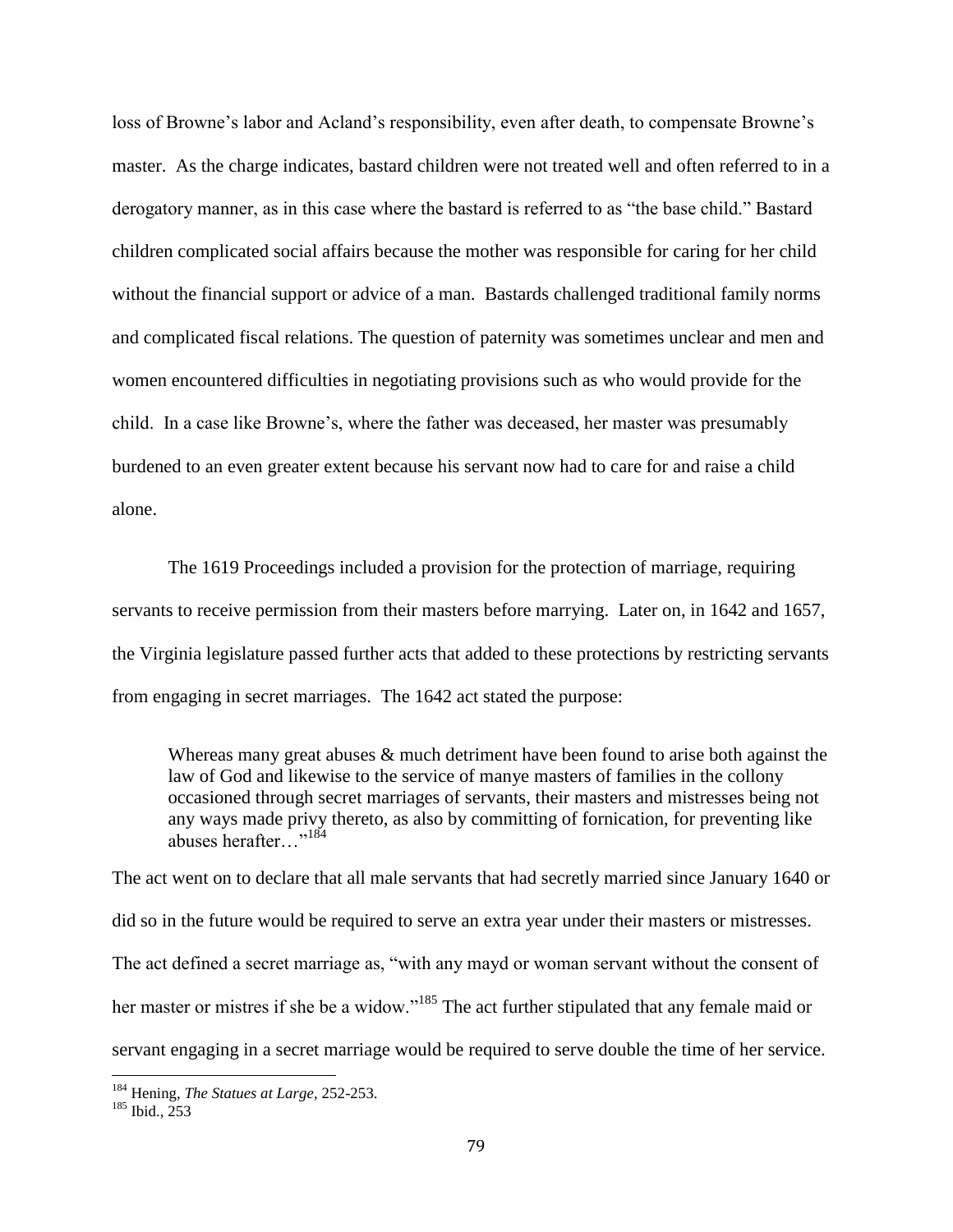Lastly, the act provided that any freeman who engaged in a secret marriage with a servant would be required to satisfy the master or mistress by doubling the value of the service and to pay a fine of tobacco to the parish.<sup>186</sup> This act presents a particularly instructive example because it assigns different punishments for men and women servants engaging in secret marriages.

Curiously, the 1657 act concerning secret marriages did not follow suit. While the act was almost the exact same as the 1642 act, the punishment for women was no longer as severe. The 1657 act required that women serve out an extra year after their indenture, the same punishment provided for male servants. This is particularly perplexing considering that regulations for servants dramatically increased during this period. My interpretation of the lawmakers' motivation for this change was their acknowledgement that the earlier law was unnecessarily severe. Regardless of their intentions, this change represents a significant development in the court's equanimity.

While lawmakers did their best to regulate marriage, conflicts still often arose. On June 3<sup>rd</sup>, 1640, the petition of a servant woman named Elizabeth Williams was brought to the attention of the general court of Virginia. A man named William Chittwood had purchased Elizabeth's labor from her original owner with the intention of marrying her as well. After the couple published marriage banns three times, Elizabeth learned that Chittwood no longer intended to marry her but had instead schemed to increase the length of her indenture. The court ruled in her favor, explaining the decision, "the court taking into consideration as a matter solely violating the faith and honesty of the said Chittwood and likewise tending to the much damage of the said Elizabeth…" The court ordered that Chittwood choose to either marry Elizabeth or free her (on

<sup>186</sup> Ibid.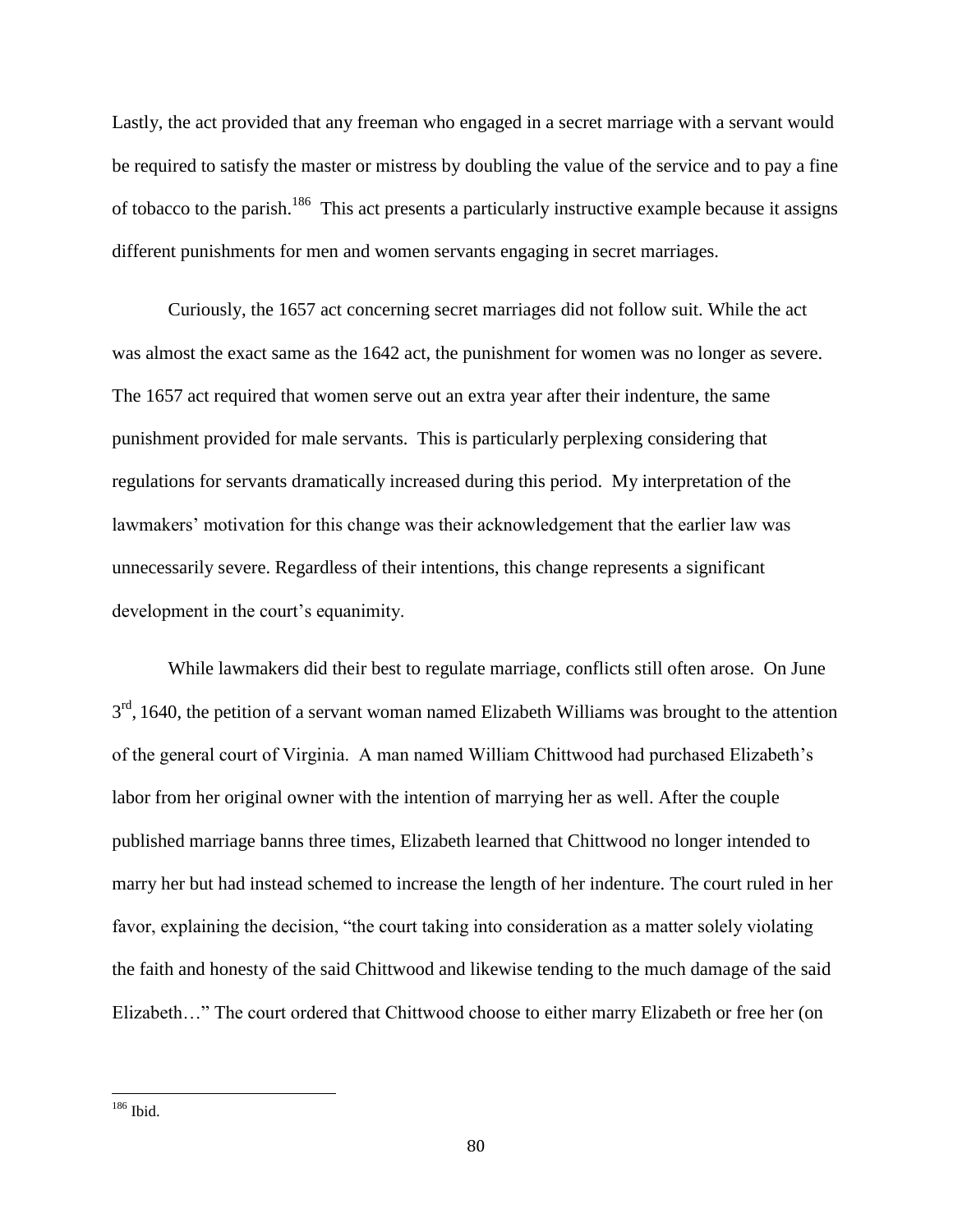the condition that she paid him 500 lbs. of tobacco in exchange for freedom).<sup>187</sup> Since Chittwood's failure to follow the established marital policies and to keep to his word would have undermined the system, authorities intervened in order to ensure the balance and continuity of master-servant contracts and of marriage practices.

As marriage and pregnancy cases reveal, servant-master relationships were remarkably complex. In some circumstances, servants became members of the family and community, and in others they often quarreled with their masters and mistresses. The relationship between master and servant was not entirely slanted, and masters were required by law to care for their servants. This sheds light on the necessity of maintaining order in the colony and the insistence upon maintaining fair and reasonable relationships to which both parties had to comply. To this end, the colonial legislature did its best to protect the individual rights of servants. For example, a 1662 law declared:

every master shall provide for his servants component dyett, clothing and lodging, and that he shall not exceed the bounds of moderation in correcting them beyond the meritt of their offences; and that it shalbe lawfull for any servant giving notice to their masters (haveing just cause of complaint against them) for harsh and bad usage, or else for want of dyett or convenient necessaries to repaire to the next commissioner to make his or their complaint…<sup>188</sup>

Servants certainly took advantage of their ability to bring complaints to the court, commonly appearing with petitions of abuse, lack of sufficient food, and illegally increased indentures.<sup>189</sup> This reveals the flexibility of a system that insisted upon regulating servants' behaviors yet allowed them distinct rights and followed through in protecting these rights in court.

<sup>187</sup> McIlwaine, ed., *Minutes,* 475.

<sup>188</sup> Hening, *The Statutes at Large*, 118.

<sup>189</sup> Snyder, *Brabbling Women,* 90.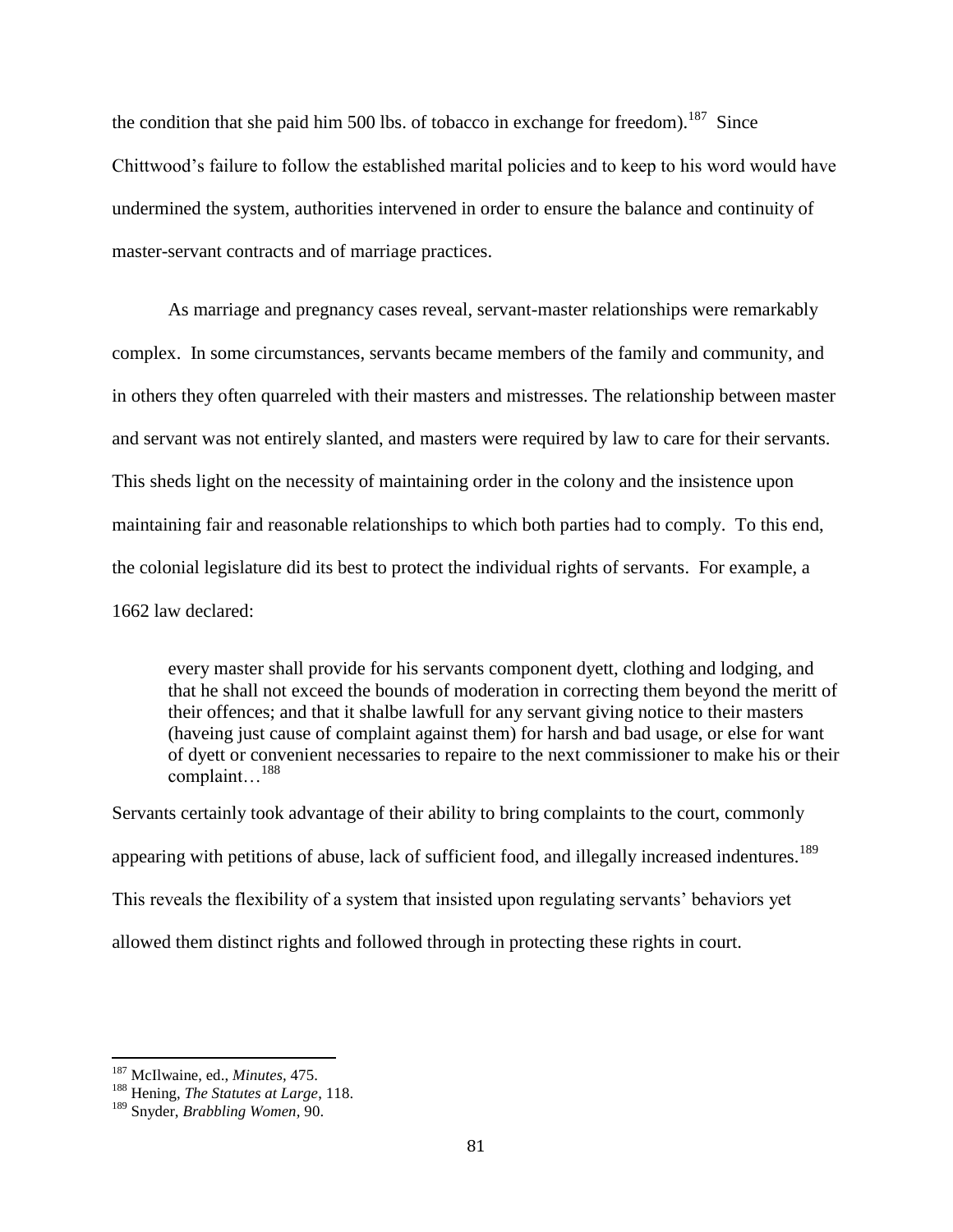On some occasions, masters extended their authority too far, abusing their servants physically or sexually. Women were the primary targets of abuse, often appearing in court after suffering extreme abuses from both their male and female superiors. Surprisingly, women were also quite commonly the perpetrators of abuse in the household, using their role as mistress to assert control, often by harsh means. While Virginia laws did not specifically prohibit servant abuse, the court often ruled in the favor of servants. In fact, servant abuse was the most frequently prosecuted crime in the Chesapeake.<sup>190</sup> Once again, this demonstrates the importance of maintaining order and regulating relationships between colonists; masters and mistresses who abused their servants violated the rules of the system and were accordingly convicted in courts.

A woman from the lower eastern shore, Alice Travellor, appeared several times in the court records in the 1640s, first while she was married to George Travellor and later when she was married to George Burdett. Her story provides an interesting case to examine the deterioration of servant-master relationships. In 1643 Alice Travellor appeared in court not long after her first husband's death and her marriage to Burdett. This time she was accused of abusing her servant, Elizabeth Bibby. The records reveal that Alice had

whiped Elizabeth Bibby tooke the said Byby and hoysted her upp by a Tackle which they use to hang deare with all And that the sayde Alice hath throwne the sayde Bibby soe farr into the Creeke that she could very hardly crawle out And that shee hath shooke the said Bibby over the fyre threatening that shee would burne her.<sup>191</sup>

Several depositions indicate that this was not a first-time offense. The records specify: "And often tymes her husband and shee had some words concerning her abuseing and beating the said Child, and then the said Alice would runn in a fury to her and beate her and whipp her."<sup>192</sup> Additional stories like these expose Alice's wild temper and regular abuse of Elizabeth Bibby.

<sup>190</sup> Norton, *Founding Mothers and Fathers*, 115.

<sup>191</sup> Ames, ed., CCR II*,* 271.

<sup>192</sup> Ibid.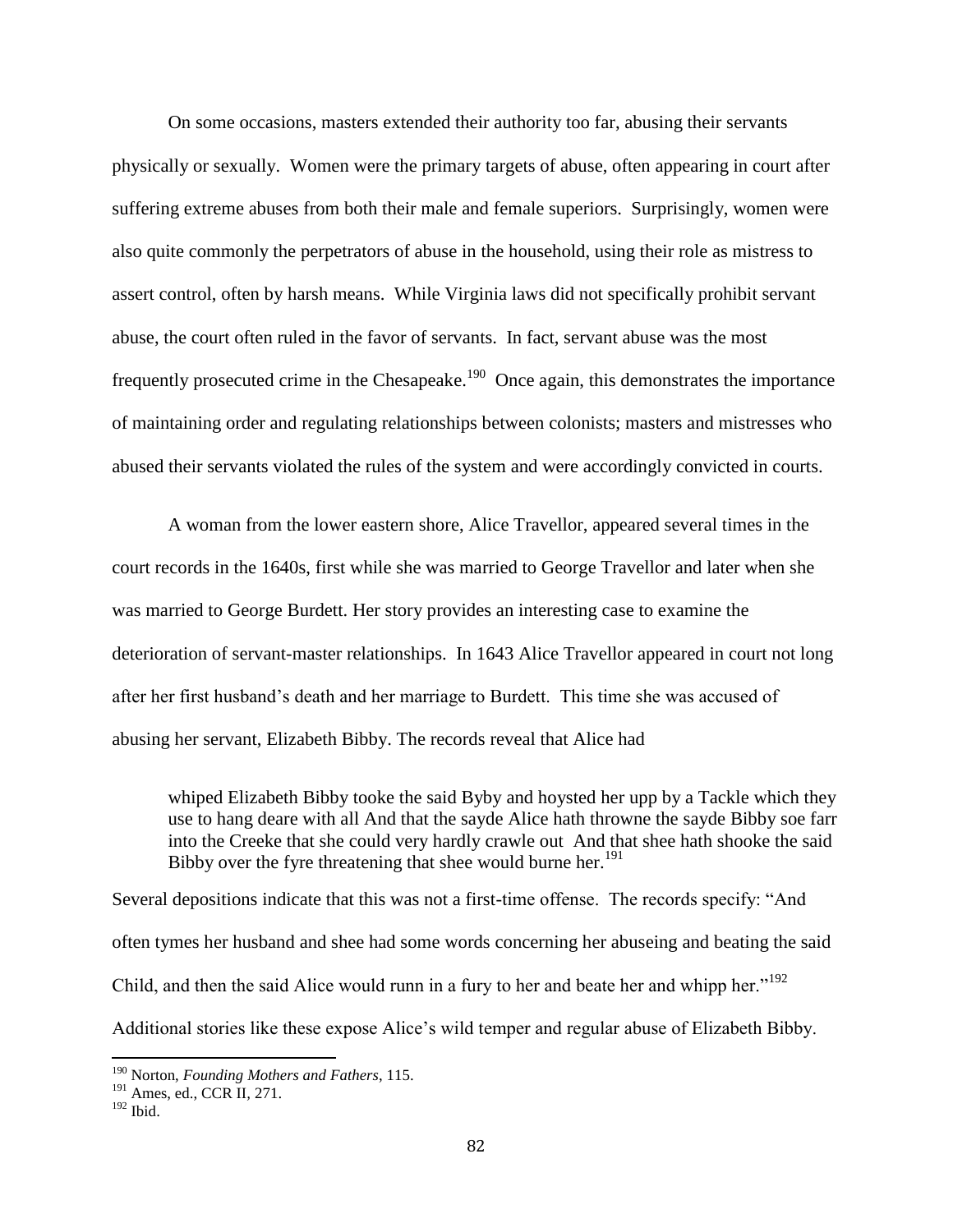Alice's story speaks to the fact that not all colonial abusers were male. In fact, in Alice's case, she was the primary offender and her husband apparently disagreed with her behavior. While females were often victimized in colonial Virginia, they were not singularly blameless as a gendered group. In cases such as this one, female mistresses assumed authoritative roles and took advantage of their superior position in the servant-master hierarchy. While this experience may not have been universal, it certainly was not limited to Alice Travellor; many women in the colony deviated from the traditional notion of a woman's submissive place in society. As Travellor's story shows, some wives derived significant authority in the positions they filled in the colony, roles that proved far different from the archetypal "patriarch's wife."

### **Wives**

While women in England served as wives for the better part of their lifetimes, this was not always the case in Virginia. Many women came to the colony as servants and were not allowed to marry until after their indentures were complete. This contributed to the reason that men were in such desperate need of marriageable women, the dilemma that initially spurred the 1619 initiative to bring maids to the colony. One of the obstacles associated with this plan was the question of how to regulate marriages and decide which men could marry the limited number of maids that arrived. With an unbalanced gender ratio of nearly four to one, men were in strong competition to find wives.<sup>193</sup> As the Virginia Company stated, "Though we are desirous that marriage be free according to the law of nature…yet would we not have these maids deceived and married to servants, but only to freemen or tenants as have means to maintain them."<sup>194</sup> In order to regulate marriage patterns, men drafted laws that aimed to define a proper marriage by

<sup>193</sup> Brown, *Good Wives*, 82.

<sup>194</sup> McIlwaine, "Maids," *Reviewer, I (1920), 190; Ransome, 'Wives for Virginia*, WMG, 3rd ser, xlviii (1991), 9-10 quoted in Kathleen Brown, Good Wives, 81.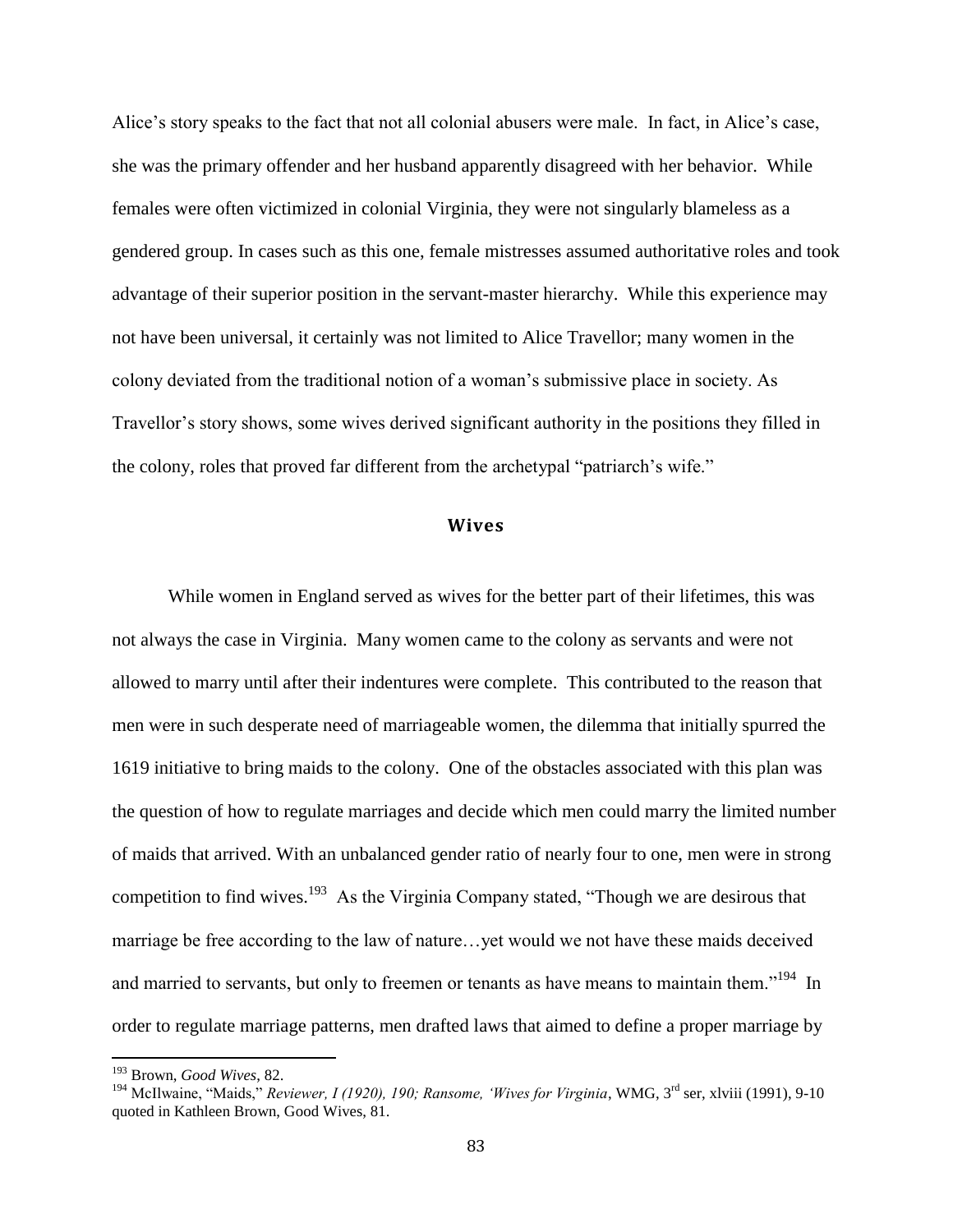demanding that couples receive permission to marry. These laws added many layers of protection to marriage by ensuring that it was a decision permitted by the colony and not just by the parties involved. This provided a legal maneuver by which public and private officials could determine who was fit to marry based on status within the colony.

English laws regarding marriage were particularly complex, and offered several different routes by which a couple might marry. Marriage procedures were generally informal in England and couples were not always required to seek public approval for their engagement. To standardize this system and to ensure that marriage was strictly regulated, the Virginian legislature saw fit to establish regulations and procedures for procuring a marriage in the developing colony.<sup>195</sup> Appearing first in 1619, many acts set out to define the constraints of marriage. For example, the 1619 proceedings of the Virginia Assembly declared,

No maide or woman servant, either now resident in the Colonie or hereafter to come, shall contract herselfe in marriage without either the consente of her parents, or her Mr or Mris, or of the magistrate and minister of the place both together. And whatsoever minister shall marry or contracte any suche persons without some of the foresaid consentes shalbe subjecte to the severe censure of the Governor and Counsell of Estate.<sup>196</sup>

This law was fairly typical in that it created layers of difficulty for young women wishing to marry. Women, like Elizabeth Starkie in the story at the beginning of this chapter, demonstrate the consequences of laws like this one. This law gave masters, like Thomas Hunt, the authority to arrange and regulate the marriage of their servants. The purpose of laws such as this was to

<sup>&</sup>lt;sup>195</sup> Virginian laws largely followed the established English legal tradition of Common Law. However, in many situations Common Law was not clear enough or did not adjudicate on matters specific to a developing colony. In these vacuums of English law, the Virginian government was given authority to establish their own laws. However, as the fourth charter of the Virginia Company in 1621 stipulated, it was necessary that the quarter court of the Virginia Company in England approve and seal all laws and ordinances before they could be ratified in Virginia. Thus, while they remained under the strict regulation of Virginia Company officials, Virginian legislators also maintained the power to define specific laws that were pertinent to the developing society. Hening, *The Statutes at Large*, 1112; Norton, *Founding Mothers and Fathers*, 62.

<sup>&</sup>lt;sup>196</sup> Virtual Jamestown, "Proceedings of the Virginia Assembly, 1619," http://etext.lib.virginia.edu/etcbin/ jamestown-browse?id=J1036 (accessed October 2012).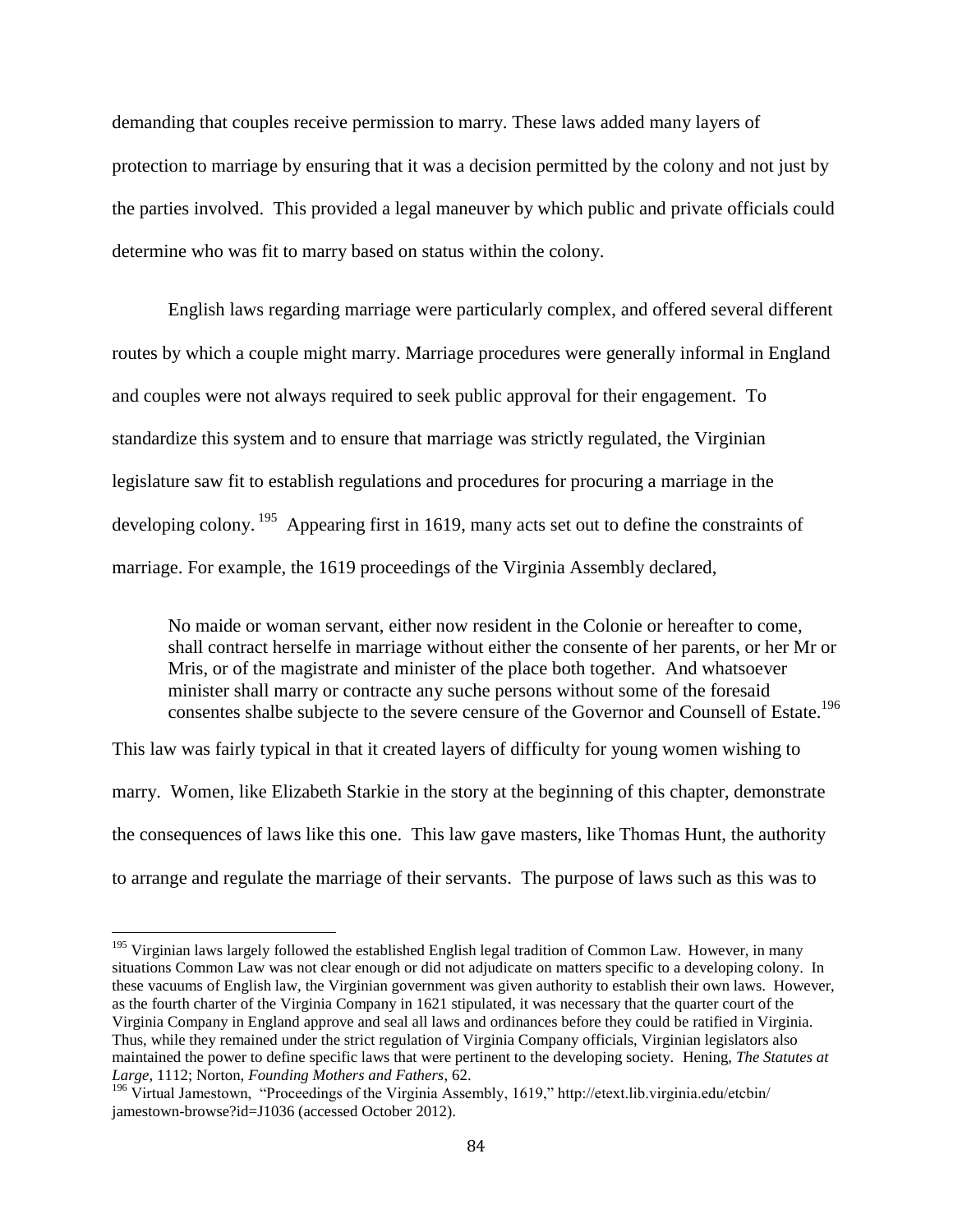allow both private and public officials a means of regulating marriage and determining whether a proposed marriage was appropriate. Perhaps most significantly, these laws gave fathers and masters authority to rule over the decisions of their daughters and maids. As Mary Beth Norton argues, "Colonial marriage legislation therefore underscored the significance to colonial society of orderly households dominated by male family governors, households from which dependents could depart only with the approval of their superiors."<sup>197</sup> Norton shows that colonists must have considered the regulation of marriages very significant in colonial society in order to break so drastically from the traditional English marriage laws, which were relatively informal and did not require parental consent.

Later laws specified explicit guidelines that limited who might marry and how a couple might do so. For example, in the records for February 1631-2, Act III ordered ministers and church-wardens to register marriages yearly, Act VI defined the process by which a couple might enter into a marriage, and Act XIII restricted marriages to being performed in the church. The process described in Act VI was extensive and required couples to gain a license from the governor and to publish banns three Sundays or holidays during church. Also, the act ordered that ministers could only marry couples between 8 and 12 in the afternoon. Regulations such as these set out to ensure that marriages were limited to the public church setting so that community members could prevent both secret and inappropriate marriages. Over the years, some of these laws were restated, and occasionally altered. For example, in 1646 a law was enacted that demanded a fine of 1,000 lbs. of tobacco if any minister conducted an unlawful marriage.<sup>198</sup> Thus, there were even laws created to police authority figures to ensure that marriage was indeed

<sup>197</sup> Norton, *Founding Mothers and Fathers,* 65.

<sup>198</sup> Hening, *The Statutes at Large,* 332.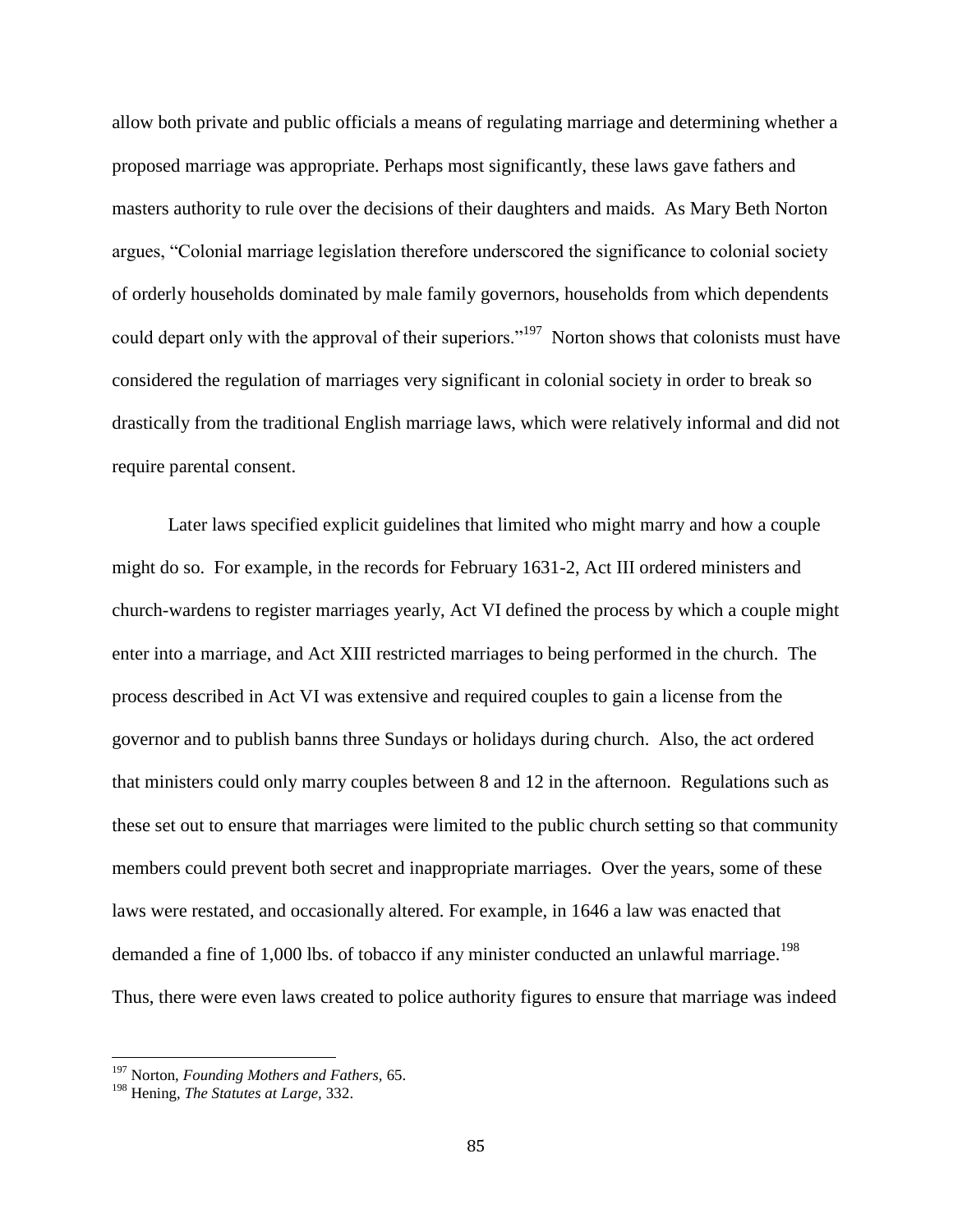strictly regulated. These laws demonstrate the seriousness of marriage rites and the government's desire to regulate these practices in a society with a significantly skewed gender ratio.

In colonial Virginia, as in England, the man was the master of the household. Men served over women as fathers, husbands, and masters. A policy of obedience was actually written into the law, and in 1623, 1631 and 1632, laws appeared that stated: "That no person within this colony upon the rumor of supposed charge and alteration, presume to be disobedient to the present government, nor servants to their private officers, masters or overseers at their uttermost perills."<sup>199</sup> These laws were part of efforts to maintain order in the colony by imposing a strict hierarchy in which obedience to superiors was mandated by law. Other laws acknowledged the presence of heads of families, such as a 1644 law that placed heads of families in charge of collecting taxes for other family members.<sup>200</sup> In this case, the father served as the head of household in advocating for his family in the public sphere. Laws like this one set out to structure society by placing heads of families, almost always men, in positions of authority within the household and outside of it.

While men were often the dominant figures in the household, this was not to say that women did not play a role in family government. As parents, men and women were both held responsible for providing instruction to their children. As a 1631 law indicated, "all Fathers, mothers, maysters and mistrisses shall cause their children, servants or apprentizes which have not learned the catechisme to come to church at the tyme appointed, obedientlie to heare, and to be ordered by the minister until they have learned the same."<sup>201</sup> Even though women were

<sup>199</sup> Hening, *The Statutes at Large*, 128.

 $200$  Ibid., 286.

<sup>201</sup> Ibid., 157.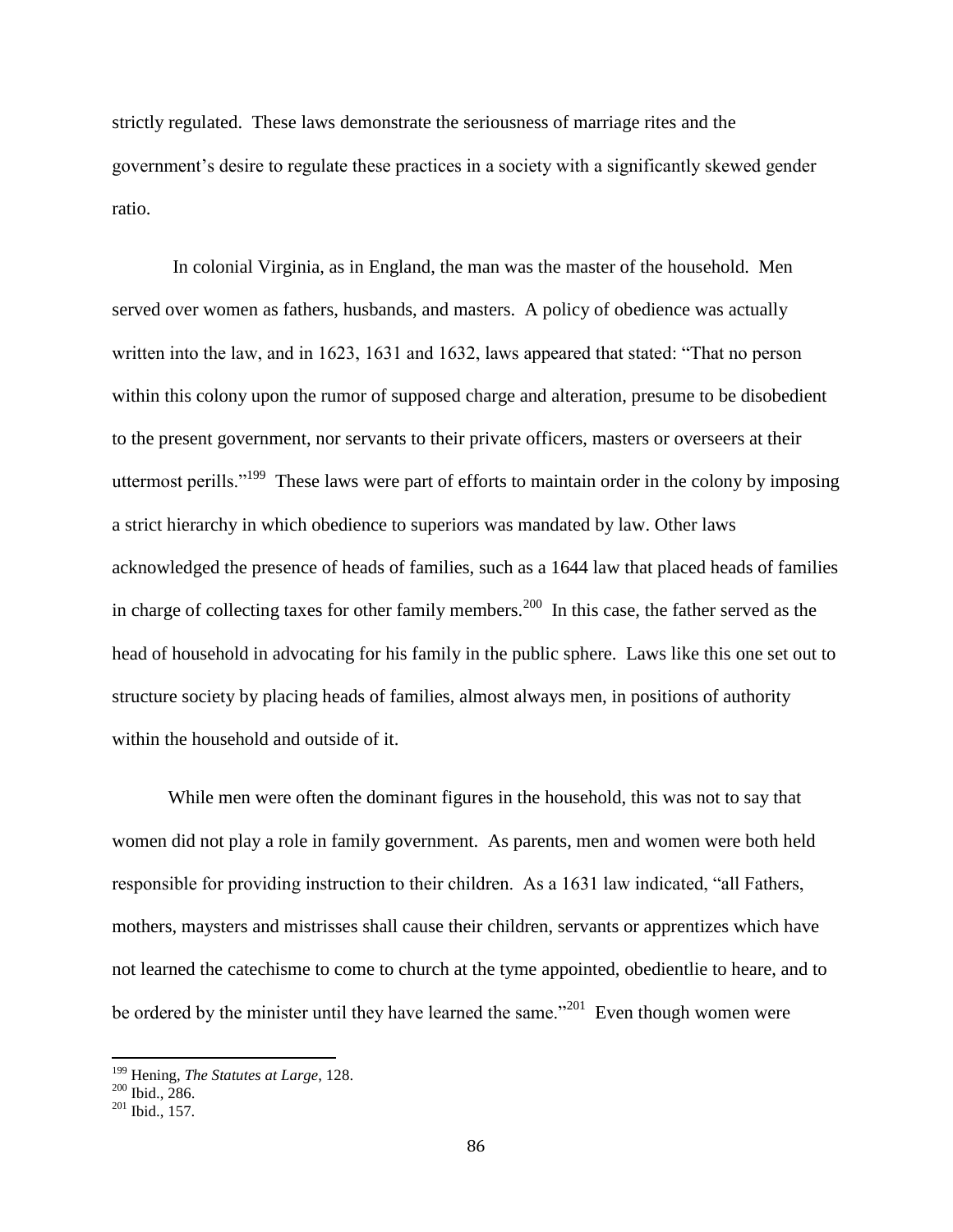subordinate to their husbands, they still maintained authority over their children and servants and held a responsibility as parents. English law fashioned husband and wife as one unit. As the *Laws Resolutions of Womens Rights* stated in 1632, "It is true that man and wife are one person; but understand in what manner.[…] A woman as soon as she is married, is called *covert*…clouded and overshadowed; she hath lost her stream."<sup>202</sup> As this statement suggests, women were legally tied to their husbands in unity, but they almost always occupied a subordinate position.

In Virginia, setting up a system of coverture similar to England was key to establishing patriarchy and controlling social relationships. Colonists were successful in this regard, legally establishing the principle that married women were "covered" by their husband under the law of coverture. As in England, a married woman, or a *feme covert,* forfeited her right to hold property, to file suits and to make contracts.<sup>203</sup> For instance, if a woman was charged in court, her husband might be responsible for paying her fines. This is another reason that men were so concerned with female behavior: a woman's disobedience reflected poorly on a male's authority and threatened his status in the community as well as his patriarchal authority within the household. In Virginia, owing to the greater number of unmarried women, notably widows, more women gained the feme sole status and were afforded greater legal rights in courts and with property.

<sup>202</sup> *The Lawes Resolution of Women's Rights*; *or, The Laws Provision for Women*…(London, 1632), reprinted in *New World, New Roles: A Documentary History of Women in Pre-Industrial America*, ed. Sylvia R. Frey and Marian J. Morton (New York: Greenwood, 1986), 92-94. Quoted in Linda L. Sturtz, *Within Her Power*, 20. <sup>203</sup> Synder, *Brabbling Women,*16-17.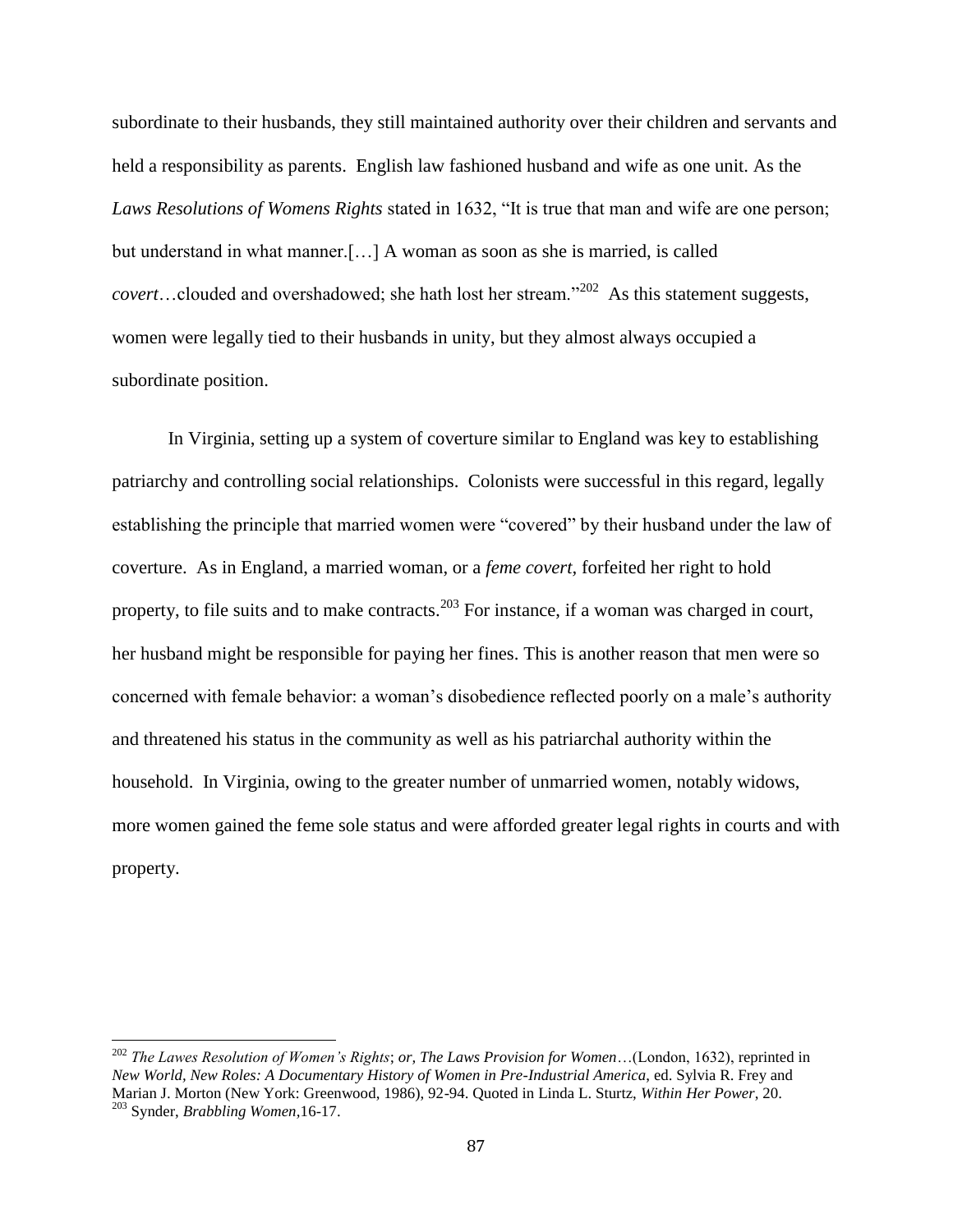### **Widows**

Widows were anomalous to patriarchal society; no longer dependent on men, widows gained the authority to make their own decisions and manage their legal affairs. In the economic and legal spheres, widows transcended gender boundaries and threatened the patriarchal power structure. For these reasons, widows were traditionally viewed as dangerous and blamed for social ills. This premise appeared in the print media of early modern England, where plays and stories frequently depicted iniquitous widows as the antagonizing villains.<sup>204</sup> In reality, widows were not particularly common in England, where life expectancy was much longer. The opposite was true in Virginia, where widowhood became a common reality due to the high mortality rates, particularly among male colonists.<sup>205</sup> With regards to property and inheritance laws and the frequency of remarriage, widows occupied a relatively comfortable position in seventeenth century Virginia.

As in England, widows in Virginia were remarkably privileged when it came to inheritance laws. Dower rights dictated that men in Virginia had to bequeath one third of their personal and real property to their widows. In the case that the couple had no children, the husband was required to leave his widow with one half of the personal and real property.<sup>206</sup> In most cases, men provided generously for their widows, sometimes leaving them with much more than the required third or half. They also frequently appointed their widows as sole executrix of their estate. In fact, James Horn calculated that 60-80% of Virginia widows were appointed sole executrix between 1640 and 1710.<sup>207</sup> This points to a desire to keep affairs within the family as

 $204$  Refer to chapter one for a more in-depth discussion of widows in early modern popular culture.

<sup>205</sup> Morgan, *American Slavery, American Freedom*, 158, 162.

<sup>206</sup> Snyder, *Brabbling Women*, 122.

<sup>207</sup> Horn, *Adapting to a New World*, 227.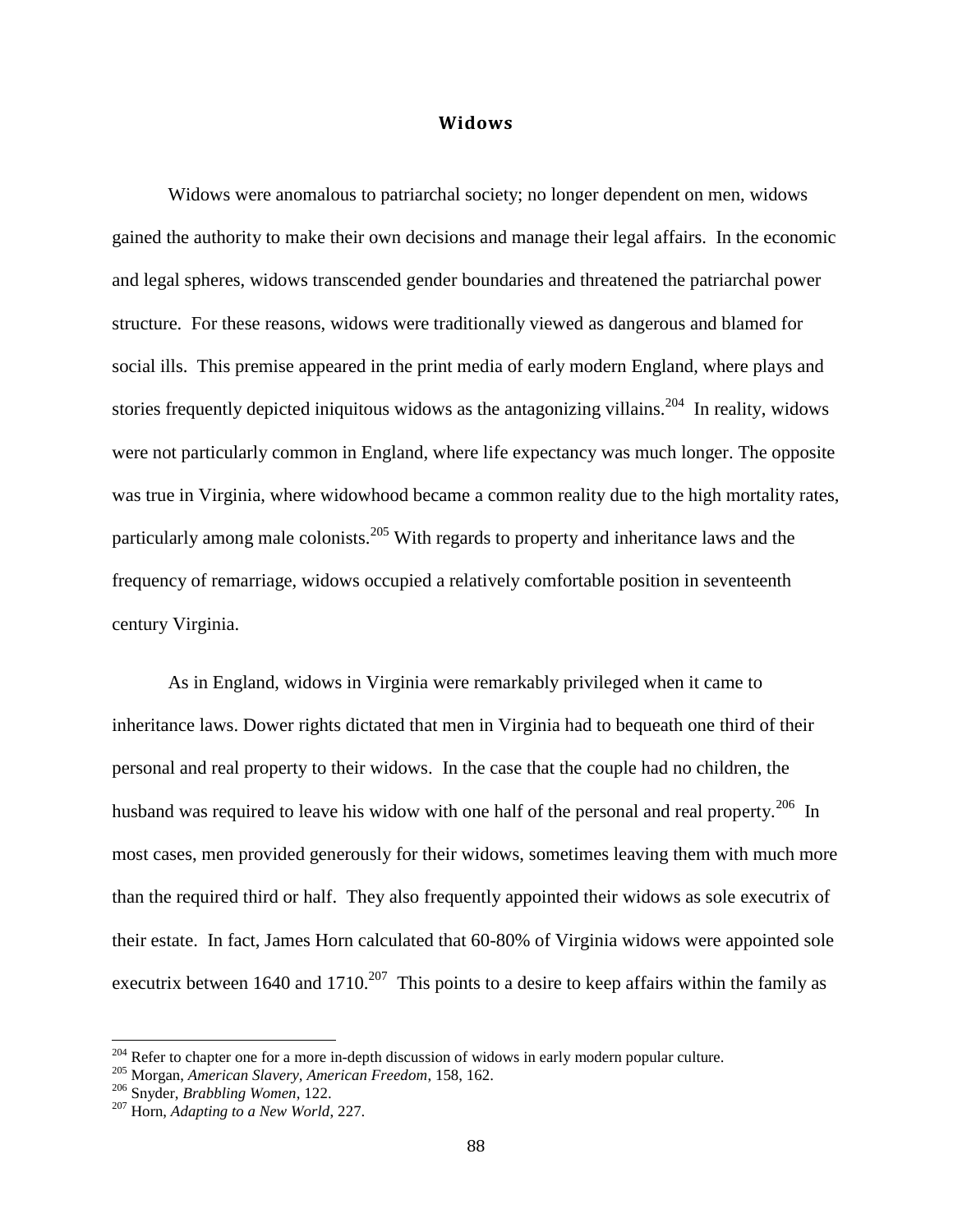well as a trusting relationship between man and wife. Widows in Virginia received the same dower rights as widows in England, but, as Edmund Morgan argues, the annual usufruct of an estate was generally of greater value in Virginia than England.<sup>208</sup> This fact, coupled with the higher frequency with which Virginian women were widowed, amounted to a considerable transfer of power into the hands of Virginian widows. It is for these reasons that Edmund Morgan suggests the argument for Virginia as a widowarchy or economic matriarchy.<sup>209</sup> While this argument is an exaggeration of sorts, it also reflects the significant power that widows gained in seventeenth-century Virginia. As Carol Berkin explains, if wills are to be considered a symbol of the transference of authority, Virginian women were quite empowered as widows.<sup>210</sup>

The authority that men entrusted in their widows is evidenced by the will of Sir William Berkeley, the Governor of Virginia from 1642 to 1650 and then again from 1660 to 1677. His will stated, "First, I make my most virtuous wife, the Lady Frances Berkeley, my full and whole executrix of all the goods God has blessed me with in this world.<sup>"211</sup> This declaration underscores men's customary insistence upon women's virtue. Men entrusted their virtuous wives with their estates because a virtuous woman knew her place in the social order and was trustworthy in ensuring that land would remain within the family. This declaration clearly shows that Berkeley, a powerful figure in Virginian society, trusted his wife with the entirety of his estate. He praised her and specified that he was entrusting her with his most cherished property. Men like Berkeley often desired to preserve their household beyond their own deaths; by giving his wife control of his estate Berkeley guaranteed that his family would be well accounted for.<sup>212</sup> Men trusted their wives to pass along fair portions of the estate to their children. In most cases,

 $\overline{a}$ 

<sup>208</sup> Horn, *Adapting to a New World*, 165.

<sup>209</sup> Morgan, *American Slavery, American Freedom*, 166.

<sup>210</sup> Carol Berkin, *First Generations* (New York: Hill and Wang, 1996), 17.

<sup>211</sup> McIlwaine, ed., *Minutes,* 535.

<sup>212</sup> Berkin, *First Generations*, 17.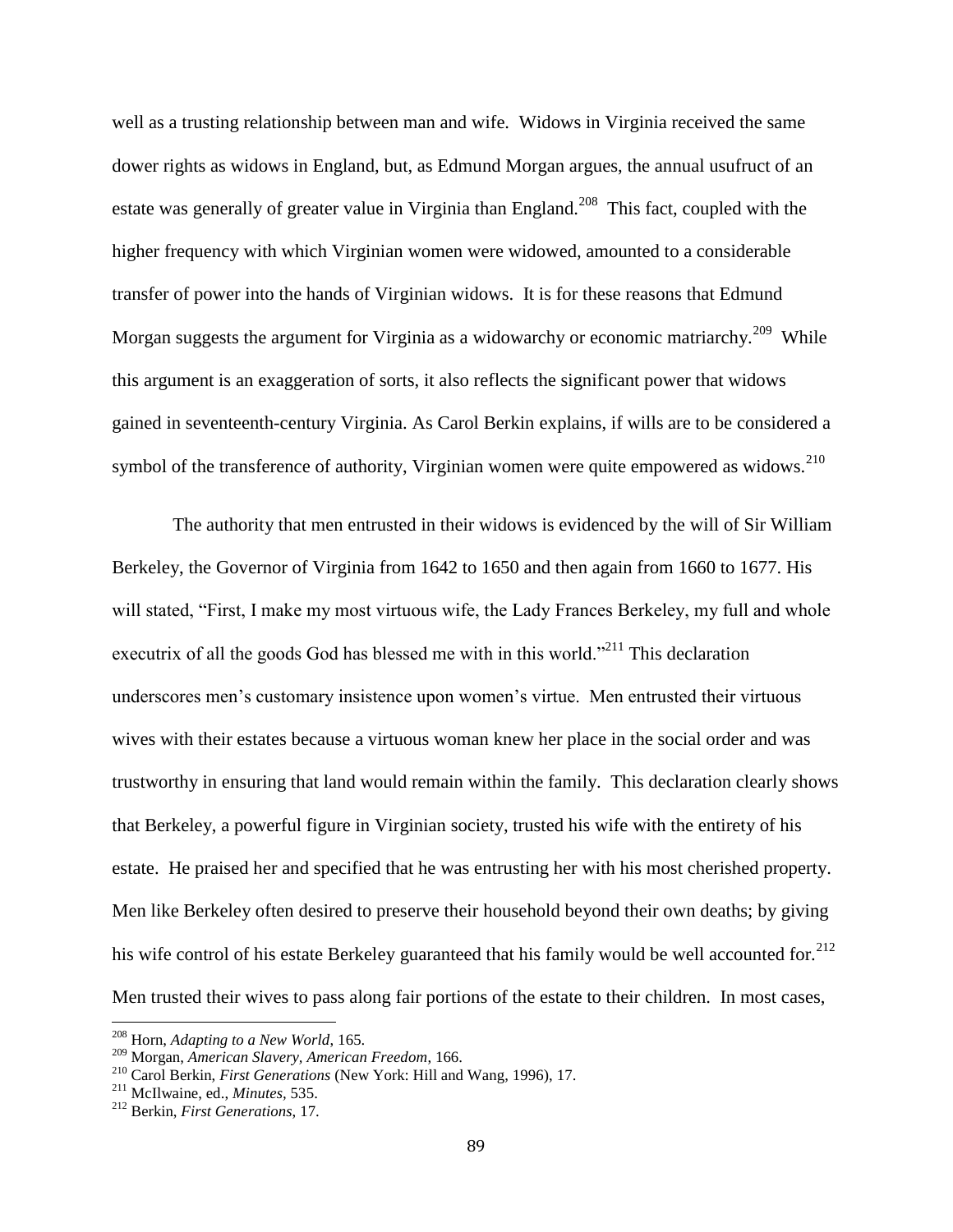men wrote provisions that regulated how property would be divided among heirs after their wife's passing.<sup>213</sup> Berkeley indicated in his will that his wife and her heirs would forever retain rights to their property. He wrote, "Next, with my goods, I give to her all my lands, houses and tenements, whatsoever; and not only to her, but to avoid all cavil, to her and her heires forever."<sup>214</sup> In this statement, Berkeley ensured that his estate would remain in his family forever rather than being transferred and dispersed in the case of his wife remarrying. When women remarried, they became femes coverts once again, and their husbands assumed authority over their property. For this reason, women often arranged prenuptial agreements that allowed them to retain property rights even throughout a remarriage. $^{215}$ 

Berkeley's will is particularly intriguing because he offered inheritance only to the women in his life, and not to any male relatives or friends. Beyond his wife, Berkeley also gave his sister, Mrs. Jane Davies, one hundred pounds sterling, his friend, Mrs. Sarah Kirkman, ten pounds to buy a ring and his cousin, Francilia, ten pounds to buy wedding clothes. When describing Mrs. Sarah Kirkman he once again emphasized her feminine virtue: "in contemplation of the friendship and kindness of Mrs. Sarah Kirkman, that I may be remembered so virtuous a good woman…"<sup>216</sup> In his will Berkeley stressed the close relationships that he had with the many women in his life. This is not surprising, in light of the tight-knit friendships with friends and neighbors that were common for early Virginians. These friendships stemmed from the limited development of kinship networks due to the high mortality rates and skewed demographics. In

<sup>213</sup> Carr and Walsh, "The Planter's Wife," 556; Sturtz, *Within Her Power*, 22, 27.

<sup>214</sup> McIlwaine, ed., *Minutes,* 535.

<sup>215</sup> Sturtz, *Within Her Power*, 21; Carr and Walsh, "The Planter's Wife," 557.

<sup>216</sup> McIlwaine, ed., *Minutes*, 535.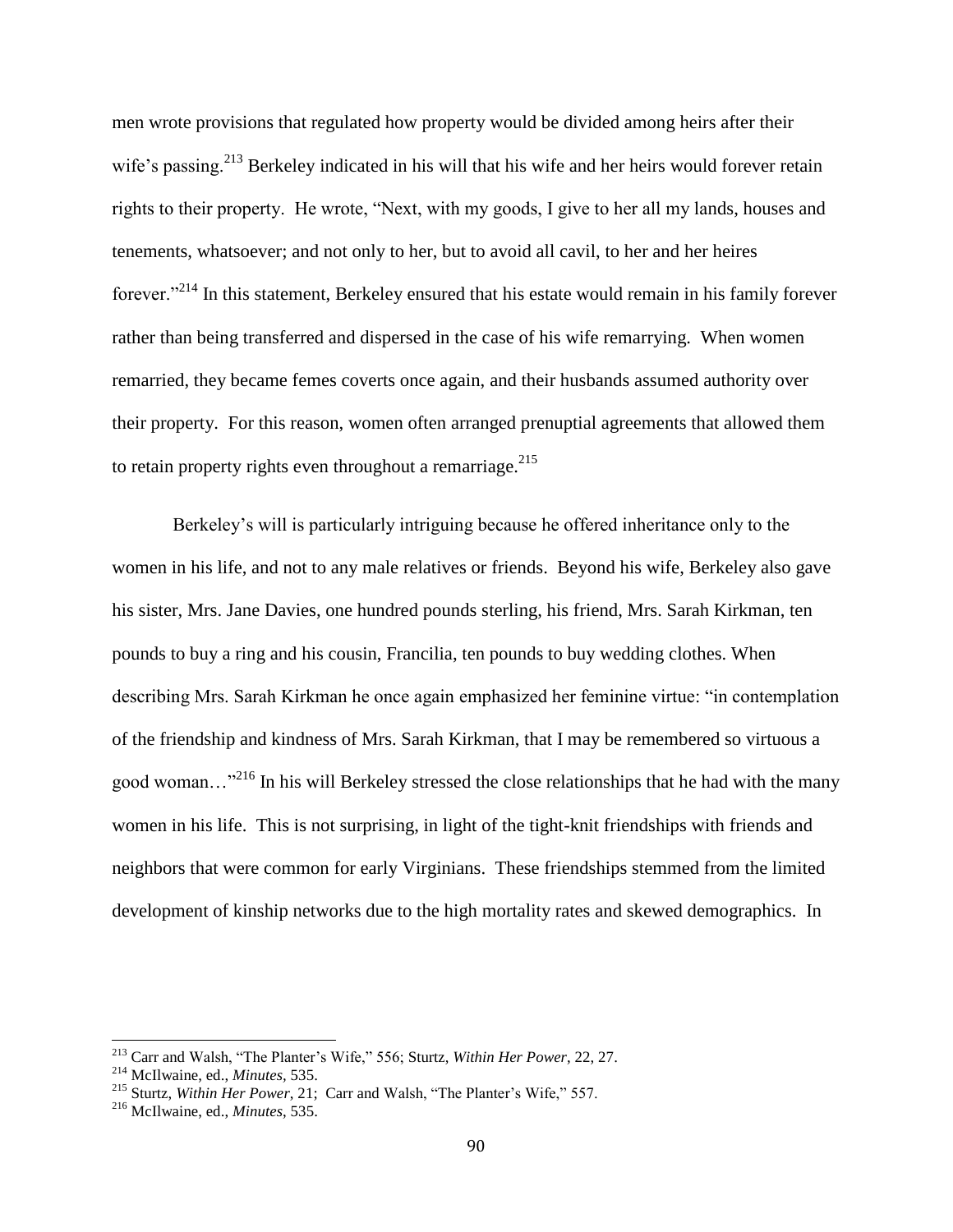many cases, men were more apt to leave belongings to their friends rather than to extended family.<sup>217</sup> The final lines of Berkeley's will explain his reasoning for his bequests. He declared,

And I doe further make this declaration, that if God had blest me with a far greater estate, I would have given it all to my Most Dearly beloved wife; for my brother, the lord Berkeley's children, have noe want of that little I can dispose of; and to the rest of my kindred (all but my dear sister Davies) I am farr from having any obligations to.

As Berkeley explained, he did not believe that his other relatives had any need for his possessions, nor did he feel obligated to give them anything. However, as a husband, it was his duty to provide for his wife and family. Berkeley presumably felt some level of obligation to these four women. Whether it was because they were unable to care for themselves or simply because they had been such close friends, Berkeley went out of his way to provide for the women in his life. Through his will, Berkeley chose to transfer his power onto these women. By these means, widows in the colony retained the ability to acquire great economic power. As this demonstrates, widows held significant power in the economic sphere through their abilities to acquire capital and in the social sphere in their value to men as potential property-owning wives. $218$ 

While Berkeley's will is fairly representative of the impulse to provide for one's wife and family after death, his level of affluence was uncommon.<sup>219</sup> Oftentimes, men had incurred debts over their lifetime, and their widows were left destitute and forced to repay these debts. At times, poor widows pleaded with the courts to provide them with poor relief or to protect their property. For instance, in 1642, Elizabeth Beaman petitioned the court: "That whereas shee being a very poore Widdow woman that if in case the state of the said Richard Beaman should not extend soe farr as to satisfy all engagements belonging there unto, That the Court out of their

<sup>217</sup> Horn, *Adapting to a New World*, 231-232.

<sup>218</sup> Morgan, *American Slavery, American Freedom*, 166.

 $219$  Ibid., 165-166.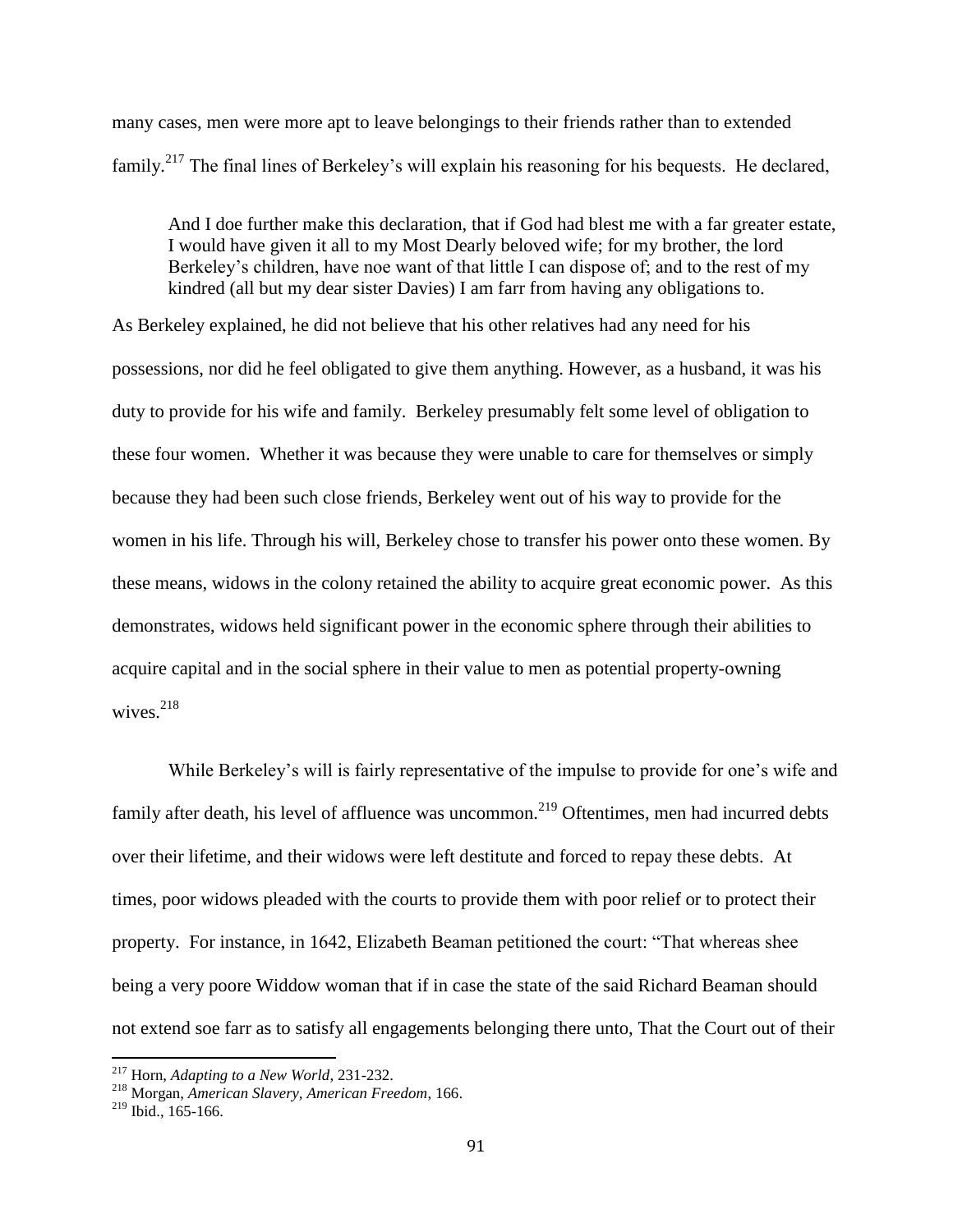Wonted Clemency would bee pleased to graunt Order that noe execution should issue out against her bedd and all things thereunto belonging with her weareing apparel." In this case, the court ordered in Widow Beaman's favor, allowing her to keep her bed and clothing, and protecting these possessions from being taken in the future. $220$ 

Upon the death of their husbands, widows regained their legal identity in addition to obtaining new economic powers. As femes coverts, married women gave up their rights to make contracts or file suits. In becoming widowed, women became femmes soles and were, once again, legally independent. Court records demonstrate that widows often exercised their new rights to try cases in court, particularly in property or monetary disputes that cropped up after the deaths of their husbands. For example, a widow named Susan Helline appears several times in the Accomack-Northampton county court records with complaints against neighbors for not receiving proper payment for debts and services. In 1633, the court ordered Walter Scott to pay her 10 lbs. of tobacco and three bushels of corn within five days. Then, in 1634, Helline filed a suit against John Major demanding payment for helping his wife give birth. With the support of a witness, Agnis Williams, the court ordered in Helline's favor, requiring that John Major pay her 18 hens during that month and more hens later in time.<sup>221</sup> Helline appeared back in court three years later with another complaint, this time against John Curtis. Again, the court ordered in Widow Helline's favor, supporting her claim that Curtis should pay her "a barell of eares the which appearing to be a just debt."<sup>222</sup> All of these accounts shed light on Susan Helline's rights as a widow to file suits in court, as well as her economic success and her ability to win the court's favor in order to collect payments in the business of midwifery.

<sup>220</sup> Ames, ed., CCR II, 202.

 $221$  Ames, ed., CCR I, 15.

<sup>222</sup> Ibid., 88.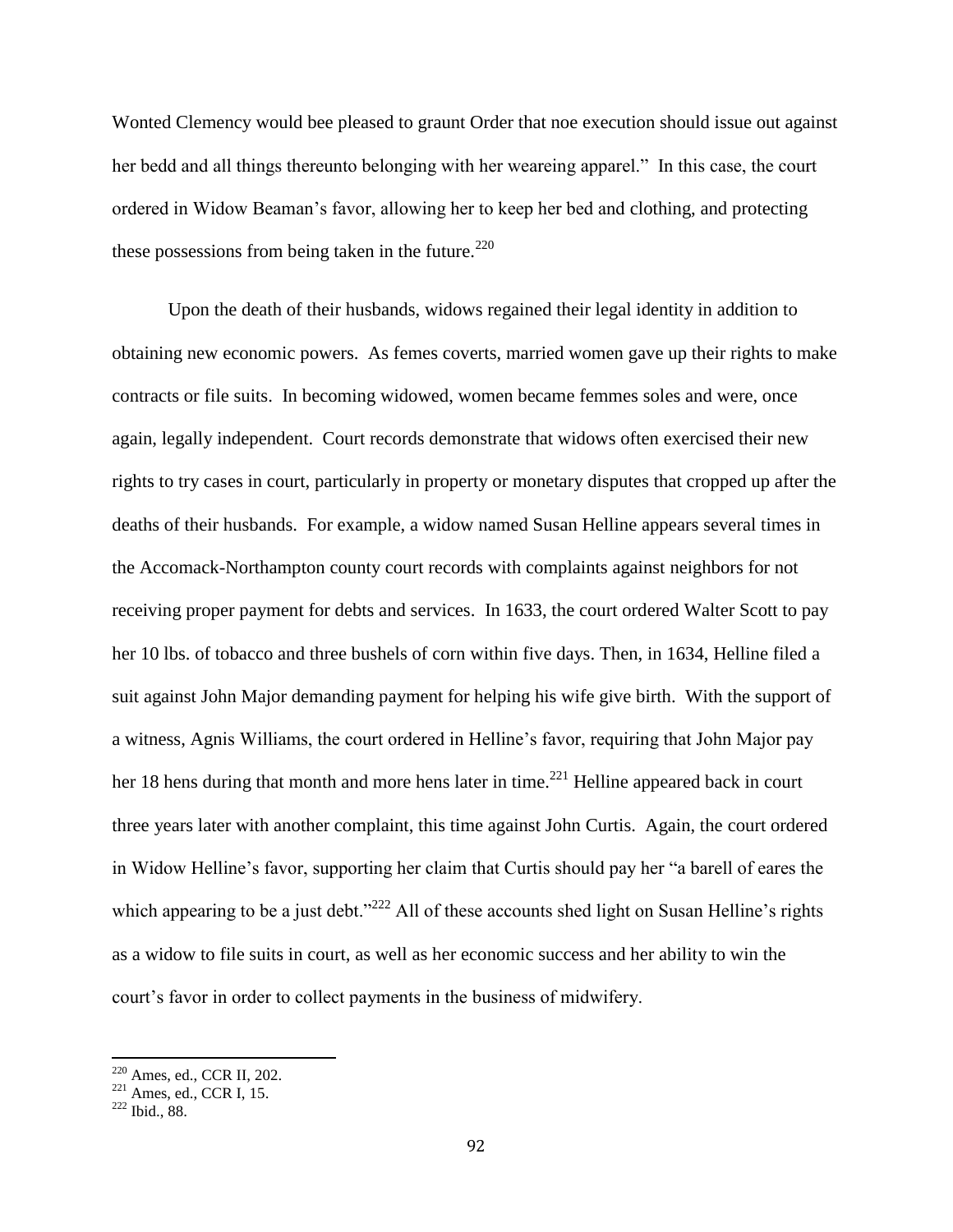Although some Virginian widows remained single like Susan Helline, many more remarried, sometimes even more than once. In England, remarriage for widows was considered improper, particularly when women did not observe the appropriate waiting period before remarrying. In Virginia, similar courtesies carried over but were not strictly followed because widows were in such high demand. This was in part because the number of women remained limited but was also due to the wealth and property many of them carried over from their prior marriage(s) that made them attractive potential partners.<sup>223</sup> For these reasons, remarriage was extremely common in the colony.

In 1623, a woman named Cicely Jordan was placed in the precarious position of receiving a proposal too soon after her husband's death. Although many widows remarried, it was considered proper to wait a while before proposing to a widow, and Jordan was left with a challenging dilemma. Only a few days after her loss, the Reverend Greville Pooley made an early plea for Jordan's hand in marriage. Rather than approach her himself, Pooley had his friend Captain Isaac Madison mention the idea to the newly widowed Jordan. Jordan responded that the match pleased her just as much as any other might; yet she considered the proposal far too early and somewhat improper in its haste. Pooley took this as a positive sign and he proceeded to approach Jordan himself and ask for her hand in marriage. Jordan agreed under the provision that he keep the engagement secret until she felt the time to be proper. Pooley, however, imprudently broke his end of the bargain and told others. Marrying a widow offered men success in a society where widows maintained property, and Pooley likely hoped to share news of his triumph.<sup>224</sup> Jordan promptly revoked the arrangement in response to his having reneged on his word. Pooley did not take her rejection softly, though, and took it upon himself

<sup>223</sup> Morgan, *American Slavery, American Freedom*, 164, 166.

 $224$  Ibid., 166-168.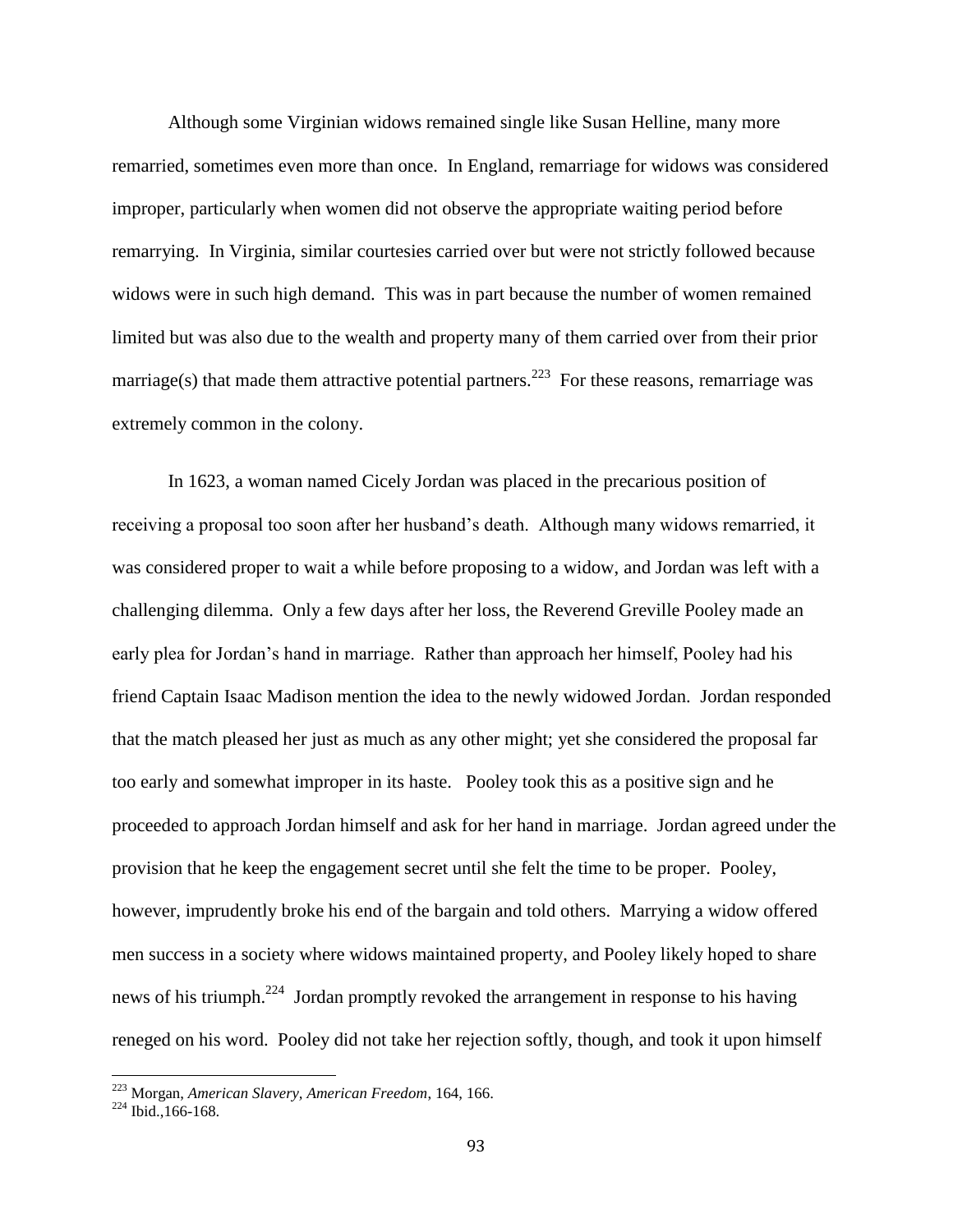to sue Jordan for breech of promise. The court was unsympathetic to Pooley's cause, however, and he lost the case. He was told that he could not marry Jordan and was also enjoined to pay her bond, although the residing governor did issue a warning to Jordan against the recurrence of her actions.<sup>225</sup>

This incident underscores several recurrent themes in Virginian society. For one, the colony's gender imbalance greatly impacted social interactions. Women were of limited supply and men were quick to snatch them up if they became widowed. Women had to be cautious of men's true intentions but they also had to pay particular attention to their own status in society. They were presented with difficult decisions in which they had to choose whom they might marry and at what point it would be considered proper, as well as giving consideration to their property and children from first marriages. Despite the impending loss of legal independence, women desired to remarry because marriage offered them a level of security. In the cases that women did not inherit much from their husbands, widows struggled to survive as economic independents and preferred remarriage. Given their relative autonomy in making these decisions, widowhood was rather empowering for women of the time. The Pooley-Jordan case sheds light on the power that women gained as a result of the gender imbalance. Women held a coveted position in society and therefore, to a certain degree, men were at the mercy of a woman's will. As Edmund Morgan argues, "In Virginia the death rate produced such a rapid turnover of husbands and wives that widowhood became a principal means for the concentration of

 $\overline{a}$ 

<sup>225</sup> Philip Alexander Bruce, *Social Life of Virginia*, pp. 224-26 as cited in Spruill, *Women's Life and Work in the Southern Colonies*, 151.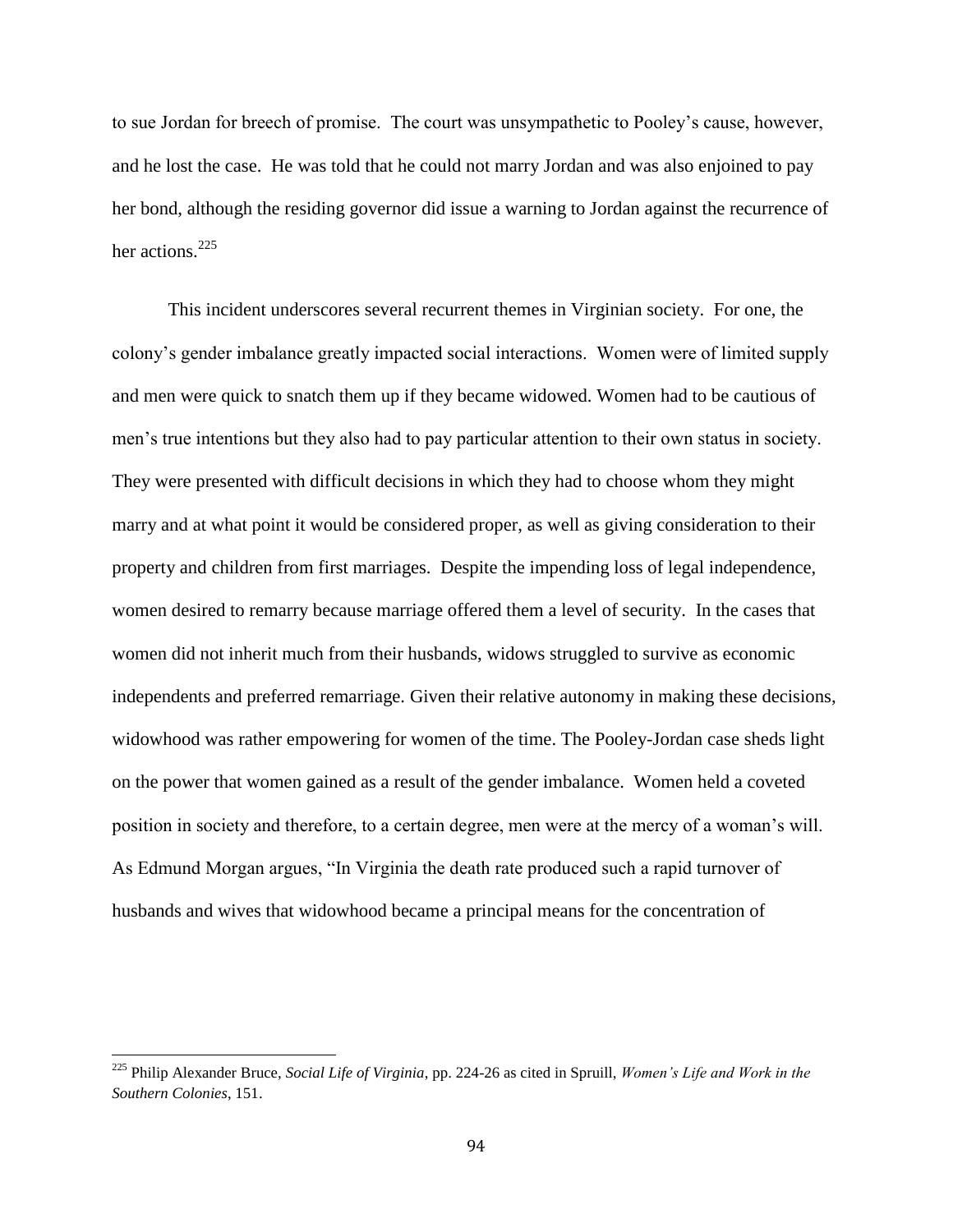wealth."<sup>226</sup> Therefore, due to these unique circumstances in Virginia, where women were few and mortality rates high, women's voices could, at times, overcome those of the male multitude.

When widows remarried, they extended their family ties and created extended families, which complicated matters of inheritance, another factor worth considering when widows like Cicely Jordan received marriage proposals. In many cases, women were reluctant because remarriage meant that they would once again lose their economic independence, and it also created problems regarding the transfer of inheritance within a family. In order to protect family property and inheritance, widows often made prenuptial arrangements where they specified that their children would continue to inherit the property left behind by their father. This was a means by which women could separate the two estates, and allow the original family to pass on property, both real and personal.<sup>227</sup> Linda Sturtz uses the label "ghost family" to describe the idea of an older family within a newer family in which property continues to be passed down through the original family.<sup>228</sup> These reconstituted families became fairly commonplace within the colony as the large interconnected family network replaced traditional nuclear family structures. This phenomenon occurred on varying levels throughout the colony, where families were sometimes comprised of nearby neighbors, servants or other nontraditional communions of colonists.

Following Alice Travellor, a Virginia colonist from 1642 to 1643, provides an excellent case study for examining widowhood in colonial Virginia and the concept of a ghost family. Alice appears in the Accomack-Northampton court records numerous times, originally as Alice Travellor and later as Alice Burdett. The wills of her two husbands, George Travellor and

<sup>226</sup> Morgan, *American Slavery, American Freedom*, 166.

<sup>227</sup> Sturtz, *In Her Power*, 19-21.

<sup>228</sup> Ibid., 19.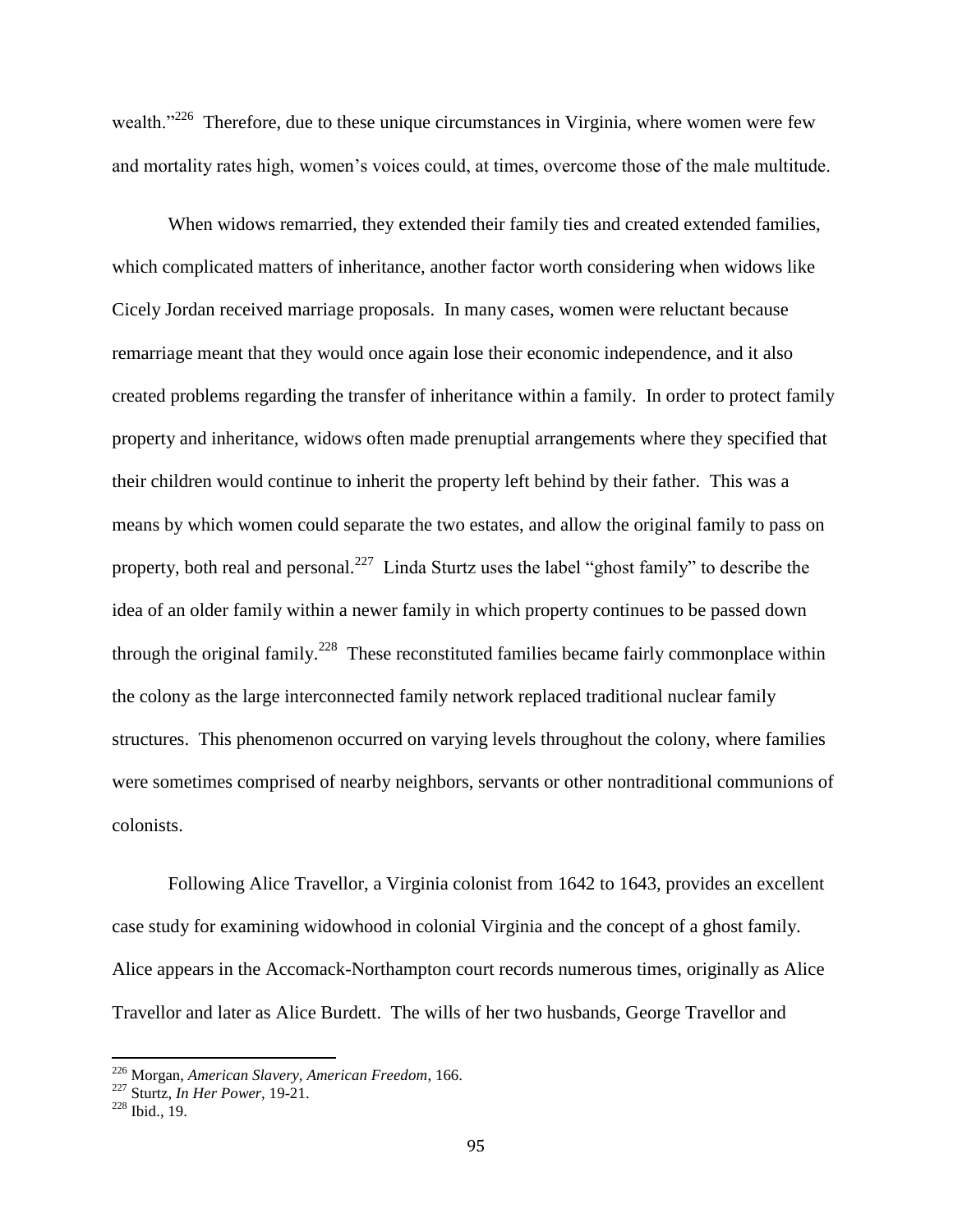William Burdett, provide valuable insight into the concept of a ghost family and the maintenance of property through a bloodline. On February third of 1642, George Travellor recorded his last will and testament. Within his will, Travellor left a significant part of his estate to his son George and daughter Elizabeth, bequeathing personal property as well as land to both children. He gave the rest of his estate to his wife Alice, with the provision that she "makes good all the Former Legacies bequeathed to my deare Children."<sup>229</sup> He also included very specific instructions for Alice on the future care of their children:

Item I doe hereby ordayne and desire my deare and Loveing wife Alice Travellor to have an Especiall care of the good Education of my tender Children That they may bee well brought upp and in the Feare of god. And if in case my sayde wife should marry and That my Children should suffer in their Estates or good Edicature, that the overseers of this my will shall hereby have full power and Authority to take my sayde Children to their or one or More of their Custody and care and to putt in good security for their Edicature as aforesaid. As alsoe with them to Receive their Portions into their possession for use of them. As to put in good security to be Answerable therefore. As Alsoe if my sayde wife should Marry That her husband put in sufficient security to my overseers for the full and Reall performance of all the promses. $^{230}$ 

As this will indicates, Travellor was primarily concerned with his children's future care and education, hoping to protect their rights to their inheritance. Additionally, Travellor mentions the possibility of his wife's remarriage and makes stipulations for the possibility of this occurrence. This highlights the fact that remarriage was so common in the colony that husbands provided specific details to manage its occurrence.

Alice did end up remarrying shortly after George's death to a man named William Burdett. However, he also ended up passing away in July of 1643. His will indicates that he followed through on the provisions of George Travellor's will, allowing that Alice's property returned to her children upon his death. Burdett's will reads:

<sup>229</sup>Ames, ed., CCR II*,* 247.

<sup>230</sup> Ames, ed., CCR II, 247.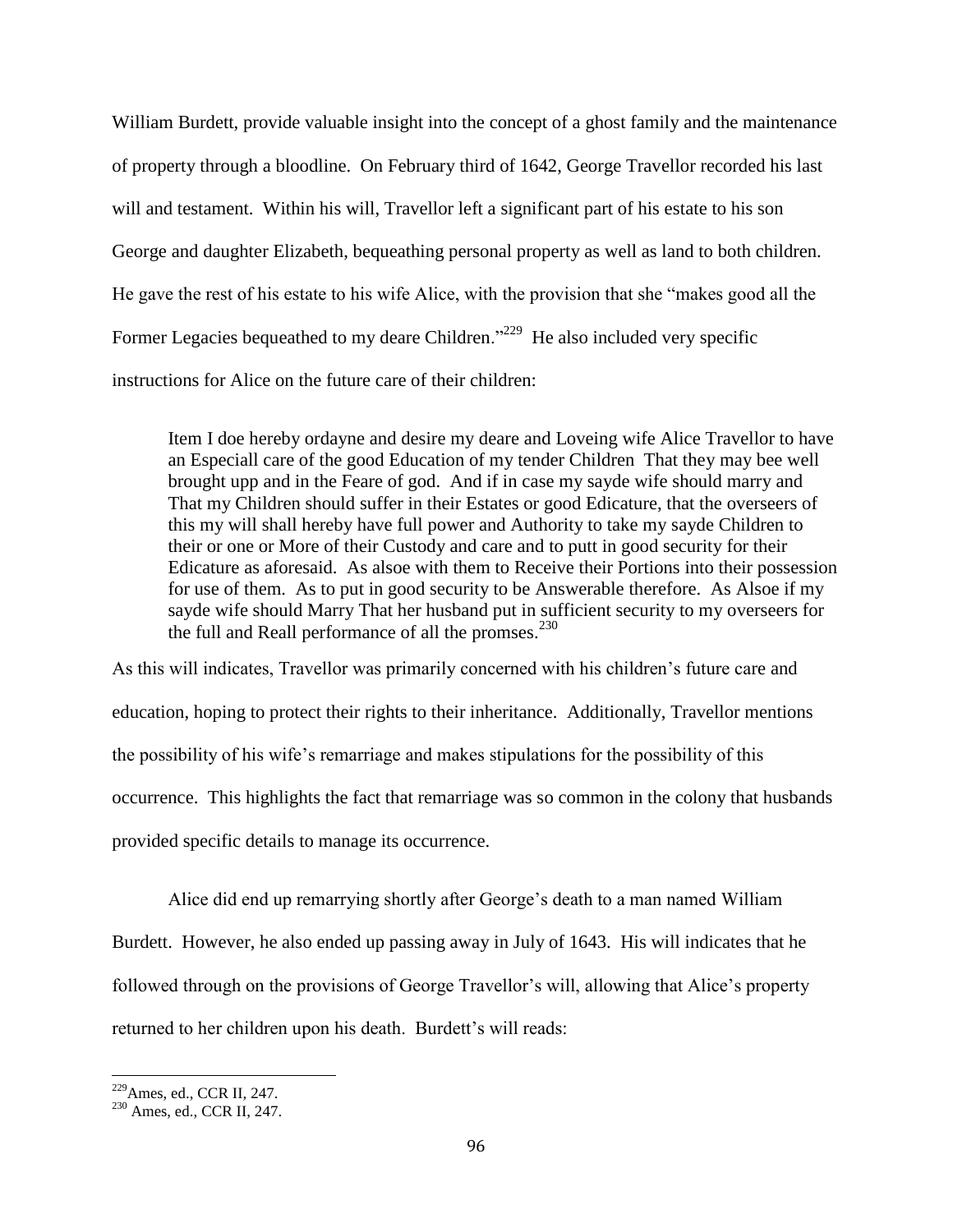Item Notwithstanding out of the aforesaid Estate I give and bequeath to my deare and Loveing wife Alice Burdett All that estate which shee my said wife brought unto mee according as it is sett downe and mentioned in the Will of her former husband, George Tavellor Compleate and intire As alsoe the Third of all my other goods Cattell and Chattells Land only excepted. $^{231}$ 

Burdett also included a provision to allow for Alice to continue living on his land and to ask that she take charge of his son Thomas Burdett (from a previous marriage to Francis Burdett). In this way the "ghost family," comprised of Alice and her children from her first marriage, George (Jr.) and Elizabeth, retained the property bequeathed upon them by the deceased George Travellor (Sr.). At the same time, Alice and her children became members of a larger family and Alice was instructed to act as a mother to Burdett's son, Thomas. The number of widows mentioned among the court records indicates that Alice's story was not unique. Women in seventeenthcentury Virginia were frequently becoming widowed and remarrying. These changes in the colony's societal dynamics created complicated and interwoven familial relationships. These extended families were, yet again, an example of divergence from the English nuclear family, a structure essential to patriarchy. Thus, in more ways than one, the many widows in Virginia challenged the patriarchal structure and influenced the unique dynamics of social relationships in the colony.

\*\*\*

Regulating gender was a priority for the colonists in their pursuit of protecting the social order in the developing colony. As Kathleen Brown explains, "Plagued by unruly settlers and a lack of supporting institutions, Virginia's elite planters may have had the best hope of constructing a legitimate authority in the colony in their capacity as adjudicators of gender

 $231$  Ibid., 294.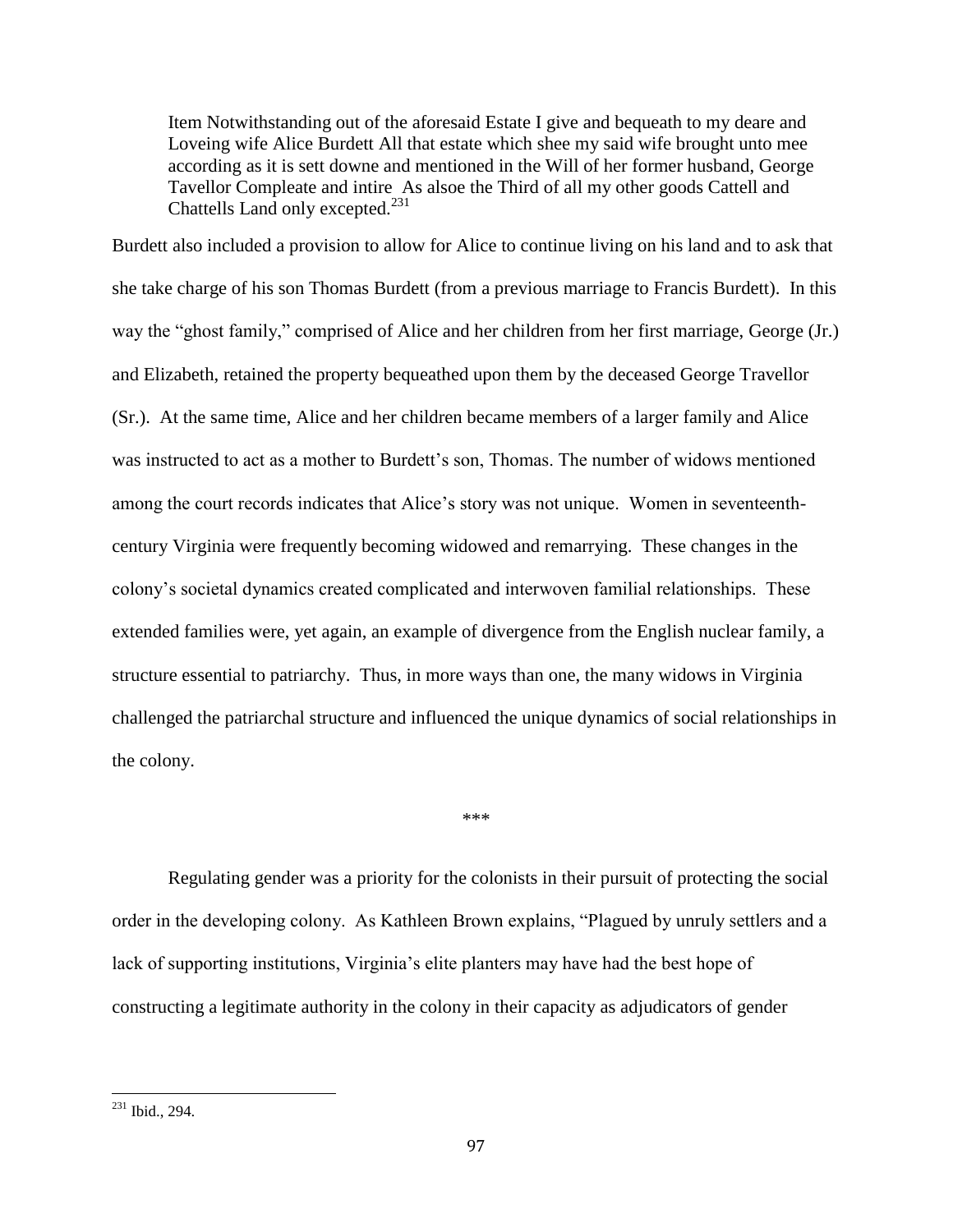relations."<sup>232</sup> As Brown describes, Virginian men concentrated their efforts on regulating women's behaviors in order to create a patriarchal system to structure wealth and power. However, the frequency of death, the skewed gender ratio, and the system of indentured servitude complicated and challenged these efforts. Patriarchal ambitions pervade the laws and court records of the period, yet atypical circumstances in Virginia forced colonists to cope with a social structure that was far less ordered and that often allowed women greater opportunities and powers. Widows best exemplified the power conferred by Virginia's unique demography, gaining legal independence and property-rights through widowhood. However, not all women waited for their husbands' deaths to gain power. Chapter four examines the disorderly women who directly defied the patriarchal order, acquiring power through their words and actions.

<sup>232</sup> Brown, *Good Wives*, 91.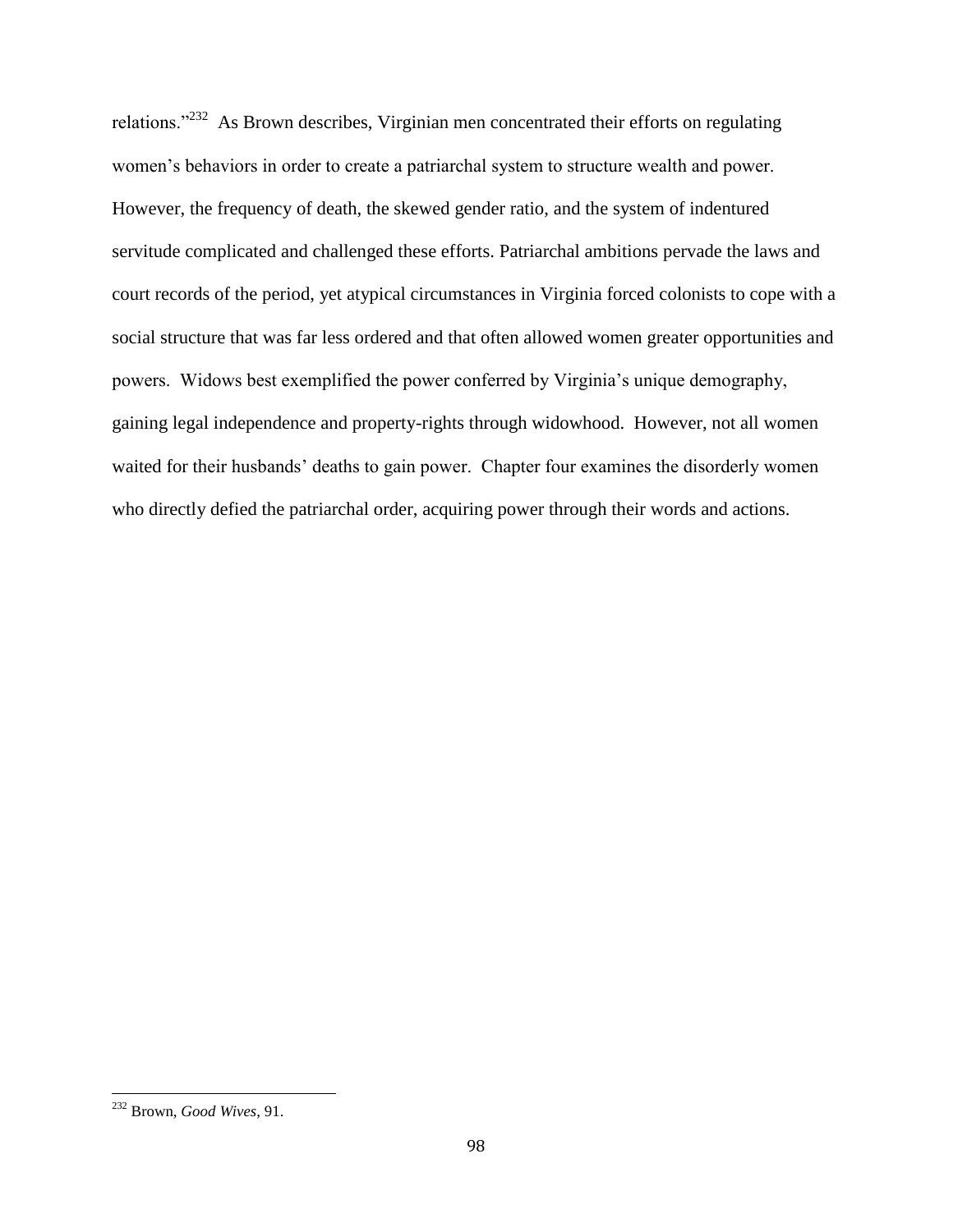### **Chapter Four: Gender Violations in Virginia**

In September of 1641, the court at Accomack ordered that Elizabeth Storkley receive twenty stripes upon her bare shoulders for "Comitting the Act of Fornication and Adultery, As also for absenting her selfe and Running away from her Masters service without his privitye and Consent.<sup>"233</sup> Stories like this were surprisingly commonplace in the seventeenth-century courtroom. Year after year, the law books cautioned colonists against committing moral offenses such as fornication, adultery, drinking, and profaning the Lord. In spite of these laws, colonists were brought to court every month for repeatedly committing these offenses. Aside from frequent property disputes, cases of moral misdoings dominated the courtroom scene in early Virginia.

Moral offenses carried significant weight for colonists beyond the mere implication of profaning church custom or colonial law. Colonists were highly aware of the developing social order and these violations represented a threat to the colony's social stability. As discussed in chapter three, Virginian men aspired to replicate the traditional English patriarchal structure to bring order to Virginia and they did so by regulating inter-community relationships and legally defining men's and women's separate roles and behaviors. When colonists violated these terms, they threatened the stability of this emergent social order. Men were particularly concerned with female virtue and they strictly punished those who deviated from the norms. Women were expected to stay within the private sphere, and to maintain proper conduct in their public interactions within the community. Women who defied these norms, whores and scolds in particular, wielded power in atypical ways and threatened the traditional patriarchal power

 $^{233}$  Ames, ed., CCR II, 117.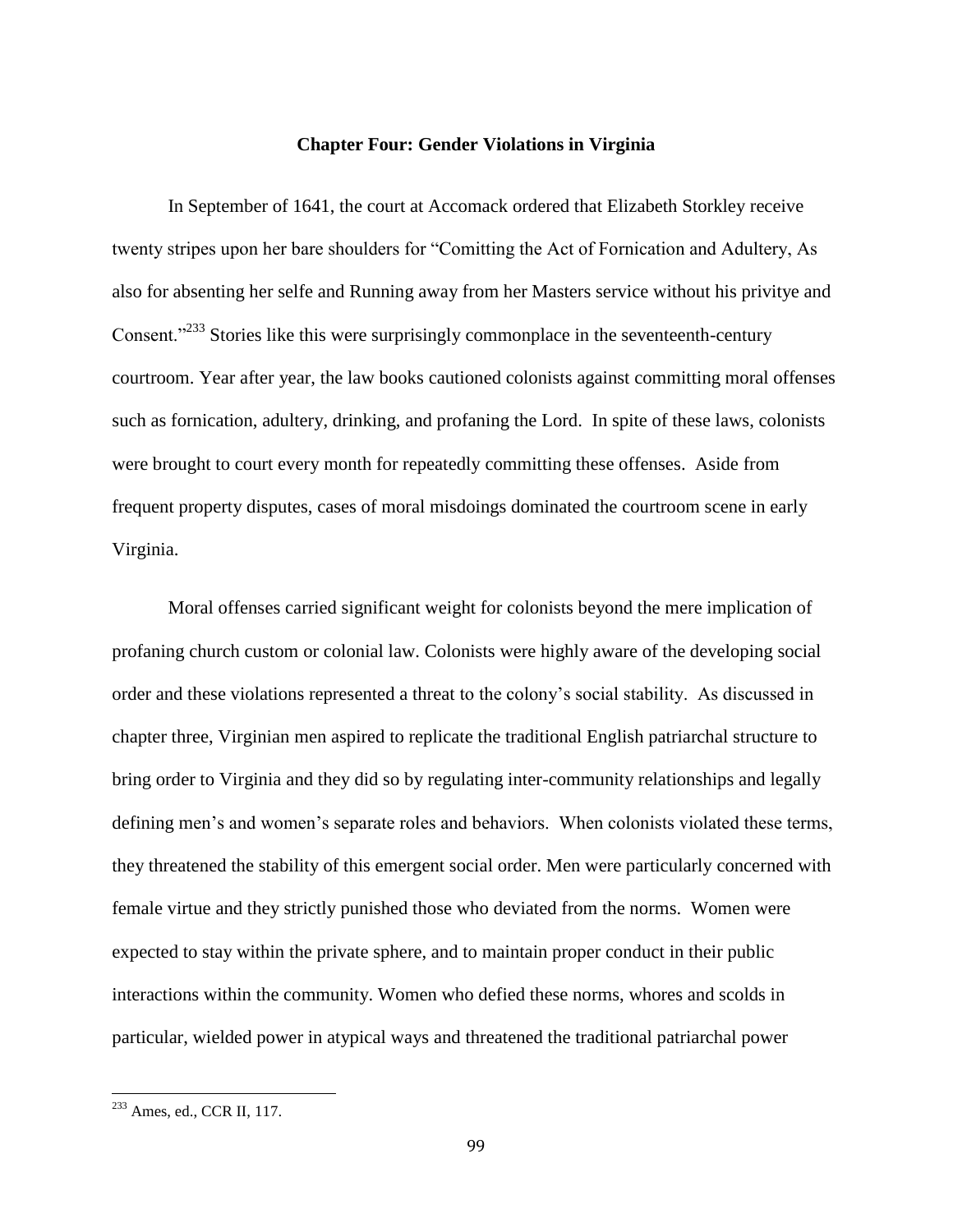structure. Women in these positions were feared for their ability to disrupt social dynamics, particularly because they maintained the power to damage men's reputations through their sexual relationships and their unbridled words. $234$ 

Guidelines for morality were not exclusively reserved for females. Both men and women were held to high standards of behavior, and men's indiscretions were frequently punished in colonial courts. Maintaining order required that all community members, regardless of gender, uphold standards of behavior and adhere to their assigned roles. Sentencing was rarely standardized within the developing court system, and colonists were often assigned different punishments dependent on the threat that they posed to colonial order.<sup>235</sup> Accordingly, a close analysis of sentencing patterns in Virginia reveals that women were sometimes held to stricter standards, particularly in cases that involved sexual honesty, because of the perceived threat that pregnancy imposed.

Even though punishments for female slander were particularly restrictive, women also found empowerment through slander. A slanderer was powerful in the threat that he or she posed to the reputations of others. Court disputes often involved conflicts between neighbors or friends who challenged one another's public reputations. Additionally, when a slanderer insulted a neighbor, he or she gained the authority to define sexual integrity. Matters of private intimacy became a means to gain power in the public sphere, particularly for women who were otherwise left out of the public domain. Slander was the primary vehicle through which colonists brought these topics into public discussion, as women and men frequently appeared in court with complaints against those who had defamed their name or reputation. The seventeenth-century

<sup>234</sup> Brown, *Good Wives,* 95.

<sup>&</sup>lt;sup>235</sup> Ames, ed., CCR 1, xi.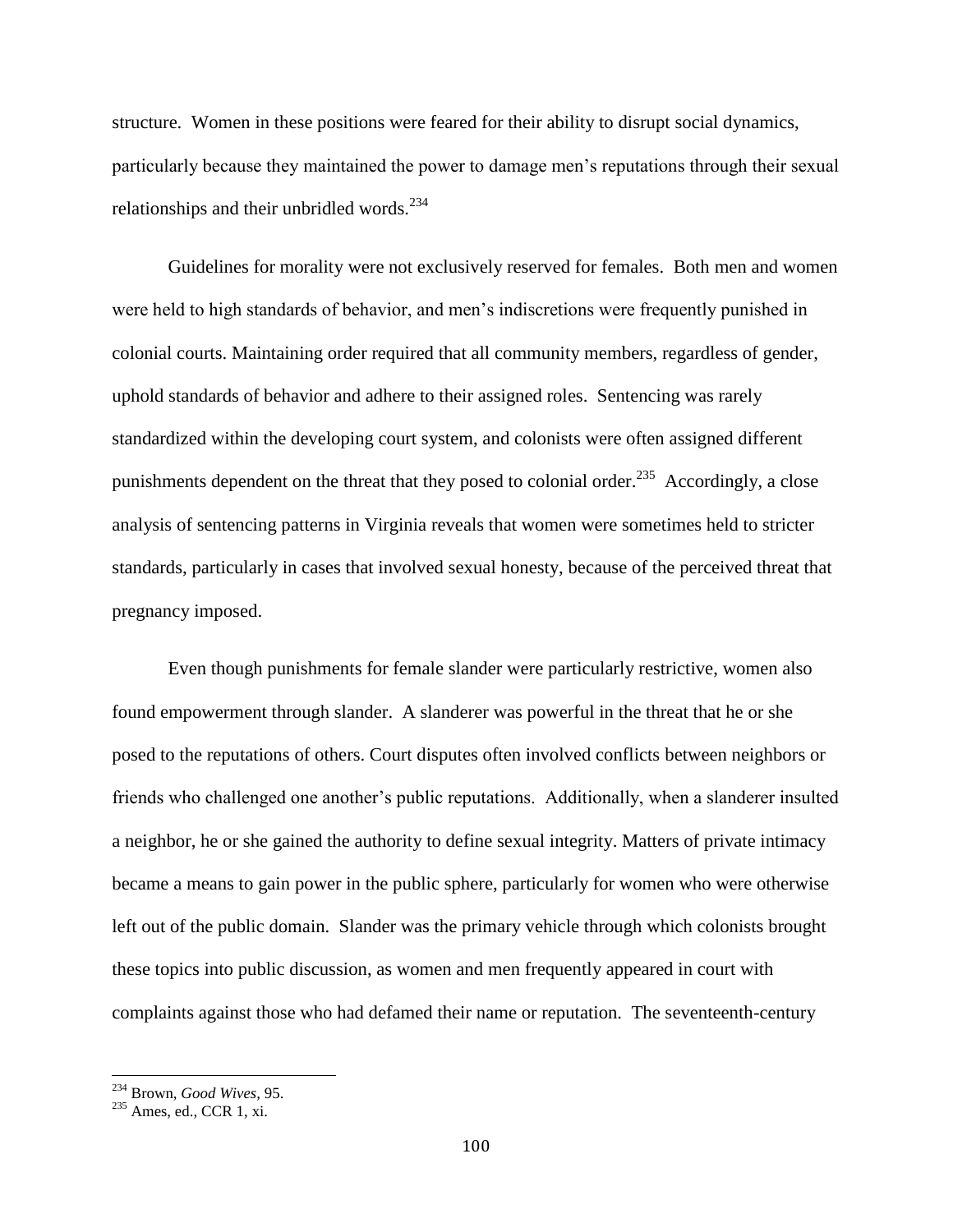courtroom scene was a hotbed for gossip and a setting that demonstrated both the complexity and fragility of relationships in these small communities.

In chapter three, I examined the many prescribed roles for women in the early Virginia colony. In this chapter, I aim to explore instances where these guidelines unraveled and women defied convention. This most commonly occurred in the case of whores and scolds. The mere number of cases in which men and women accused others of being adulterers or slanderers evidences the threat that women posed in these roles. Similar to England, disorderly women in the New World were particularly powerful in a non-traditional sense because of the threat that they posed to the patriarchal system of authority. Disorderly women posed a potentially greater threat for the early colony of Virginia where the social hierarchy was not yet solidly entrenched and reputation was an important asset in the drive for upward mobility.

# **Premarital Relations**

Virginia courts treated sexual deviance and extramarital sex unsympathetically because of the injury that these relations imposed upon the sanctity of marriage and on church guidelines for public morality. Sexual transgressions also had grander implications for colonists. The developing colony represented a system in flux and the acquisition of power, property, and status were foremost in the minds of colonists. Sexual relations between non-married couples threatened to undermine this system; thus, officials took careful precautions to try and prevent their occurrence. Women were regarded as temptresses in these affairs and were thus considered the primary offenders, often labeled with derogatory terms such as "whores" or "wenches." Women received these labels when they diverted from the ideal male-generated image of submissive womanhood. Dangerous women were those who refused to accept their role within

101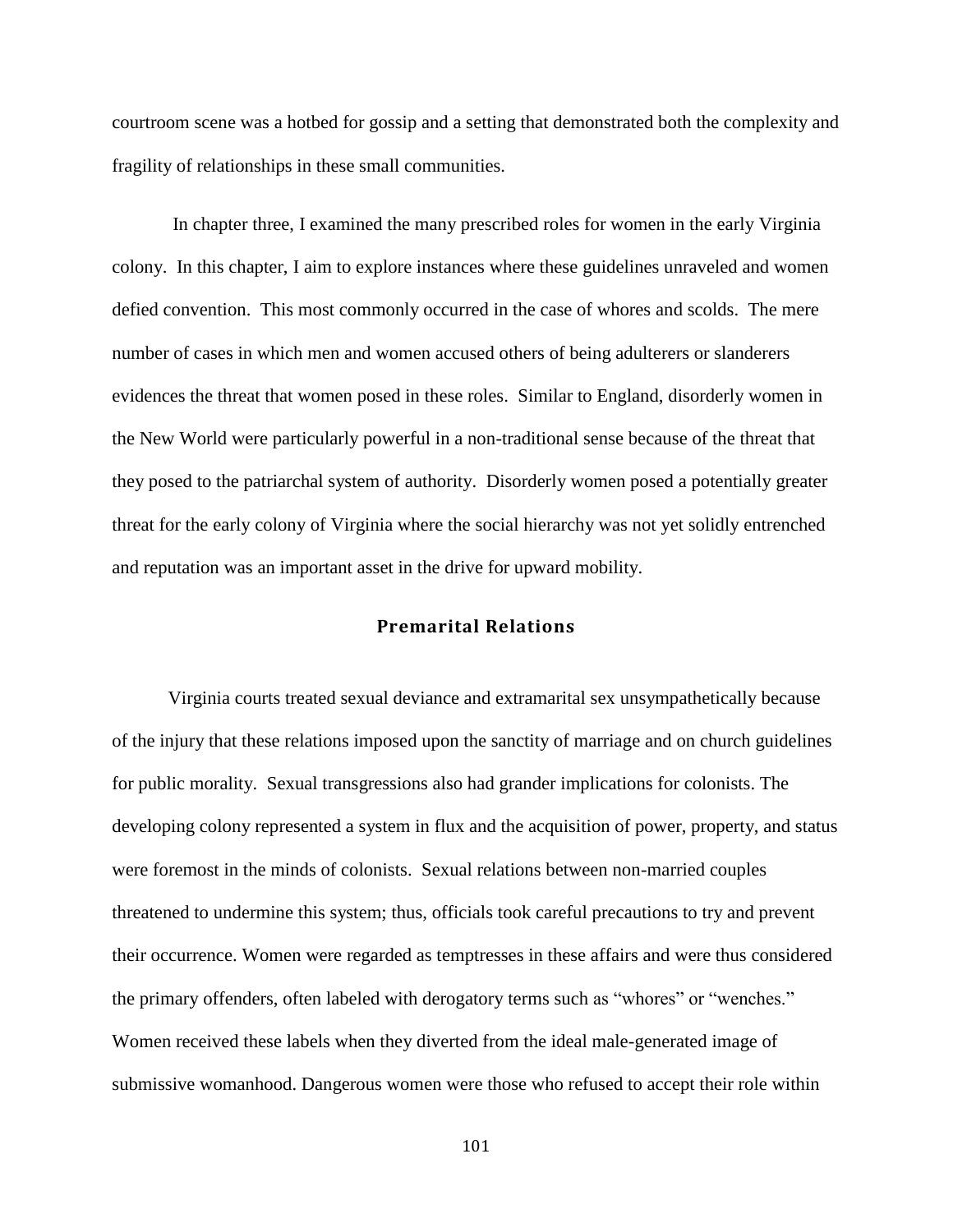the patriarchal order and thus threatened societal harmony. As Kathleen Brown explains, traditional folkloric accounts often incorporated "the good wife's antithesis- the witch, whore, or scold."<sup>236</sup> Women in Virginia were likely familiar with such folktales and developed similar reproach for these figures. Virginia colonists were conditioned to fear disorderly women and blame them for society's evils.

Premarital sex was forbidden in colonial Virginia for a multitude of reasons. Fornication was a sin within the Anglican Church and was thus proscribed in the colony. Premarital sex was particularly threatening because unmarried women might initiate relations with unsuitable men. For example, women might engage with male servants or men of lowly reputations, which proffered these men greater social mobility. In Virginia, there were many regulations placed on the convention of marriage in order to ensure that women married properly; premarital relations could likely upset the system. There was also the very significant risk that women might become pregnant and give birth to children outside of the traditional guidelines of marriage. Bastard children did not fit into the established hierarchy and presented conflicts over who was responsible for their care. These children were not born into an established family, which complicated fiscal matters and inheritance patterns. For these reasons, fornication was commonly looked down upon, and women were often found guilty of fornication in courts.

The Accomack-Northampton court presided over several cases of fornication, many without any clear evidence of wrongdoing. For example, in the year 1639, a number of verdicts concerning fornication reveal a lack of sufficient evidence and a large range of sentencing procedures. The decisions were usually based on presentments from ministers, with little concrete evidence pointing to the crime. Offenders in these cases were punished with whippings,

<sup>236</sup> Brown, *Good Wives,* 27.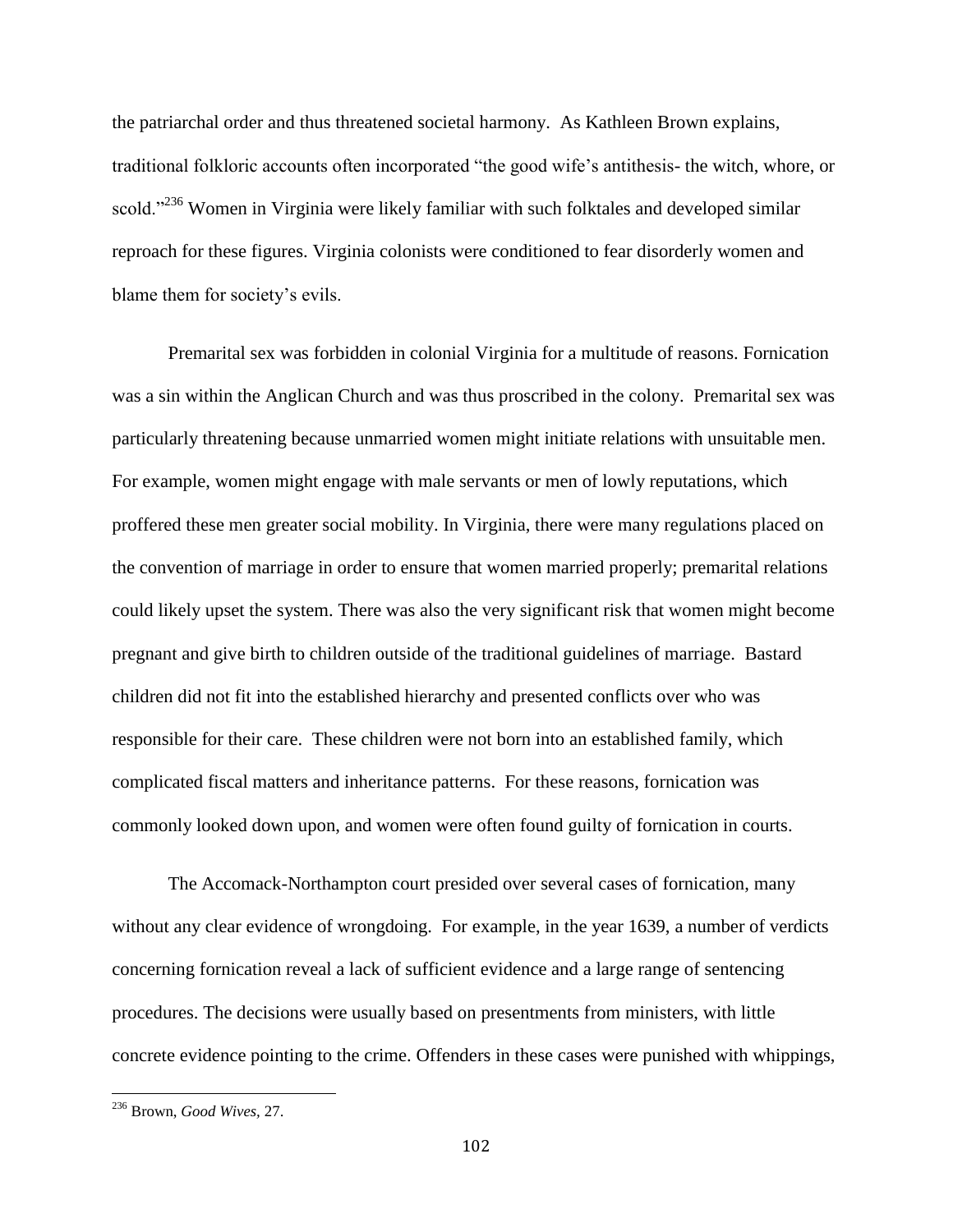penance in church, or contributing labor or money to public works projects. Corporal punishment was a common penalty for these crimes, used as a measure to deter future offenders.<sup>237</sup> For example, one of these verdicts read: "It is ordered that John Pope and Elise Kotton shall have fourty lashes for living in the sin of fornication."<sup>238</sup> In the same year, the court collectively presented a number of fornication cases, ordering public chastisement as a sentence for all of the offenders: "It is ordered that these persons viz. Francis Martin and Ellinor his wife, John Foster and Bridgett his wife, Robert West and Elizabeth his wife, Thomas Newton and Mary his wife for the sin of fornication before marriage shall stand in the church three several Sundays doing penance according to the cannons of the church."<sup>239</sup> This public punishment reinforced the notion that fornication was a profane act that must be punished before God as well as in front of the community. This punishment was publicly embarrassing as well and a clear reminder to the community that these individuals were disorderly, and thus harmful to social stability. Also, these couples received a lighter sentence, likely because they were married, and posed a lesser threat to social order.

Men and women were not always treated equally when it came to sentencing. For example, in 1638, the churchwarden Phillipp Chapman testified against John Holloway for fornication with Catherine Jones. The court ordered that Holloway publicly acknowledge his sin the next Sabbath day and pay 200 pounds in tobacco toward public uses. Catherine, on the other hand, was ordered to be whipped with thirty lashes on her back.<sup>240</sup> In this case, Holloway was given a sentence that likely imposed an economic burden but that was not physically scarring in the same way that corporal punishment would be. By contrast, Catherine was given a physical

<sup>237</sup> Ames*,* ed., CCR I, xi.

 $238$  Ibid., 151.

 $^{239}$  Ibid.

<sup>240</sup> Ames*,* ed., CCR I, 128.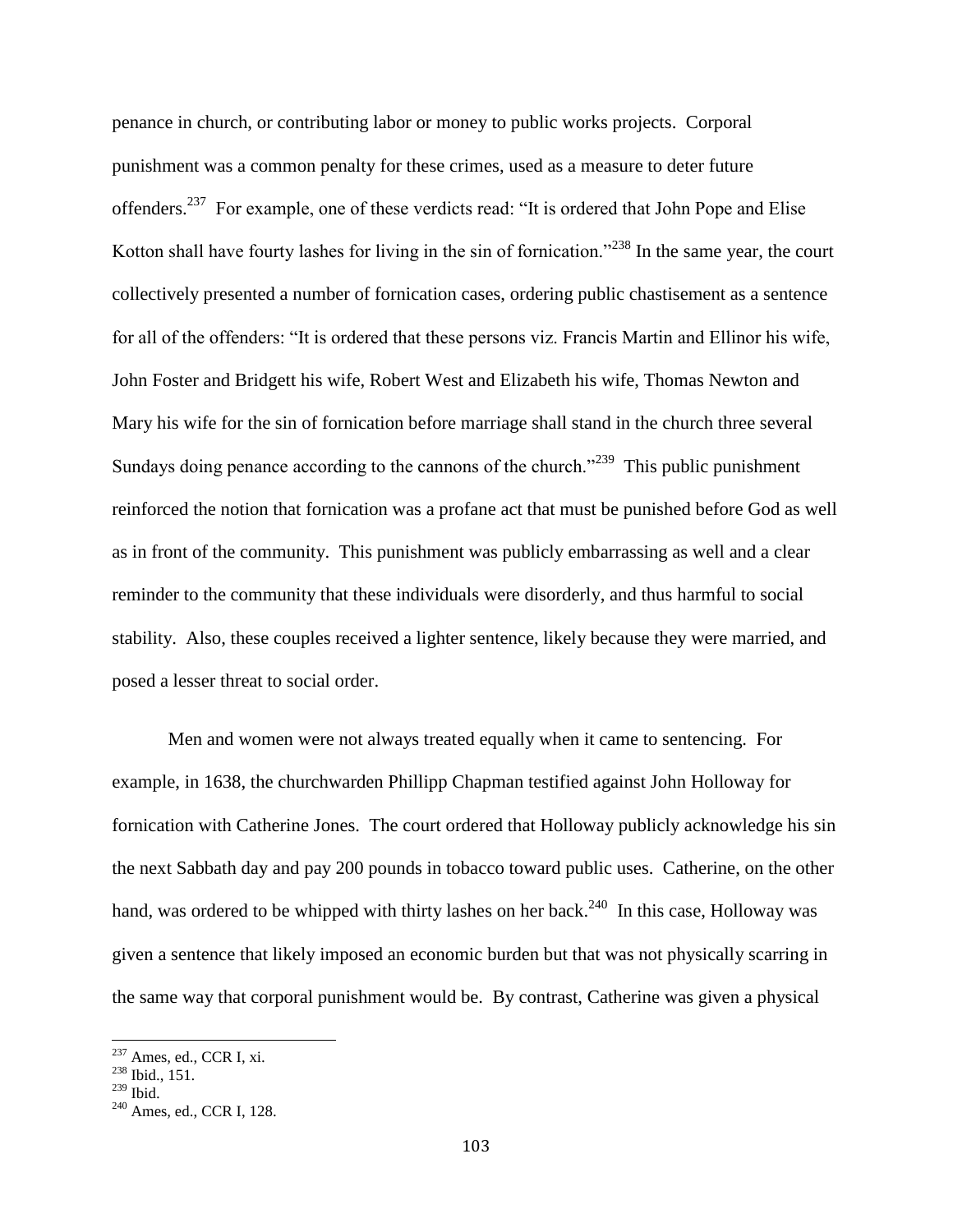reminder of her wrongdoing. There are two possible reasons for this discrepancy: first, since women did not hold wealth, it would have been difficult to charge them with a monetary fine. Second, men feared the potential impact of female pregnancies on their control of land and labor and thus set out to ensure that harsher punishments for females would deter future fornication.

# **Adultery**

Although premarital sex was highly scorned, adultery was considered an even greater evil because it directly challenged marriage and family structure. Adulterers committed a foul offense and damaged their own reputations as well as those of their family members. Early Virginian laws demonstrated the seriousness of adultery as compared to pre-marital fornication. When Sir Dale's Code was in place from 1610-11, laws established that adultery was punishable by death while fornication would result in whipping.<sup>241</sup> During these early years, the colony was very unstable and these harsh laws were established in attempts to construct order. However, as the colony developed and became more ordered, sentencing was reduced in severity, and adultery was grouped with other moral offenses. The threat of adultery still remained, but it was not necessary to establish such stringent laws.

While English citizens certainly expressed concern about the threat of adultery, colonists in Virginia seemed to possess a heightened awareness of the social consequences of adultery in their newly developing and highly unstable community. In England, adultery was often policed informally by neighbors rather than in the courtroom setting. Adultery seemed to possess a more viable threat in Virginia because of the limited number of women and the frequency with which

<sup>241</sup> Julia Cherry Spruill, *Women's Life and Work in the Southern Colonies*, 314; Teaching American History, "Articles, Laws and Orders, Divine, Politic and Martial for the Colony of Virginia 1610-1611." http://teachingamericanhistory.org/library/index.asp? document=2318 (accessed February 2012).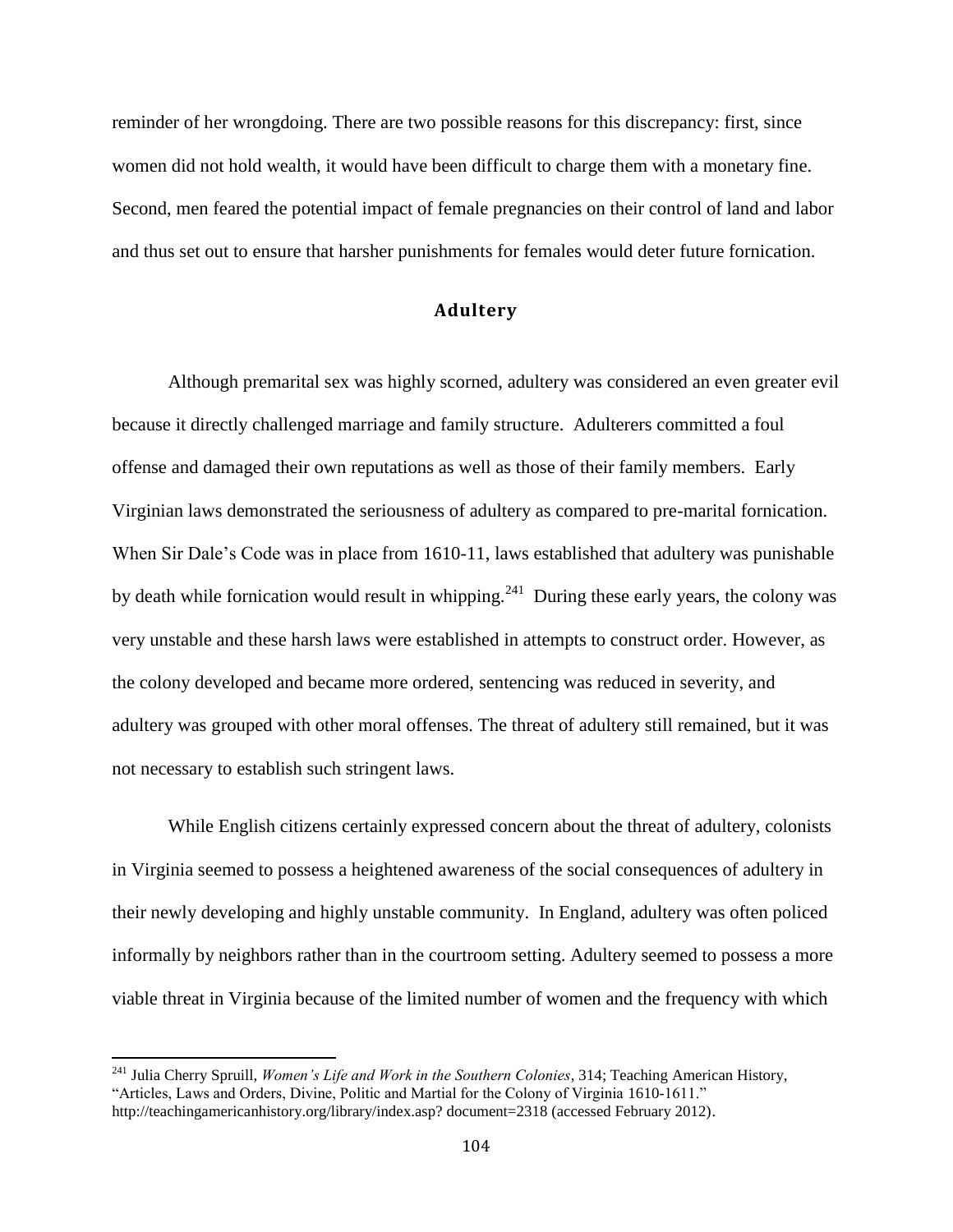men travelled away from their homes.<sup>242</sup> For these reasons, litigation concerning adultery was expansive in Virginia throughout the seventeenth-century. Comparatively, adultery laws were fairly straightforward in Virginia after the early years of Sir Dale's code. In 1642, an act required churchwardens to make presentments of misdemeanors including "swearing, profaning God's name, and his holy Sabboths, abuseing his holy word and commandments, contemning his holy sacraments or any thing belonging to his service or worship."<sup>243</sup> Adultery was categorized as a moral and religious offense that abused God's holy word and commandments. Thus, without explicitly stating it, laws like this one demonstrate the clear legal remonstration against a moral offense like adultery.

The obvious problem with disciplining adultery was that it was quite difficult to obtain evidence. In this pursuit, a 1645 law requiring that churchwardens present misdemeanors included a provision that allowed them to present cases where they received their information from others. This law allowed that neighborly testimony might suffice to place blame on a woman or couple, a phenomenon that lent itself to increased gossip and defamation in the colony. Another act from this same year declared that churchwardens must make presentments for adultery and other sexual violations:

That if any person or persons of what degree or condition soever should abuse themselves with the high and fowle offences of adultery, whoredom or fornication or with the loathsome sinne of drunkenness in the abuse of God's creatures, that of those and every one of those the said church-wardens should make a true presentment."<sup>244</sup>

As this law established, churchwardens were responsible for policing these intolerable offenses.

<sup>242</sup> Brown, *Good Wives*, 86.

 $243$  Hening, 241.

 $244$  Ibid.,  $310$ .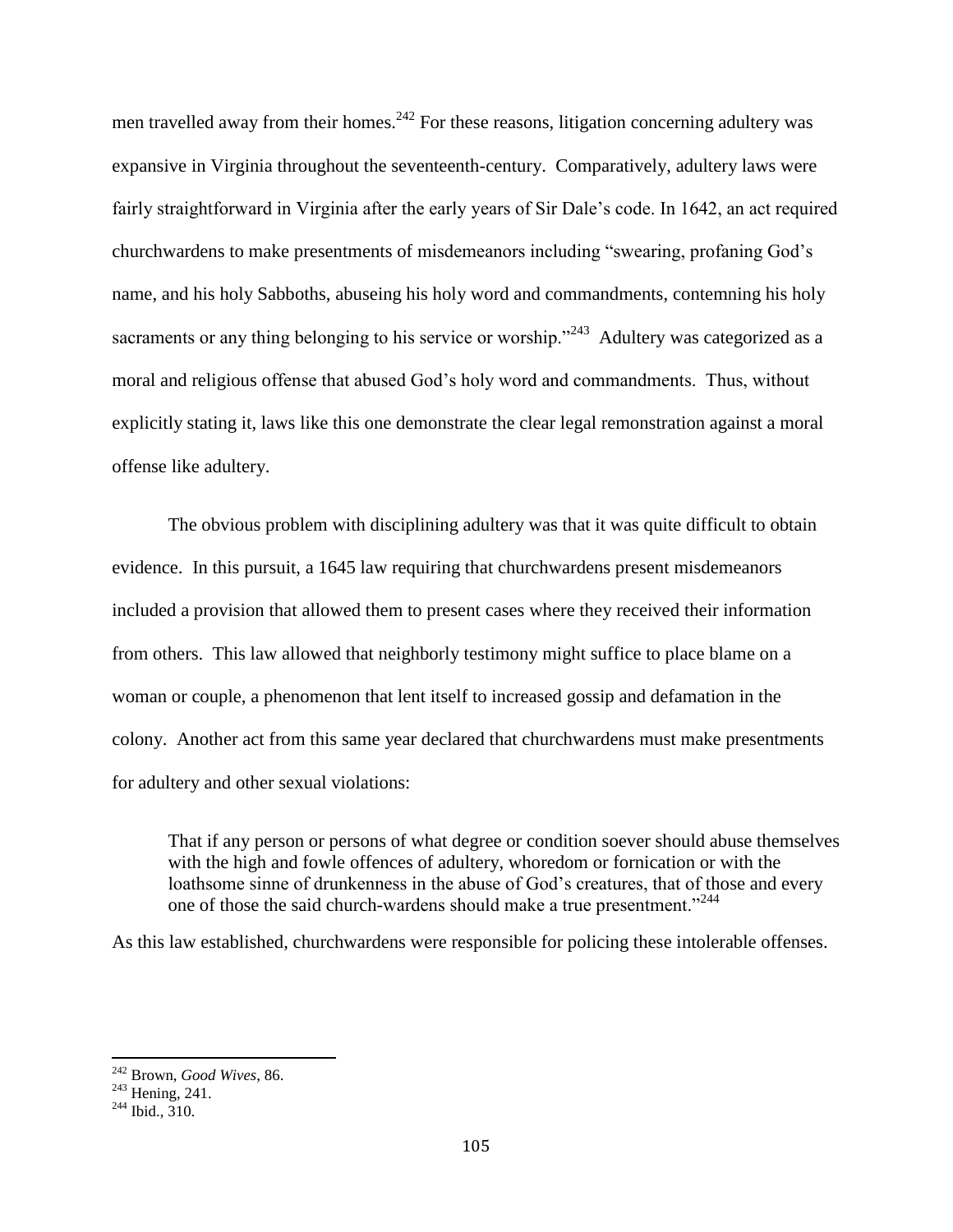Adultery cases generally presented difficulties for arbitration due to the lack of evidence. However, in certain situations, neighbors, friends or family members caught adulterers in the act and brought these stories to court. Men and women often gossiped, and it only took one mention to an outside party for a story of a sexual encounter to spread throughout the community.<sup>245</sup> For instance, in 1643, Susanna Kennett and John Tully came to court with their rather explicit story of witnessing Mary West engage in an adulterous relationship. Tully and Kennett shared this story with the court, explaining that they had heard a snoring sound and had gone to investigate, assuming that Mary West was having a fit. Hiding behind a hogshead of tobacco in the entry, Tully and Kennett witnessed Richard Jones and Mary West lying on a bed together in a provocative position. Kennett began laughing at the sight and the two quickly hurried away so as to avoid getting caught. Later, they once again caught Mary lying down upon the bed "with her cloathes upp about her eares and the said Richard Jones Laye downe upon her and was betwixt her Leggs." They claimed that Mary's son George came into the room for water and cried "comee off my Mother Lichett Ile tell my father."<sup>246</sup> The end of this story, when Mary's son enters the room and mentions his father, highlights the complexity of situations like this one. Adultery was more than simply a wrong unto God and to one's marriage partner; adultery had far-reaching consequences, upsetting family structures and community dynamics.

Also significant to this case is the fact that John Tully and Sussanna Kennet independently relayed this very detailed and personal story to the court, both using very similar descriptions. These parallel testimonies were apparently sufficient evidence for the court. The records of this incident specify: "Whereas it appeareth unto this Cort by the Affidavitts of John Tully and Susanna Kennett That Richard Jones Committed Adultery with Mary the wife of

<sup>245</sup> Norton, *Founding Mothers*, 261-263.

<sup>246</sup> Ames*,* ed., CCR I*,* 290-291.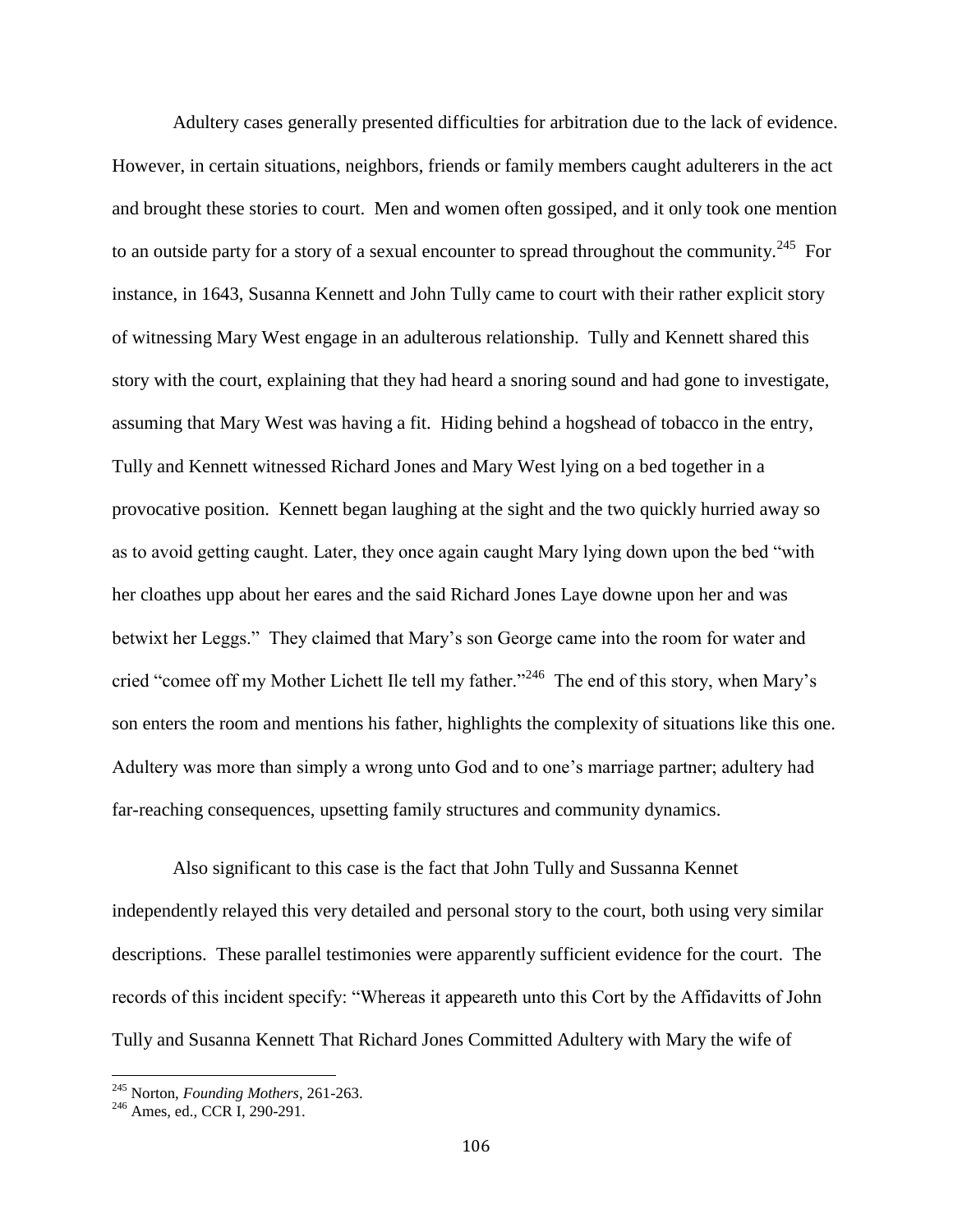Robert West.<sup>2247</sup> Richard did not appear in court that day and the sentencing was suspended until the next county court. The records of this case stop there, and fail to detail the sentencing procedure. Regardless of the punishment, it is clear that the court found the couple guilty, stating, "the punishment That shalbe inflicted upon the said Richard and Mary for their said Offence shalbe suspended until the next County Court."<sup>248</sup> In this situation, the testimony of two community members was sufficient evidence in court to prove adultery. As this demonstrates, words could have a powerful effect in early Virginian society, particularly within the legal system. Although many of the colonists' testimonies were likely true, the relative trust that the court placed in their word reflects how easy it was to create or modify stories about the sexual honesty of other community members.

One of the reasons for the great number of adultery cases in seventeenth century Virginia was that men frequently travelled and left their wives at home. During their husbands' prolonged absences, women sometimes engaged in extramarital affairs.<sup>249</sup> A story of this nature appeared in the court records in 1634. While this story is unclear in parts, it emphasizes the frequency of adultery, particularly in cases where husbands left their wives alone in Virginia. In this account, Lewes Whyt told the court that William Payne laid with Edward Drew's wife while Drew was at the Duck.<sup>250</sup> Whyt indicates that Drew's wife slept with William Payne six of seven times, almost every night that winter.<sup>251</sup> However, the story becomes more complex, as Whyt explains that Payne was only one potential suitor. Whyt also refers to a relationship between a younger man named Powell and Drew's wife. Once again, this sheds light on the skewed gender ratio in

<sup>247</sup> Ames*,* ed., CCR I, 292.

<sup>248</sup> Ibid.*,* 290-291.

<sup>249</sup> Brown, *Good Wives*, 96.

<sup>&</sup>lt;sup>250</sup> The original manuscript was illegible through parts of this record, and Ames uses brackets to show this: "That while Edward Drew was at the Duck  $\begin{bmatrix} \quad \quad \end{bmatrix}$  william Payne layd with his wife and had the  $\begin{bmatrix} \quad \quad \end{bmatrix}$  six of seventh tymes all most every night that winter she told him." Ames*,* CCR 1, 25.

 $^{251}$  Refer to the above-noted.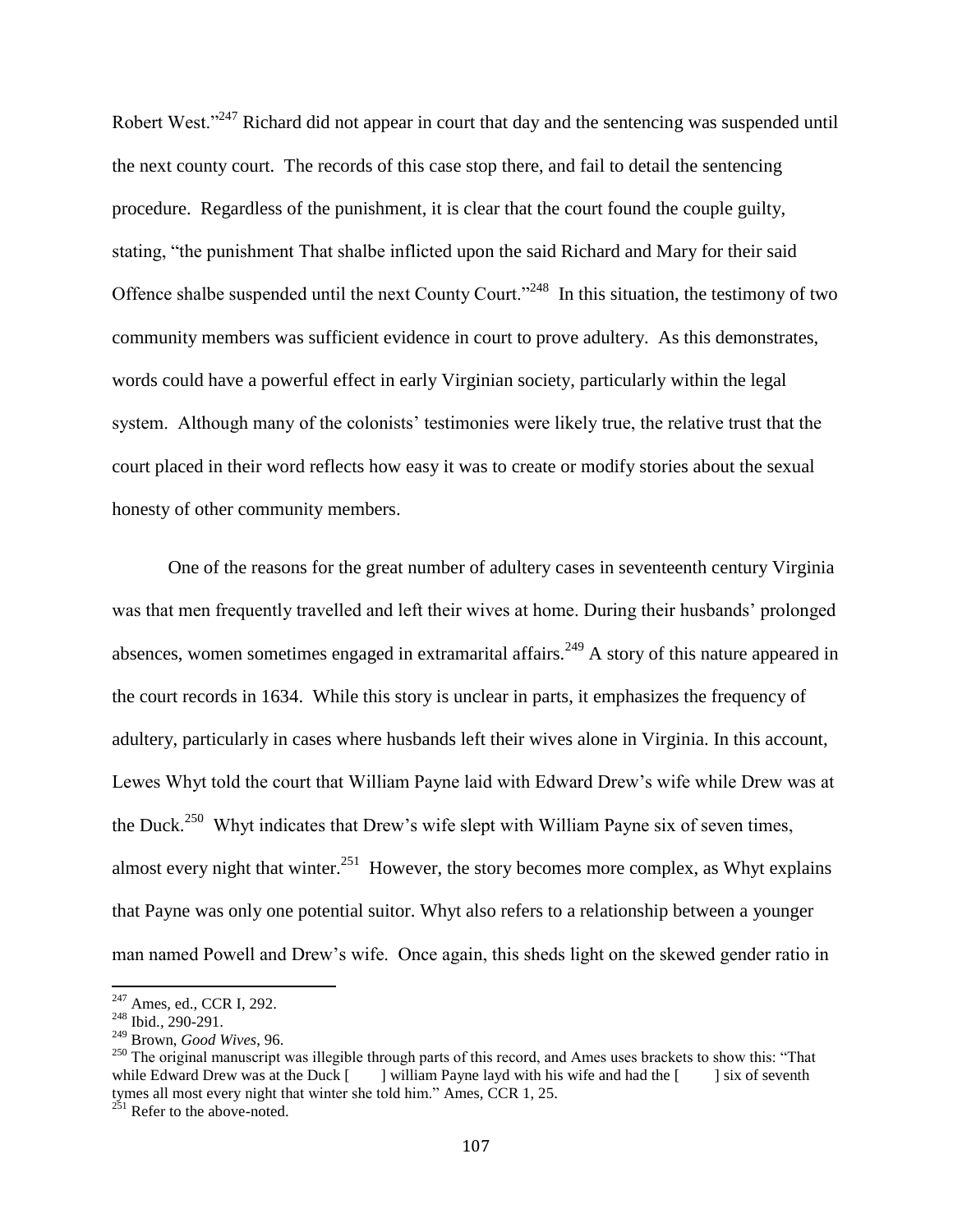colonial Virginia and the impact that this demographic peculiarity had on social relations. With such a limited number of women, men like Powell and Payne were eager to take the opportunity to engage a relationship, even if the woman was married. In fact, the language within this record exemplifies this attitude. It reads: "Alsoe he sayd he would not have had any thing to doe with her, but he saw young Powell use her and to put out him he thought to make use of her himselfe."<sup>252</sup> This phrasing clearly reinforces the notion that men looked for every opportunity to find available women. At the same time, this does not necessarily mean that Drew's wife was blameless; situations like this were clearly complex, and relied on hearsay, thus, it was difficult to piece together the truth.

To make things more complicated, Drew's wife was apparently pregnant with Payne's child and attempted what appears to have been infanticide. The account reads: "Alsoe she told him she was with Chyld by him and they knew not what to doe but Edward drew coming [  $\qquad$  ] knocked it in the head... $^{3253}$  While documentary silence leaves many questions unanswered, this account clearly points to the consequences of adultery and the possibility of an unwanted pregnancy.

## **Unwanted Children: Infanticide and Midwives**

While it is not clear in this particular case whether "knocked it in the head" was an attempt at infanticide, women like Mary Drew sometimes resorted to such cruel measures out of desperation and fear. Women hid these crimes by claiming that they had miscarried the baby. In these cases, midwives were called upon to help determine infanticide. In 1629, a man named George Unwin suspected that his maid Dorcas Howard had killed her baby. When Unwin

<sup>252</sup> Ames*,* CCR I*,* 25.

<sup>253</sup> Ibid., 25.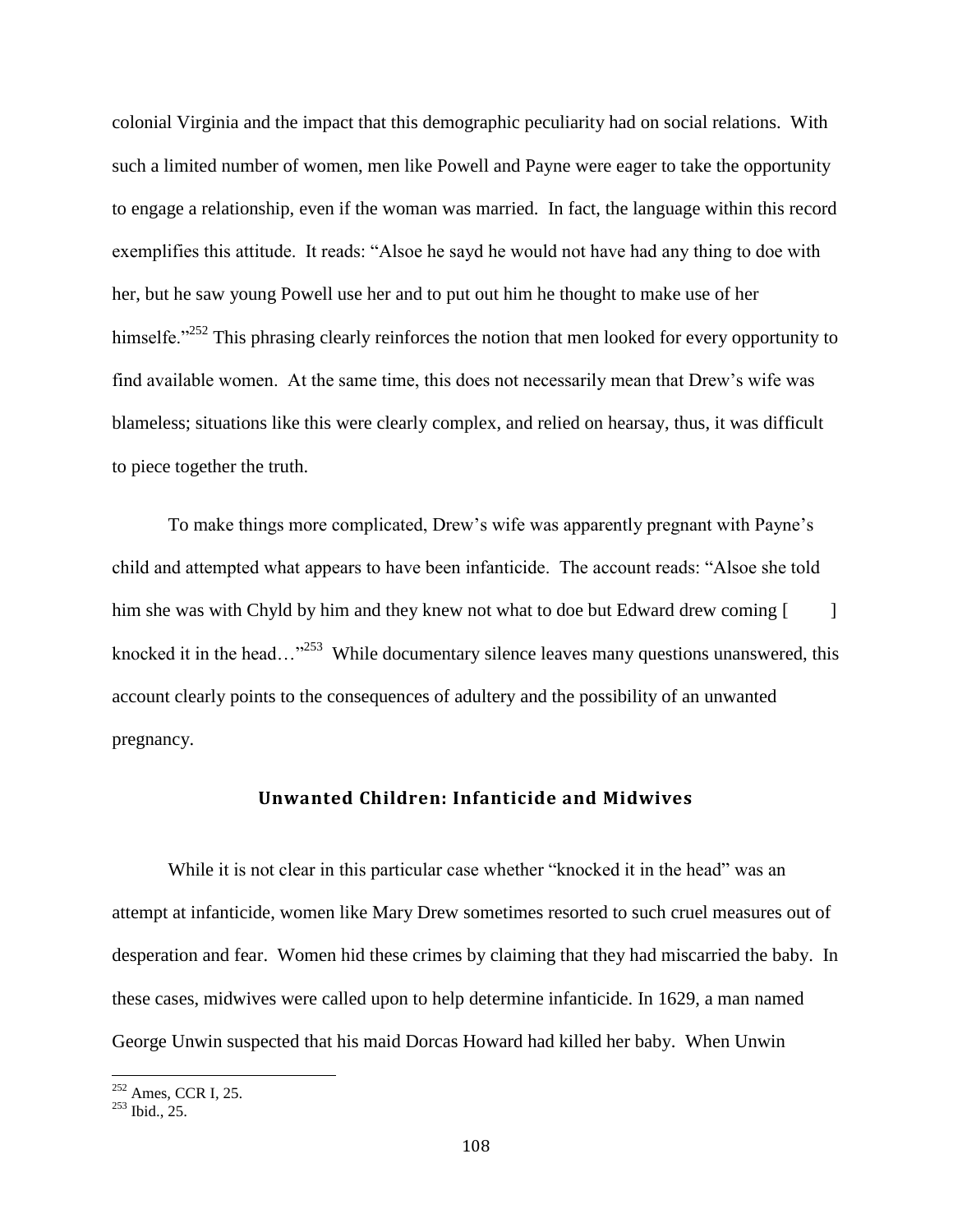originally questioned Howard about her illness, she denied his suggestion that pregnancy was the source of her pain. However, when Unwin threatened the maid the following day, she admitted to the pregnancy and announced that Robert Gage was the father. The very next day, Howard told Unwin that she had miscarried. Unwin called a midwife, Elizabeth Moorecock, to come and investigate the situation, but she was unable to decide whether or not Howard had miscarried. Moorecock was called to court and recounted how she had found the baby's head bruised but was still unable to provide any definitive proof of infanticide. The court records stop here, with a command that Howard appear in court at a future date.<sup>254</sup> Since the records are incomplete, we can only guess about Howard's fate. It is possible that Howard was put to death, as many women were in cases of infanticide. However, lack of certitude was fairly common and in many cases women may have been unjustly convicted.<sup>255</sup>

This case also demonstrates the power vested in midwives to arbitrate in such uncertain cases. Midwives were powerful because of their ability to communicate intimately with other women and because of their value to the men who relied on their aid in court. Midwives also played a crucial role in providing proof of paternity after births. Midwives befriended women on a very intimate level and they made it difficult for women to conceal the identity of the father. In cases of uncertainty, midwives would request this secretive information at a woman's most painful moment when it was believed that she was most willing to be truthful. For these reasons, at least one midwife was usually assigned to a bastardy case.<sup>256</sup> Midwives present an interesting case study because they were of vital importance to both men and women. By providing proof of infanticide or paternity, midwives were pawns in the male-dominated system of patriarchy.

<sup>254</sup> McIlwaine, ed., *Minutes*, 194.

<sup>255</sup> Spruill, *Women's Life and Work*, 325.

<sup>256</sup> Brown, *Good Wives*, 273.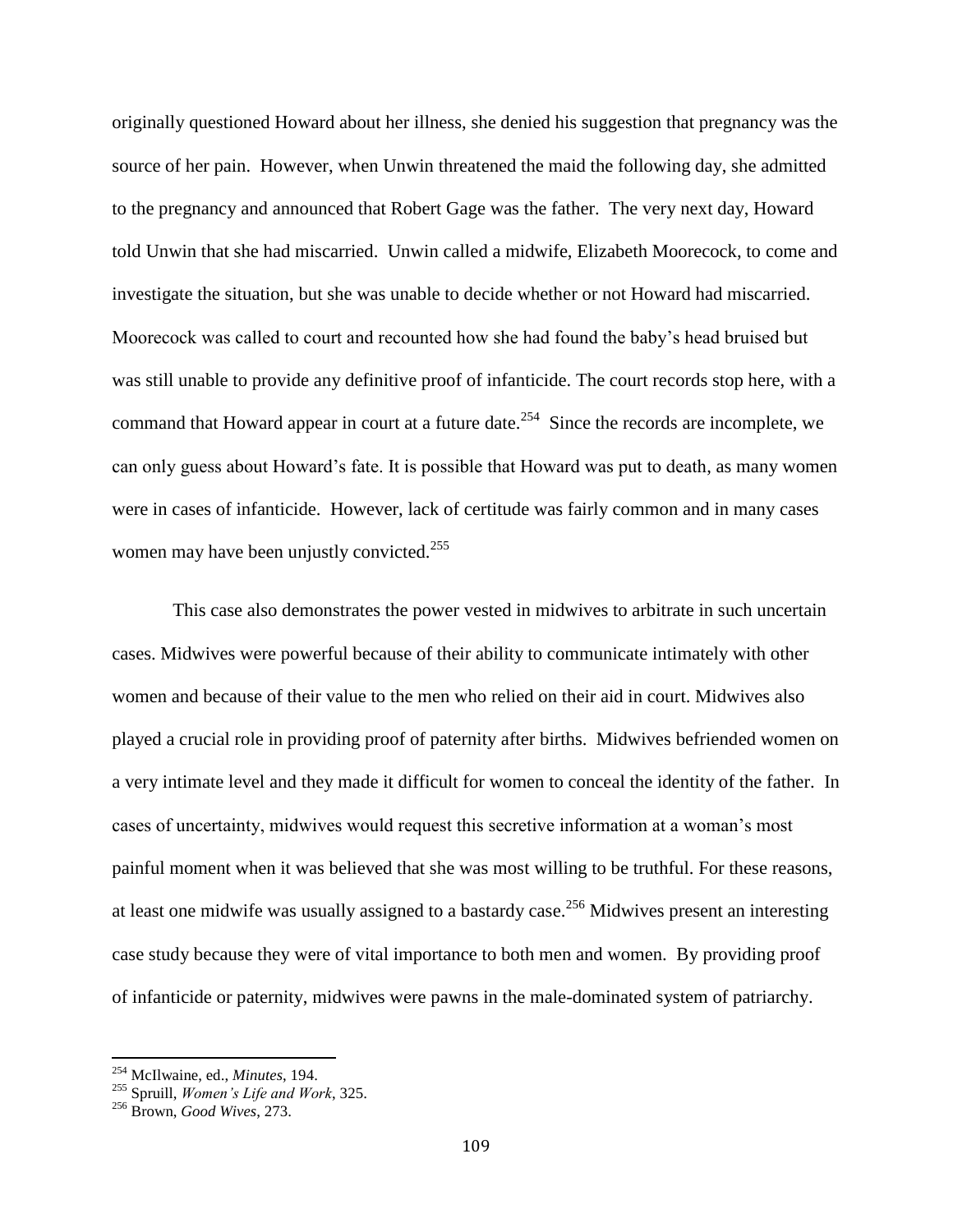Midwives' testimonies in court aided men in their mission to control women. On the other hand, midwives gained power in their ability to act as intermediaries between men and women.

## **Slander**

Language was a powerful tool in early modern England as well as in the New World. In an unstable environment like seventeenth-century Virginia, gossip had tremendous power to complicate relationships between colonists. In England, reputations were built on long-lasting relationships and years of interaction and experience. The social class structure was much more stratified, and status was passed down through family lines. In Virginia, no such hierarchy imposed itself, and social mobility was very fluid. Since status and reputation were actually quite fragile, words retained great powers to damage colonists' positions within society. In particular, colonists recognized the threat that slander posed to raise suspicions and sway public opinion over issues of personal honor.

In the early years of the Virginia settlement, Company officials were particularly worried about the threat that language might pose to the colonial government's authority. This is clear in Dale's Code of 1611, which included several provisions that regulate language. Primarily, these laws forbade colonists from speaking "impiously or maliciously" against God, the holy trinity or the Christian faith, "upon paine of death." There were also laws that prohibited using the Lord's name in vain, taking unlawful oaths, or cursing. Offenders of such crimes would be punished severely. For example, second time offenders were punished with a bodkin<sup>257</sup> thrust through the tongue, as a physical symbol of their impiety. This punishment was in the tradition of "an eye for an eye," as a bodkin through the tongue was a means of physically piercing through an

 $^{257}$  A bodkin was a sharp needle that was used to make holes in cloth.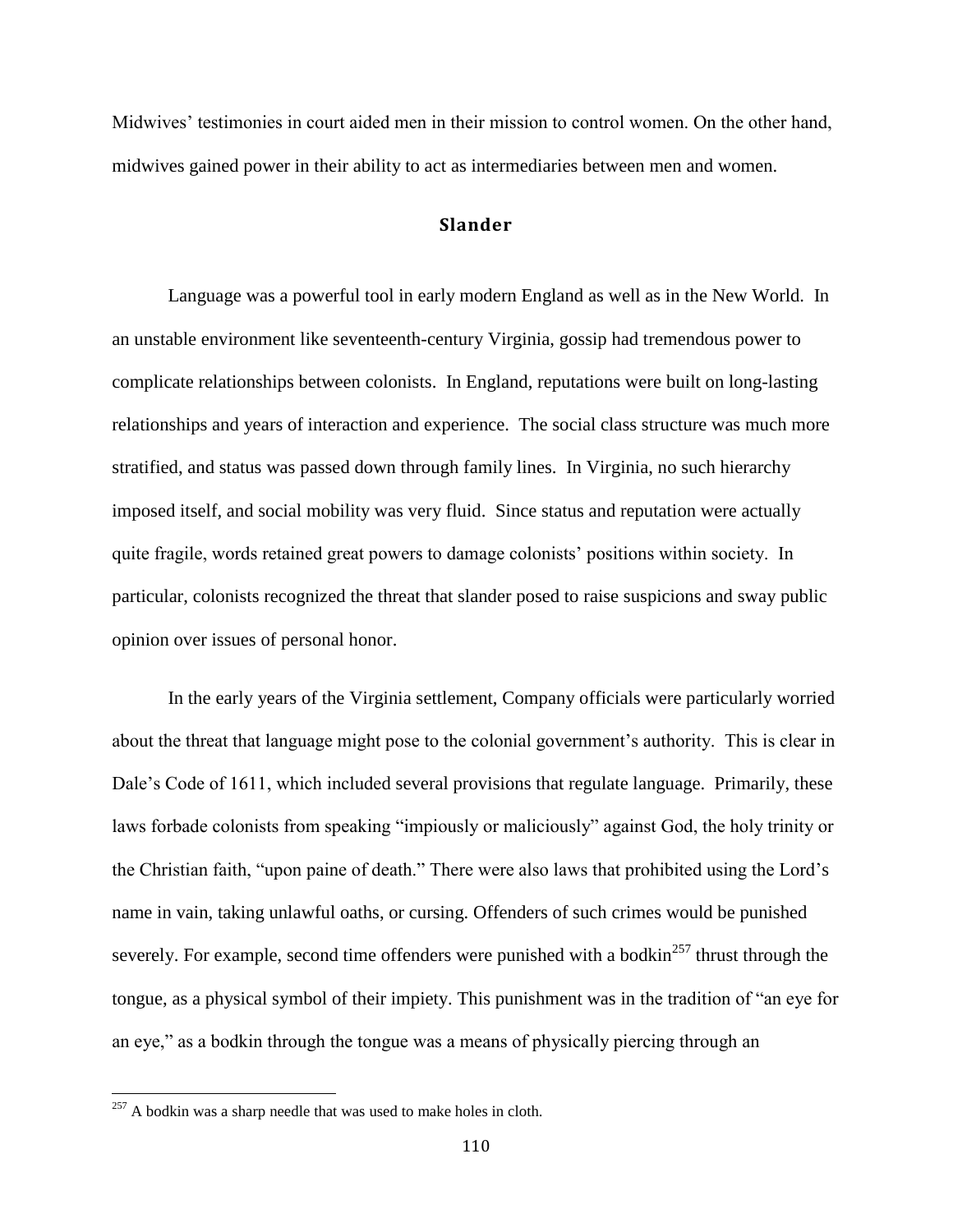offender's tongue in the same way his or her tongue had uttered harmful words. The laws also forbade men and women from using "traitorous words" against the King of England or any royal authority, with death as the punishment for these offences. They also declared that colonists could not slander or "utter unseemly, and unfitting speeches" against the King's council for Virginia, nor the assistants to that council, nor anyone or anything else involved in the "Christian Plantation" in Virginia.<sup>258</sup> These laws were considerably more severe than future colonial laws regarding speech. Even in their extremity, Dale's laws offer evidence of a preoccupation with the power of language and a deep fear of colonists' ability to slander, particularly during the colony's early and most disordered years.

During the middle of the seventeenth-century, there was limited legislation in Virginia concerning slander, yet a preponderance of slander cases appeared in courts during this time period. Colonial attitudes toward slander are apparent in the ways that colonists referred to these cases in court. For example, slanderers were accused of "abusing his household," "scandalizing," "taxing," "injuring" and doing "manifest wrong" unto their neighbors and friends.<sup>259</sup> These descriptions reveal the damaging consequence of slander and the perceived ill that words could cause a community. Slander had long-lasting effects because it was difficult to change public opinion after the words were already out. For these reasons, colonists continually brought cases of slander to the court in order to try and clear their names and place blame on the offender.

The most common cases of slander concerned neighbors calling each other whores and rogues. While both men and women were found guilty of these crimes, slander was commonly

<sup>&</sup>lt;sup>258</sup> Teaching American History, "Articles, Laws and Orders, Divine, Politic and Martial for the Colony of Virginia 1610-1611." http://teachingamericanhistory.org/library/index.asp? document=2318 (accessed February 2012). <sup>259</sup> Ames*,* ed., CCR I, 20, 85, 117, 132, 146.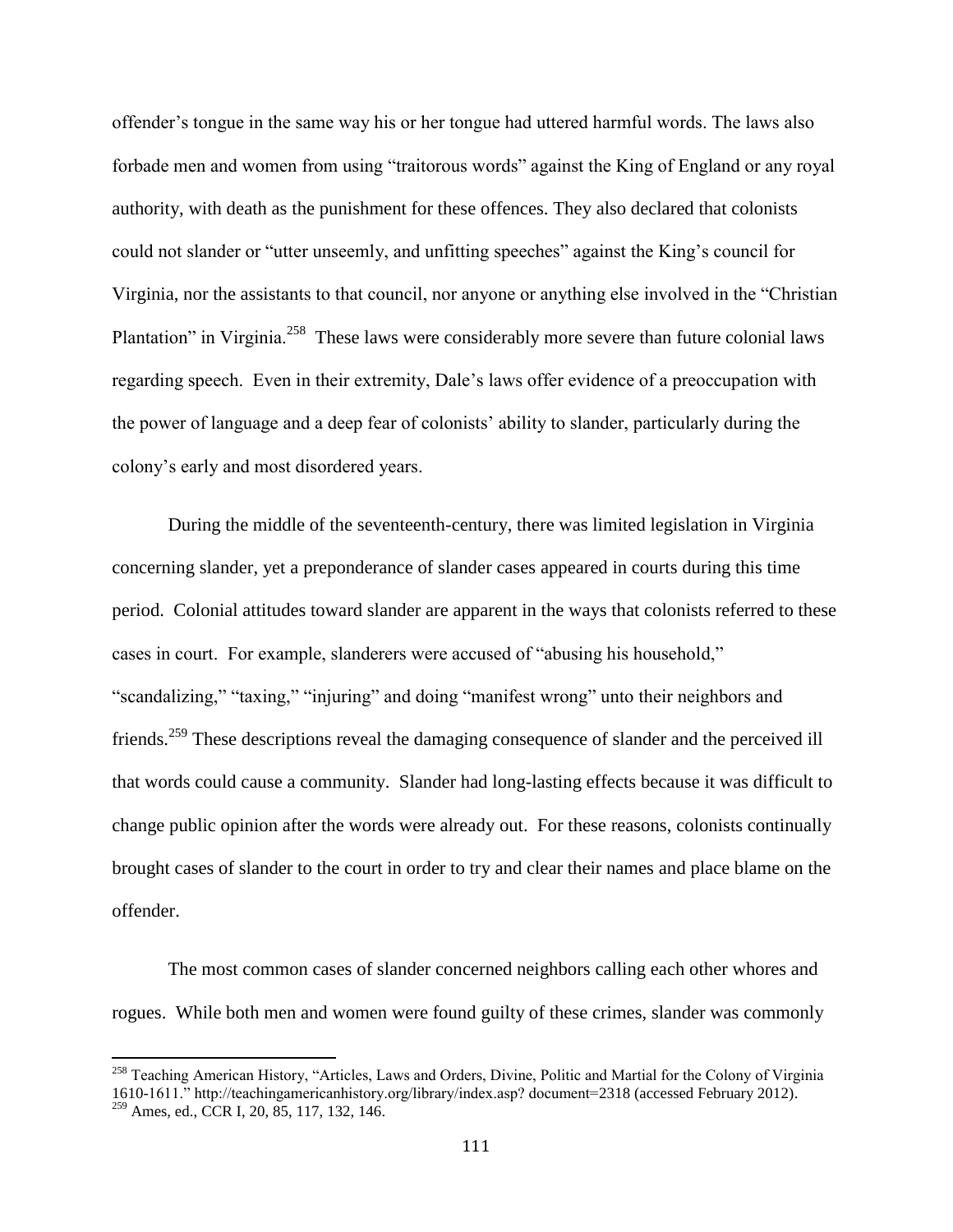considered a female vice. Men feared female speech because it represented a domain in which women could potentially gain power. As Terri Snyder concludes, "Ungoverned tongues challenged assumptions that undergirded traditional politics and domestic authority, and, in particular, emergent ideas of mastery in the seventeenth century."<sup>260</sup> Women were frequently the perpetrators as well as the victims of slander.

The records of slander cases demonstrate a variety of different insults that were thrown between community members. However, the most common insult was the use of the label "whore," which was an attempt to question a woman's sexual honesty. Women were called "whore," "slut," "dirty face," "common whore," "common as the milking pail," "common carted whore," "dishonest woman," and other similar terms. Women were often wrongly accused of adultery, and while many of these stories were largely unfounded, some accusers even went so far as to fabricate details of the affair. In making these accusations, slanderers often placed emphasis on their ability to prove that the woman in question was indeed a whore. For example, in 1642, John Little was accused of slandering Elizabeth Bacon. A deponent cited Little as saying, "you are a whore and I will prove you a whore."<sup>261</sup> Several other deponents supported this claim, testifying that John Little had called Elizabeth Bacon a whore, a common whore, and as common as the milking pail.<sup>262</sup> This case demonstrates the varied language of insult as well as the common tendency among slanderers to declare the situation verifiable. Furthermore, there were five deponents in this case, all of whom testified to very similar stories about the event. This was another trend among slander cases; since all slander stories were somewhat delicate in

<sup>260</sup> Snyder, *Brabbling Women*, 3.

 $^{261}$  Ames, ed., CCR II, 189.

<sup>262</sup> Ibid., 190.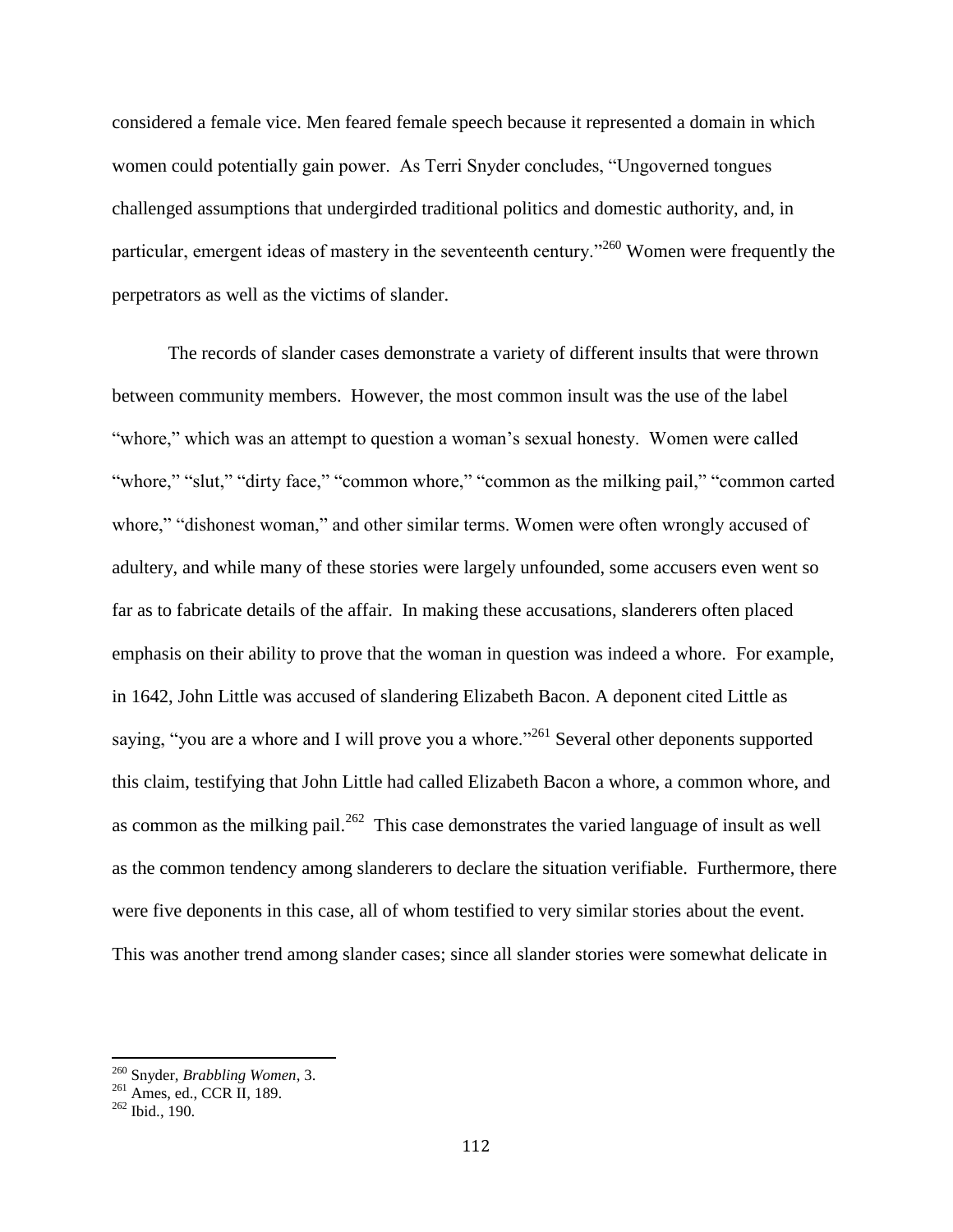that they were difficult to prove, it was often necessary to bring several witnesses to court in order to support the strength of the case.

Men were also victims of slander in Virginia. While "whore" was the most common insult for women, "rogue" was certainly the most common for men, a term which did not have a sexualized meaning as whore did. Men were frequently called "rogue," "perjured rogue," or "foresworn fellow," all terms that aimed to question a man's honesty in the business world or to deride his masculinity.<sup>263</sup> As Edmund Morgan explains, factors like mortality and the shifting value of property prevented any secure means of accumulating wealth and opened up opportunities for cheating and embezzlement.<sup>264</sup> Morgan claims, "every business transaction was a high-risk adventure delicately balanced against the perishability of both the property and the participants involved."<sup>265</sup> Thus, honest business practices were important to a man's reputation in society, and consequently targeted by slanderers.

A case in 1637 provides an interesting example of slander that was directed at men as well as women. In this account, Anne Stephens abused Grace Waltham by slandering her husband, John Waltham. The record reads:

Anne Stephens, the wife of Christopher Stephens came to the cowpen and there did in a jeering manner abuse Grace Waltham saying that John Waltham, husband of the said Grace had his monthly courses as women have, and that the said Anne Stephens should say that John Waltham was not able to get a child.<sup>266</sup>

The record for this case indicates that Stephens "did in a jeering manner abuse Grace Waltham," implying that Grace was the victim of abuse, even though the insult was directed at her husband. The likely reason for this is that an insult of this nature disparaged both husband and wife. Even

<sup>263</sup> Brown, *Good Wives*, 99.

<sup>264</sup> Morgan, *American Slavery, American Freedom*, 171-177.

 $^{265}$  Ibid., 177.

<sup>&</sup>lt;sup>266</sup> Ames, ed., CCR I, 85.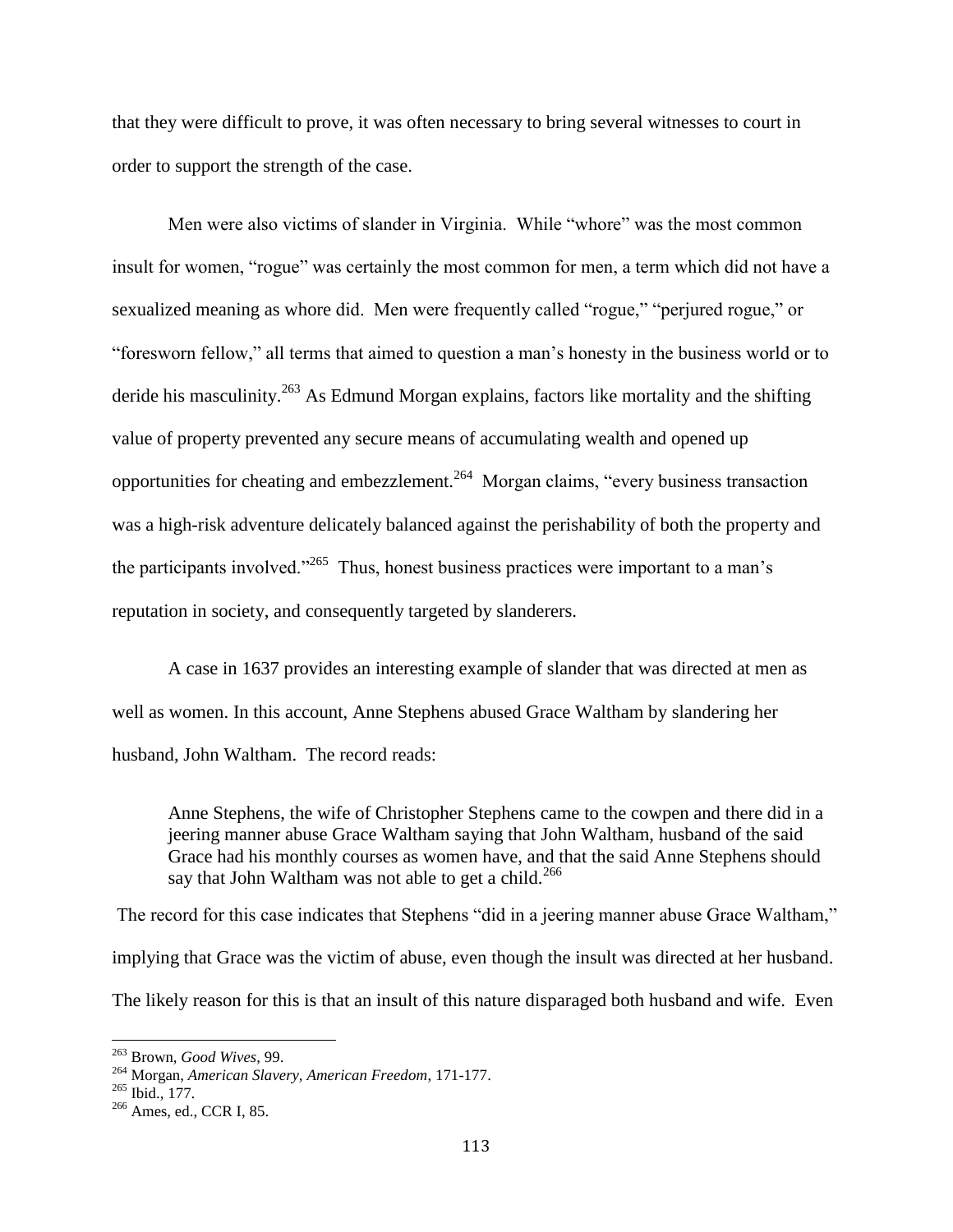though the slander was more directly aimed at John, insulting his masculinity and comparing him to a menstruating woman, Stephens also insults the couple's joint capacity to have a baby. The nature of these insults once again underscores colonial anxieties over gender and the proper roles of men and women. In this case, the two women responsible for the slander, Anne Stephens and another woman, Anne Williamson, were both sentenced to be ducked and to ask for forgiveness from John and Grace Waltham. These punishments ensured a confession as well as a means of clearing the Walthams' names in a public community setting.

As Stephens' and Williamson's sentencing indicates, most punishments for slander aimed to coerce public confession.<sup>267</sup> Since slander was in many ways a "public" crime, it was only fitting that slanderers would be punished by declaring their guilt in a public setting. While public apology was commonly included in sentencing, there was no distinct method for punishing slander within the colony. Similar to adultery, there were several different sentences that might be assigned to slanderers, generally dependent upon the severity of the case and the gender of the accused. One particular penalty, ducking, was a punishment designed solely for the colony's women. In fact, a 1662 law that was designed to curb the frequency of slander cases read: "Women causing scandalous suites to be ducked".<sup>268</sup> The women cited in this law were referred to as "brabbling women," which meant that they were quarrelsome and vexing.<sup>269</sup> The creation of this strict law reflects the degree to which women's voices threatened male superiority.

The punishment that this law mandated, ducking, was a process by which women were strapped to a chair or seesaw-like contraption and continually ducked into a body of water until

<sup>267</sup> Clara Ann Bowler, "Carted Whores and White Shrouded Apologies," *The Virginia Magazine of History and Biography* 85:4 (1977), 425.

<sup>268</sup>Snyder, *Brabbling Women,* 2.

 $269$  Ibid., 2.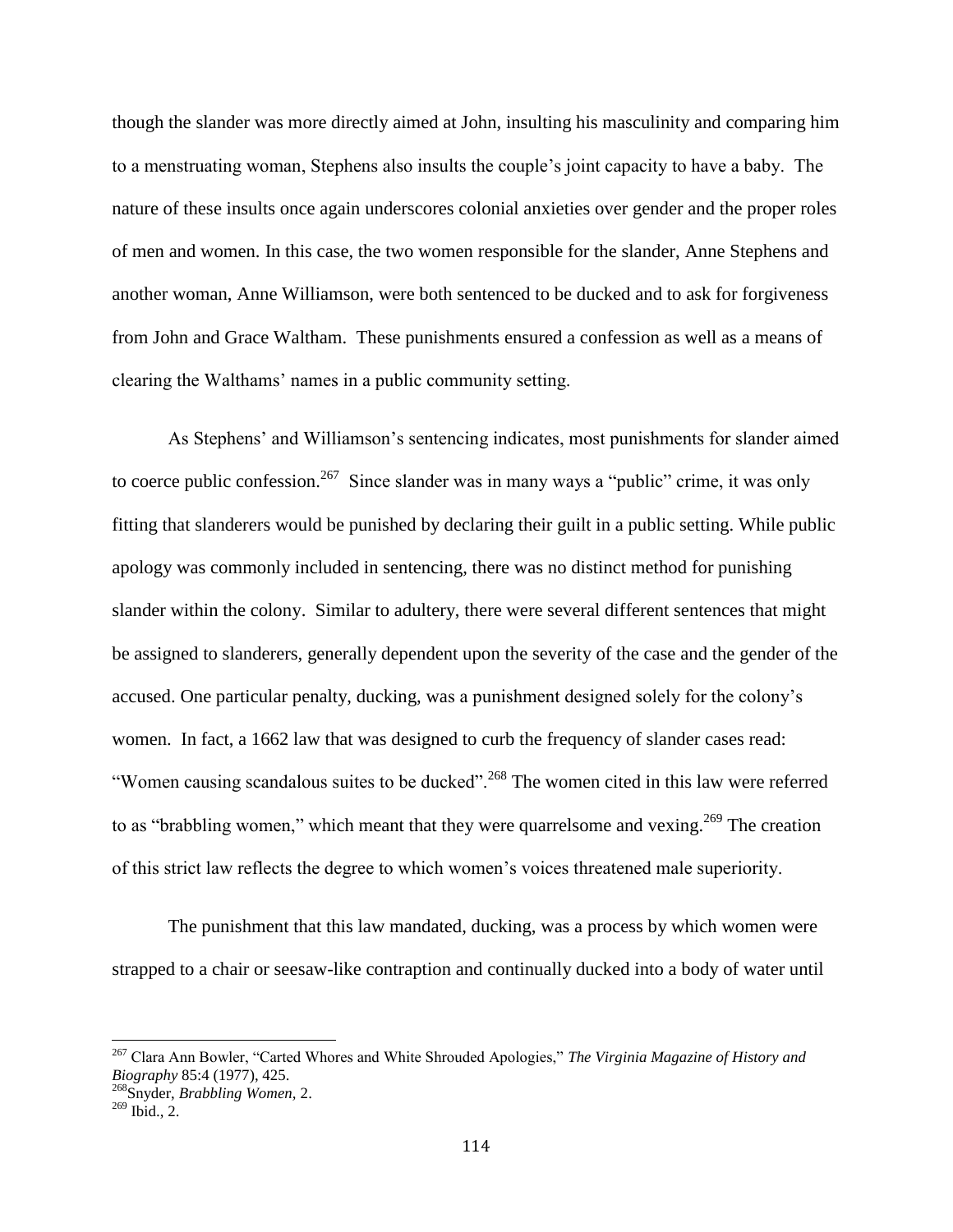they would confess.<sup>270</sup> Occasionally, the village of the accused did not even have the appropriate tools to enforce the sentencing. This was the reason for the 1662 provision that demanded that each county acquire a pillory, stocks, a whipping post and a ducking stool.<sup>271</sup> Ducking had been used for disorderly women in England as well and colonists were familiar with their effectiveness in forcing a confession. In 1634, Thomas Hartley, a member of Hungar's Parish in Virginia, describes in a letter the terror of ducking: "Betsey had a stout stomach, and would not yield until she had allowed herself to be ducked 5 severall times. At length she cried piteously Let me Go Let me go, by gods help I'll sin no more. They then drew back ye machine, untied ye Ropes and let her walk home in her wetted clothes a hopefully penitent woman."<sup>272</sup> Coerced confessions like this one contributed to the common belief that unruly women were the source of all evils within the colony.

Sitting in the stocks was a similar punishment to ducking but was used for both male and female correction. Slanderers might be ordered to sit in the stocks for a certain amount of time, generally three Sundays during church services. The stocks were a means of publicly humiliating offenders so that they might not repeat the offence. Additionally, since most slanderers aimed at harming the reputations of others, this punishment was fitting in that it could be harmful to the reputation of the accused as an announcement of their wrongdoing. In a 1634 case, Henry Charelton was accused of slandering Mr. Cotton, saying, "if he had had mr. Cotton without the Church yeard he would have kickt him over the Pallyzados caling of him black cotted raskoll." In his sentencing, the court ordered that Charelton "build a pare of Stocks and sett in them three severall sabouth days in the time of divine servis and their aske mr. Cotton

*<sup>270</sup>* Ibid.*,* 27.

<sup>271</sup> Spruill, *Women's Life and Work,* 330-1.

<sup>272</sup> Alice Morse Earle, *Colonial Dames and Goodwives* cited in Spruill. *Women's Life and Work*, 331-2.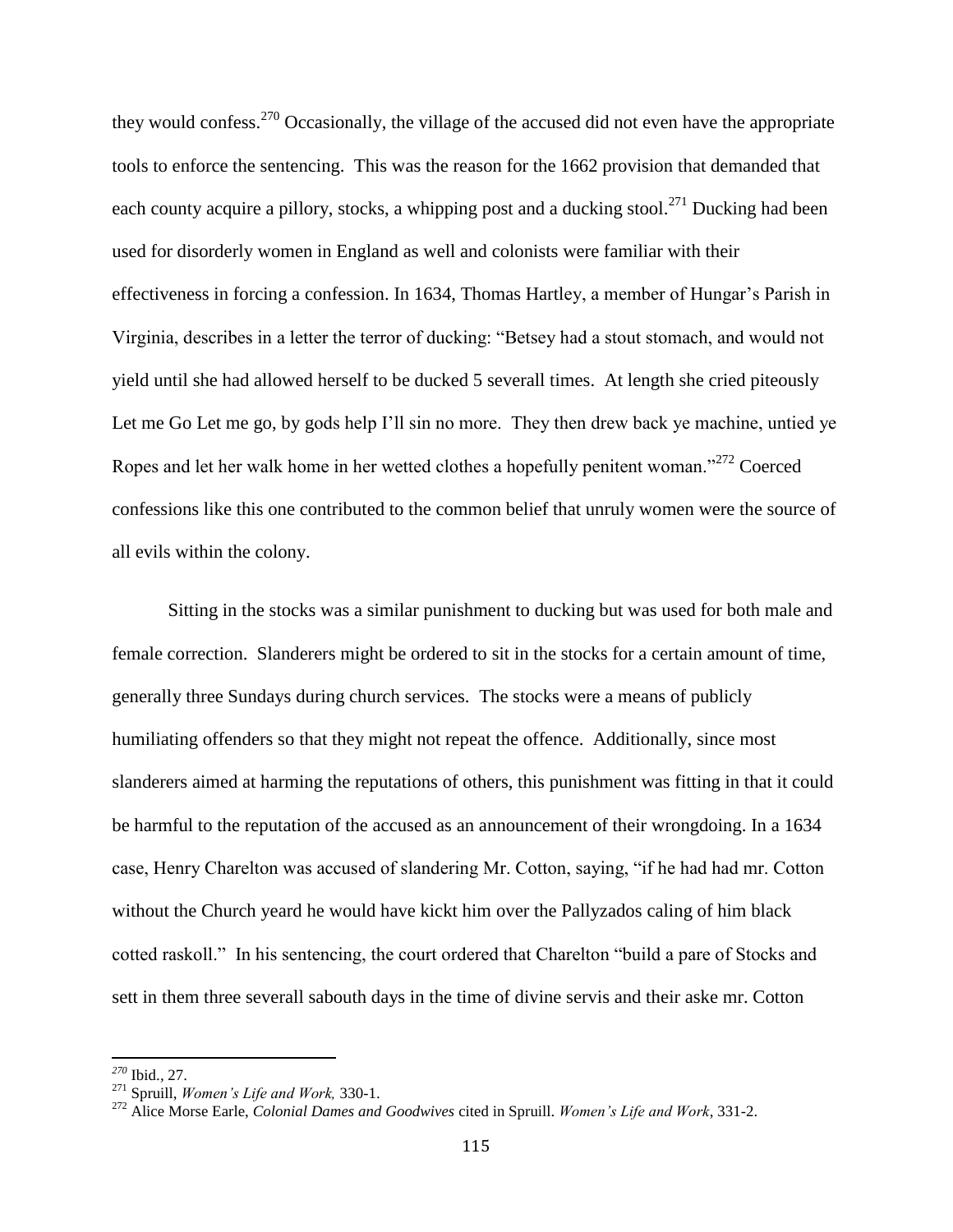forgiveness."<sup>273</sup> In a similar vein, other punishments required that colonists provide money or labor toward projects for public use. This was a productive approach as it utilized the accused to support community affairs. In slandering others, the accused had hurt the community as a whole; penalties of this nature were a means by which a slanderer could repay the community.

One of the most common penalties for slander was public apology. It was important that a slanderer confess the injury that they had inflicted and redeem the name and reputation of the accused. Punishments were therefore aimed at offering reparation to the victims of slander by forcing the accused to publicly confess and apologize in a public court or church meeting. In a notable case in September of 1634, two women were both brought to court for slandering each other. First, Edward Drew filed a suit against Joane Butler for slandering his wife, Mary. As punishment, the court ordered Butler to be "drawn over the kings Creeke at the starne of a boate or Canew from on [one] Cowpen to the other." Peculiarly, the court also gave her a second option, declaring that she would be drawn over the creek,

or else the next saboth day in the tyme of devyne servis betwixt the first and second lesson present her selfe before the minister and say the followeth. I Joane Butler doe acknowledge to have called Marie drew hoare and thereby I confesse I have done her manefest wronge, wherefor I desire befor this congregation, that ye syd Marie Drew will forgive me, and alsoe that this congregation, will joyne, and praye with me, that God may forgive me. $274$ 

Interestingly enough, soon after this incident, Thomas Butler accused Mary Drew of slandering Joane and calling her a carted whore. Mary was given an identical punishment to Joane, ordered to stand before the church and make an almost verbatim confession. This story is demonstrative of the complex social relationships in early Virginia and the lack of deterrence that most punishments provided. In many cases, the same women and men were continually brought back

 $273$  Ames, ed., CCR I, 28.

<sup>274</sup> Ames, ed., CCR I, 20.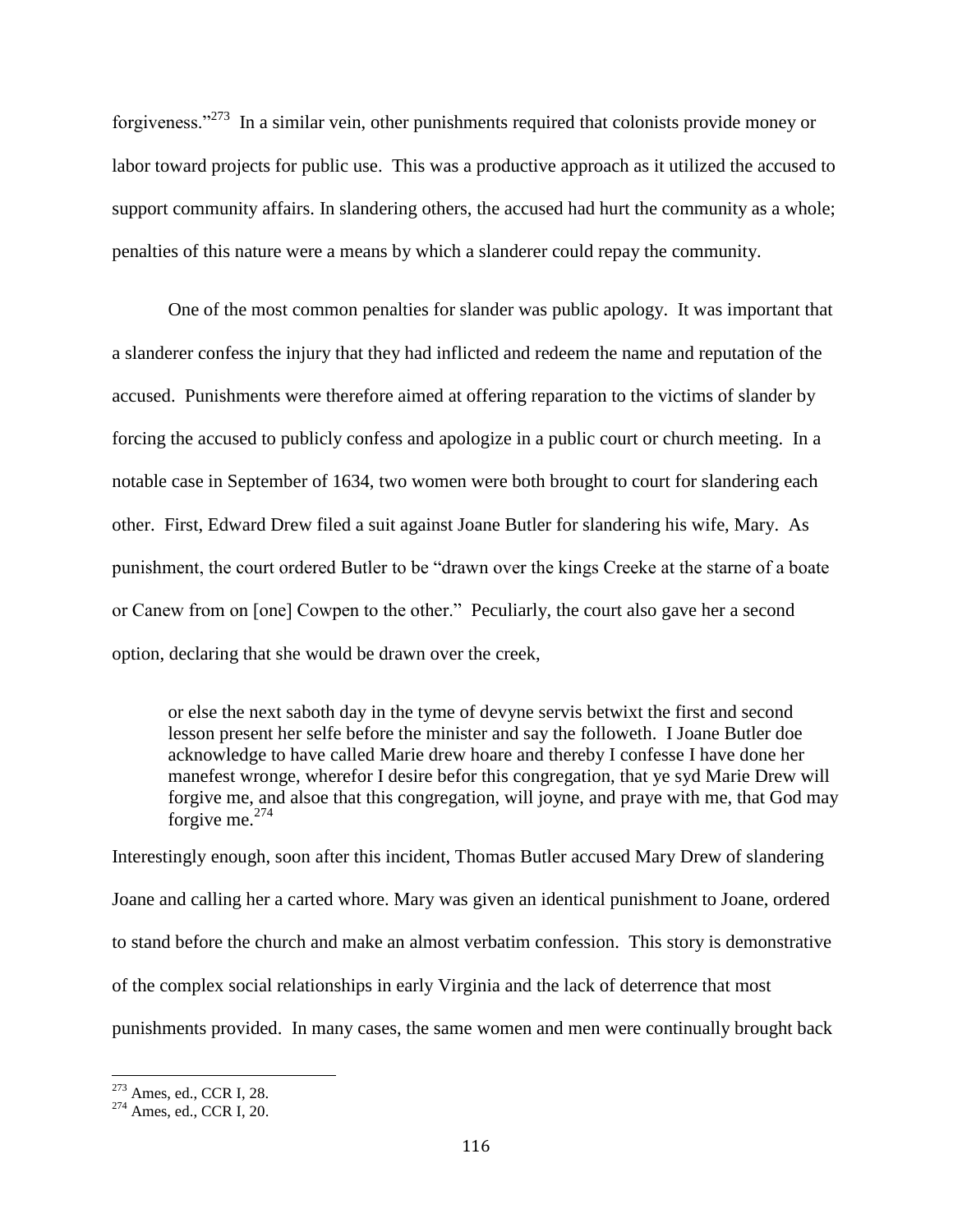to court for slander, regardless of the severity of their earlier punishments. This case is also interesting because the records reveal the exact speech that the women were required to give in front of the church congregation. This speech is a great example of the kind of language used to describe slander in the colony. Slander was a "manifest wrong" that required public apology and repentance to both the victim and the community.

\*\*\*

As demonstrated by the many stories in this chapter, the colonial courtroom was a venue of neighborly dispute. Even within the courtroom setting, community members generally played the greatest role in policing one another. There were an enormous number of cases that were centered on the notion of personal honesty and public reputation. From a modern-day perspective, many of these cases would appear to be unbefitting to a judicial setting. However, during a time period of great uncertainty, it was important to settle disputes with neighbors and friends in a public setting so as to legally establish the truth of a given situation and place blame on the wrongdoers.

The countless stories of adultery, slander, and other moral offenses evidence the fact that patriarchy was frequently contested in early Virginia. In England, many of these same threats were present, but they rarely had the same consequences, particularly because patriarchal structure was engrained within English society and the hierarchy was well established; under these circumstances, it was harder to disrupt such a secure system. Conversely, due to the instability of the Virginian social structure, whores and scolds presented a much greater threat to social order and to the colonists' efforts to establish and maintain a system of patriarchy.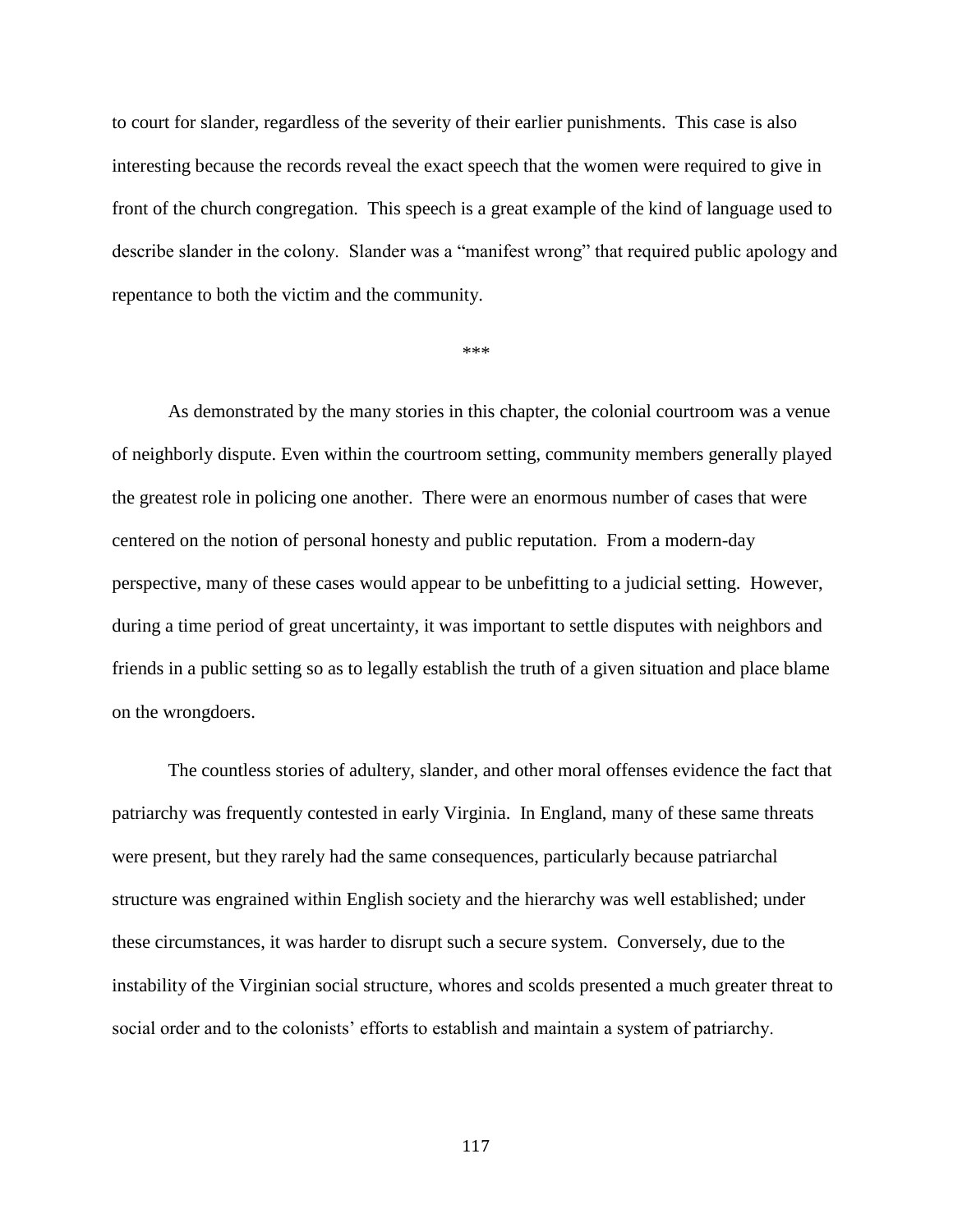## **Conclusion**

When students in grade school study American history, they often learn about the first Thanksgiving, Paul Revere's famous ride, and the American War of Independence. Similarly, when curious readers glance at the "this day in history" column in newspapers, they read about important events or the birthdates of notable historical figures. Outside of academe, there remains a tendency to classify history as a chain of big events or a collection of important scenes in a larger narrative. Related to this trend is the familiar expression, "the victor writes history," a statement that sheds light on the telling of history as the study of big players, of the important people, the kind of figures who would make a fascinating biographical study. While these trends are not by any means incorrect, and can actually provide a valuable understanding of America's historical past, but they also leave quite a bit untold.

If history was just the recording of big events and important people, we might be misled to believe that minority groups like Native Americans, African Americans, and women did not play an active role in the American past. Looking to the seventeenth century, we might summarize the female experience with our understanding of Pocahontas, Anne Hutchinson, or the Salem Witch Trials. This would not paint a full picture, and it certainly would not represent the experience of ordinary women, who are repeatedly left out of the history of the colonial world. In this thesis, I look to the moments in between these larger events, the "connective tissue" of history that allows us to understand why these big events occur. It would be nearly impossible to study important institutions and incidents like slavery or the American Revolution in a vacuum and without attention to the people, ideas and events that preceded them. Social history urges a study of the ordinary folk, those whose stories are important, yet rarely preserved.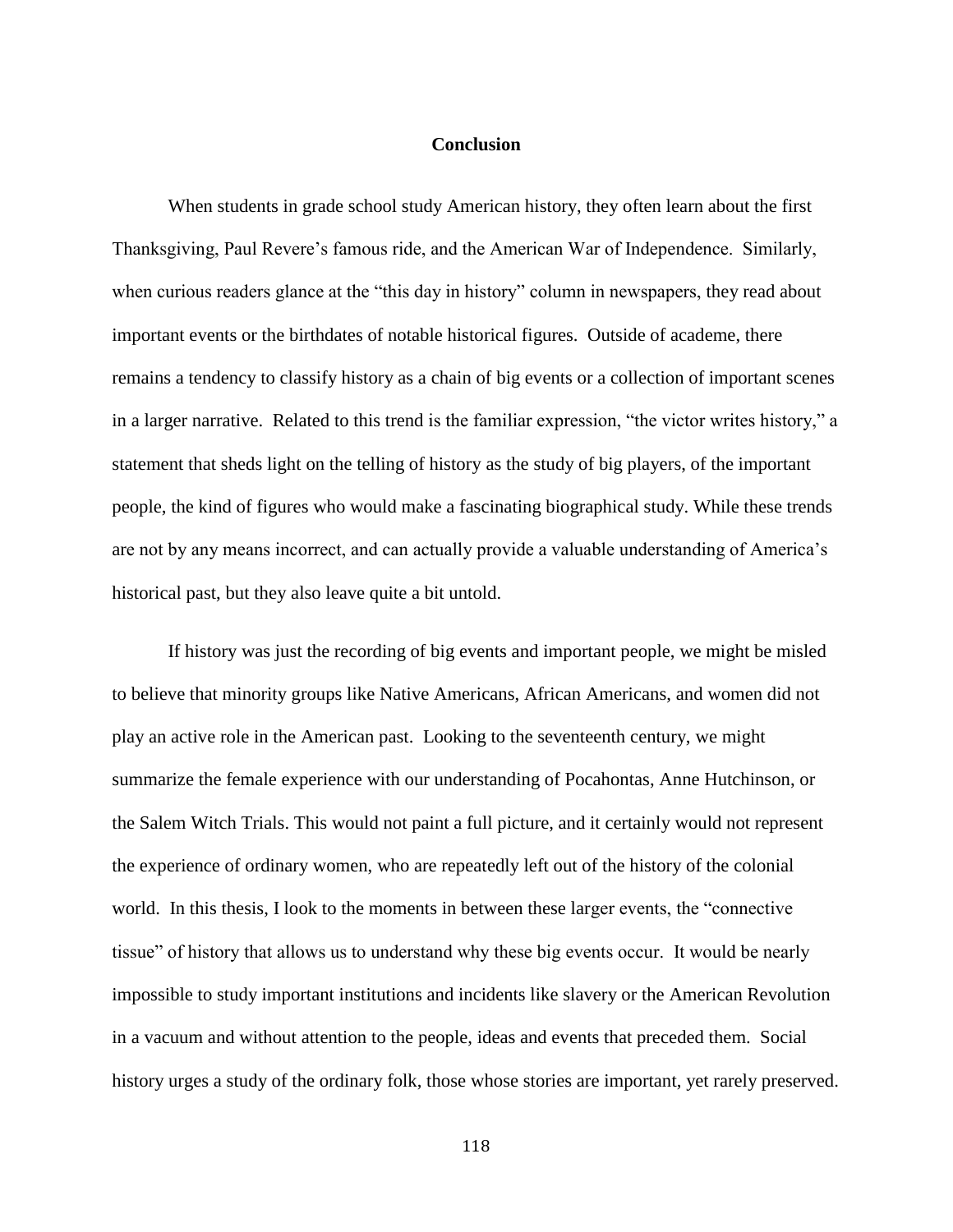Seventeenth-century court records invite present-day readers into the world of the past. While it is easy to dismiss court records as "exceptional," noting that only criminals end up in court, this certainly was not the case on the lower eastern shore during the early seventeenthcentury. While most people were brought to court because they broke a rule or violated a norm, the stories that were told in this venue were often of quotidian events and neighborly exchanges. Reading these records is like watching a soap opera; the colonists frequently shared intimate details in court, and readers witness the characters' lives unfurled. I initially began my research on this topic for my final research paper in a seminar course, "Colonies and Empires" and I only discovered these records while I was nearing the end of my research. Thus, my initial forays into the Virginia court records were simply ancillary, providing useful anecdotes to supplement my synthesis of previous scholarly work, I found myself compelled by these stories, and never turned back. The Accomack-Northampton court records are located at the core of my analysis; my understanding of gender dynamics in seventeenth-century Virginia has been largely shaped by the stories provided in these records. While they are in no way comprehensive, these accounts provide a glimpse of seventeenth-century Virginian society and a window into the lives of the few English women who were living in Virginia during this time. For these reasons, the Accomack-Northampton court records present a constructive springboard for my analysis of gender in seventeenth-century Virginian society.

The Virginia court records revolved primarily around property, sometimes in unexpected ways. A prefatory note to the 1632-1640 Accomack-Northampton records explains, "The prominence in its pages of tobacco, corn, cattle, boats, Indians, and beaver, of master and servant relations, problems of sex, defamation, and breaches of the peace will be immediately impressed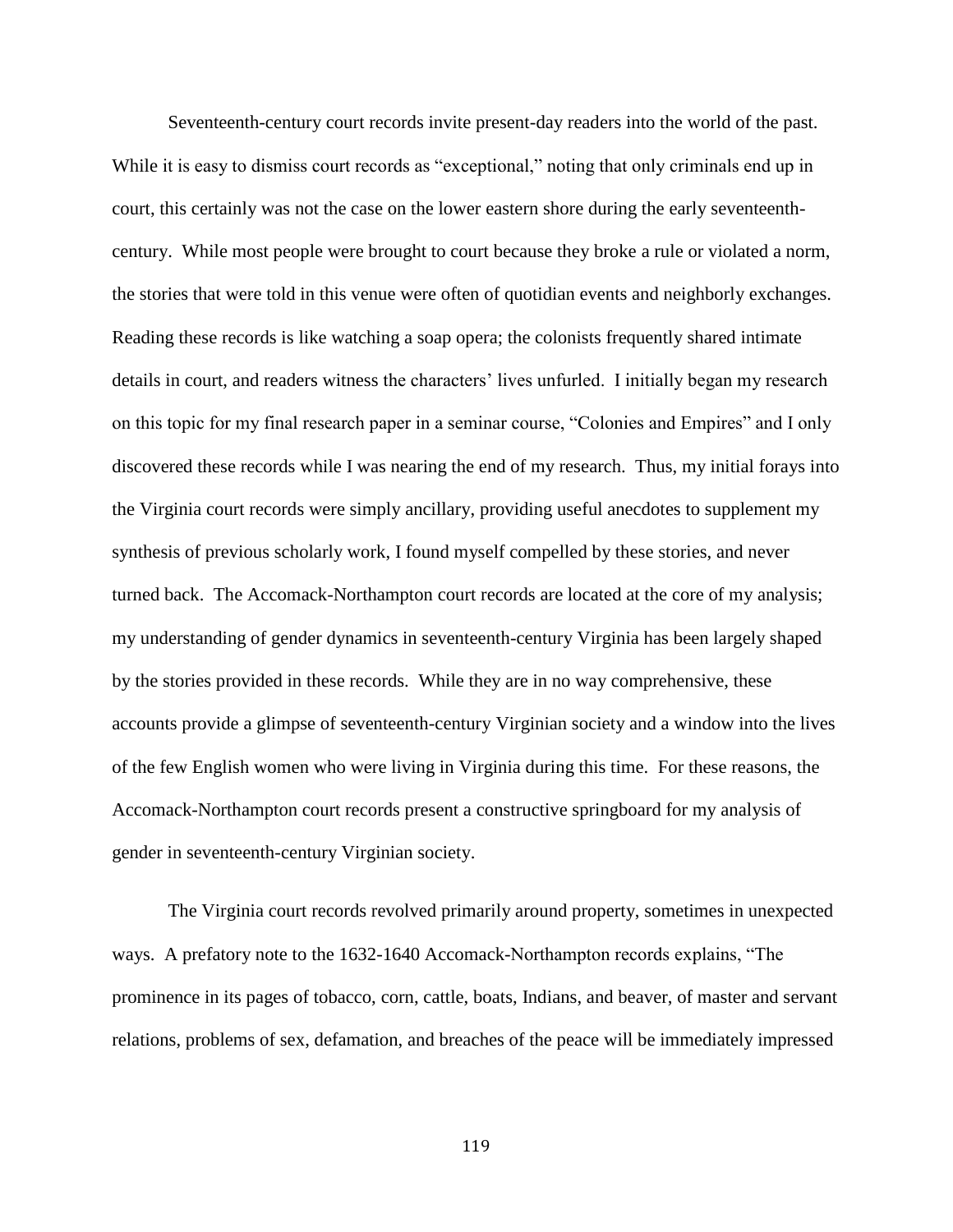upon a reader."<sup>275</sup> All of these topics relate in some way to property or concerns and conflicts focused around property. Even Powhatans were part of disputes over property because English settlers made plantations from their lands. In early modern England, as in Virginia, questions of property were intimately linked to understandings of gender through the system of patriarchy. To compare gender in the new and old worlds, patriarchy is the most useful measure for analysis. Gender relations in early modern England were tied to the system of patriarchy, which relied on an understanding of women's subordination under men as essential to regulating the transfer of property and nurturing an ordered society.

As Kathleen Brown explains, colonists in Virginia set about "negotiating a new set of colonial meanings for social distinctions."<sup>276</sup> With regards to gender, English colonists did not move to the new world with the intention of inventing new opportunities for women or alternate understandings of gender distinctions. Instead, conditions in Virginia compelled reconsideration of traditional gender norms. Early modern England and colonial Virginia were worlds apart, separated geographically by the Atlantic, but separated also by demographic and epidemiological conditions that altered the development of society in Virginia. The unique setting in Virginia provides an obvious reason for why historians like Kathleen Brown and Edmund Morgan have painted a picture of gender relations in Virginia as widely disparate from England. However, assertions of Virginian exceptionalism oversimplify the story and fail to account for the remarkable similarities that align understandings and enactments of gender in both early modern England and the Virginia colony.

<sup>275</sup> Ames, *CCR I*, vii.

<sup>276</sup> Brown, *Good Wives*, 79.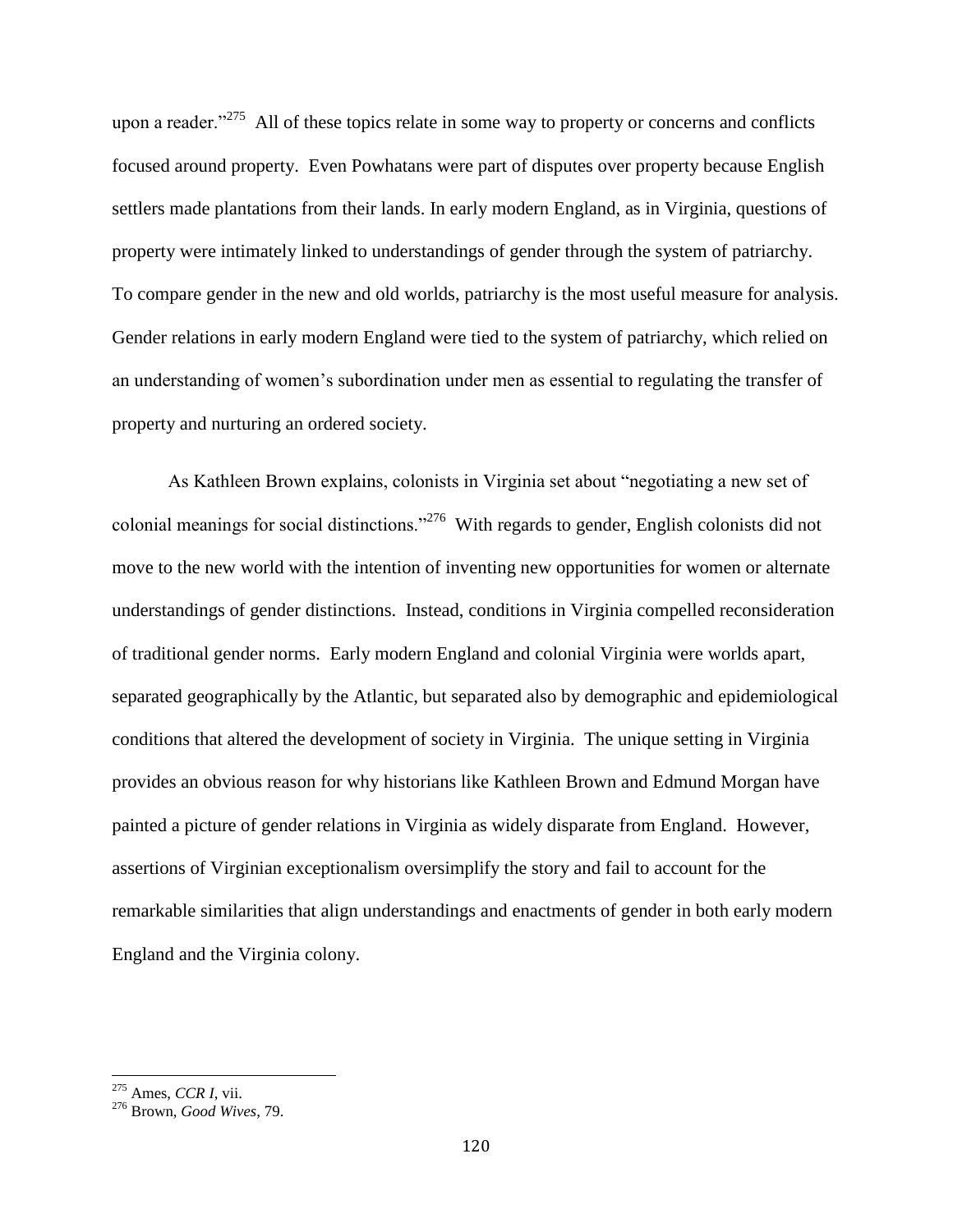Crucial to this comparison is the notion of patriarchy and an understanding of why gender was so important to English citizens and colonists in the seventeenth century. In England, patriarchy was the basis for constructing the social order. Order relied upon a social hierarchy that was built upon status and reputation in society. Status was measured by wealth and property holdings. Patriarchy provided structure to this system, regulating the flow of power and property within society. In a patriarchal system, men held power and authority over women and controlled property and wealth. Women retained a reproductive role and gave birth to heirs so that property could be passed down through family lines. This system could only function properly if all parties respected their roles in the hierarchy. Therefore, patriarchy was contingent on the subordination of women. To understand gender in the English context, it is necessary to understand that men regulated gender-specific behaviors and roles as a means of perpetuating the patriarchal structure of English societal organization.

As chapter two explored, Virginia was a setting very different from England, and circumstances distinct to Virginia influenced the evolving social relations in the colony. Virginia differed most markedly with respect to land and demography. Land was extremely limited in England and the population was profuse, so citizens vied for property and wealth. It was difficult to accumulate land, and even more difficult to attain high status in society, since status was passed down through generations. Social hierarchy was deeply rooted within English communities and dictated the way that English citizens interacted with one another.

Virginia was almost the virtual opposite. Land was plentiful but colonists were limited in number, particularly women. It was easy to acquire land, and social mobility was within reach, even for servants. However, there were also epidemiological concerns in Virginia, and a high mortality rate resulted from the many diseases that colonists encountered. Since colonists were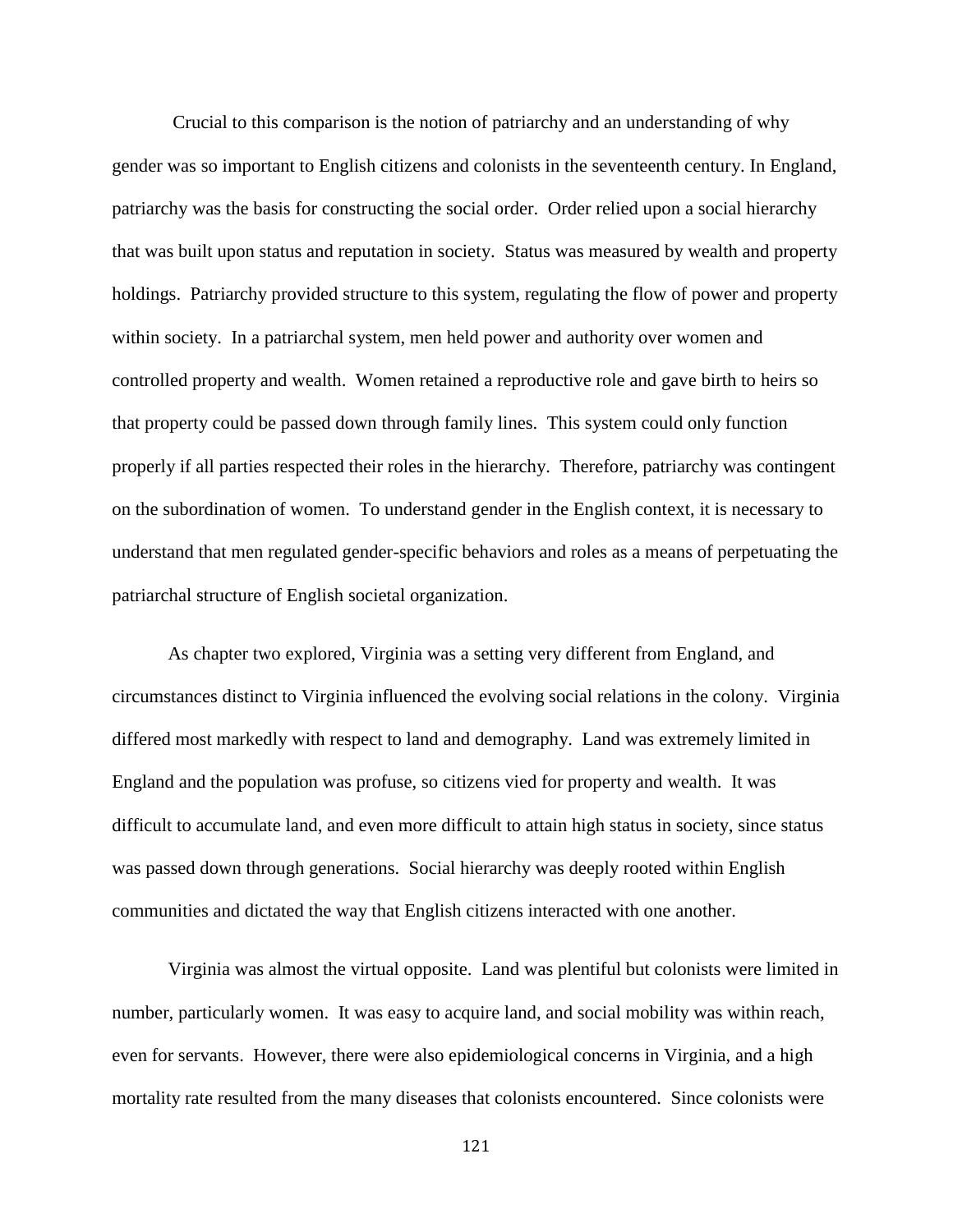dying so rapidly, and population numbers were limited from the beginning, it was difficult to consolidate wealth and maintain a secure standing in society. With limited numbers of women, patriarchal families formed less frequently and women were more often widowed. Thus, family relationships were extended and fractured, and the colonists could not replicate the structure of nuclear patriarchal families that composed English society. All of these factors amounted to significant disorder in the colony, and a great amount of flexibility with regards to social relationships.

The variation in environment did not preclude colonists from attempts to replicate patriarchy. In fact, the disorder that characterized early Virginian society motivated colonists to search for structure. The laws and court records from seventeenth-century Virginia indicate the desire among male colonists to apply a patriarchal system of power relations. Laws evidence attempts to regulate gender, particularly efforts to control female behaviors. Women in Virginia were legally defined as servants, as wives, and as widows, and each of these positions allowed women different opportunities. In Virginia, women sometimes encountered enhanced opportunities, such as the power wielded by mistresses or the property-holding abilities of widows. However, at other times women found their rights restricted to a greater extent than they had been in England, particularly in instances when colonial authorities hoped to use control to implement a patriarchal system. For example, colonial marriage laws were much stricter and more formal in Virginia than they had been in England, which demonstrates the greater attention to regulating social relationships in a disordered colony. As the third chapter outlined, there were significant ways that patriarchy presented itself in the colony and additional instances in which the conditions in Virginia prevented the replication of this institution.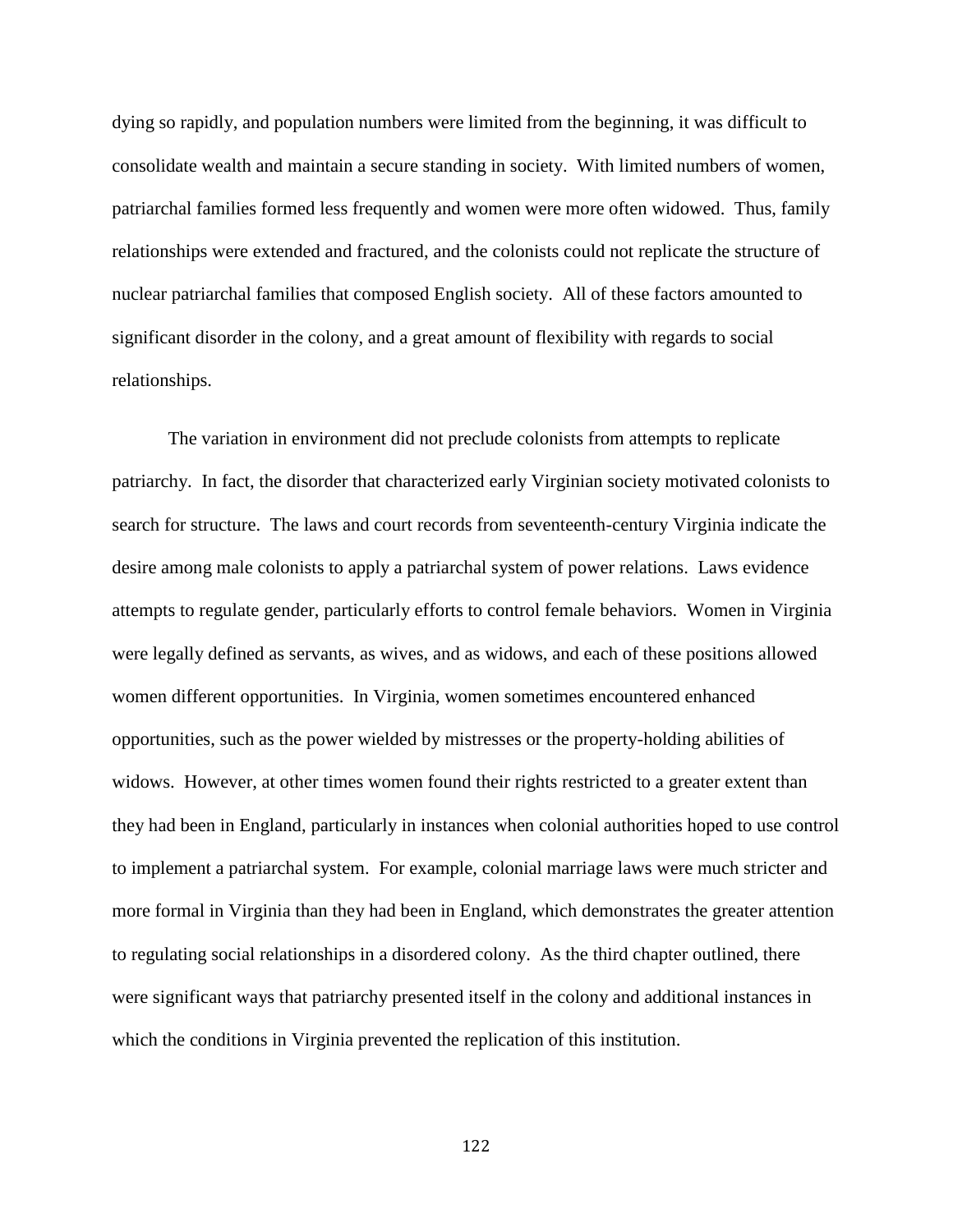In the fourth chapter, I described some of the ways in which colonists, particularly women, directly resisted the establishment of patriarchy in Virginia. Adultery and slander were the two most common ways that colonists contested the patriarchal structure. Through their actions and their words, colonial women disrupted the developing social order. While these offenses were not unique to Virginia, they were more disruptive in an environment where status and reputation were built on shaky foundations. Courts provided harsh sentences for offenders, which underscore the insistence on gender regulation and the gravity of the threat imposed by women's words and actions.

As court stories demonstrate, gender relations were particularly complex in Virginia where society was highly disordered and, as a consequence, women sometimes played unusual roles or filled atypical positions in society. However, these findings do not wholly dismiss James Horn's argument that Virginian society developed consistent with traditional English norms. Colonial officials regulated gender in attempts to set up a traditionally English patriarchal system and Virginian women were held to many of the same restrictions as English women. For these reasons, I believe that it is impractical to choose only one side of the debate over continuity. The truth lies somewhere in the middle, and reveals a picture of a society that developed anew but that also very clearly resembled the Old World that colonists left behind. It is more important to understand the underlying structures of Virginian society and the ways that colonial society developed, which were not always consistent with English norms.

It is also necessary to remember that Virginian society was rapidly changing as the colony continued to grow and develop throughout the century. As circumstances changed, men's and women's roles in society also transformed. Looking toward the eighteenth century, the colony became much more structured as populations stabilized and communities developed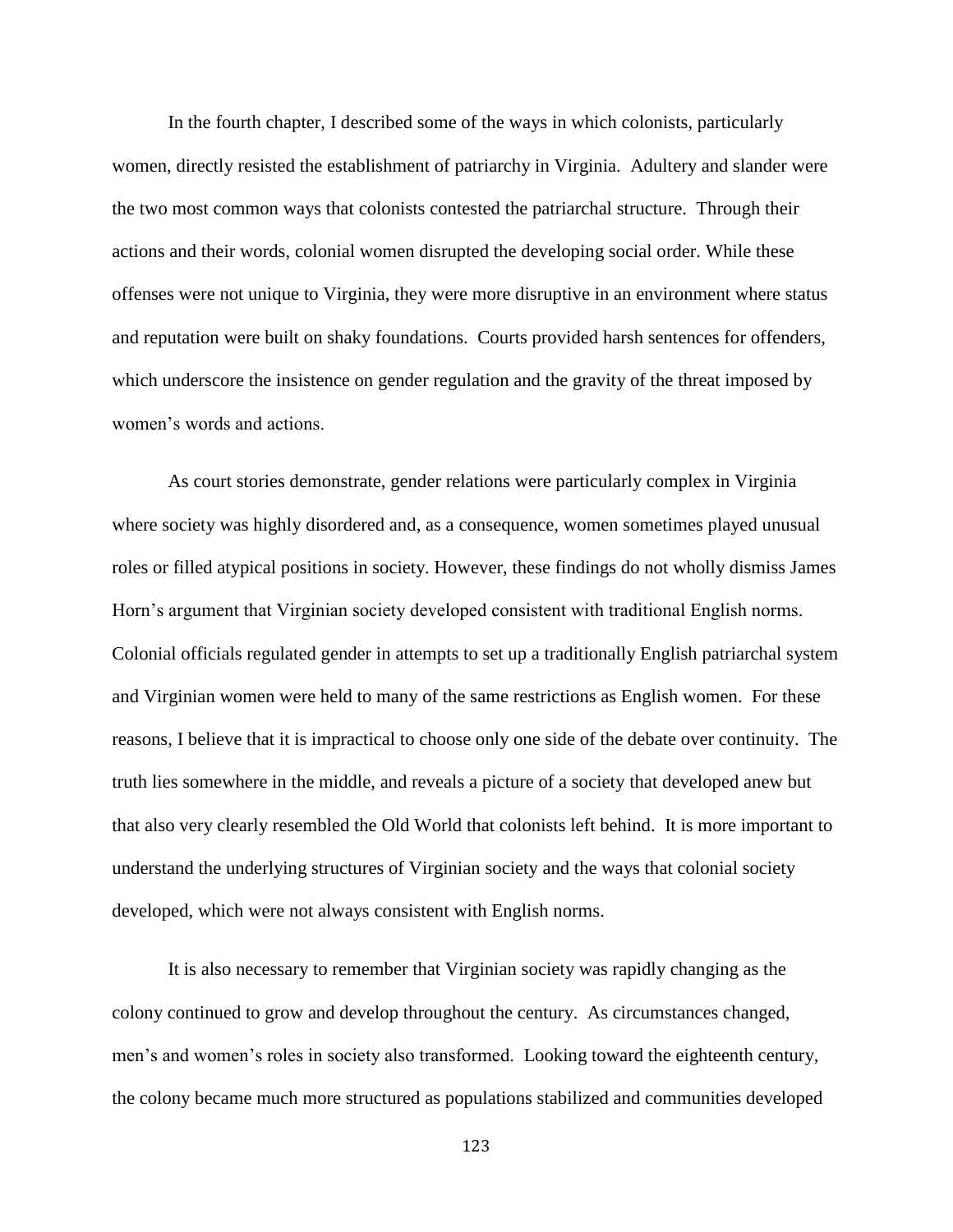ordered institutions and structures. By then a more secure system of patriarchy ordered colonists' relationships and insisted upon the subordination of women. The eighteenth century was dominated by men like the well-known William Byrd, a planter whose diaries reveal very explicit patriarchal views concerning male dominance over women. Byrd's diaries also illustrate parallel attitudes concerning male dominance over African slaves.<sup>277</sup> As Anthony Parent argues in *Foul Means*, the ideology of patriarchalism<sup>278</sup> was crucial to the growth of a system of racial slavery. As Parent insists, the great planter class fashioned their authority around patriarchal confirmations of male rule. They first established authority over women, and increasingly used patriarchy to validate master-slave relationships.<sup>279</sup> Kathleen Brown also argues that gender was integrally linked to race and vital to understanding the creation of racial slavery. In *Good Wives*, Brown proposes that understandings of sexual difference and patriarchy easily translated to notions of racial difference and slavery.<sup>280</sup> Brown and Parent's conclusions underscore the importance of studying gender in seventeenth century Virginia. Understanding conceptions of gender and the creation of a patriarchal system allow a clearer understanding of the development of racial slavery. As Brown concludes, "Without a more organic view of the relationships between gender, race, and power, we cannot begin to grapple with the legacy of colonial Virginia for the new nation, the antebellum South, and our own time.<sup> $281$ </sup> Although it might seem insignificant to study the lives of ordinary men and women like Alice and William Burdett, Thomas Hunt, Elizabeth Starkie, Thomas Hall, and others, their stories serve as important as confirmations of the developing gender dynamics in Virginia. In a society that somewhat

 $\overline{a}$ 

<sup>277</sup> Marion Tinlin and Louis B. Wright eds., The *Secret Diary of William Byrd of Westover, 1709-1712* (Richmond, Va.: Dietz Press, 1941).

 $278$  Parent defines patriarchalism as "an organizational belief system in which society is structured around the supremacy of the patriarch, or father." Anthony Parent, *Foul Means: The Formation of a Slave Society in Virginia 1660-1740* (Chapel Hill and London: The University of North Carolina Press, 2003), 199. <sup>279</sup> Parent, *Foul Means*, 216, 234.

<sup>280</sup> Brown, *Good Wives,* 2.

<sup>281</sup> Ibid., 373.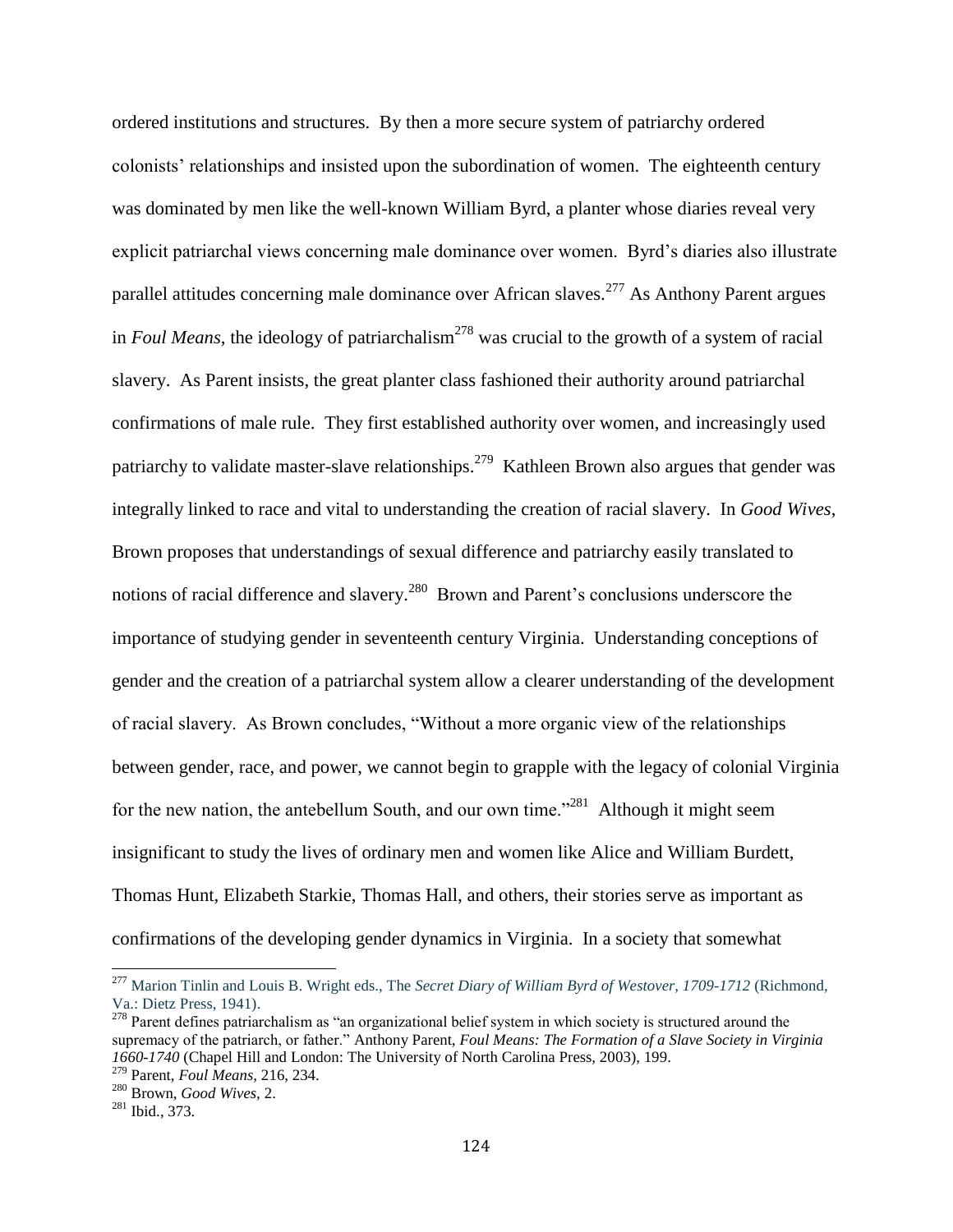quickly established a cruel system of racial slavery, it is important to examine these stories to better understand the role that gender played in the colonists' struggles for power, status and wealth.

Understanding the continuity of gender relations in seventeenth-century Virginia also provides insight into the formation of identity in the new world, and the transformation through which English colonists became Virginian residents. The question of continuity with old world norms invites an examination of ties between the old and new worlds, and a better understanding of how colonists fashioned their new identities in the Virginian setting. Looking toward the eighteenth century and the formation of a more distinct and separate "American" identity, it is helpful to look at the way colonists regarded their relationship with the Old World and how their development initiated the origins of a separate and unique identity as Virginian residents. Thus, the question that James Horn asks concerning continuity in the colonial Chesapeake provides revealing insight into the larger picture of the development of New World societies.

Stories about women calling other women whores or adulterous men and women defying societal norms might appear to have only entertainment value, but they can actually be quite instructive for historians in developing a more comprehensive view of how societies worked on a day-to-day community level. While women have been largely silenced throughout history, these court records resurrect their voices and grant historians a more accurate picture of the society in which they lived. There has been significant research concerning eighteenth-century Virginian society, but it might prove advantageous to incorporate a more detailed picture of seventeenthcentury Virginia into an understanding of many of these histories. Significant historical works like Kathleen Brown's book have already made great efforts to reach toward the beginnings of settlement as a means of better clarifying other developments such as the system of racial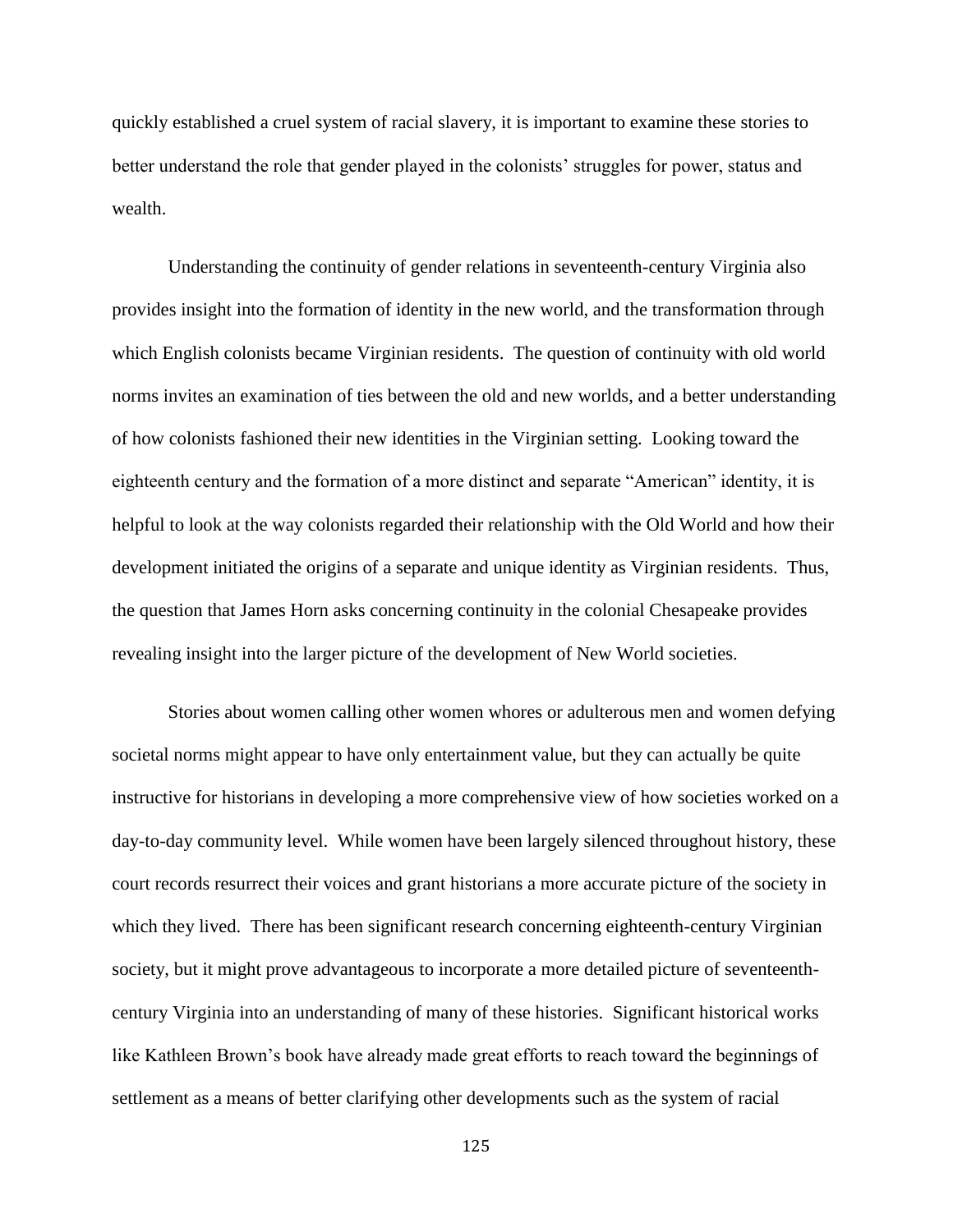slavery. My hope is that other historians might follow in Brown's footsteps in incorporating an analysis of early Virginian society as crucial to understanding how later dynamics developed. As the Virginia Assembly declared in 1619, "In a newe plantation is not knowen whether man or women be more necessary." This statement reveals the importance of gender to the structuring of society and the significance of a reanalysis of women's stories as central to understanding the formations of Virginian society.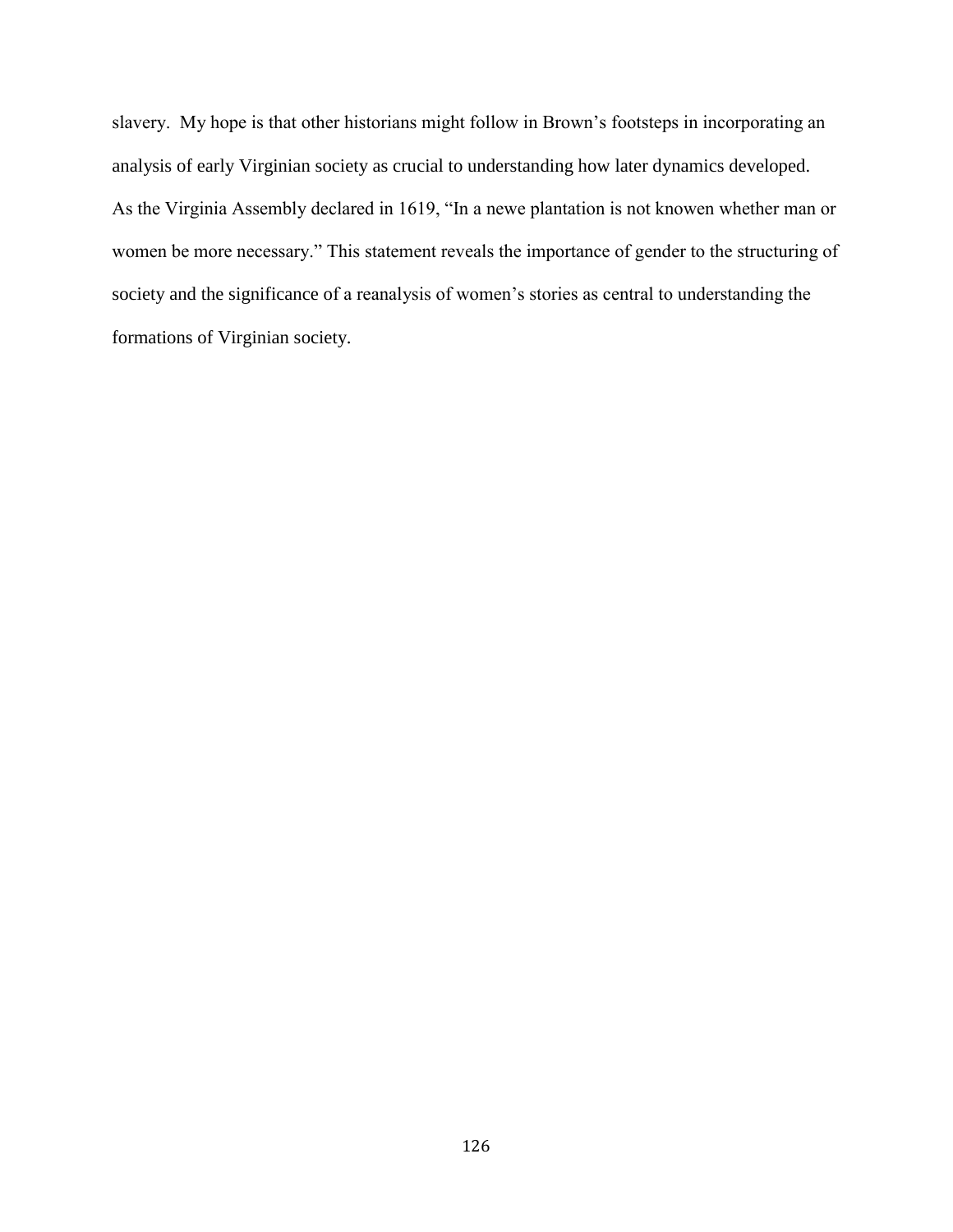## **Bibliography**

- Ames, Susie M. *Studies of the Virginia Eastern Shore in the Seventeenth Century*. Richmond, Virginia: The Dietz Press Publishers, 1940.
- Ames, Susie M, ed. *County Court Records of Accomack-Northampton Virginia 1632-1640.* Washington, D.C.: The American Historical Association, 1954.
- ------*County Court Records of Accomack-Northampton Virginia 1640-1645*. Charlottesville: The University Press of Virginia, 1973.
- Ammerman, David L. and Thad W. Tate eds. *The Chesapeake In the Seventeenth Century: Essays on Anglo-American Society*. New York and London: W.W. Norton and Company, 1979.
- Amussen, Susan Dwyer. *An Ordered Society: Gender and Class in Early Modern England*. Oxford: Basil Blackwell, 1988.
- Andrews, Robert. *Famous Lines: The Columbia Dictionary of Familiar Quotations*. New York: Columbia University Press, 1997.
- Bailyn, Bernard, ed. *Strangers Within the Realm*: *Cultural Margins of the First British Empire.* Chapel Hill and London: The University of North Carolina Press, 1991.
- ------*Atlantic History: Concepts and Contours*. Cambridge, Massachusetts: Harvard University Press, 2005.
- Ballagh, James Curtis. *White Servitude in the Colony of Virginia*. New York: Burt Franklin, 1969.
- Barbour, Philip L, ed. *The Complete Works of Captain John Smith (1580-1631) in Three Volumes*, Vol 1. Chapel Hill: University of North Carolina Press, 1986
- Baxandall, Rosalyn and Linda Gordon. *American's working women: a documentary history, 1600 to the present*. New York: W.W. Norton & Co, 1995.
- Berkin, Carol. *First Generations: Women in Colonial America*. New York: Hill and Wang, 1996
- Bernhard, Virginia. "Men, Women and Children at Jamestown: Population and Gender in Early Virginia, 1607-1610." *The Journal of Southern History* 58, no.4 (1992):599-618.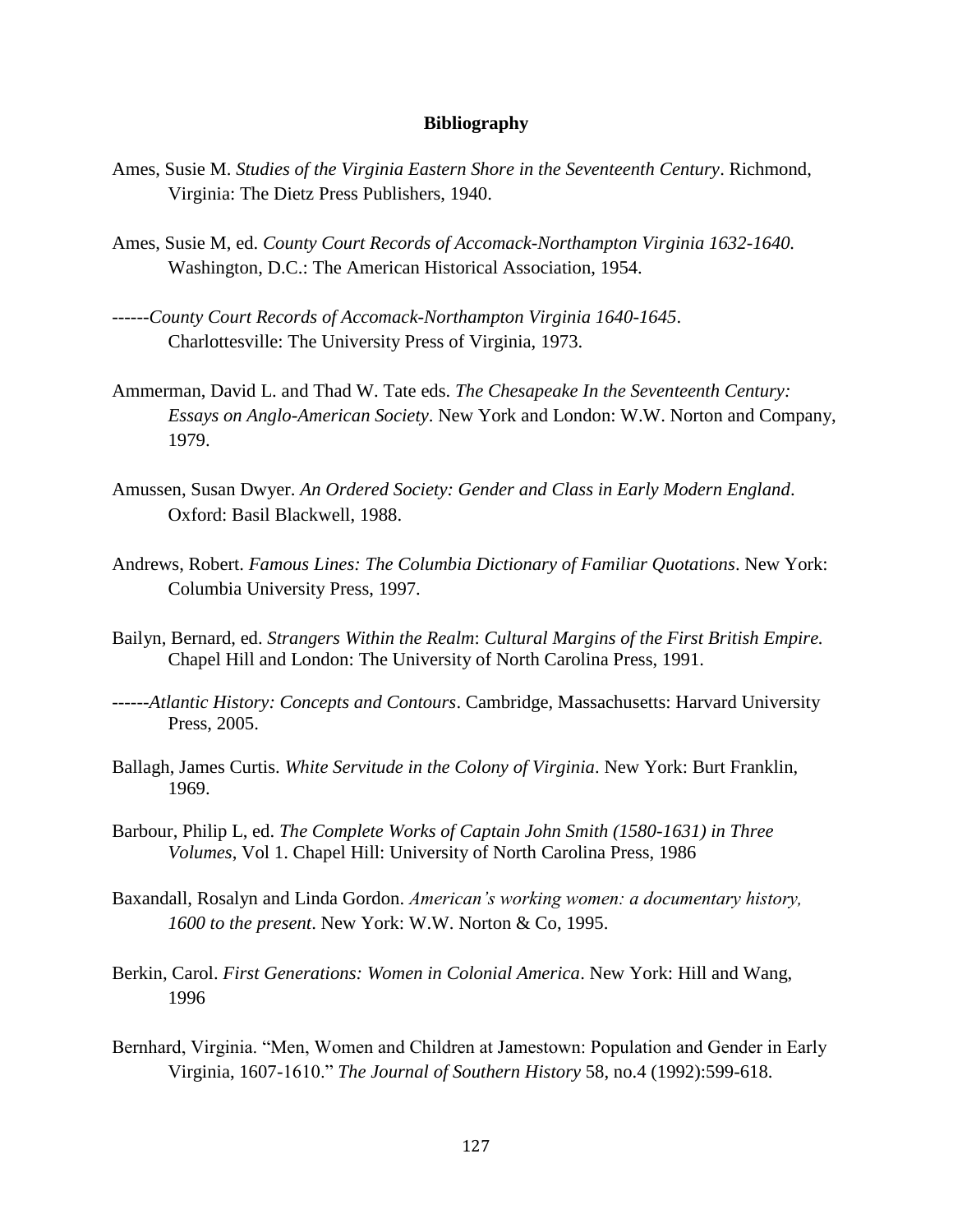- ------"A Response: The Forest and the Trees: Thomas Camfield and the History of Early Virginia." *The Journal of Southern History* 60, no.4 (1994): 663-670.
- Berry, Helen and Elizabeth Foyster. *The Family in Early Modern England*. Cambridge : Cambridge University Press, 2007.
- Berry, Philippa. *Of Chastity and Power*: *Elizabethan Literature and the Unmarried Queen.*  London and New York: Routledge, 1989.
- Beverley, Robert. *The History and Present State of Virginia: A Selection.* Indianapolis & New York: The Bobbs-Merrill Company, Inc., 1971.
- Billings, Warren M. ed. *The Old Dominion in the Seventeenth Century: A Documentary History of Virginia, 1606-1689*. Chapel Hill: University of North Carolina Press, 1975.
- Boose, Lynda E. "Scolding Brides and Bridling Scolds: Taming the Woman's Unruly Member." *Shakespeare Quarterly*. 42 no 2 (1991):179-213.
- Bowler, Clara Ann. "Carted Whores and White Shrouded Apologies." *The Virginia Magazine of History and Biography* 85:4 (1977): 411-426.
- Breen, T.H. and Stephen Innes. *"Myne Owne Ground": Race and Freedom on Virginia's Eastern Shore, 1640-1676* (New York and Oxford: Oxford University Press, 1980)
- Bridenbaugh, Carl. *Jamestown, 1544-1699*. New York & Oxford: Oxford University Press, 1980.
- Brown, Kathleen M. *Good Wives, Nasty Wenches and Anxious Patriarchs: Gender, Race, and Power in Colonial Virginia*. Chapel Hill and London: University of North Carolina Press, 1996.
- Camfield, Thomas M. "A Can or Two of Worms: Virginia Bernhard and the Historiography of Early Virginia, 1607-1610." *The Journal of Southern History* 60, no.4 (1994):649-662.
- Capp, Bernard. *When Gossips Meet: Women, Family and Neighborhood in Early Modern England*. Oxford: Oxford University Press, 2003.
- Carlton, Charles. "The Widow's Tale: Male Myths and Female Reality in  $16<sup>th</sup>$  and  $17<sup>th</sup>$  Century England." *Albion: A Quarterly Journal Concerned with British Studies.* 10, no. 2 (1978): 118-129.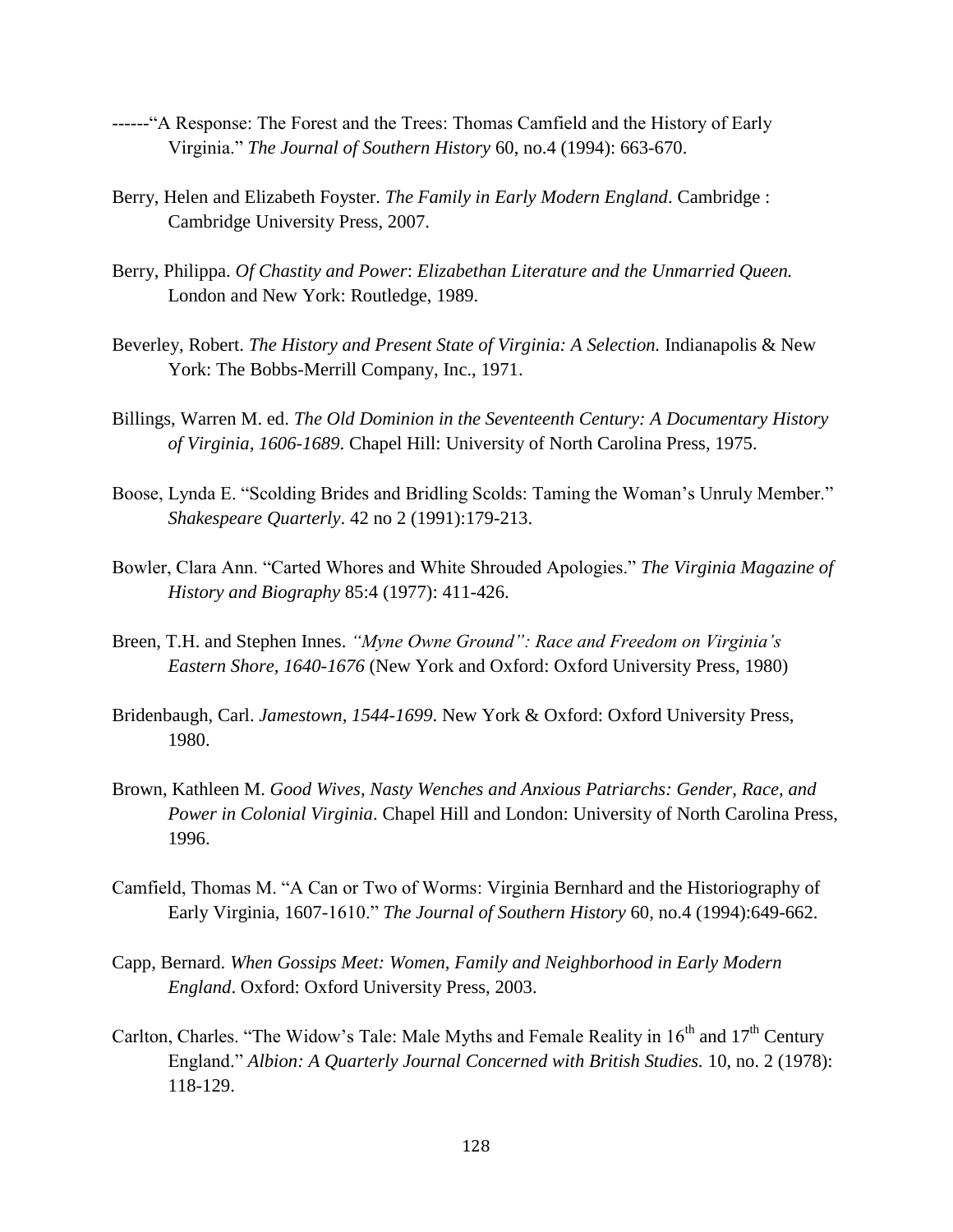- Carr, Lois Green and Lorena S. Walsh. "The Planter's wife: The Experience of White women in Seventeenth-Century Maryland*.*"34, no.4 *The William and Mary Quarterly*. (1977):541- 571.
- Clinton, Catherine and Michele Gillespie. *The Devil's Lane: Sex and Race in the Early South*. Oxford and New York: Oxford University Press, 1997.
- Cook, Henry Lowell. "Maids for Wives." *The Virginia Magazine of History and Biography* 50, no.4 (1942):300-320.
- Cravens, Wesley. *The Virginia Company of London, 1606-124*. Charlottesville: The University Press of Virginia, 1957.
- Crawford, Patricia and Sara Mendelson. *Women in Early Modern England 1550-1720*. Oxford: Clarendon Press, 1998.
- Dayton, Cornelia Hughes. "Turning Points and the Relevance of Colonial Legal History." *The William and Mary Quarterly* 50, 1 (1993): 7-17.
- Earle, Carville V. "Environment, Disease and Mortality in Early Virginia." In *The Chesapeake in the Seventeenth Century: Essays on Anglo-American Society*, edited by David L. Ammerman and Thad W. Tate, 96-125. New York: W.W. Norton and Company, 1979.
- Erickson, Amy Louise. *Women and Property in Early Modern England*. London and New York: Routledge, 1993.
- Ezell, Margaret J. *The Patriarch's Wife : Literary Evidence and the History of the Family*. Chapel Hill and London : The University of North Carolina Press, 1987.
- Fischer, David Hackett. *Albion's Seed: Four British Folkways in America.* New York and Oxford: Oxford University Press, 1989.
- Fletcher, Anthony. *Gender, Sex, and Subordination in England 1500-1800*. New Haven and London: Yale University Press, 1995.
- Fletcher, Anthony and John Stevenson*.* ed. *Order and Disorder in Early Modern England*. Cambridge: Cambridge University Press, 1985.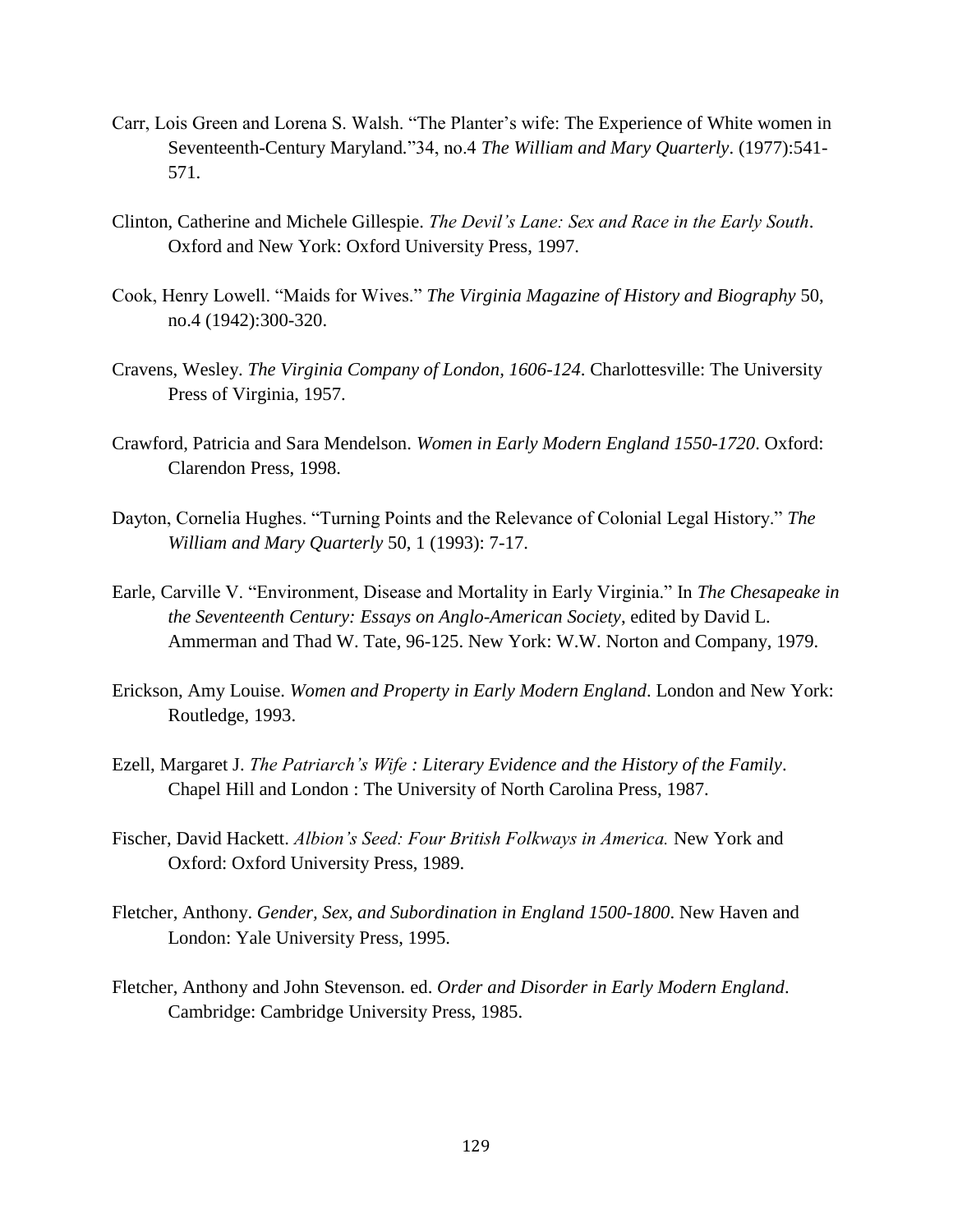- Gowing, Laura. "Language, Power and the Law: women's slander litigation in early modern London." In *Women, Crime and the Courts in Early Modern England*, edited by Jennifer Kermode and Garthine Walker, 26-47. Chapel Hill: The University of North Carolina Press, 1994.
- Hair, Paul. ed. *Before the Bawdy Court*: *Selections from church court and other records relating to the correction of moral offences in England, Scotland and New England, 1300-1800*. U.S.A.: Harper and Row Publishers, 1972.
- Hammond, John. *Leah and Rachel, or the Two Fruitfull Sisters*. London: T. Mabb, 1656
- Hening, William Waller. *The Statutes at Large Being a Collection of all of the Laws of Virginia from the First Session of the Legislature in the year 1619*. New York: Bartow, 1823
- Hinds, Hilary. *God's Englishwomen: seventeenth-century radical sectarian writing and feminist criticism*. Manchester: Manchester University Press, 1996.
- Horn, James. *Adapting to a New World: English Society in the Seventeenth-Century Chesapeake*. USA: The University of North Carolina Press, 1994
- ------ "Servant Emigration to the Chesapeake in the Seventeenth Century." In *The Chesapeake in the Seventeenth Century: Essays on Anglo-American Society*, edited by David L. Ammerman and Thad W. Tate, 96-125. New York: W.W. Norton and Company, 1979
- Ingram, Martin. *Church Courts, Sex and Marriage in England, 1570-1640*. Cambridge: Cambridge University Press, 1987.
- ------ "'Scolding women cucked or washed': a crisis in gender relations in early modern England." In *Women, Crime and the Courts in Early Modern England*, edited by Jennifer Kermode and Garthine Walker, 48-80. Chapel Hill: The University of North Carolina Press, 1994.
- Jameson, J. Franklin, ed. *Narratives of Early Virginia, 1606-1625.* New York: Charles Scribner's Sons, 1907.
- Johnston, Mary. *To Have and To Hold.* Boston and New York: Houghton, Mifflin and Company, 1900.
- Kermode, Jennifer and Garthine Walker. ed. *Women, crime and the courts in early modern England*. Chapel Hill and London: The University of North Carolina Press, 1994.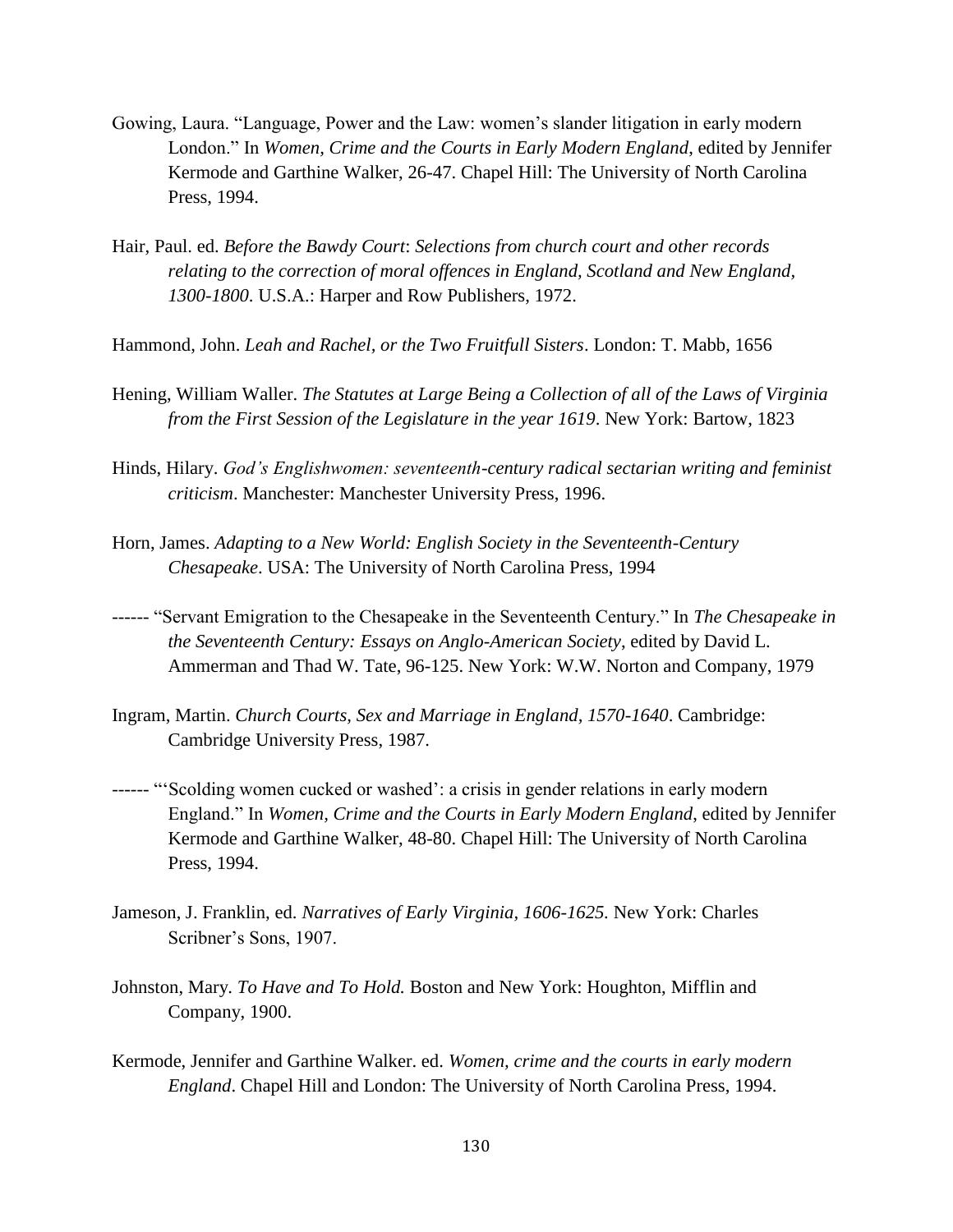- Kingsbury, Susan Myra ed., *Virginia Company Records I*. Washington DC: Government Printing Office, 1906.
- Konig, David Thomas. "'Dale's Laws' and the Non-Common Law Origins of Criminal Justice in Virginia." *The American Journal of Legal History* 26, no.4 (1982): 354-375.
- Kulikoff, Allan. *Tobacco and Slaves: The Development of Southern Cultures, 1680-1800*. Chapel Hill and London: University of North Carolina Press, 1986.
- Kupperman, Karen Ordahl. "Apathy and Death in Early Jamestown." *The Journal of American History* 55, no.1 (1979): 24-40.
- Lebsock, Suzanne, *"A Share of Honor" Virginian Women 1600-1945*. Richmond, Virginia: The Virginia Women's Cultural History Project, 1984.
- Lefler, Hugh T. "Promotional Literature of the Southern Colonies." *The Journal of Southern History* 33, no.1 (Feb 1967): 3-25.
- Lerner, Gerda. *The Creation of Patriarchy*. New York: Oxford University Press, 1986.
- Library of Virginia. "Burned Record Counties (VA-NOTES)." http://www.lva.virginia.gov/ public/guides/va22\_burnedco.htm (accessed March  $5<sup>th</sup>$ , 2012).
- Maclean, Ian. *The Renaissance Notion of Woman: A Study in the Fortunes of Scholasticism and Medical Science in European Intellectual Life*. Cambridge: Cambridge University Press, 1980.
- Markham, Gervase. *The English Housewife*. Kingston: McGill-Queen's University Press, 1986.
- McIlwaine, H.R. ed. *Minutes of the Council and General Court of Colonial Virginia, 1622- 1632, 1670-1676*. Richmond, Virginia: The Colonial Press, Everett Waddey Co.,1924.
- Morgan, Edmund S. *American Slavery, American Freedom: The Ordeal of Colonial Virginia*. New York: Norton, 1975.
- Norton, Mary Beth. *Founding Mothers & Fathers*. USA: Alfred A. Knopf Inc, 1996.
- Parent, Anthony. *Foul Means: The Formation of a Slave Society in Virginia 1660-1740*. Chapel Hill and London: The University of North Carolina Press, 2003.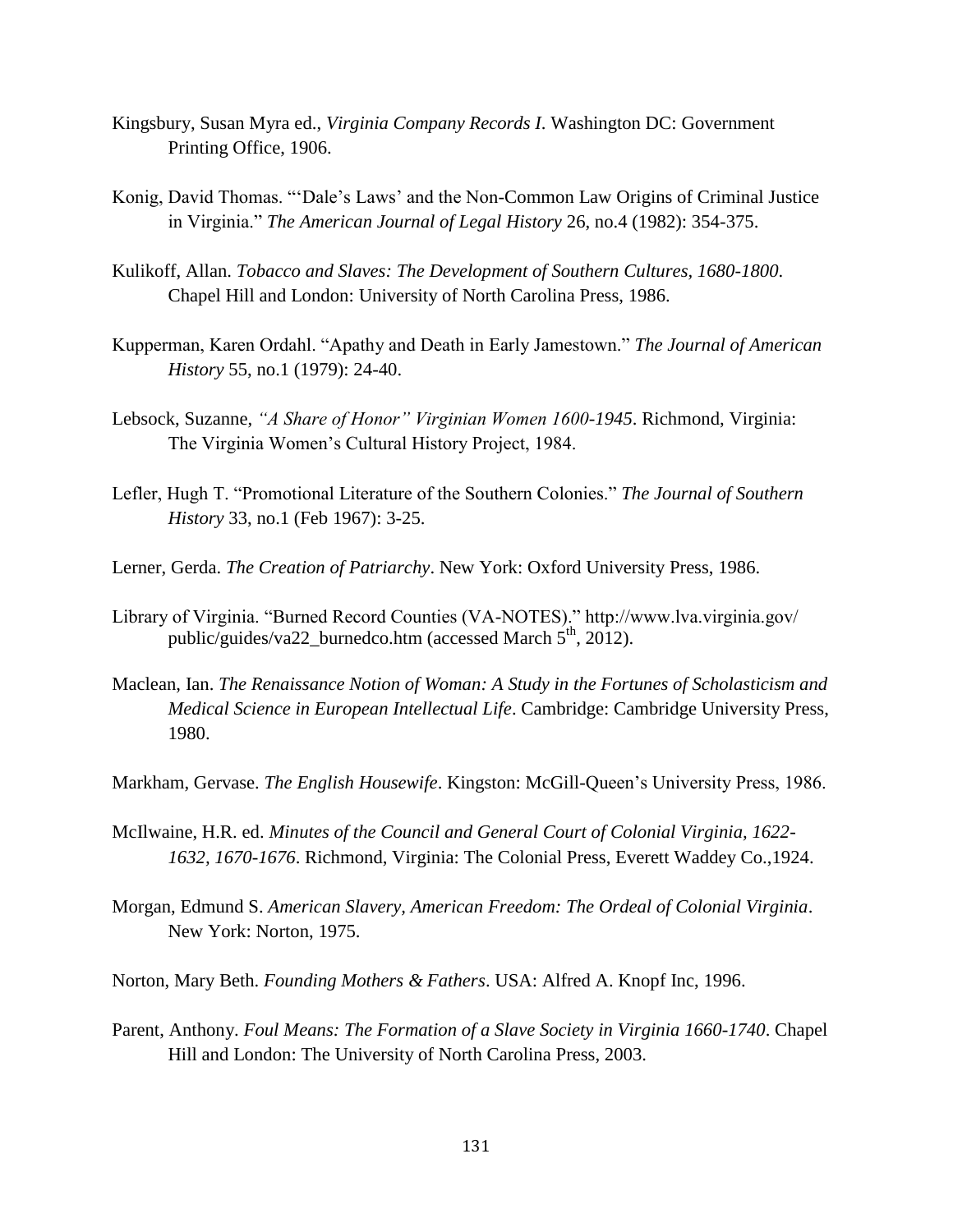- Percy, George. "Observations gathered out of a Discourse of the Plantation of the Southerne Colonie in Virginia by the English, 1606." Virtual Jamestown Project. http://etext.lib .virginia.edu/etcbin/jamestown-browse?id=J1002 (accessed October 2011).
- Perry, James R. *The Formation of a Society on Virginia's Eastern Shore, 1615-1655*. Chapel Hill and London: the University of North Carolina Press, 1990.
- Prior, Mary. ed. *Women in English Society 1500-1800*. London and New York: Methuen, 1985.
- Ransome, David R. "Wives for Virginia, 1621." *The William and Mary Quarterly* 48, no. 1 (1991):3-18.
- Schochet, Gordon J. *Patriarchalism in Political Thought: The Authoritarian Family and Political Speculation and Attitudes Especially in Seventeenth-Century England*. New York: Basic Books, Inc., 1975.
- Scott, Joan W. "A Useful Category of Historical Analysis." *The American Historical Review* 91, no 5 (1986):1053-1075.
- Shifflett, Crandall. "Proceedings of the Virginia Assembly, 1619." Virtual Jamestown. http://etext.lib.virginia.edu/ etcbin/jamestown-browse?id=Jm1036 (accessed September  $28^{th}$ , 2011).
- Smith, Merril D. *Women's Roles in Seventeenth-Century America*. USA: Greenwood Press, 2008.
- Snyder, Terri L. *Brabbling Women: Disorderly Speech and the Law in Early Virginia*. USA: Cornell University Press, 2003.
- Spruill, Julia Cherry. *Women's Life and Work in the Southern Colonies*. New York: W.W. Norton & Company, Inc., 1972.
- Stretton, Tim. "Marriage, separation and the common law in England, 1540-1660." In *The Family in Early Modern England*, edited by Helen Berry and Elizabeth Foyer,18-39. Cambridge: Cambridge University Press, 2007.
- Sturtz, Linda L. *Witihin Her Power: Propertied Women in Colonial Virginia*. New York: Norton & Company, Inc., 1972.